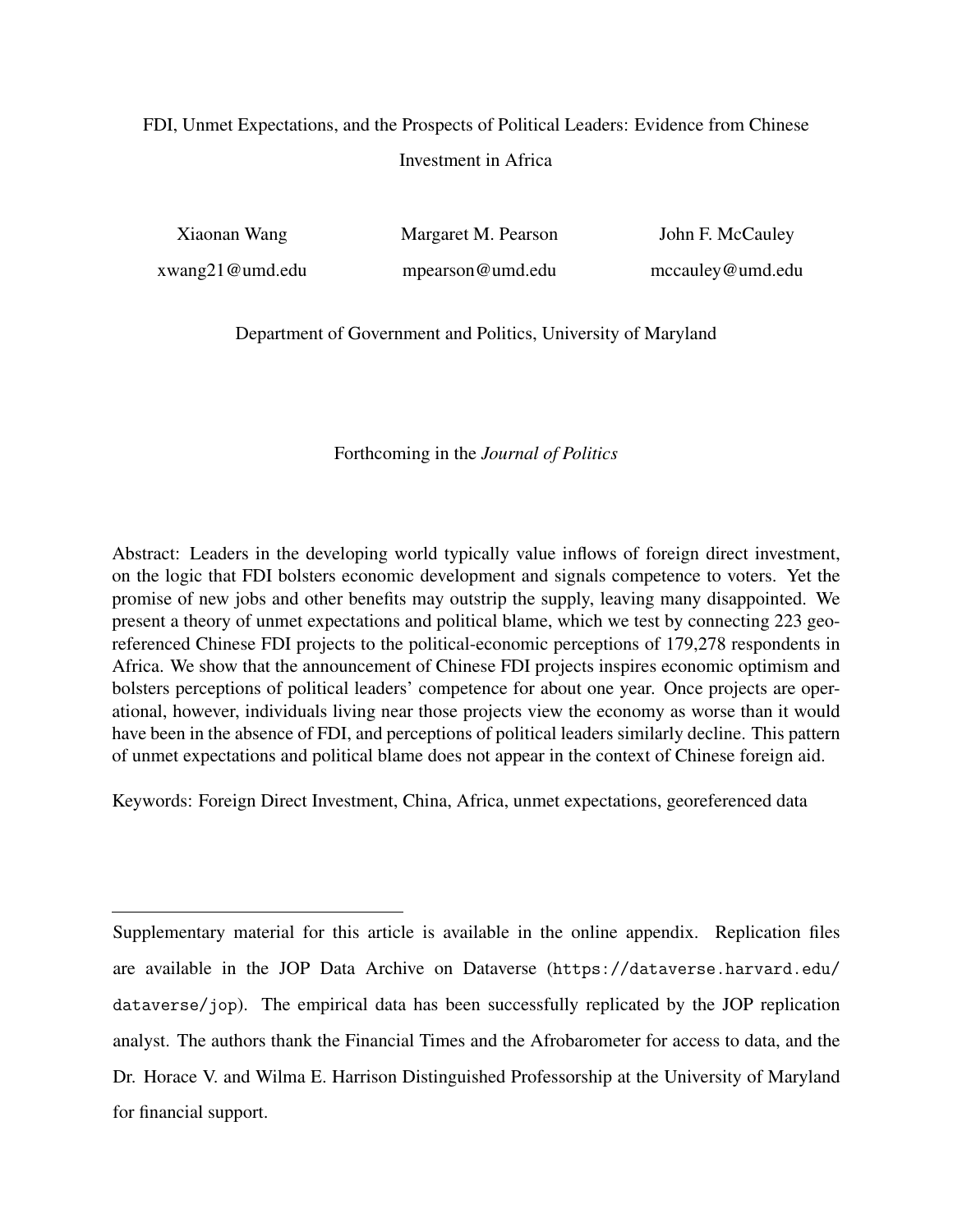Political leaders in developing countries typically value inflows of foreign direct investment (FDI) as a driver of economic development and a signal of political competence (Jensen and Malesky 2018; Simmons et al. 2016), despite debate about its actual consequences (Farole and Winkler 2014; Kosack and Tobin 2006; Owen 2019). We know little, however, about how constituents in developing countries evaluate political leaders when FDI projects come to their communities, or whether politicians actually gain the benefits they anticipate from foreign investment.

In this study, we present a theory of unmet expectations and political blame that explains the varying success of politicians who pursue popular support through FDI inflows. Conventionally, studies suggest that political leaders anticipate gaining political accolades from the tangible benefits of FDI (Pandya 2014; 2016), or at least from the effort to secure tangible resources (Jensen et al. 2014). We argue, however, that perceptions of political leaders are formed in two stages — at the announcement of new projects and at their actual implementation — and that the former can undermine the latter. Political leaders and firms face short-term incentives to oversell the potential benefits of FDI projects when announcing them, which in turn creates a political risk: local communities develop inflated expectations, particularly surrounding jobs, that do not fully materialize. When those earlier expectations go unmet at the time FDI projects are actually implemented, this undermines perceptions of both the robustness of the economy and the competence of political leaders, irrespective of the actual impact that the projects may have on local development.

To test these claims, we examine how Chinese FDI projects affect citizens perceptions of their countries' economic prospects and of their political leaders' competence in Africa. We focus specifically on Chinese activities in Africa for multiple reasons. First, the highly coordinated messaging behind China's Belt and Road Initiative suggests the possibility of reputational benefits and political credit not just for China but also for local leaders who associate themselves with those investments (Dreher et al. 2019). Second, focusing on Chinese involvement allows us to hold constant many national-level differences among resource-sending countries that may influence implementation. Third, while much is known about the political effects of Chinese foreign aid to Africa (see, e.g., Blair and Roessler 2021; Brautigam 2011; Isaksson and Kotsadam 2018a, 2018b), far less is known about how FDI inflows from Chinese firms shape the political context.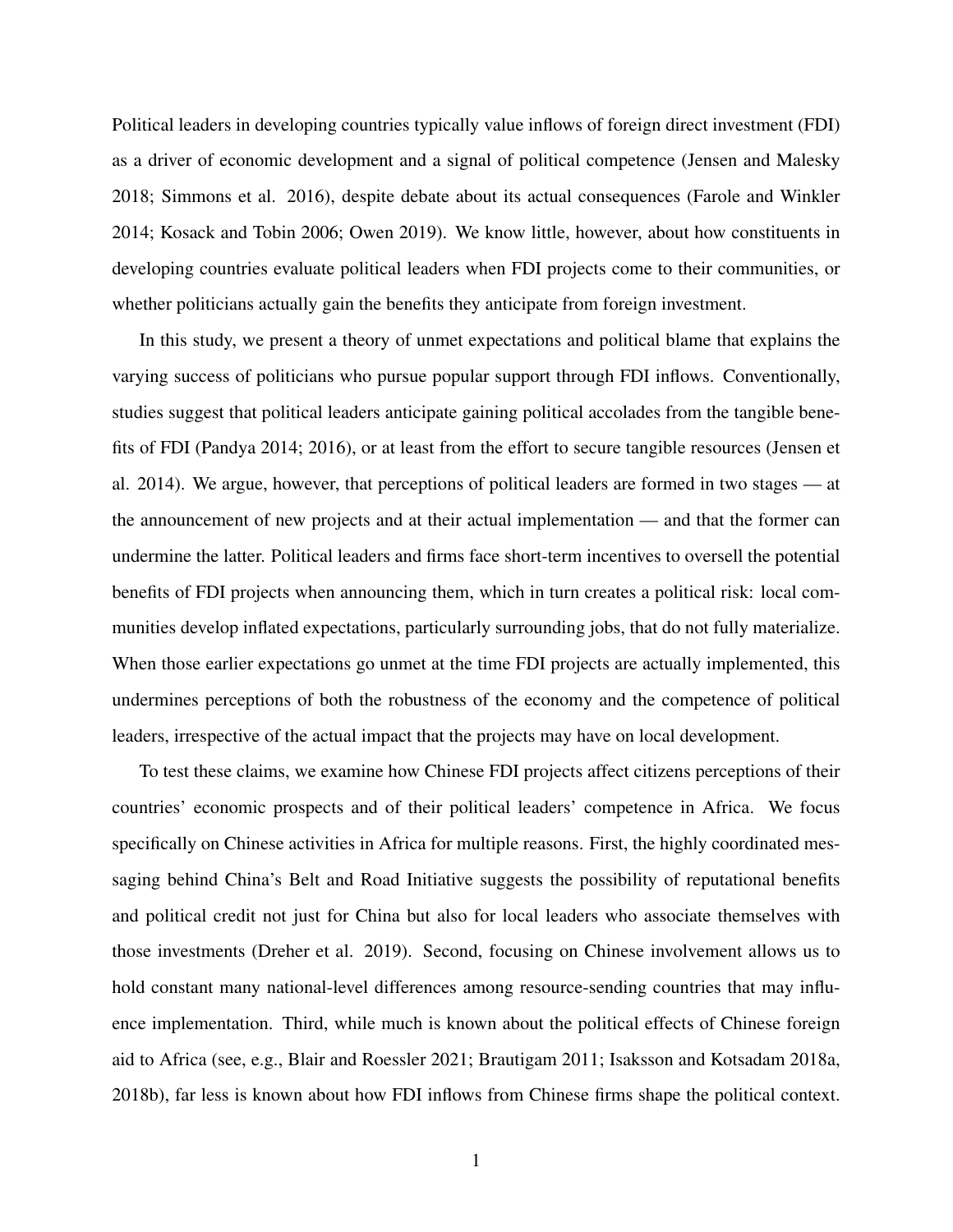Given that Chinese FDI in Africa has increased remarkably and now exceeds the inflow of Chinese aid (CARI 2020), we view this as an important shortcoming in the literature. Finally, the rapid expansion of Chinese investment in recent years has raised the profile of China in Africa, creating important visibility for China among populations in the region. Thus, while China's involvement is not unique, a fuller understanding of the political impact of Chinese firms in Africa is overdue.

Empirically, we connect 179,278 georeferenced Afrobarometer survey respondents to 223 Chinese FDI projects in 21 countries over a 20-year period. Specifically, we categorize respondents at the time of surveys as living close to an *announced* Chinese FDI project, an *active* Chinese FDI project, or an *eventual* Chinese FDI project location where no such project yet exists, in addition to those not living near a Chinese FDI project at any stage. Using the eventual locations as a baseline, we examine the effects of proximity to announced versus active projects. The intuition is that eventual project locations do not differ systematically from those where projects exist in some form at the time of surveys, since those locations are ultimately selected for investment. Respondents living near eventual projects that will be established sometime after they are surveyed should thus be similar in expectation to those living near projects already announced or active prior to the survey. The analysis allows us to evaluate individual-level perceptions of the political economy based on respondents' proximity to projects both upon their announcement and after they are operational, while accounting for time-invariant factors that may have influenced project location. We then apply the same strategy to available Chinese foreign aid data, as our theory of unmet expectations in proximity to FDI should be tempered in proximity to aid.

The results indicate that indeed, contrary to bestowing political virtues on leaders in Africa, FDI projects create unmet popular expectations, and local community members tend to blame their national political leaders as a result. We show that, for individuals living within 50km of a Chinese FDI project, the announcement of a new project improves perceptions of the economic condition. However, when the project becomes operational, those respondents' perceptions of the economy are worse than they would have been in the absence of the investment. Furthermore, the announcement of a new FDI project buys political leaders goodwill for about one year; once projects are operational, however, they result in systematic declines in perceptions of leaders' competence. We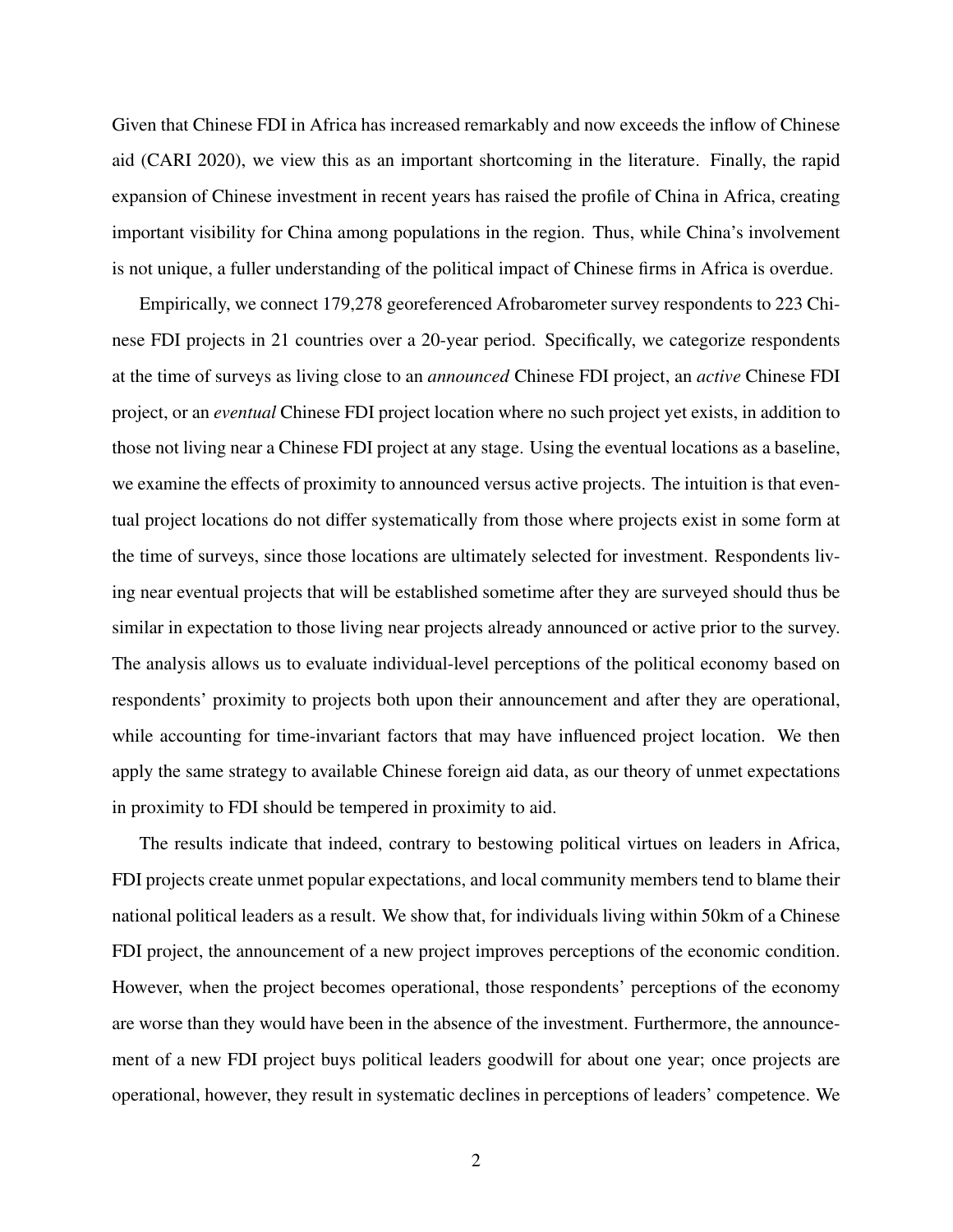demonstrate that these results hold across numerous model specifications and at distances up to about 100-150km. We also show that the patterns do not persist in proximity to Chinese foreign aid projects, which we suggest underscores the importance of perceived opportunities from FDI projects that are muted in the context of aid.

The study makes four important contributions. First, it represents, to our knowledge, the first study that spatially connects FDI projects to evaluations of political leaders. Second, it underscores theoretical differences in the ways in which Chinese FDI and Chinese foreign aid affect recipient communities. Third, in addition to testing the effects of active FDI projects, we also evaluate changes in outcomes at different stages of the projects, an innovative approach that allows us to explore individuals' expectations and the fallout for political leaders. Finally, the study casts new light on host country political leaders' pursuit of FDI from China, suggesting that the ultimate reward may be less than those leaders bargain for in the long-term.

## Related Literatures

China's political and economic involvement in Africa represents an increasingly common topic of study. While most studies focus on assessments of the economic consequences for Africans (Brautigam 2011; Lee 2017; Zeng 2015), less attention is given to the political impact in host countries, particularly as related to FDI. Theoretically, we know that political leaders stand to benefit from FDI inflows in various ways: FDI is thought to enhance local economic development, owing to increases in growth and follow-on benefits for employment, tax revenues, and foreign exchange (Aizenman and Sushko 2011; Farole and Winkler 2014; Jensen et al. 2012). Moreover, studies demonstrate empirically that multinational corporations pay higher wages and generate increased productivity relative to local companies (Pandya 2016), and that those higher wages can create wage spillovers that benefit all workers (Owen 2019).

Studies also recognize potential costs associated with inward FDI that could reflect poorly on political leaders. An extensive literature notes that increased competition from FDI can crowd out local firms (Owen 2015; Pandya 2014; Pinto and Pinto 2008), implying that new projects could harm the reputations of local leaders associated with such investments. Scholars also document potential political costs due to environmental degradation (Acharyya 2009), corruption (Owen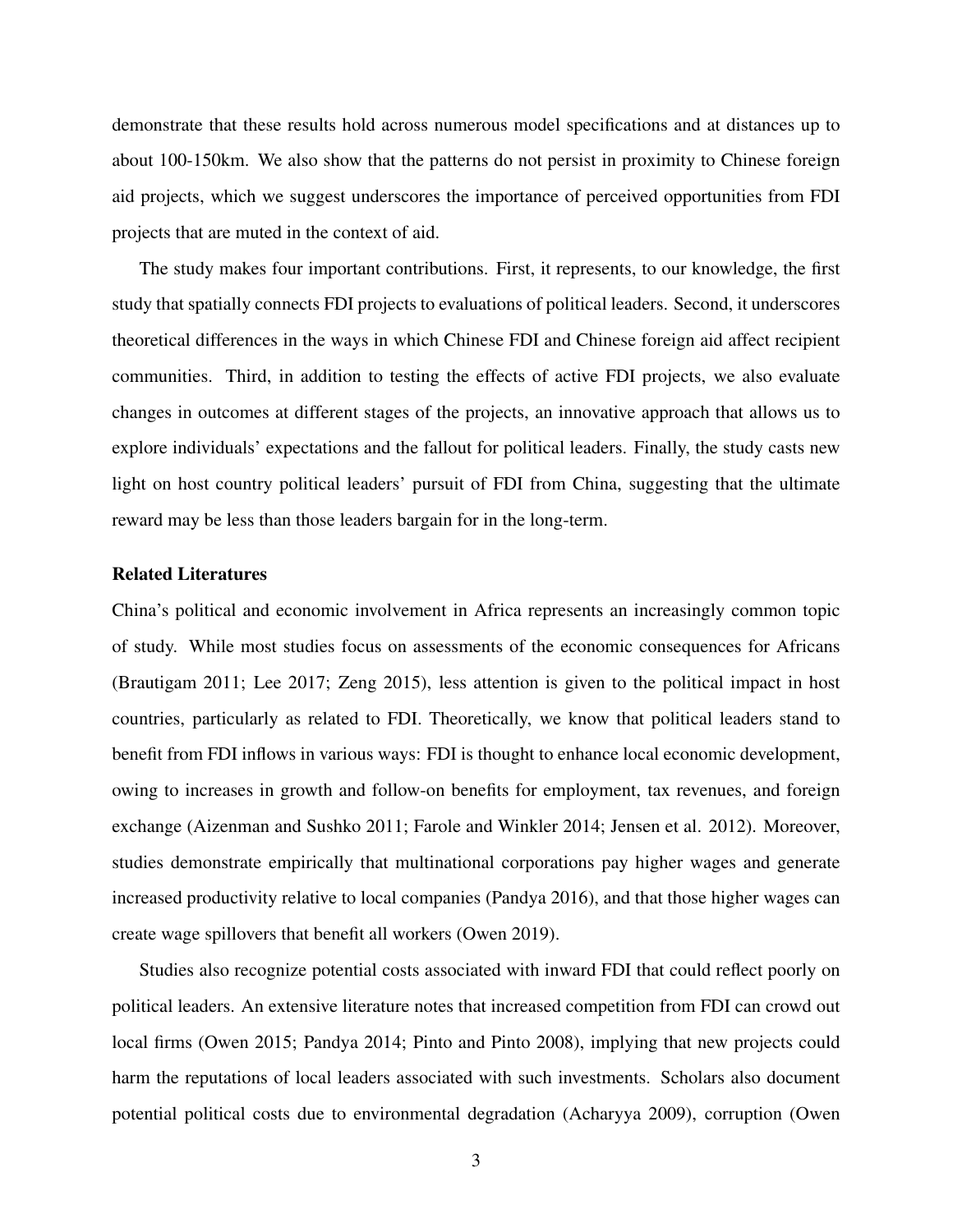2019, Pinto and Zhu 2016), and labor market volatility (Scheve and Slaughter 2006).

Whether or not political leaders have much control over the location decisions of FDI projects remains the subject of debate. One perspective emphasizes host governments' agency in accepting FDI (e.g., Jensen et al. 2014; Pandya 2016), rejecting it (Tingley et al. 2015), or more generally regulating it (Wellhausen 2015). In contrast, a frequent assumption about FDI is that home country firms drive location decisions, based on sector-specific commercial factors or on the credible commitment of host-country institutions (Li and Resnick 2003; Shi and Zhu 2019). Nevertheless, when it comes to credit claiming, studies suggest that political leaders in developing countries not only value FDI inflows but compete strenuously for them (Pandya 2016; Simmons et al. 2016).

#### FDI, Unmet Expectations, and the Prospects of Political Leaders

Several features of FDI projects inform our theoretical claims about how residents perceive their political leaders. First, news of FDI inflows to communities tends to generate economic excitement. For example, while scholars disagree on the long-term growth effects of FDI (Kosack and Tobin 2006; Nwaogu and Ryan 2015), communities seem to anticipate sustained job prospects, at least in manufacturing (Waldkirch, Nunnenkamp, and Bremont 2009).<sup>2</sup> In addition, FDI projects in developing countries are typically perceived as having the backing of deep-pocketed and wellvetted firms (Javorcik and Spatareanu 2005). This helps to insulate local residents from initial concerns that the investment projects in their communities might be announced but then either not come to fruition or fizzle once operational. Finally, as Alesina and Dollar (2000) note, compared to foreign aid, increases in FDI tend to signal economic stability, which can influence perceptions of the broader economy when projects are announced.

Because local development benefits of this sort constitute a key valence issue in Africa (Bleck and van de Walle 2013), leaders at the national level almost invariably tout — and compete over — their competence in attracting FDI. For example, Ethiopia's transport minister labeled Chinese 2Studies in international political economy suggest important differences between private and stateowned investors. Given that individuals in this study likely do not have information on the ownership of Chinese projects, we table that distinction but recognize its relevance for other outcomes.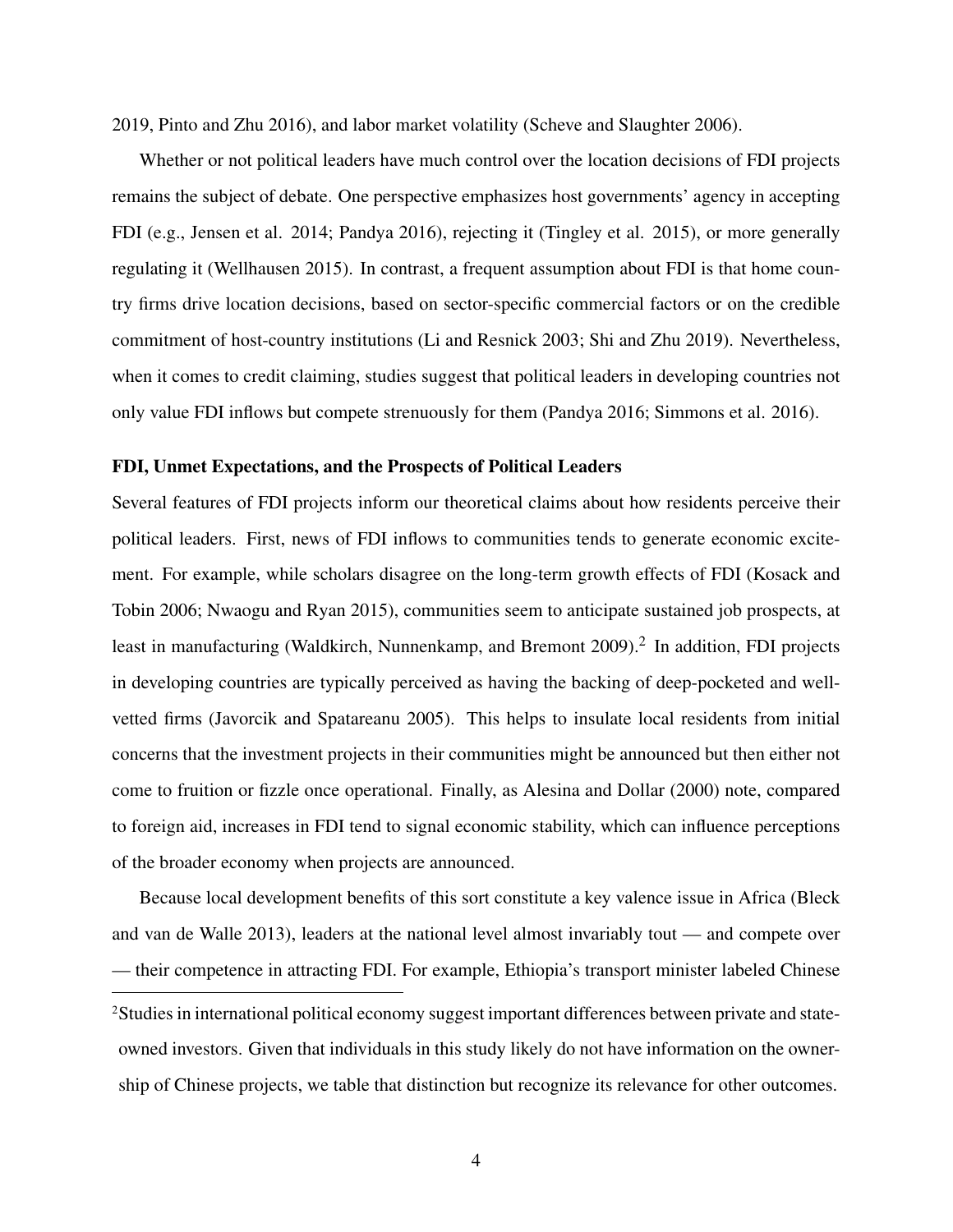shoemaker Huajian's planned investment in an industrial park "a gamechanger" for local communities.<sup>3</sup> In Nigeria, the then-vice president stated at the groundbreaking ceremony for an assembly plant financed with Chinese FDI that the project would "completely transform" the Nigerian economy "for Nigerians and Nigerian businesses."<sup>4</sup> Development politicking of this sort ties residents' perceptions of political leaders in Africa to the perceived economic benefits of FDI projects, a phenomenon found in other contexts (Jensen et al. 2014; Jensen and Malesky 2018).

Meanwhile, we argue that the actual benefits to local communities from FDI are typically overstated at the stage of announcement, as firms seek local acceptance but also to maximize and extract profits thereafter (see also Christensen 2019; Janeba 2002). Whatever the expectation of broader economic development that might follow the announcement of a local FDI project, moreover, the direct benefits are likely to accrue foremost to higher-skilled workers (Pinto 2013), suggesting that fewer would actually benefit in a setting in which unskilled workers far exceed the supply of skilled ones (Hjort and Poulsen 2019).

We theorize that the overstated benefits and excitement from FDI inflows, particularly Chinese FDI inflows to Africa, lead to initially inflated expectations among community members. First, despite variation across countries (Sautman and Yan 2009), popular opinion of China's presence in Africa, which draws on China's recent economic dynamism (Hanusch 2012), is generally favorable (Amanor and Chichava  $2016$ ).<sup>5</sup> As a result, expectations from Chinese investment may outstrip actual benefits, particularly as new announcements tend to have outsized effects (Bartels 2008). Further, while FDI-sending countries and firms tend to aggressively brand their projects (Dietrich, Mahmud, and Winters 2018), little accurate information is typically available to community mem-

4https://www.railwaygazette.com/business/construction-of-nigerian-rolling-stock-factorybegins/55094.article.

<sup>&</sup>lt;sup>3"</sup>Xinhua Headlines: Chinese factory in Ethiopia ignites African dreams." New China, 31 March 2018. http://www.xinhuanet.com/english/2018-03/31/c 137079548.htm.

<sup>5</sup>Data from Afrobarometer (2020) confirm that a strong majority of Africans holds positive views of China.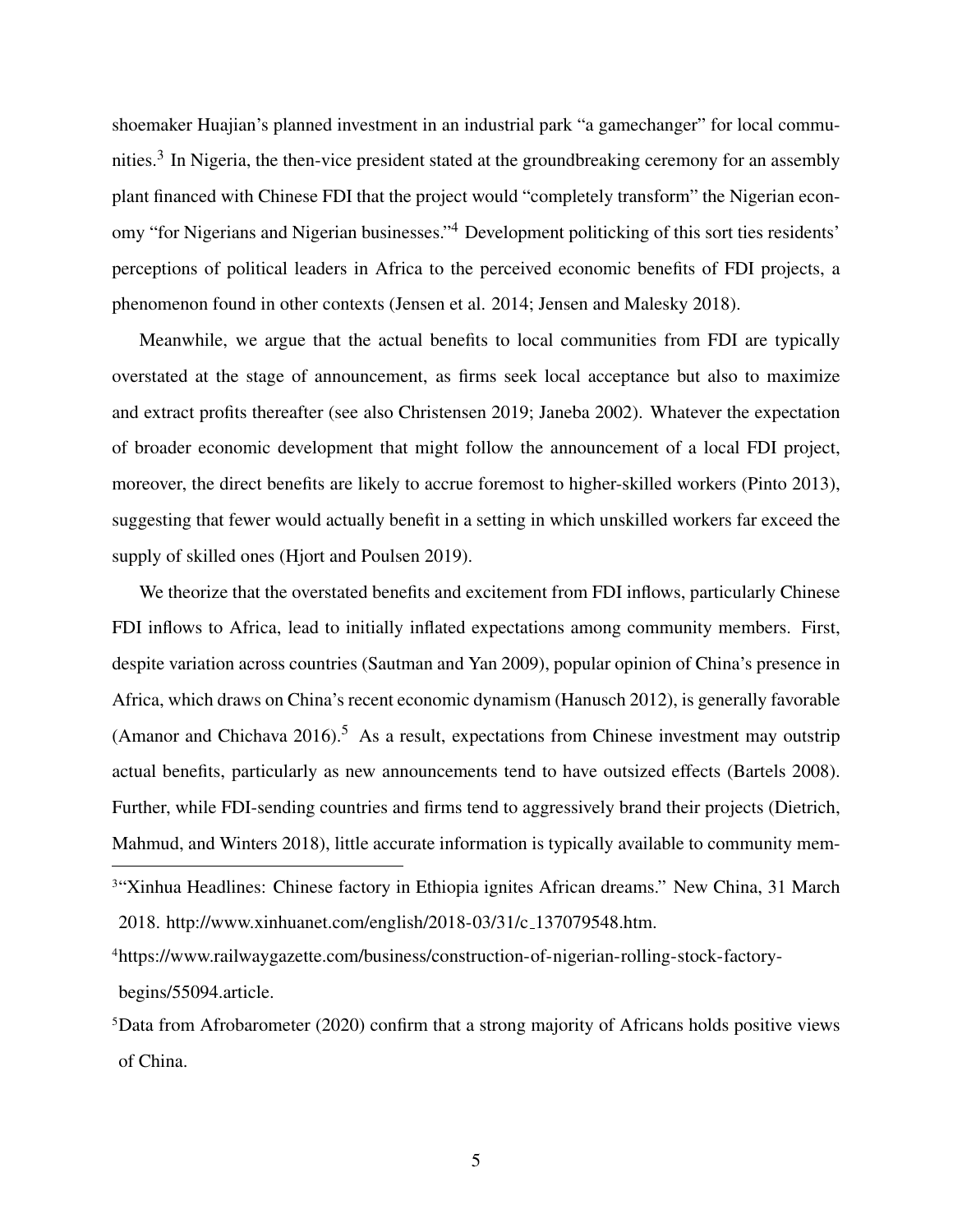bers regarding the specific numbers and types of jobs that may be forthcoming, <sup>6</sup> and the recency of widespread Chinese FDI to the region may allow for only incomplete information that undermines accurate initial expectations on the part of community members. Adding to residents' imperfect information, excessive demand for jobs in low-income contexts can further encourage unjustified optimism (Mbaye and Gueye 2018). Most importantly, political leaders have incentives to tout potential project benefits and firms have incentives to overstate those benefits, leaving residents with an incomplete and biased picture.

Community members operating with limited initial information are thus likely to develop too rosy a view of pending Chinese investment. Those biased positive expectations should inflate community members' views of the current economy, as excitement over new FDI projects colors perceptions of ongoing economic activity. We also expect that project announcements would generate favorable views of the future economy, when residents anticipate tangible benefits to materialize. Political leaders should also benefit, as announced projects signal the political competence they desire in touting development objectives.

Yet, given the incentives of firms and political leaders to overstate project benefits, the inflated expectations that emerge with new FDI announcements often go unmet (Christensen 2019). To be clear, local communities may indeed reap aggregate economic rewards from local FDI, but we suggest that expectations are likely to outstrip subsequent popular experiences.

We argue that community members thus update their evaluations of the economy and their political leaders upon project implementation. Evidence from the economic voting literature suggests that both short-term economic expectations and sociotropic job security shape perceptions of political leaders (see Mughan and Lacy 2002). Briggs (2019) and others suggest that community members in Africa are indeed retrospective in how they evaluate political leaders. This would suggest that political leaders profit when the economic news related to FDI projects is positive but, somewhat counterintuitively, face negative political fallout in communities in which investment becomes operational. We anticipate that this rational updating by those living in proximity to FDI <sup>6</sup>See the statements from Ethiopian and Nigerian officials cited above for commonplace examples,

as well as (McGuinness, Pouliakas, and Redmond 2018).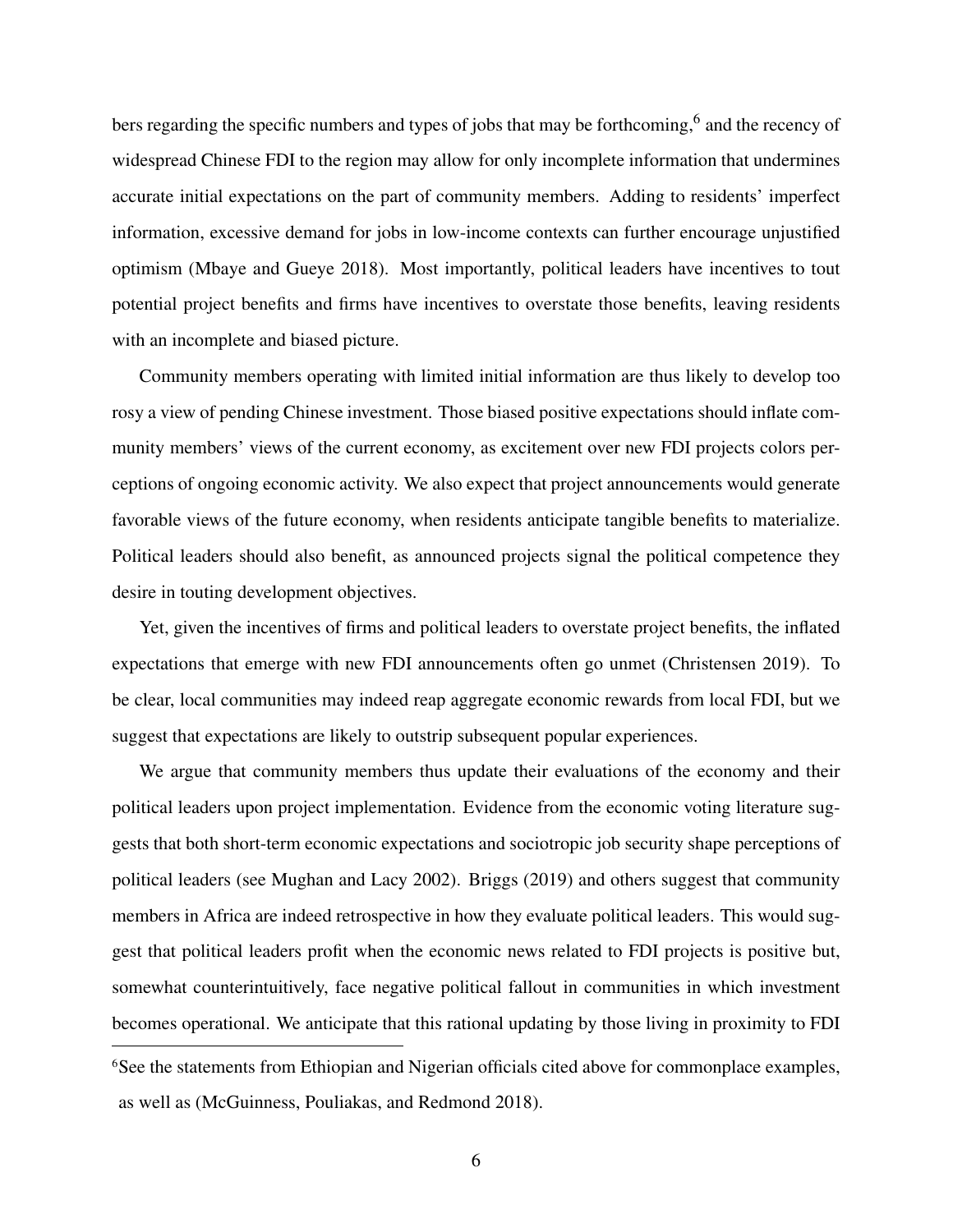projects would be costly for political leaders both when projects are implemented but fail to live up to expectations and when announced projects fail to materialize over an extended period.

There are numerous reasons why national political leaders may covet and promote FDI from China despite uncertain consequences for their own political standing. Resource scarcity is principal among them, potentially driving leaders to seek capital inflows to offset well-documented shortages, even at the risk of longer-term political costs (Bauer 2013). Further, the rapid expansion in FDI from China to Africa remains relatively recent, so leaders themselves may face incomplete information regarding systematic downstream consequences.<sup>7</sup> Finally, political leaders may prefer the short-term payoff of a positive announcement, recognizing that in the longer term their political status is uncertain (Lupu and Riedl 2013).

In this study, we do not test the effects of FDI from different home country sources. What we argue is that a pattern of unmet expectations and subsequent political blame should appear in the context of Chinese FDI in Africa. As we noted at the outset, China's rapid expansion in the region has generated particular visibility in local communities over a fairly short period of time (CARI 2020). Coupled with the high profile and recency of widespread Chinese investment, Chinese businesses often conjure impressions of economic dynamism and resourcefulness, while more conventional sources of investment may be perceived as staid (Sautman and Yan 2009). We also note that manufacturing and resource industries — centerpieces of Chinese firms' activity in Africa — may be particularly strong sources of inflated expectations around jobs and subsequent disillusionment. Thus, we argue that the patterns we describe are particularly likely in the context of visible and recent investment, and we seek to bring greater clarity to the now quite important role that Chinese investment plays in the region.

From a comparative perspective, we suspect that the expectations and political fallout related to Chinese FDI differ from those of Chinese foreign aid. While channels of investment can be complex in the case of Chinese firms (Amighini, Rabellotti, and Sanfilippo 2013), aid projects typically address sectors other than manufacturing, which is where job opportunities are easiest

<sup>7</sup>Only recently are leaders' perceptions of Chinese aid moving from the benefits of few conditions to risks of indebtedness (see Were 2018), and the wave of new Chinese FDI to Africa began later.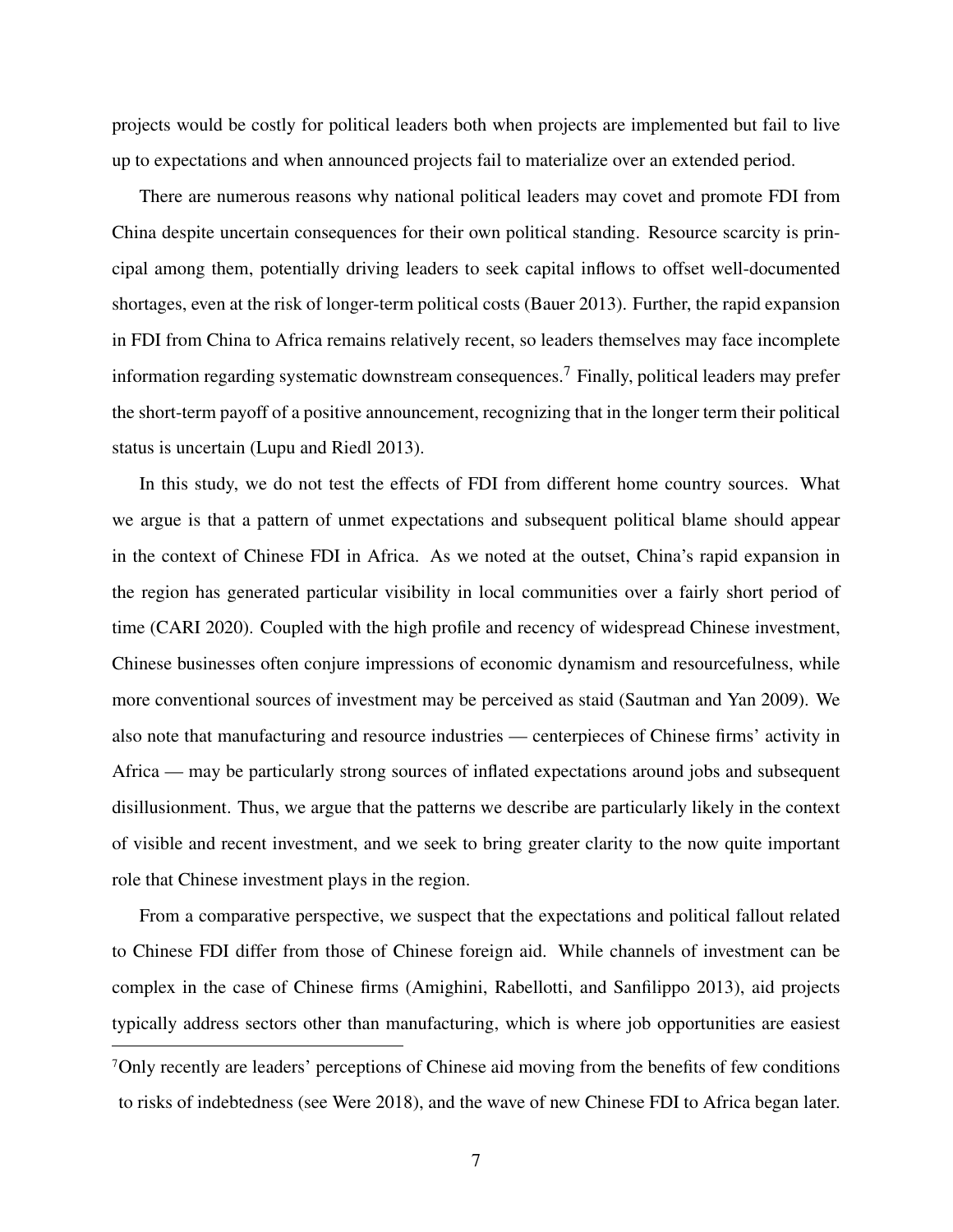for community members to envision and leaders to tout.<sup>8</sup> In addition, foreign aid projects typically aim to serve one of two primary functions: either economic growth, generally through one-time investments in large-scale infrastructure, or poverty reduction through the provision of goods and services (Briggs 2017). Descriptions from Briggs (2017), Brech and Potrafke (2014), and other studies on the political economy of aid do not list sustained job creation as an anticipated outcome. We remain agnostic about the extent to which community members recognize a project as aid or FDI; we simply assume that their interests lie in the tangible benefits that projects bring to the locality, and we argue that the anticipation of sustained employment benefits should be lower in proximity to foreign aid projects, owing largely to the types of projects funded by aid versus FDI.<sup>9</sup> Table A.1 in the Appendix adds empirical support to the difference in aid and FDI project types.

Finally, we note the proximity effects of FDI projects. We assume that residents living closest to projects, even at the announced stage, hear and see evidence of the projects and begin to anticipate benefits. Not only are ceremonies announcing new FDI agreements or the breaking of ground on FDI construction commonplace, but in addition, residents of communities where new projects are implemented see tangible evidence in terms of construction sites, an influx of company representatives, and perhaps employment notices. This is especially true for projects in the manufacturing and natural resource sectors. Those signals of pending opportunity would remain visible at some distance, though with decreasing salience. We thus anticipate that projects have strong proximity effects: their impact should be strongest among those in closest proximity to the projects and should attenuate among residents who live further away. Similarly, we expect inflated expectations to be strongest immediately following the announcement of projects and to attenuate as time passes. We assume that the effects of both announced and active projects linger over time, but that the effects of announcements no longer carry over once projects become active.

A number of observable implications follow from these claims. First, we anticipate that people living in proximity to the announced locations of Chinese FDI projects will experience inflated

<sup>8</sup>Chinese aid projects in AidData typically address transport, infrastructure, and health.

<sup>9</sup> Infrastructure projects may provide visible employment opportunities, though they are less often sustainable ones.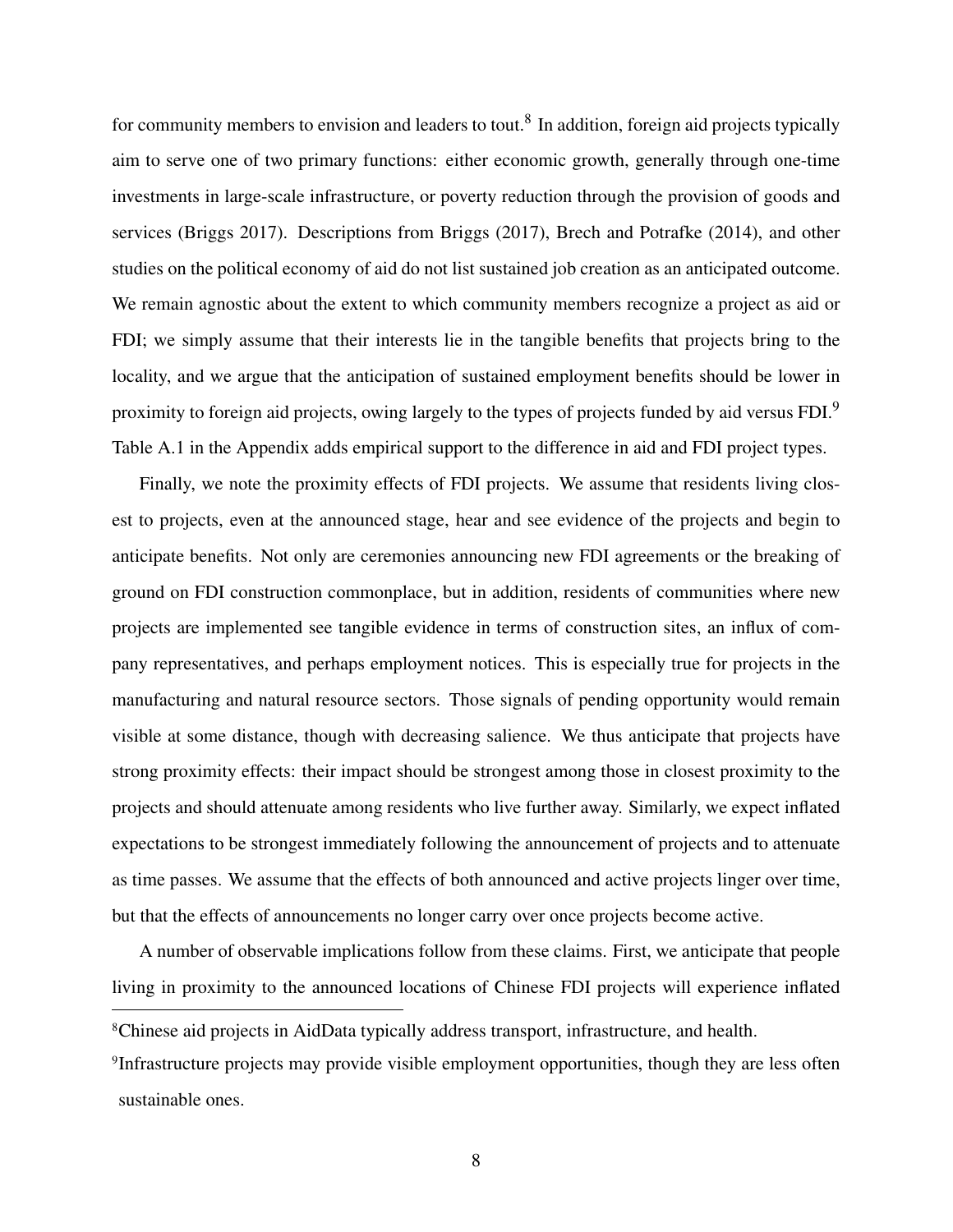expectations regarding the economy and their political leaders. Second, however, we expect that the popular outlook on economic conditions will sour once projects are operational. Third and most importantly, we expect political leaders to pay a cost by association for their constituents' unmet expectations: while individuals may assign initial credit to political leaders for attracting announced Chinese FDI to their localities, attitudes regarding the effectiveness of those leaders should deteriorate when projects are operational, as limits to the number of new jobs become apparent. We anticipate that this pattern of unmet expectations and blame will be muted in the context of foreign aid. Finally, we expect that the effects of FDI will be strongest in close proximity to projects and will attenuate as distances increase.

## Data and Model Specifications

## *Data Sources*

Data on Chinese FDI projects in Africa are drawn from the Financial Times' *fDi Markets* database, a collection of over 30,000 crossborder investment projects that result in new jobs or capital investment.<sup>10</sup> The *fDi Markets* dataset includes 438 cases of foreign direct investment in Africa by firms based in China. We excluded projects located outside of the countries for which we have public opinion data on the outcomes of interest. We then discarded cases for which we were unable to find a precise geolocation, consistent with studies using georeferenced aid data (see Strandow et al. 2011). The resulting dataset includes 223 projects (see the map in Figure A.1). The projects excluded due to imprecise geolocations are comparable to the precisely located ones in terms of observable characteristics from the *fDi Markets* database.<sup>11</sup> We also note that the rate of inclusion compares favorably to studies using *AidData* for precisely coded foreign aid projects.<sup>12</sup>

To measure the outcomes of interest, we rely on data from the Afrobarometer public opinion surveys (see Afrobarometer 2020). The Afrobarometer dataset now includes seven rounds of na-

<sup>10</sup>For additional information, see https://www.fdimarkets.com/.

<sup>&</sup>lt;sup>11</sup>See Tables A.2 and A.3 in Appendix for details.

<sup>12</sup>Of the 2,046 Chinese ODA projects in the *AidData* dataset, 817 are precisely geolocated, and 227 have both a precise geolocation and a precise year of operation.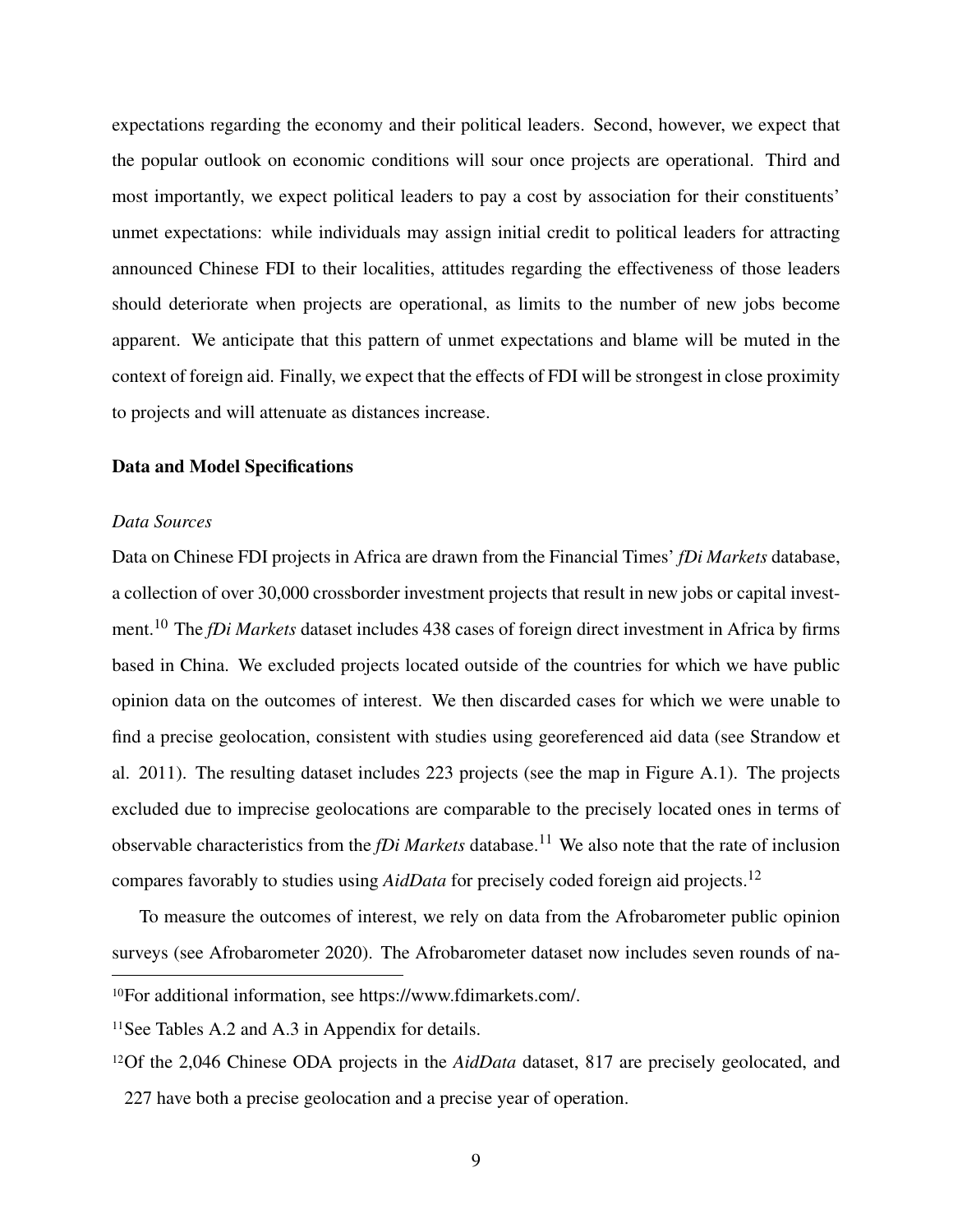tionally representative individual-level survey data collected every two to three years since 1999, in up to 38 countries per wave. For this study, we exploit data from all seven rounds for the countries in which Chinese FDI projects exist; the resulting dataset comprises 179,278 respondents. We note that, because some countries in Africa have no Chinese investment projects with precise location codes and others are not yet included in the Afrobarometer surveys, caution should be used in generalizing the findings to the entire continent over the entire time period.

The first outcome of interest in the study is popular perceptions of the national economic condition, which we gauge in both present and future terms. The first indicator relies on a survey question that asks respondents to describe the present economic condition of the country. Responses are reported on a five-point scale from "very bad" to "very good."<sup>13</sup> In addition, we use a survey question that asks respondents: "Looking ahead, do you expect economic conditions in this country to be better or worse in twelve months' time?" Responses are again coded on a five-point scale, from "much worse" to "much better."

To evaluate our prediction regarding the perceived effectiveness of political leaders in matters of economic development, we rely on three outcome measures. First, we exploit a question that asks respondents how well the current government is doing in managing the economy. Responses are coded on a four-point scale from "very badly" to "very well." Second, we use a survey question that asks respondents how well they think the current government is doing in creating jobs. Perceived effectiveness in creating jobs is also measured on a four-point scale from "very badly" to "very well." Third, we include a measure of presidential approval, which asks respondents whether they approve or disapprove of the way the president has performed over the last 12 months. Responses are coded on a four-point scale from "strongly disapprove" to "strongly approve."

## *Connecting Georeferenced Data on FDI Projects to Local Survey Responses*

Literatures in political science and economics increasingly leverage georeferenced data to evaluate potential location-based determinants. A burgeoning literature does so to evaluate the effects of proximity to Chinese foreign aid projects (Bluhm et al. 2018; Gehring, Wong, and Kaplan 2019;

<sup>&</sup>lt;sup>13</sup>Details on the coding of all variables are included in Table A.4.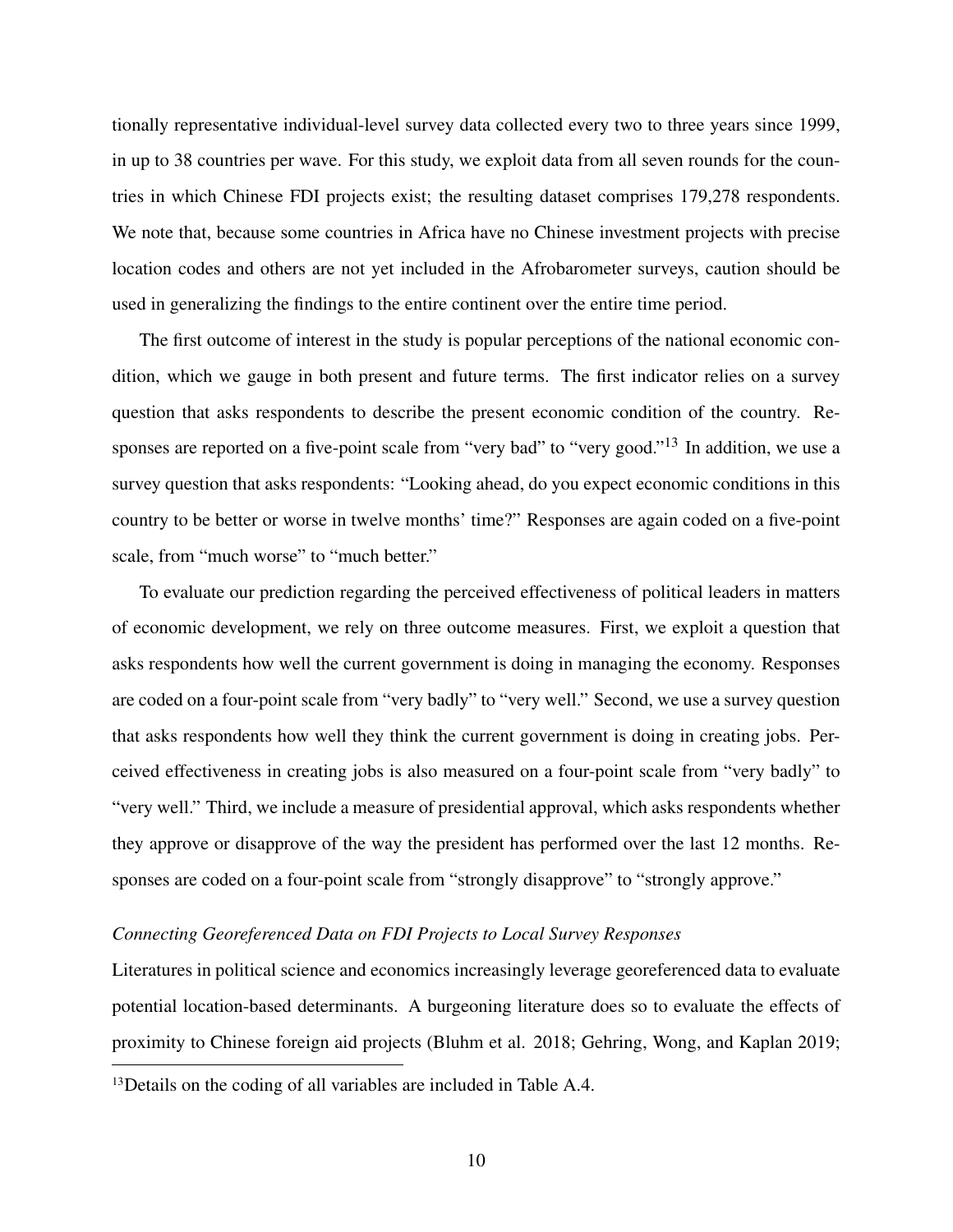Isaksson and Kotsadam 2018a, 2018b; Knutsen and Kotsadam 2020). Though less common, a few studies consider the proximity effects of FDI, focusing primarily on the mining sector (Bunte et al. 2018; Christensen 2019; Kotsadam and Tolonen 2016; Wegenast et al. 2019). We build on these studies. First, we focus specifically on FDI from Chinese firms, comparing those effects to the frequently studied context of Chinese foreign aid. We also extend the analyses beyond extractive industries to a wide range of manufacturing, natural resources, and service sector projects using the most comprehensive project-level data available on FDI. Finally, this study represents the first that we know of to spatially connect FDI projects to the prospects of political leaders.

We locate the FDI projects in space using a combination of GPS point coordinates and a precision coding scheme. From the project descriptions in the *fDi Markets* dataset, we searched newspaper articles in English, French, and Chinese that reported on the announcement or implementation of the projects. We subsequently used address information from the articles and searches in Google Maps to determine the GPS point coordinates of each project.<sup>14</sup> Our precision coding scheme, presented in Appendix Table A.5, is an adaptation of the system used to code the locations of foreign aid projects in the *AidData* dataset. We include projects with exact locations (code 1), those "in the area of" or within 25km of an exact location (code 2), and those in an industrial zone for which we were able to identify an exact geolocation, despite not having an exact location for the particular project (code 9).

The geolocations of Afrobarometer respondents are recorded using GPS point coordinates for clusters of respondents; each cluster constitutes an enumeration area, typically representing a small village or a neighborhood in urban zones. To measure the distance between respondents and a Chinese FDI project, we measure from the centroid coordinate for the enumeration area.

We treat respondents as living close to a Chinese FDI project if one or more of the projects lies within a 50km circular buffer around their georeferenced location. The distance of 50km is somewhat arbitrary but theoretically reasoned to account for distances over which local residents might plausibly see and experience the effects of a new investment project; it is consistent with

<sup>14</sup>Consistent with *AidData* protocols, locations are double-blind coded, with discrepancies resolved by a third coder.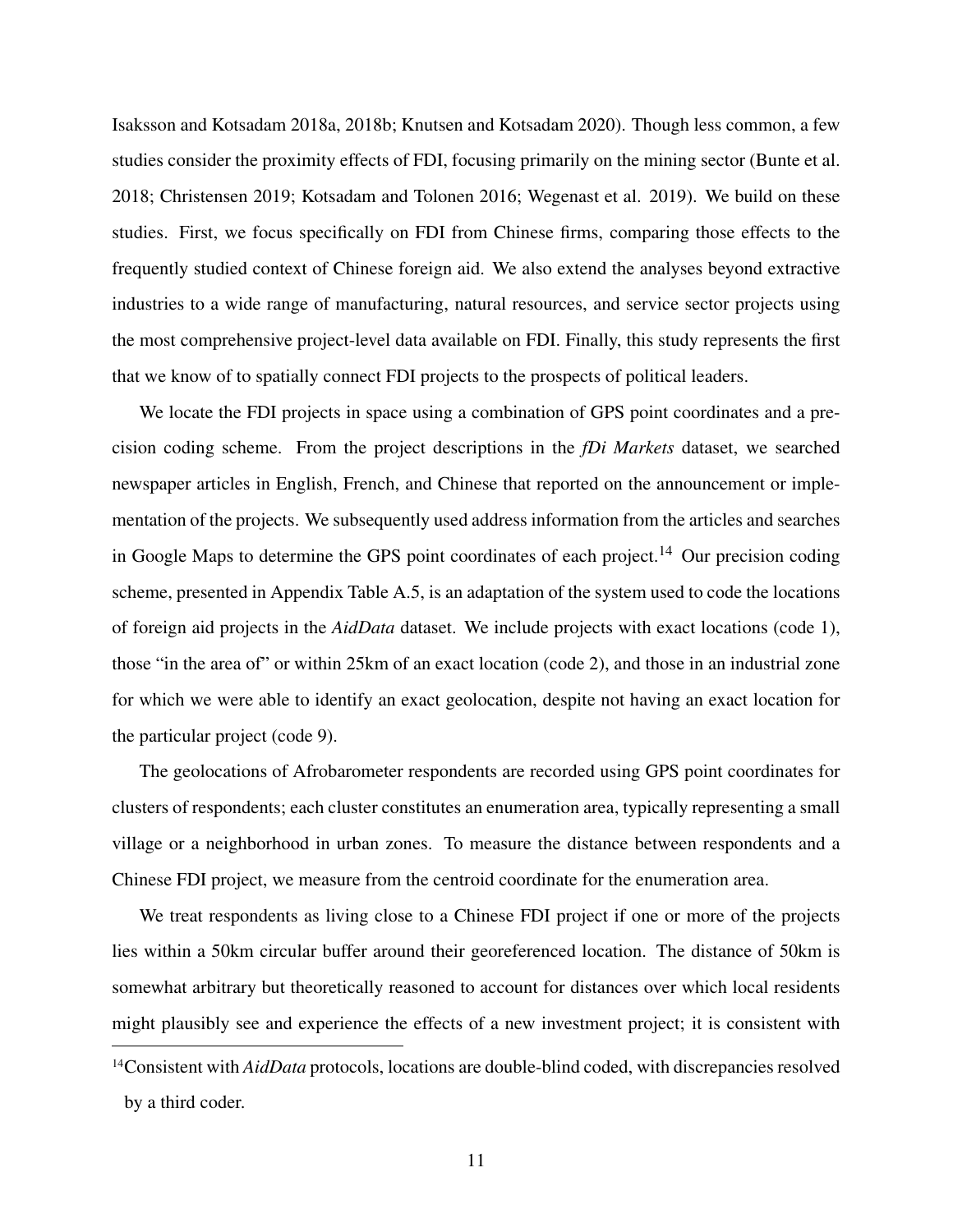the buffer sizes in other similar studies (see Knutsen et al. 2017). In the figures that follow our analyses, we also illustrate the effects at variable distances ranging from 0 to 200km.

To track the stage of each project at the time of residents' survey responses, we exploit the fact that the Afrobarometer data were collected in seven rounds over a 20-year period, from 1999- 2018. Using the timing of survey responses and the information we collected on the years of project announcement and implementation, we are able to determine project status as eventual (meaning the location serves as the site of a future project in the dataset but where no project has yet been announced or become operational), announced, or active for each project during each survey round.<sup>15</sup> The same project might thus enter the dataset as eventual for one round of survey data, announced for a subsequent round, and active for a later round. Using this algorithm to connect FDI projects to survey respondents, we find that 17,393 respondents, or 9.7% of the dataset, live within 50km of an active Chinese FDI project at the time of their survey response.

## *Empirical Strategy*

We wish to test the effects of Chinese FDI projects on the local economic outlook and on perceptions of the effectiveness of political leaders, first to determine whether FDI projects cause unmet economic expectations and then to evaluate whether political leaders' reputations are burnished or tarnished once projects are implemented. Because potential unmet expectations are necessarily measured over two stages (anticipation and evaluation), we must account for outcomes both when projects are announced and when they are operational.

An important consideration is that Chinese FDI activity may select into locations where economic outlooks are better or where perceptions of political leaders are more favorable, which would result in biased outcomes.<sup>16</sup> To overcome this potential source of endogeneity, we adopt an approach that builds on Kotsadam and Tolonen (2016) and others (see Briggs 2019; Isaksson

<sup>16</sup>We note that such bias would militate against our predictions of unmet expectations and frustrations with political leaders, though it is also plausible that the location of FDI projects be

<sup>&</sup>lt;sup>15</sup>The data include some imprecision given that we are unable to code the precise dates of project announcement and implementation. Thus, if the FDI project is operational in year *t*, only respondents surveyed in or after the year *t+1* are coded as active. The same is true for announced.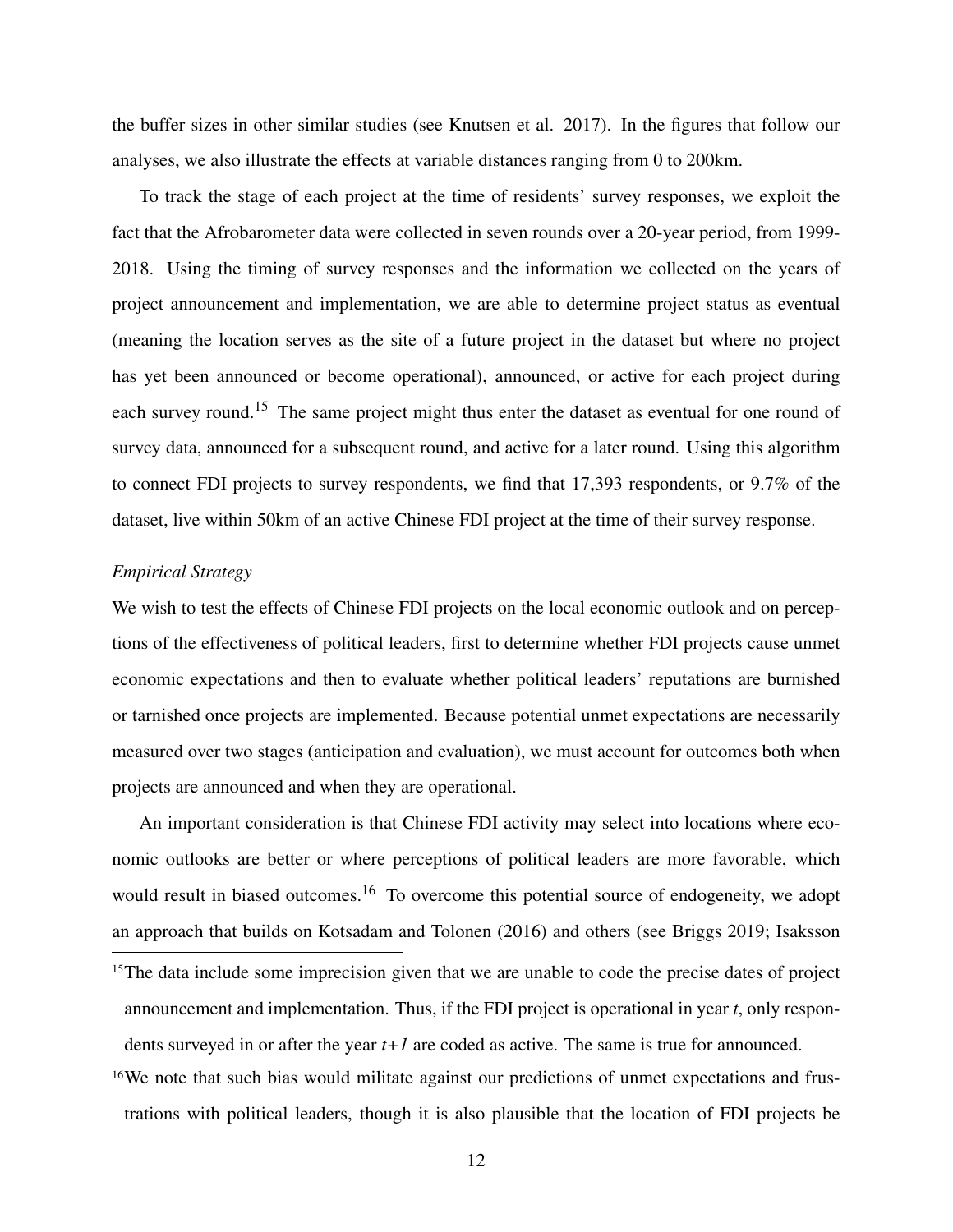and Kotsadam 2018a; Knutsen et al. 2017). As noted, each individual respondent is coded at the time of survey as living close to an eventual project, an announced project, an active project, or not close to any project (meaning more than 50km away). To account for the potential nonrandom location of those projects, we first drop respondents who are not close to a Chinese FDI project at any stage, as they may differ systematically in ways that correlate with the outcomes of interest. We then compare respondents who live near announced and active projects to the baseline category of respondents living near locations ultimately identified for Chinese investment but where no sign of the investment yet exists at the time of their survey response (that is, the eventual projects). Next, we evaluate the difference between active and announced to determine the extent to which respondents' views change as projects go from the announced to the operational phase, controlling for the time-invariant features of project locations that could result in their nonrandom selection. Table A.6 reports the number of Afrobarometer survey respondents in each of the three categories for each of the 21 countries for which we have data.

The analysis of balance in Table A.7 helps to confirm the effectiveness of the research design. Respondents not close to any stage of Chinese FDI project (Column 4) differ notably from those living near project locations at some stage, particularly in terms of urban versus rural residency but also in terms of other covariates; only gender and age have comparable means, and those features are dictated by Afrobarometer stratification. In removing the respondents not close to any Chinese FDI project, we are left with a baseline of residents proximate to eventual project locations (Column 3), where no project yet exists at the time of survey. These respondents are quite similar in expectation to those living near announced and active project locations, making respondents near eventual projects the appropriate baseline.

Three other potential threats to our identification strategy could arise. First, the timing of announced and active projects could be nonrandom, if, for example, projects are announced when the economy is particularly strong. We thus include a robustness test that constrains the baseline category of proximity to eventual projects to only those projects that will enter the dataset within three and within five years of the survey response, on the logic that soon-to-be-announced projects will

determined for systematic reasons that bias results in the opposite direction.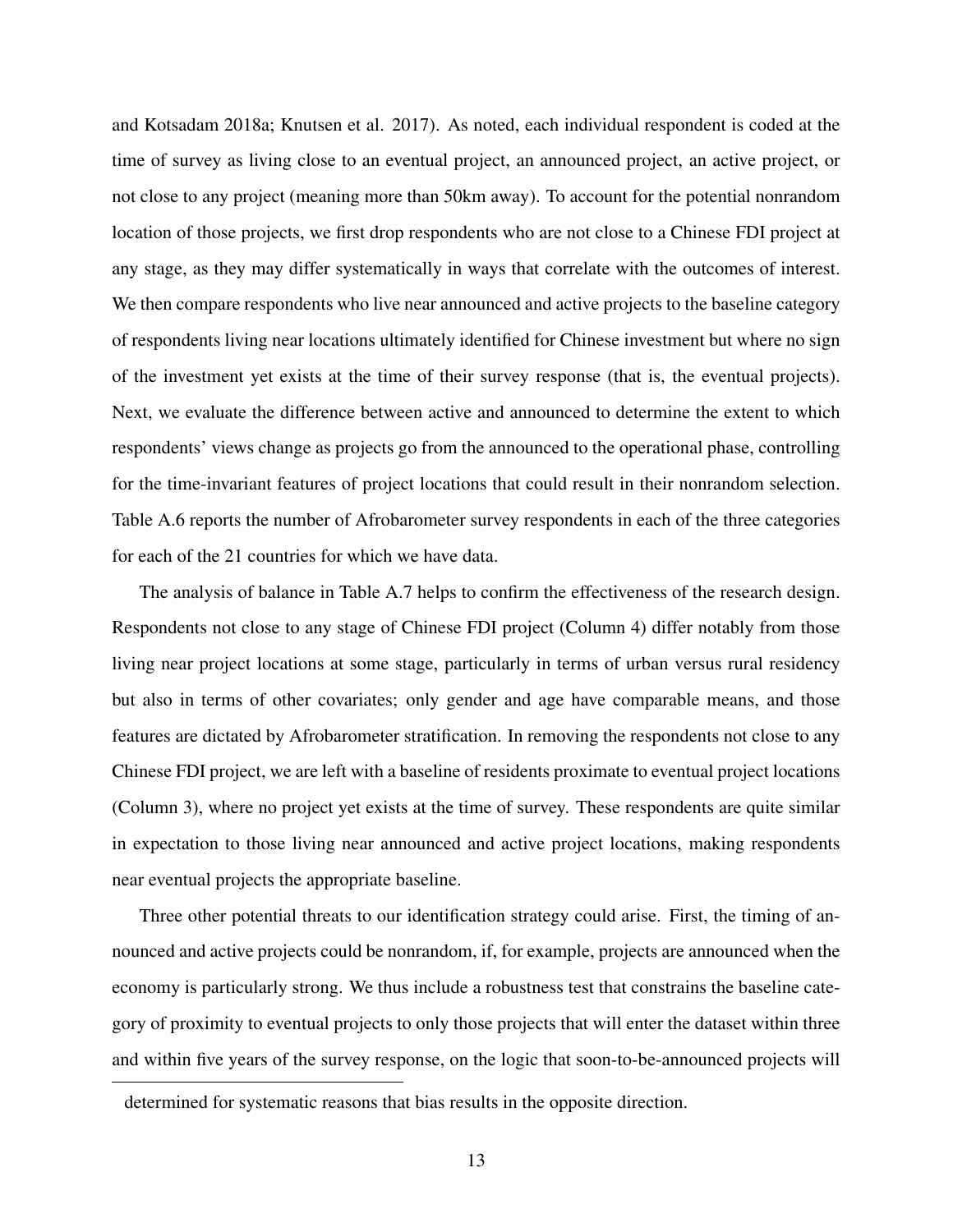come about under similar political and economic conditions. We also restrict announced and active projects to periods of one, two, and 3-5 years prior to surveys; this, combined with the limited time frames for the eventual projects, creates narrower time windows that reduce the likelihood that unobserved contextual factors explain the effects of announced and active projects, relative to the baseline. Second, location-specific time-varying confounders, such as an alternation in presidents, could exist. We address this concern with country and survey round fixed effects, along with robustness tests that add country-specific linear time trends and presidential fixed effects. Third, projects that enter the dataset at earlier and later periods may differ in systematic ways, particularly if sector-related priorities change.<sup>17</sup> We thus include analyses by project sector type in the main text and add analyses using project fixed effects in the Appendix.

We estimate the effects using OLS models for ease of interpretation in comparing the differences between coefficients.<sup>18</sup> The baseline regression equation is

$$
Y_{ivt} = \beta_1 \text{ announced} + \beta_2 \text{active} + \lambda \mathbf{X}_i + \theta_c + \gamma_t + \varepsilon_{ivt}
$$

where *Y* represents the outcome of interest for individual *i* living in survey enumeration area *v* in year *t*. As noted, *announced* denotes proximity to a project site that has been announced but is not yet operational. *Active* denotes proximity to an operational FDI project at the time of survey, and we use survey responses in proximity to *eventual* projects as the baseline. The analyses include a vector  $(X_i)$  of individual-level characteristics that includes urban location, age, age squared, gender, and education. We also include fixed effects for the country (θ*c*) and Afrobarometer survey round  $(\gamma_t)$ .<sup>19</sup> Standard errors are clustered at the village level.

<sup>19</sup>In most rounds, some country surveys are completed in one calendar year while others are surveyed in a different year, making survey round the appropriate control.

<sup>&</sup>lt;sup>17</sup>We stress that the coding of respondents as proximate to announced, active, or eventual projects does not rely solely on the project, but rather on the status of the project at the time of the survey.

It is for this reason that we do not use country-year fixed effects.

 $18$ This strategy is consistent with numerous other studies (e.g., Knutsen et al. 2017).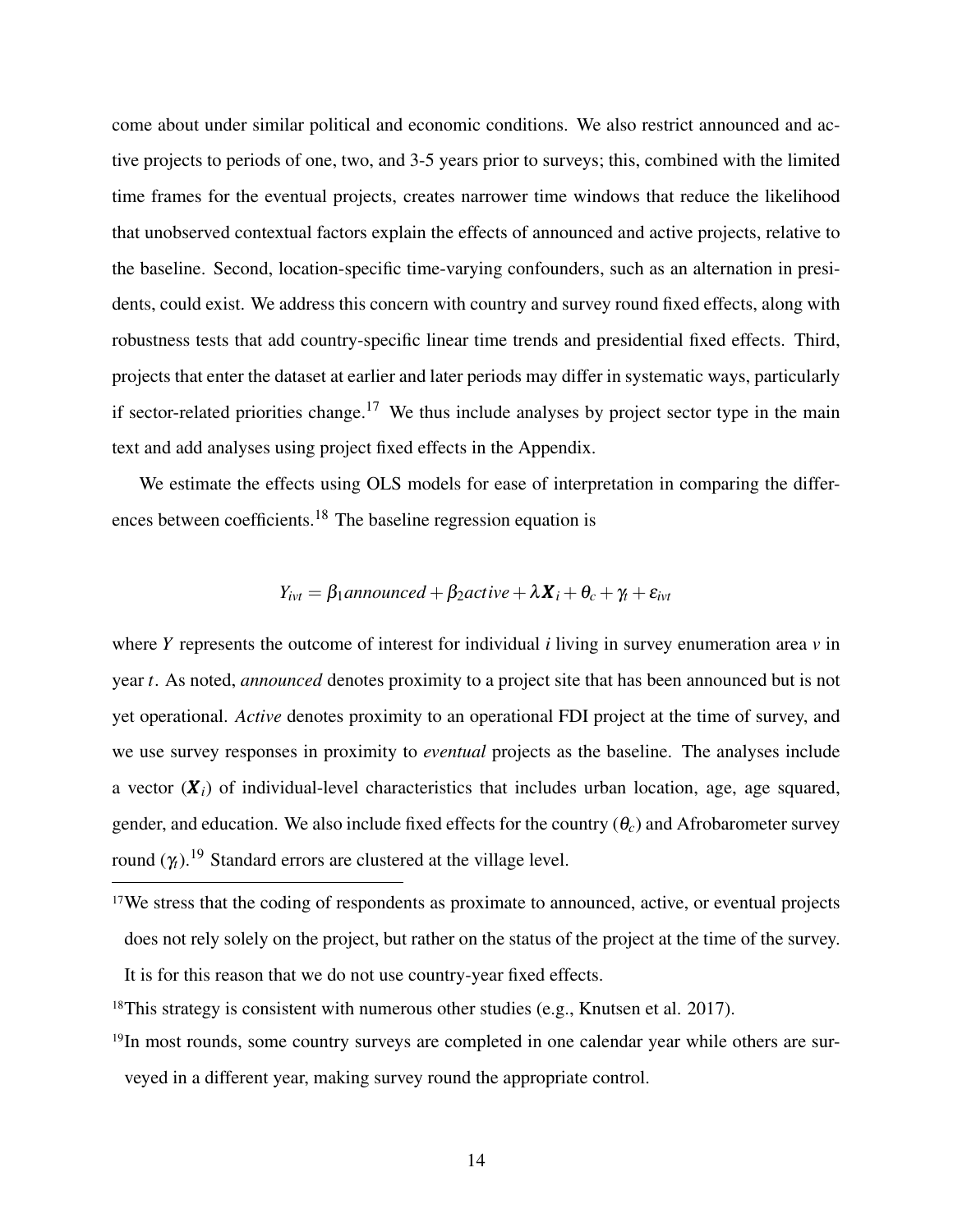Using the baseline model, we can estimate the effects of proximity to an announced FDI project and proximity to an active FDI project, relative to the effects of living near an eventual project location but where no project yet exists. We then evaluate the differential effects of *active* and *announced* ( $\beta_2 - \beta_1$ ), an innovative approach that allows us to evaluate whether respondent expectations regarding Chinese FDI projects are met or not, controlling for the potential nonrandom location of those projects. If the difference is positive, perceptions are better when projects are operational compared to when they are simply announced. If, on the other hand, the difference is negative, the outcome measures — either economic outlooks or perceptions of political leaders' effectiveness — decline when projects are up and running, relative to the pre-operational period.

## Results

We first consider the consequences of Chinese FDI projects and then conduct the same analyses for proximity to Chinese aid. Descriptive statistics are presented in Table A.8. On average, at the 50km cut-off, announced, active, and eventual respondents live 23.9, 17.0, and 16.8 kilometers from a Chinese FDI project, respectively. The average age of respondents is 36.5 years, and respondents have an average education level close to secondary school.

## *Perceptions of Economic Conditions*

We present results for the first set of outcomes in Table 1, beginning with perceptions of current economic conditions. Column 1 reports the results with the outcome dichotomized to 1 if respondents selected "good" or "very good" present economic conditions and 0 otherwise. Column 2 presents the results with the dependent variable in its ordered form. The positively signed and statistically significant coefficients on *announced* for both analyses confirm that, relative to the baseline category of residence near eventual projects, being close to an announced project is associated with improved perceptions of the present economic condition. Meanwhile, proximity to active projects has a negative and statistically significant effect relative to the baseline.

Next, we evaluate the (*active* − *announced*) difference, which allows us to determine statistically whether FDI projects elicit unmet expectations. Indeed, the negative and statistically significant coefficients confirm that respondents' perceptions of the present economic condition are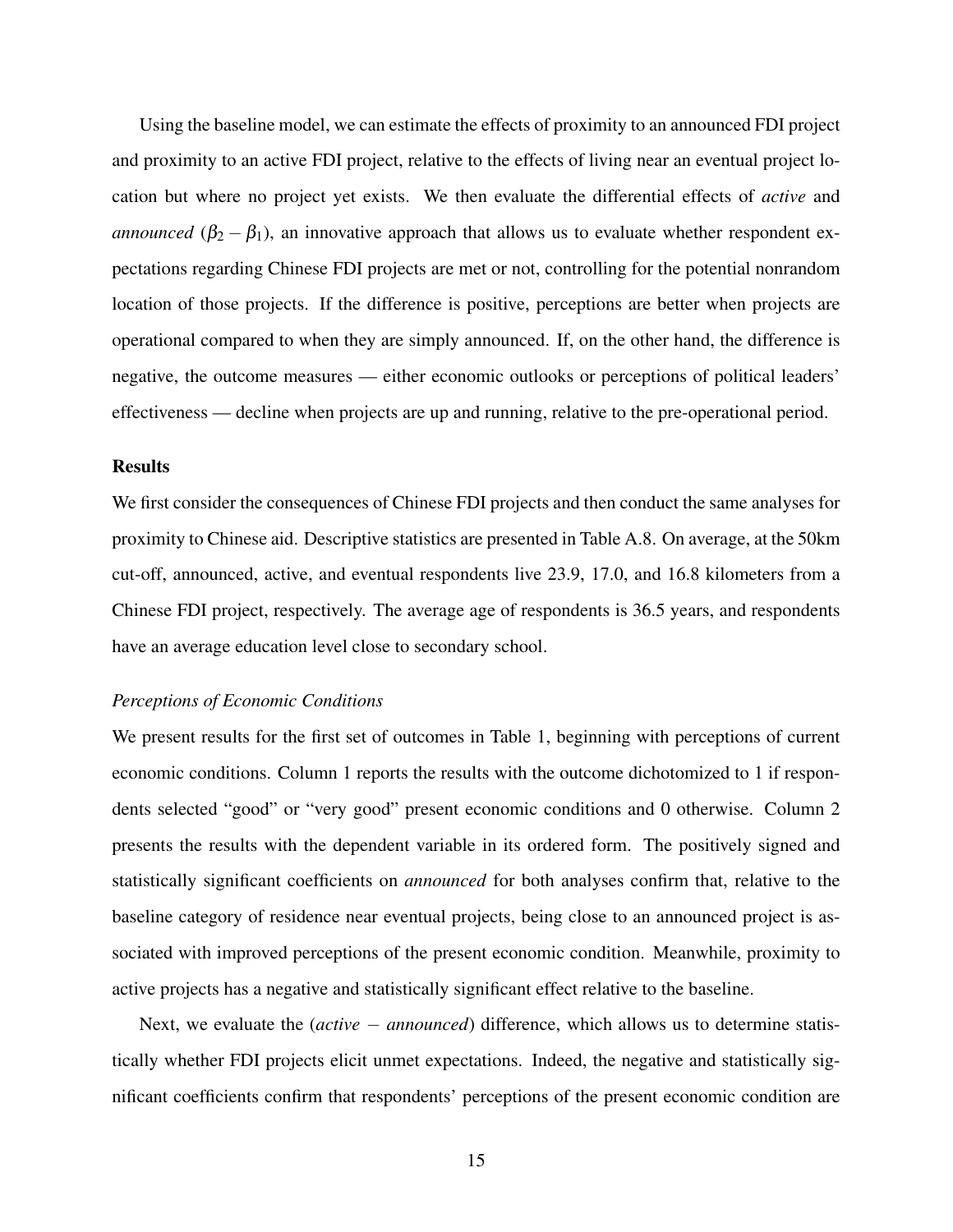|                            |            | Current economic conditions | Future economic conditions |            |  |
|----------------------------|------------|-----------------------------|----------------------------|------------|--|
|                            | Dummy      | Ordinal                     | Dummy                      | Ordinal    |  |
|                            | (1)        | (2)                         | (3)                        | (4)        |  |
| Announced                  | 0.059      | 0.170                       | 0.025                      | 0.093      |  |
|                            | (3.640)    | (3.573)                     | (1.450)                    | (1.790)    |  |
| Active                     | $-0.019$   | $-0.090$                    | $-0.059$                   | $-0.115$   |  |
|                            | $(-1.803)$ | $(-3.045)$                  | $(-5.258)$                 | $(-3.907)$ |  |
| Active-Announced           | $-0.077$   | $-0.260$                    | $-0.085$                   | $-0.208$   |  |
| F test: Active=Announced   | 21.531     | 27.646                      | 23.882                     | 16.621     |  |
| p value                    | 0.000      | 0.000                       | 0.000                      | 0.000      |  |
| Mean of dependent variable | 0.295      | 1.534                       | 0.518                      | 2.228      |  |
| Individual controls        | Yes        | Yes                         | Yes                        | Yes        |  |
| Country fixed effects      | Yes        | Yes                         | Yes                        | Yes        |  |
| Survey round fixed effects | Yes        | Yes                         | Yes                        | Yes        |  |
| Number of observations     | 36744      | 36744                       | 37014                      | 37014      |  |
| Number of countries        | 19         | 19                          | 19                         | 19         |  |
| Number of villages         | 4372       | 4372                        | 4372                       | 4372       |  |
| Survey rounds              | $1 - 7$    | $1 - 7$                     | $1 - 7$                    | $1 - 7$    |  |
| Adjusted R squared         | 0.039      | 0.080                       | 0.089                      | 0.092      |  |

#### Table 1. Chinese FDI and Perceptions of Economic Conditions

*Note*: We drop Malawi (no observations for *active* and *announced*) and Namibia (no observations for *eventual*). This leaves us with 19 countries in the analyses. All models control for individual characteristics including living in an urban area, age, age squared, gender and education. T-statistics are reported in parentheses with standard errors clustered at the village level.

significantly worse after a project is operational than they were when the project was announced. We interpret this finding as a story of unmet expectations, likely owing to initial excitement of benefits from Chinese investment in the locality followed by disappointment over job opportunities and general economic improvement. The coefficient of -0.077 indicates that, as projects go from the announced stage to the operational stage, respondents are 7.7 percentage points less likely to view the economy in positive terms. Given that only 29.5% of respondents overall consider the current economy to be good or very good, we consider this 26 percent decline from the mean to be a substantively meaningful shift.

We use the alternative dependent variable of perceptions of future economic conditions in Columns 3 and 4 of Table 1. The results are largely consistent with those we present for current economic conditions: the coefficients at the announced stage fall just below statistical significance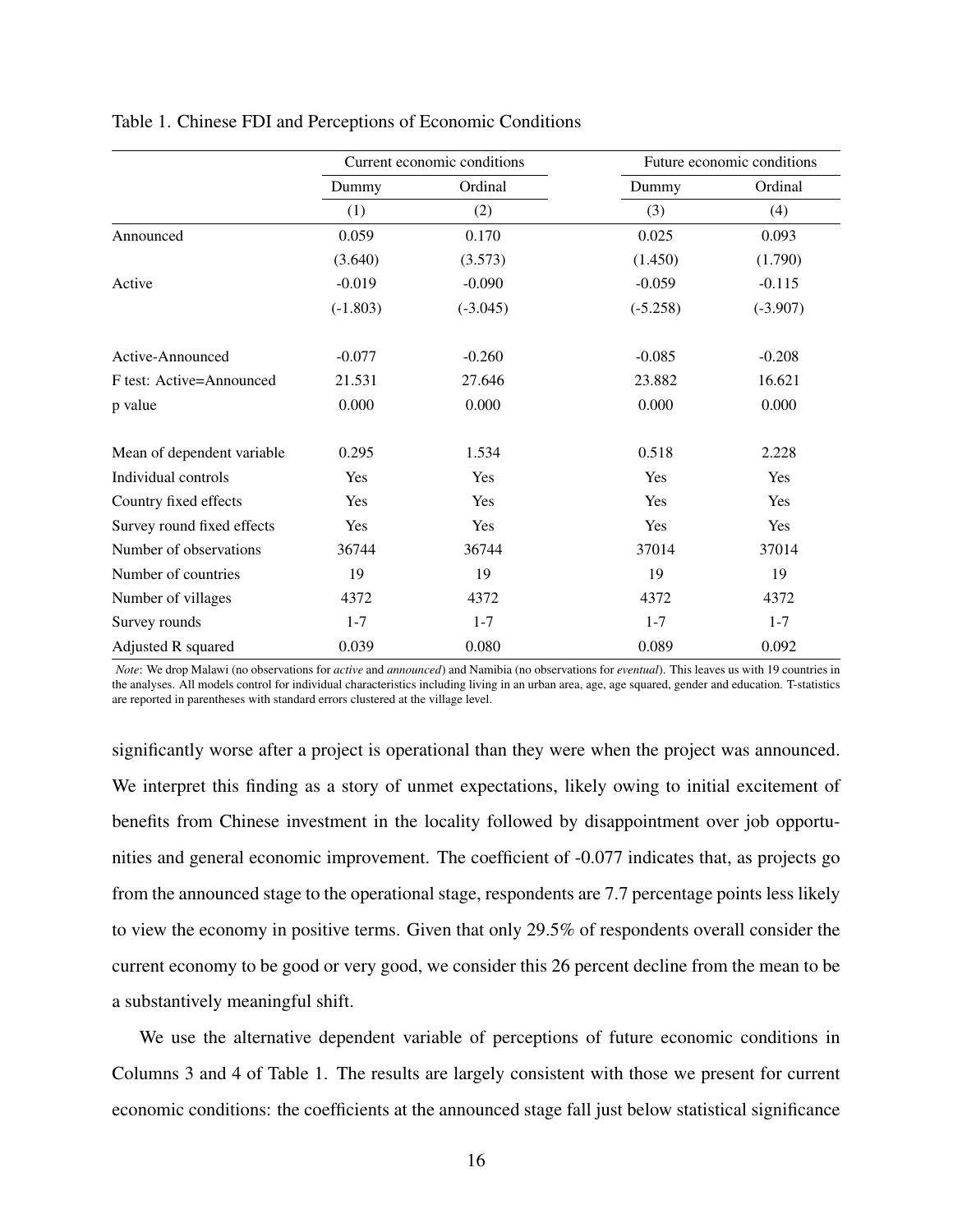but are in the expected positive direction (and are significant at the one-year mark in follow-up analyses), and the coefficients at the active stage and on the (*active* − *announced*) difference are again statistically significant. The coefficient of -0.085 on (*active* − *announced*) in Column 3 indicates that, as projects move from the announced to the active stage, respondents are over eight percentage points less likely to believe that the economy will be better or much better in 12 months' time. Given that approximately 52% of respondents view the future economic condition in good or very good terms, the effect is again substantively meaningful.

The analyses presented so far rely on spatial cutoffs of 50km. In Figure 1, we relax that restriction and illustrate the effects of proximity to announced and active Chinese FDI projects over variable distances up to 200km, otherwise using the same model specifications.<sup>20</sup> We first cut the 200km distance into 10 bins with an equal number of respondents in each bin. We then run regressions controlling for the same individual-level characteristics and including country and survey round fixed effects. The point estimates represent coefficients for each of the 10 bins for announced and active, and the lines are fit using a LOESS smoothing function.



*Note*: The dependent variables are in ordinal form. The 200km distance is cut into 10 bins with an equal number of respondents in each bin. The same model is fit within each bin. All models include individual controls, country fixed effects and survey round fixed effects. Standard errors are clustered at the village level. The lines are fit using a LOESS function.

## Figure 1. Distance to Chinese FDI and Perceptions of Economic Conditions

The results confirm a pattern of unmet expectations. Announced projects increase percep-<sup>20</sup>Respondents further than 200km from a Chinese FDI project are dropped from the analyses, so the effects are relative to respondents close to an inactive project.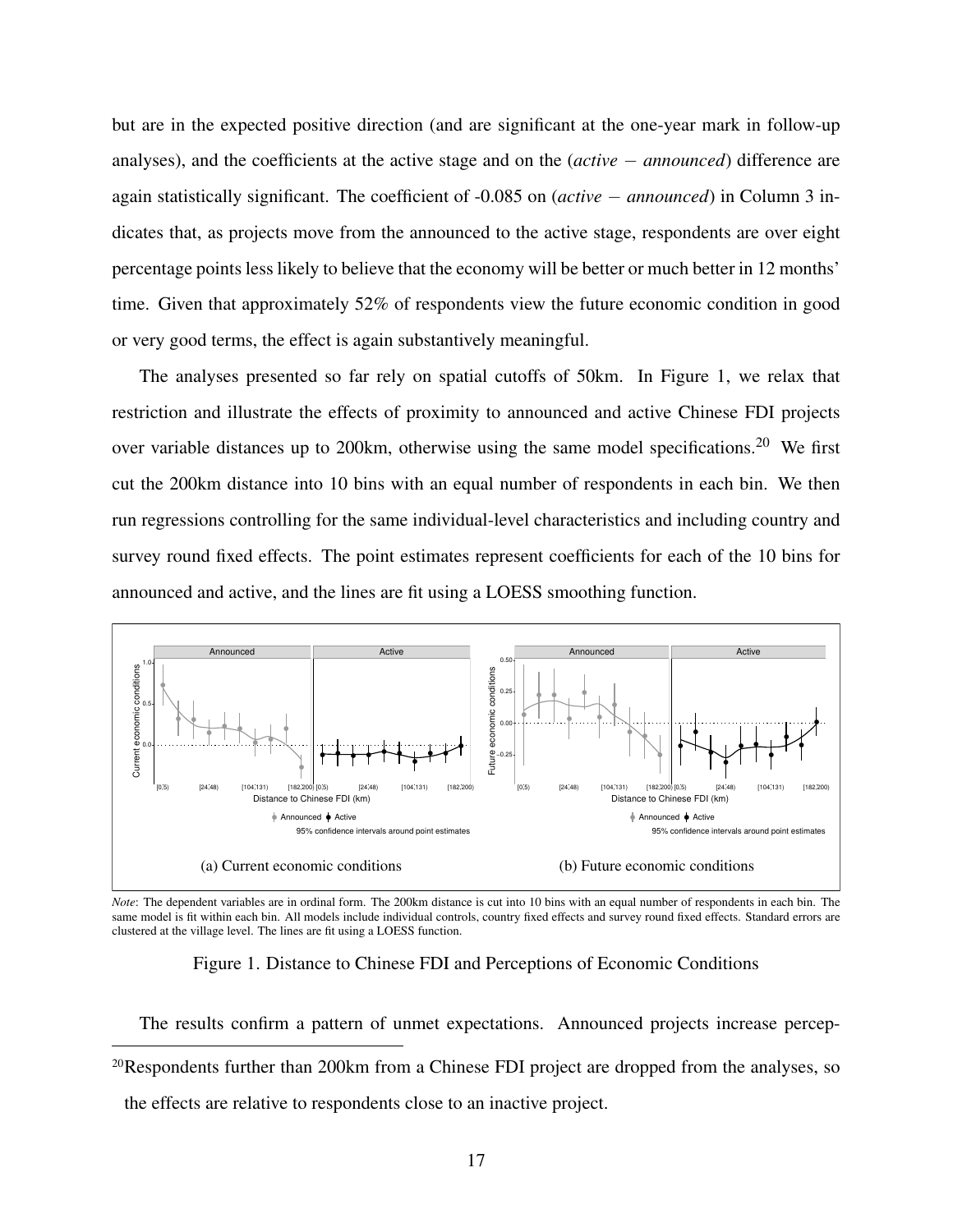tions of the current economic condition in close proximity, and those effects attenuate at greater distances (panel a). The precise effects at different distances may be model dependent, but we conservatively estimate the effects to persist up to about 100-150km. In proximity to active projects, however, perceptions of the current economic condition are consistently negative, with gradual attenuation further away. Similar patterns are retained when we analyze and graph the results for perceptions of future economic conditions (panel b), though we note some ambiguity in the effects of proximity to announced projects, which we evaluate in additional tests below.

#### *Perceptions of Political Competence*

Next, we consider whether individuals alter their opinions of their political leaders' competence based on proximity to Chinese FDI sites. We report the results for our three measures of perceived political competence – government effectiveness managing the economy, government effectiveness creating jobs, and presidential approval – in Table 2, again using OLS regressions.

The results tell a consistent and interesting story. First, relative to the baseline of respondents living close to eventual FDI projects at the time of their survey, proximity to an announced project appears to have ambivalent and not significant average effects on perceptions of political leaders' competence. However, in follow-up analyses below, we demonstrate that the average effects mask important changes based on the passage of time since a project's announcement that are consistent with our theoretical claims. Meanwhile, the effects of proximity to an active project are negative.

We again relax the 50km cutoff and provide a visual illustration of the effects of Chinese FDI on the three measures of perceived political competence at variable distances up to 200km; see Figure 2. Consistent with the results using 50km buffers, the findings suggest ambiguity in respondents' evaluations of political leaders' competence in proximity to announced projects. However, in proximity to active projects, perceptions of leaders' competence are negative and robust. As we might expect with proximity effects, the negative evaluations of political leaders attenuate at greater distances from operational projects, though they remain negative up to approximately 100km.

To address the ambiguity in average effects for political competence, we conduct the analyses by time to determine whether respondents' views change as projects remain in the announced or active stage for longer periods. We limit the analyses to survey responses up to five years after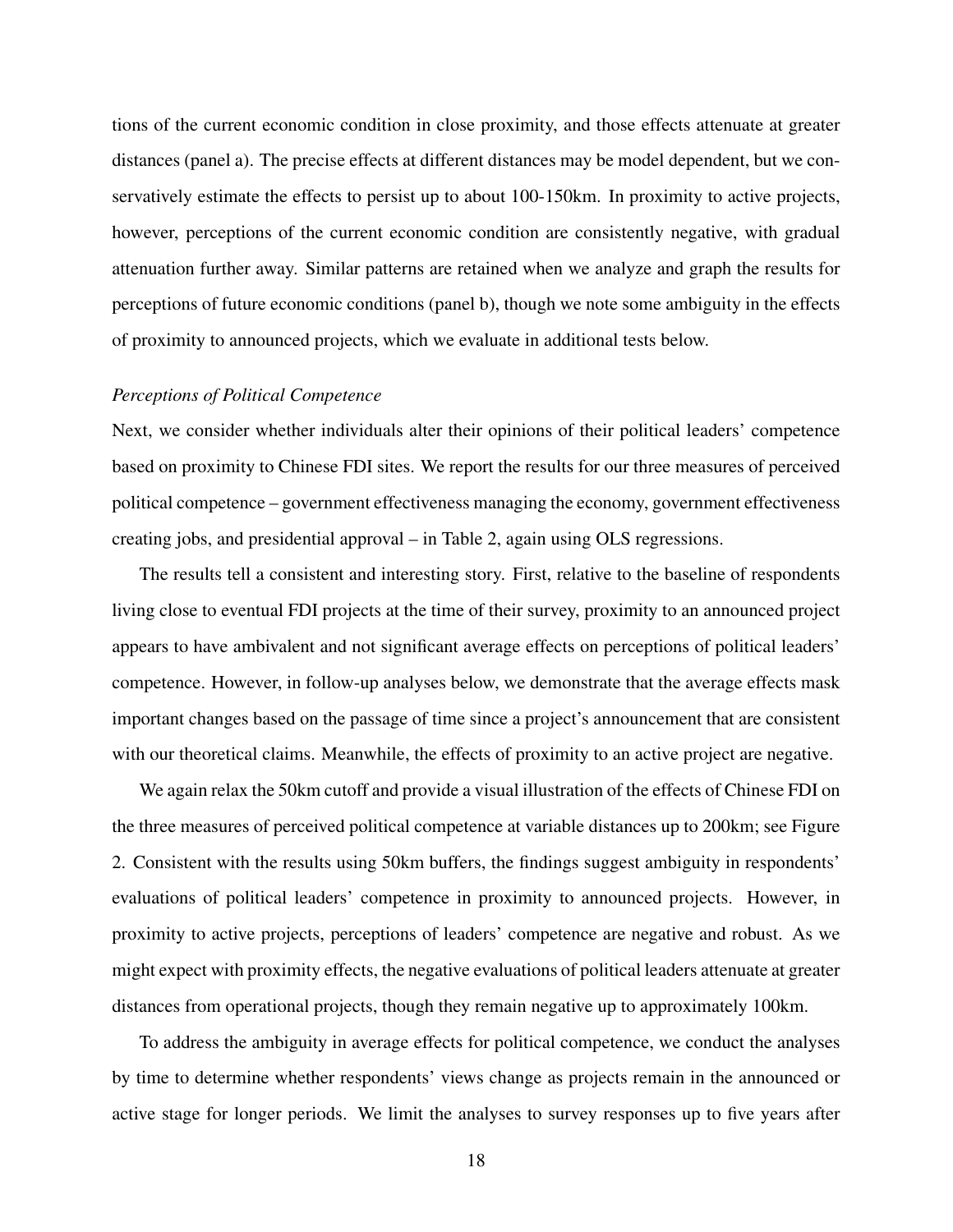|                            | Managing economy |            |            | Creating jobs |            | Presidential approval |  |
|----------------------------|------------------|------------|------------|---------------|------------|-----------------------|--|
|                            | Dummy            | Ordinal    | Dummy      | Ordinal       | Dummy      | Ordinal               |  |
|                            | (1)              | (2)        | (3)        | (4)           | (5)        | (6)                   |  |
| Announced                  | $-0.015$         | $-0.012$   | $-0.019$   | $-0.034$      | 0.034      | 0.053                 |  |
|                            | $(-0.844)$       | $(-0.352)$ | $(-1.358)$ | $(-1.109)$    | (1.677)    | (1.247)               |  |
| Active                     | $-0.069$         | $-0.123$   | $-0.038$   | $-0.082$      | $-0.049$   | $-0.097$              |  |
|                            | $(-6.006)$       | $(-5.304)$ | $(-4.328)$ | $(-4.302)$    | $(-3.736)$ | $(-3.539)$            |  |
| Active-Announced           | $-0.054$         | $-0.111$   | $-0.019$   | $-0.048$      | $-0.083$   | $-0.149$              |  |
| F test: Active=Announced   | 9.343            | 10.585     | 1.823      | 2.351         | 16.173     | 11.714                |  |
| p value                    | 0.002            | 0.001      | 0.177      | 0.125         | 0.000      | 0.001                 |  |
| Mean of dependent variable | 0.425            | 1.201      | 0.250      | 0.857         | 0.596      | 1.609                 |  |
| Individual controls        | Yes              | Yes        | Yes        | Yes           | Yes        | Yes                   |  |
| Country fixed effects      | Yes              | Yes        | Yes        | Yes           | Yes        | Yes                   |  |
| Survey round fixed effects | Yes              | Yes        | Yes        | Yes           | Yes        | Yes                   |  |
| Number of observations     | 35721            | 35721      | 40091      | 40091         | 36662      | 36662                 |  |
| Number of countries        | 19               | 19         | 19         | 19            | 19         | 19                    |  |
| Number of villages         | 4372             | 4372       | 4372       | 4372          | 4372       | 4372                  |  |
| Survey rounds              | $1 - 7$          | $1 - 7$    | $1 - 7$    | $1 - 7$       | $1 - 7$    | $1 - 7$               |  |
| Adjusted R squared         | 0.069            | 0.084      | 0.039      | 0.067         | 0.076      | 0.086                 |  |

## Table 2. Chinese FDI and Perceptions of Political Competence

*Note*: We drop Malawi (no observations for *active* and *announced*) and Namibia (no observations for *eventual*). This leaves us with 19 countries in the analyses. All models control for individual characteristics including living in an urban area, age, age squared, gender and education. T-statistics are reported in parentheses with standard errors clustered at the village level.

project announcement or operation; the period of five years covers the vast majority of observations,<sup>21</sup> and projects that remain in the announced stage for more than five years after survey responses invite the risk of measurement error (if we missed the date of operation).

In Figure 3, we plot the coefficients for proximity to announced and active FDI projects using the baseline model specifications and at time intervals of one, two, and 3-5 years between project status and survey response.<sup>22</sup> As the figure illustrates, inflated expectations following the announcement of Chinese FDI projects remain positive for perceptions of the current economic con-

<sup>&</sup>lt;sup>21</sup>See Table A.8. The 75th percentile for announced and active projects is three years.

<sup>&</sup>lt;sup>22</sup>The intervals are exclusive. Thus, the two-year window includes only those projects that became active or announced two years prior to the survey, and so on.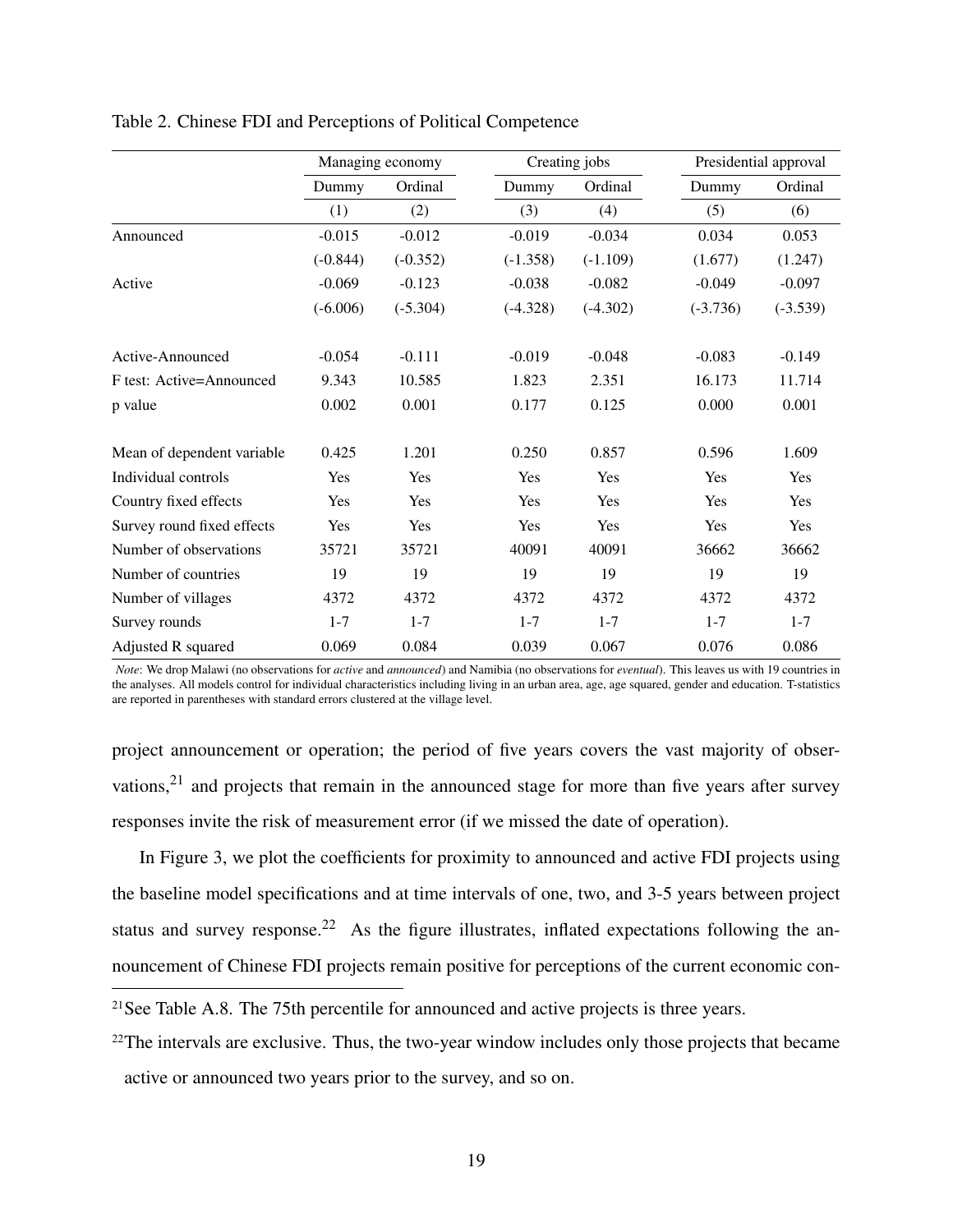

*Note*: The dependent variables are in ordinal form. The 200km distance is cut into 10 bins with an equal number of respondents in each bin. The same model is fit within each bin. All models include individual controls, country fixed effects and survey round fixed effects. Standard errors are clustered at the village level. The lines are fit using a LOESS function.

Figure 2. Distance to Chinese FDI and Perceptions of Political Competence

dition across each of these time windows, and they remain positive until year 3 for future economic conditions. In terms of respondents' views about the government's management of the economy, job creation, and presidential approval, the figure indicates that inflated expectations indeed affect attitudes for the first year. As projects remain in the announced stage for longer than one year, however, the positive evaluations of political competence attenuate to zero and even turn negative, findings that add nuance to the modest average effects presented above. For each time window, the effects of proximity to active FDI projects remain fairly consistently negative. See Table A.9 in the Appendix for the associated regression results; the table indicates that all outcomes are positive in the first year after project announcement, and all but job creation are statistically significant, a point to which we return below. All outcomes one year after project implementation, conversely,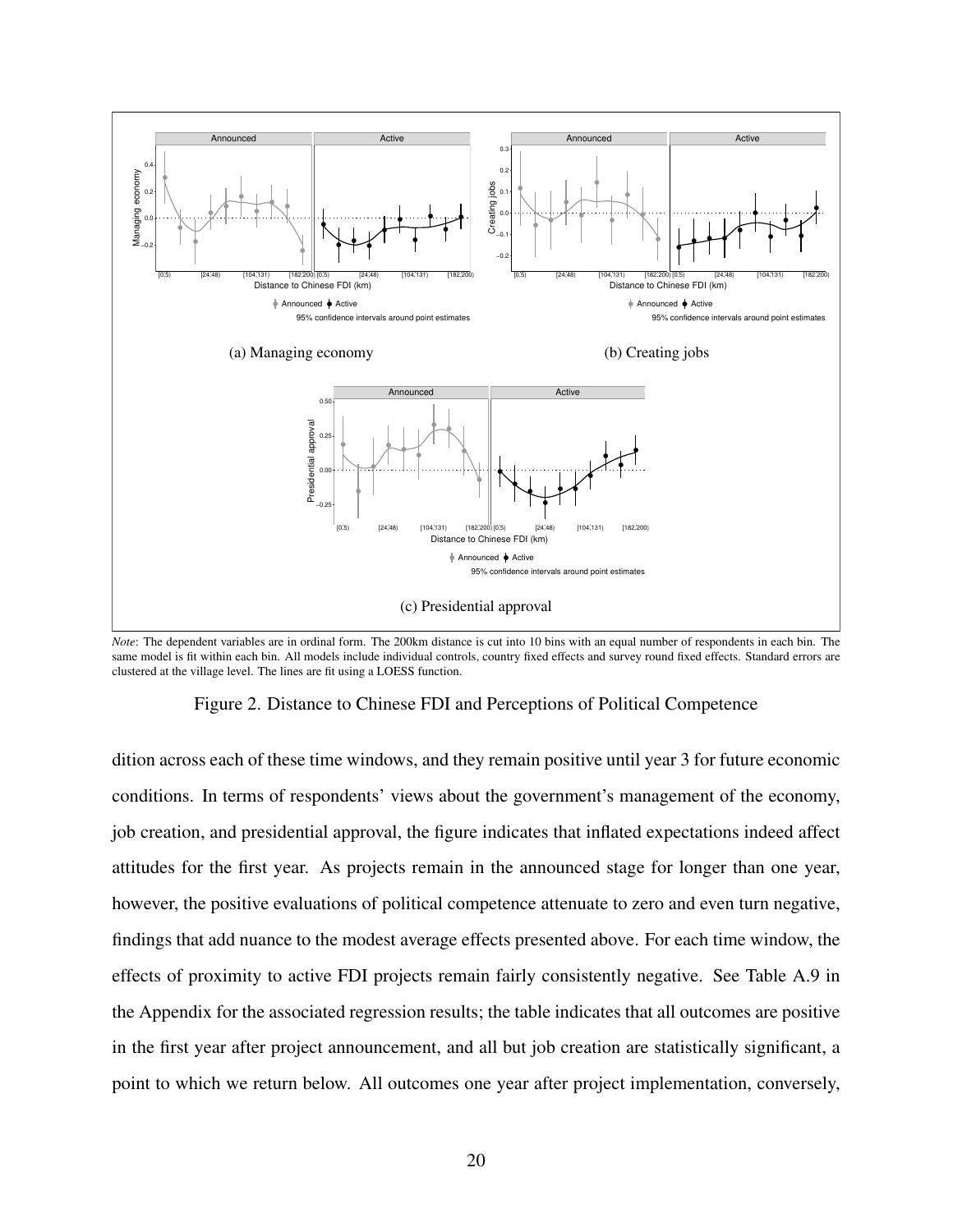are negative and significant, and all (*active* − *announced*) differences are significant. Given the important role that time plays in shaping respondents' expectations, and the fact that views of political competence actually turn negative after the first year, we present subsequent analyses both with average effects and disaggregated by years. Our preferred specification for observing inflated expectations upon project announcement is within the first year after the announcements.



*Note*: The dependent variables are in ordinal form. Respondents living close to announced or active projects for over five years are dropped. We include six dummy variables indicating announced within one year (n=555), announced in the second year (n=724), announced in the third year or above (n=691), active within one year (n=8721), active in the second year (n=2830), and active in the third year or above (n=4003). All models include individual controls, country fixed effects and survey round fixed effects. Standard errors are clustered at the village level.

Figure 3. Effects by Time after *Announced* or *Active*

## *Mechanisms and Additional Observable Implications*

To this point, we have demonstrated that proximity to announced Chinese FDI projects correlates with a positive outlook on the economy and temporary esteem for political leaders, but that proximity to active Chinese FDI projects leads to disappointment in both the economy and the perceived competence of government. Here, we add additional insights regarding the factors behind local residents' expectations, frustration, and blame.

First, we analyze the data by sector. Using information on the business sector of projects in the *fDi Markets* dataset, we group the projects into three categories: manufacturing, resources, and service (see the categorization scheme in Table A.10). Given our speculation that the findings may be driven by expectations and subsequent disillusion over access to sustainable jobs, we expect that the results may be most pronounced in proximity to manufacturing and resource projects, as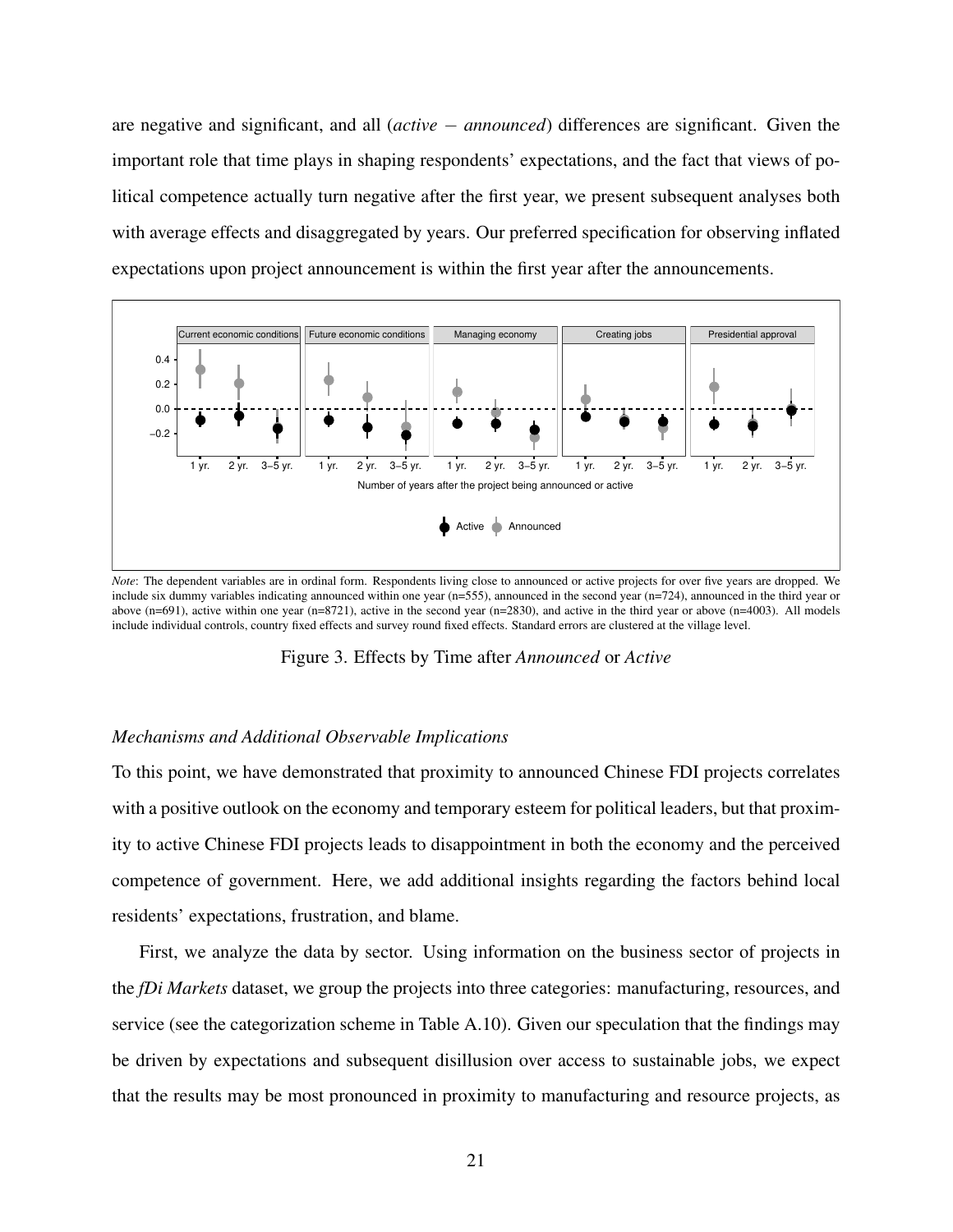those sectors tend to employ local residents in factories and resource extraction activities with more visible opportunities for low-skilled workers.<sup>23</sup> The analysis by sector has the added advantage of mitigating dissimilarities in the types of projects announced and active at a given time.

Table A.11 in the Appendix presents the average effects for respondents close to at least one manufacturing or resource project, and Table A.12 further disaggregates the results by time intervals of one year, two years and 3-5 years between the project's announcement or operation and the survey response.<sup>24</sup> The findings in Table A.12 show a clear distinction in perceptions of both the economy and political leaders: in proximity to manufacturing and resource projects, all five outcomes are positive during the first year following project announcement before declining to the baseline; they are mostly negative in proximity to active manufacturing and resource projects, and we note that the effects appear to be most pronounced in the second year after project activation. Comparing the results for proximity to manufacturing and resource projects (Table A.12) versus the full sample (Table A.9), the impact on *Creating Jobs* is particularly strong when the analysis is restricted to manufacturing and resource sites, as we would expect given the theorized interest in sustained job opportunities in these contexts. Meanwhile, in proximity to service projects (Table A.13 and A.14), respondents' views upon the announcement of new projects are more likely to be negative than positive, with no clear pattern in perceptions upon project operation. These findings lend support to our claim that reactions to nearby FDI projects are driven primarily by the employment opportunities that residents anticipate for themselves and their fellow community members, only to be disappointed.

Second, if inflated expectations and subsequent blame of political leaders are functions of anticipated job benefits that do not ultimately materialize, we might also expect the effects to be stronger among those in the working age population compared to older respondents. In Tables

<sup>24</sup>We use proximity to at least one manufacturing or resource project and compare to respondents proximate only to service projects because we theorize that manufacturing and resource projects have a particularly strong effect even if service projects exist nearby.

<sup>&</sup>lt;sup>23</sup>In the dataset, service projects are often headquarters, retail stores, and similar investments with fewer or more diffuse visible, sustainable jobs for community members.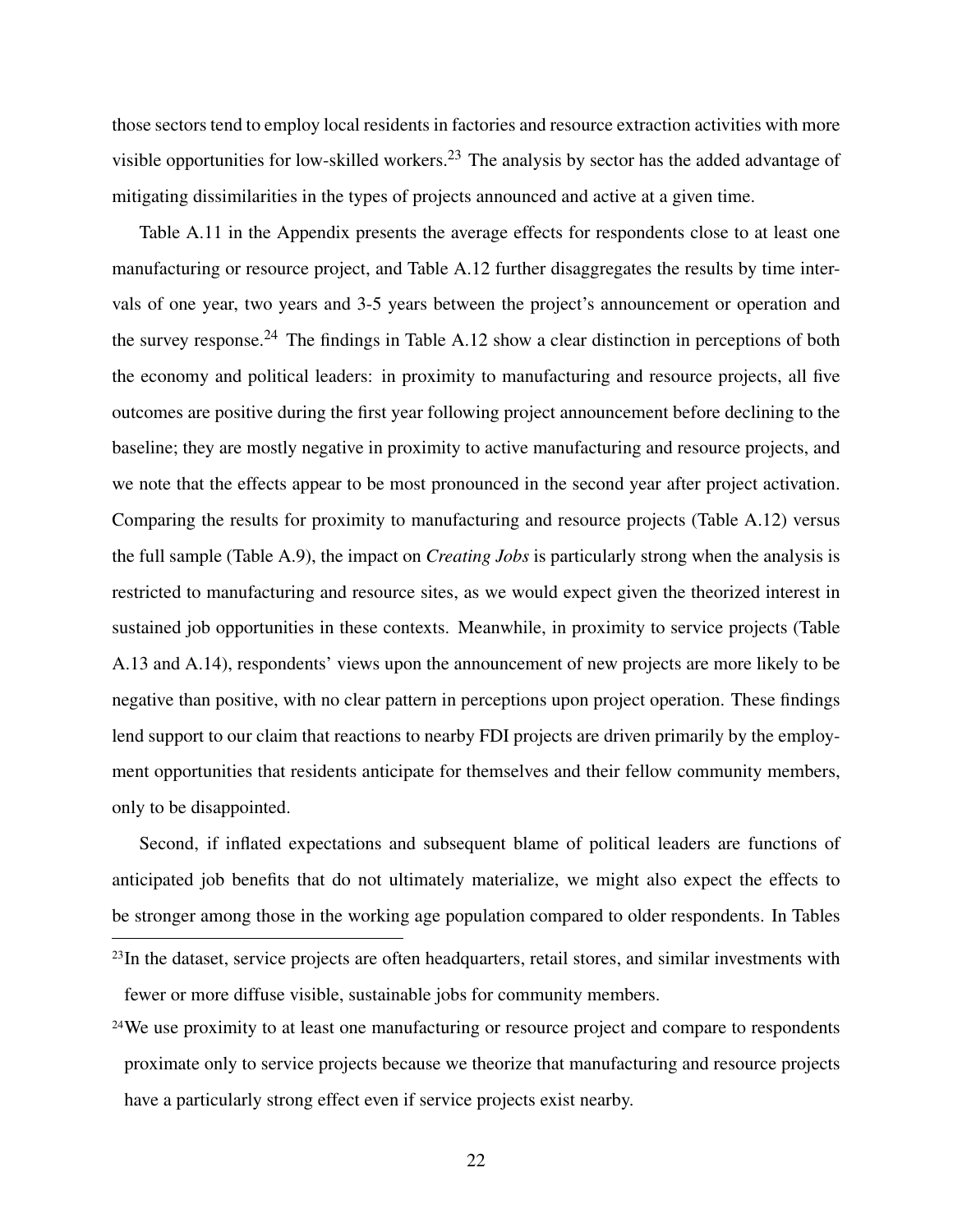A.15 to A.18, we compare those in the oldest quartile, thus above the age of 46, to the same number of respondents just below that cutoff,  $25$  limiting the analyses to projects established within one year of surveys for legibility. As anticipated, those still in the workforce experience greater excitement around the economy and their political leaders upon project announcements, especially in terms of job creation (Table A.18 Columns 3 and 4 versus Columns 9 and 10). In proximity to active projects, however, their perceptions are again negative.

## *Comparative Effects of Chinese Foreign Aid*

For comparative purposes, we rerun our main analyses using proximity to Chinese foreign aid projects instead of FDI.<sup>26</sup> Our intuition is that aid typically supports either one-off infrastructure projects or poverty reduction efforts through the provision of goods and services (see Briggs 2017); neither of these would produce the expectation for sustained job creation that comes with FDIsupported manufacturing and resource extraction sites (in particular), so we do not anticipate the same inflated expectations and subsequent political blame in proximity to aid.

To analyze the effects of proximity to Chinese foreign aid projects, we rely on the AidData dataset version  $1.1.1^{27}$  Those data include information on official global Chinese aid financing from 2000-2012. Subsetting the data to ODA-type projects with precise location codes and start years,<sup>28</sup> we are left with 227 cases of official Chinese aid projects. We then restrict the sample to the 11 countries with both Chinese aid and FDI, which helps to mitigate concerns that aid and FDI locate in very different types of countries and result in different individual-level outcomes for that reason and not owing to differential expectations in proximity to each. See Table A.19 for information on the number of respondents in each category of proximity to Chinese foreign aid projects and Chinese FDI projects by country. Table A.20 shows the balance of covariates for

<sup>&</sup>lt;sup>25</sup>The sampled population is very young; this strategy allows us to compare older or retired workers to active workers, while minimizing other differences.

<sup>&</sup>lt;sup>26</sup>Given the patterns we present in the effects of aid, our results for FDI projects may be interpreted as conservative (i.e., mitigated by the presence of aid in some co-locations).

<sup>&</sup>lt;sup>27</sup>The same data are widely used in recent studies focusing explicitly on Chinese aid.

 $28$ Exact locations (code 1), or "in the area of" or within 25km of an exact location (code 2).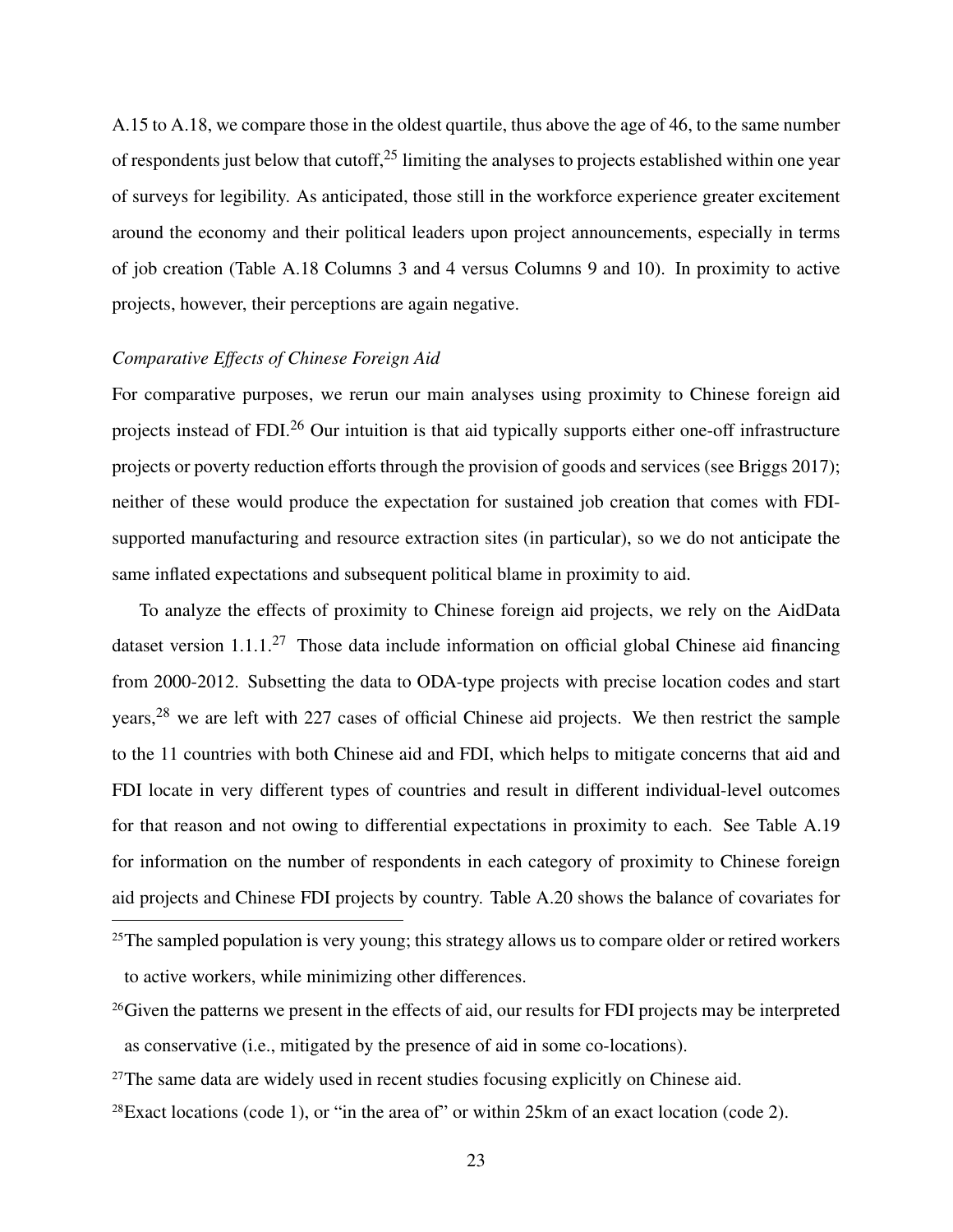Chinese FDI and aid in the 11 included countries. We replicate the model specifications from our main findings, again using 50km buffers around respondent clusters to denote proximity.

Figure 4 illustrates the comparative effects of proximity to announced and active aid projects versus announced and active FDI projects (see Tables A.21 to A.24 for regression results). As is clear, the pattern of inflated expectations and political blame does not hold in the context of aid: perceptions of the economy and of political competence upon the announcement of new aid projects do not consistently rise above the baseline, and in most models views of the economy and political leaders are higher, rather than lower, when projects become operational. The findings are consistent with research suggesting that political leaders stand to gain from the geographically targeted distribution of aid (Dreher et al. 2019) but counter to studies suggesting that aid can come with a political price (Briggs 2019). They also lend support to our argument that the job-touting that comes with FDI projects produces different outcomes, first inflating expectations and then generating disappointment and political blame.



*Note*: The dependent variables are in ordinal form. The sample is restricted to 11 countries which have both Chinese FDI and aid projects. Respondents living close to announced or active projects for over five years are dropped. We include six dummy variables indicating announced within one year (n=451 for FDI; n=488 for aid), announced in the second year (n=568 for FDI; n=216 for aid), announced in the third year or above  $(n=284$  for FDI; n=24 for aid), active within one year  $(n=5600$  for FDI; n=4628 for aid), active in the second year  $(n=2432$  for FDI; n=3356 for aid), and active in the third year or above (n=2621 for FDI; n=7311 for aid). All models include individual controls, country fixed effects and survey round fixed effects. Standard errors are clustered at the village level.

Figure 4. Effects by Time after *Announced* or *Active*: Chinese FDI vs. Chinese Aid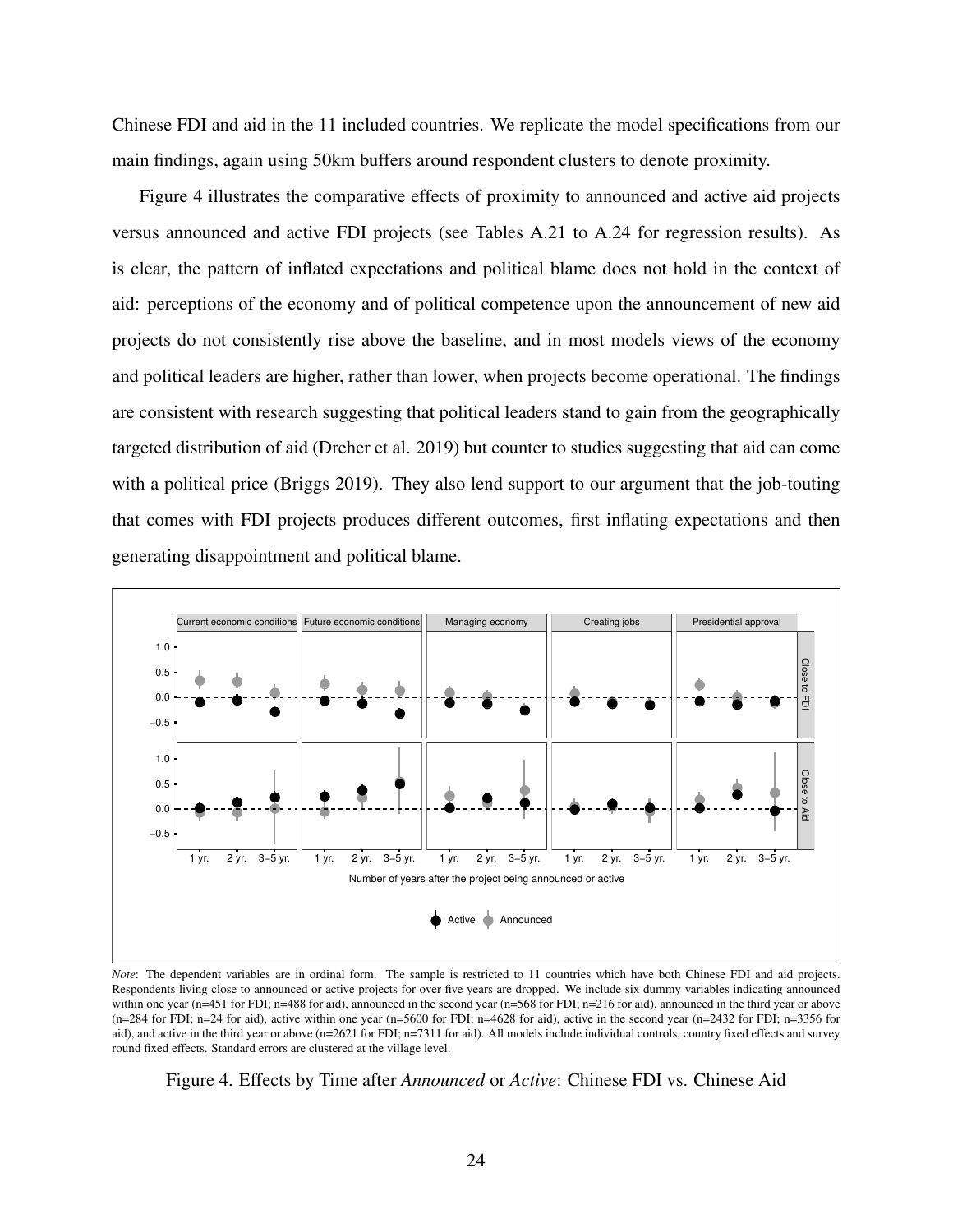## Robustness Tests

We subject the main findings to a number of robustness tests. First, some countries have Chinese FDI projects only at the announced stage at the time of the Afrobarometer surveys, while in other countries, all Chinese FDI projects have already begun operating at the time of the surveys. As a result, different perceptions in proximity to announced versus active projects could be driven by model extrapolation that does not reflect the true effects in some countries. We thus rerun the analyses restricting the sample to respondents from the 10 countries that have projects at all three stages: eventual (as a baseline), announced, and active. The results in Tables A.25 (average effects) and A.26 (using time intervals) confirm that the findings are robust to this change, as economic outlooks are positive upon project announcements but negative after project implementation. Perceptions of political competence upon project announcements are again positive for the first year before declining, and reactions following project implementation are consistently negative. Only the results for job creation are somewhat weaker, though we note that service projects are included in the analysis which depresses the overall effects.

Second, we rerun the analyses using sub-national region fixed effects rather than country fixed effects. To do so, we restrict the included cases of Chinese FDI to those projects located in the subnational regions where Afrobarometer survey data exist for the variables of *announced*, *active*, and the reference category (*eventual*), dropping respondents not close to any project.<sup>29</sup> Using 50km spatial buffers, this leaves us with data from 74 out of 601 sub-national regions, comprising 31,706 respondents after we drop those respondents not close to any project. We maintain survey round fixed effects and the individual-level controls. The patterns in both economic outlook and perceived political competence remain consistent with the main findings. See Table A.27 for average effects and Table A.28 for effects using time intervals, which again captures the importance of the first year after project announcements.

Third, in our main analyses, we assume that the timing of projects as eventual, announced, and

<sup>29</sup>Doing so results not just in more fixed effects but in a different sample, because we drop the sub-national regions in which no variation in project type exists, just as we drop countries with no variation when we employ country fixed effects.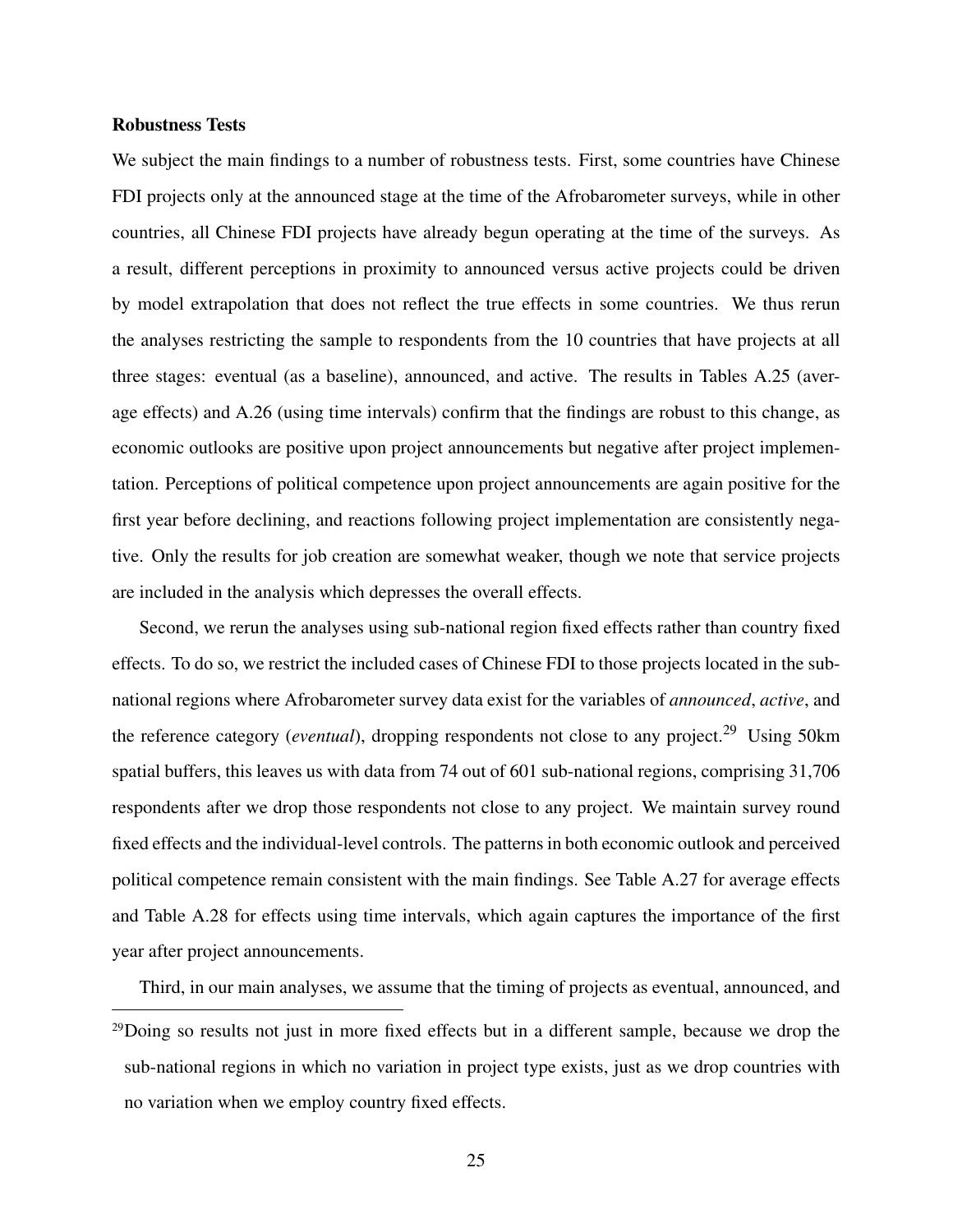active is random. To address the potential nonrandom timing of project status, we present results with the baseline of eventual projects restricted to only those project locations that will be announced within three and within five years of surveys. Combined with the restricted time intervals we use for announced and active projects (one, two, and 3-5 years), this creates relatively narrow time windows that guard against bias due to systematically different timing in the comparisons of announced and active projects to eventual ones. The results for economic outlook and perceptions of political competence are again in keeping with our main findings: views of the economic condition are positive in proximity to announced projects but turn negative in proximity to active projects. Perceptions of political competence are initially positive upon project announcements before declining, while proximity to active projects consistently results in poorer evaluations of political leadership. The (*active* − *announced*) difference is statistically significant at the one year mark for all outcomes except job creation in the dummy variable model ( $p = 0.121$  for the threeyear window and 0.102 for the five-year window). See Tables A.29 and A.31 for average effects and Tables A.30 and A.32 for effects with time intervals for announced and active projects.

Fourth, we run the analyses using country fixed effects along with country specific linear time trends, which accounts for country-specific changes over time in the effects of both announced and active projects in each country that could result in spurious findings. As the results in Table A.33 (average effects) and Table A.34 (using time intervals) indicate, the findings hold under this condition: economic conditions are positive in proximity to announced projects and negative in proximity to active projects. Views of political competence are initially positive upon announcements but decline after one year in the announcement phase and are negative upon project operation.

To further address possible country-specific time-varying confounders, we run the analyses with presidential fixed effects. $30$  In doing so, we ensure that respondents' evaluations of project effects at different stages occur under the same president and also that patterns in the selection of <sup>30</sup>See Table A.35 for projects that are active, announced, or eventual under each president in power during the survey period, dropping those presidential terms with no variation on the project stages. This leaves 24 presidential terms across 14 countries.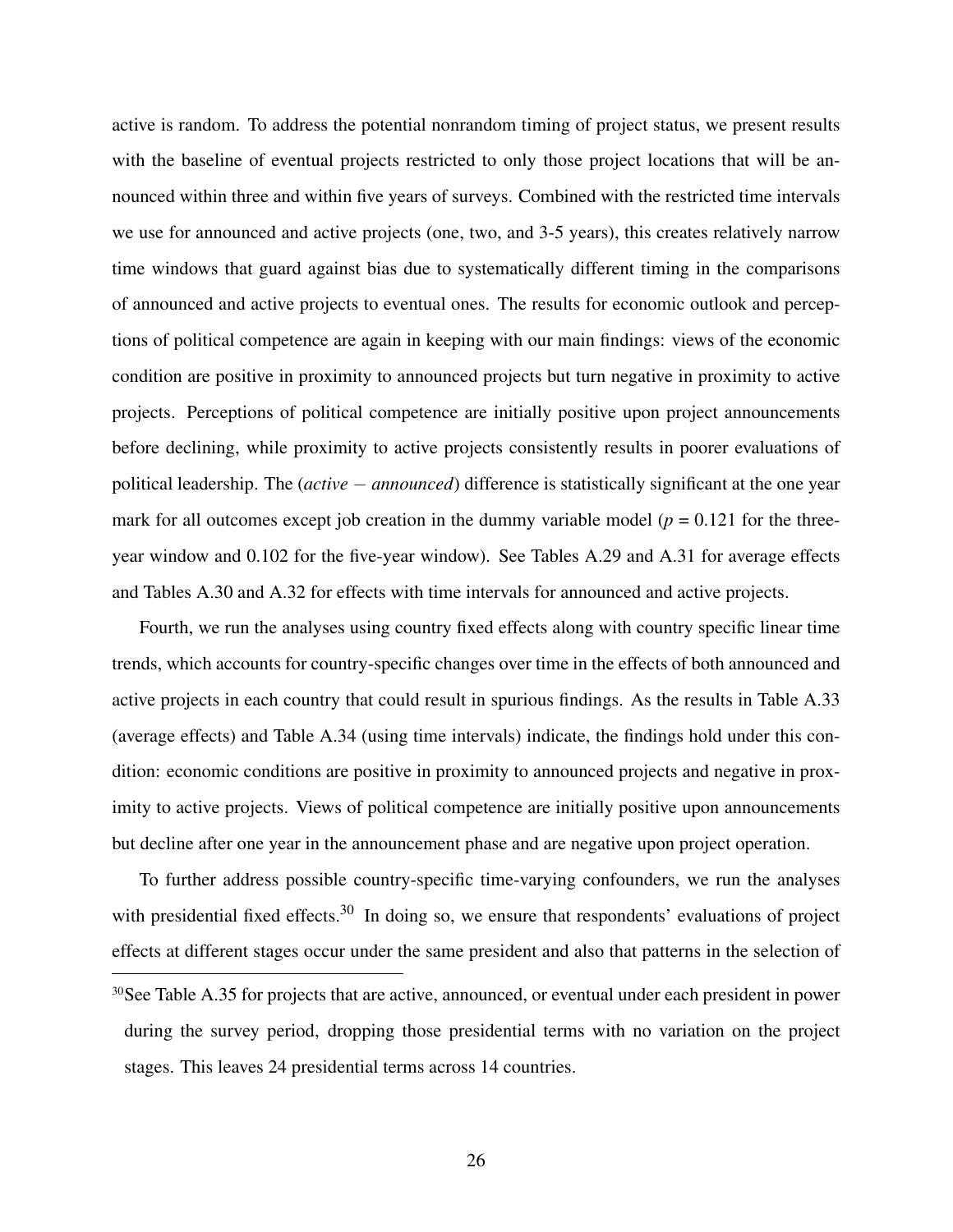project locations do not change.<sup>31</sup> As Tables A.36 (average effects) and A.37 (with time intervals) indicate, the results are largely robust to this change, with similar patterns as time passes. Referring to the effects of projects announced and active within one year of surveys, the coefficients for presidential approval at the active stage have the wrong sign (though they are small in size and statistically insignificant). Other outcomes are as expected, and the (*active* − *announced*) difference is significant for all outcomes.

Next, we run the analyses using project fixed effects, which represents a more stringent estimation strategy than using country fixed effects. To do so, we subset the data to only those projects for which Afrobarometer data exist both before and after the project's announcement and implementation, which allows for within-project variation for the variables of announced, active, and eventual. Using our 50km cut-off and dropping cases in which respondents are close to multiple projects,<sup>32</sup> this leaves 62 Chinese FDI projects. We cluster standard errors at both the village level (see Table A.38 for average effects and A.39 with time intervals) and the project level (Tables A.40 and A.41); we favor the former specification given that our survey data are sampled from village clusters and everyone in the village is either close or not close to a Chinese FDI project (see Abadie et al. 2017). The standard errors are indeed larger when we cluster at the project level, but the results are otherwise consistent.

Finally, we subject the data to a matching analysis.<sup>33</sup> We match respondents on all individual covariates (urban location, age, education, and gender) from within the same country and under the same president, one of whom lives close to an announced or active Chinese FDI project and the other of whom lives near an eventual project. We restrict the baseline of proximity to even-

<sup>31</sup>We note that 12 percent of survey respondents in proximity to announced projects and three percent of those in proximity to active projects evaluate different presidents at the stages of project announcement and operation. We drop those observations.

<sup>32</sup>When duplication occurs, we keep only the projects closest to respondents in space and time.

<sup>33</sup>Fixed effects coefficients may not only be inefficient and artificially weak (resulting in more conservative findings); they may also introduce reliability problems since some of our results are derived from the subtraction of two coefficients. The matching helps to overcome this challenge.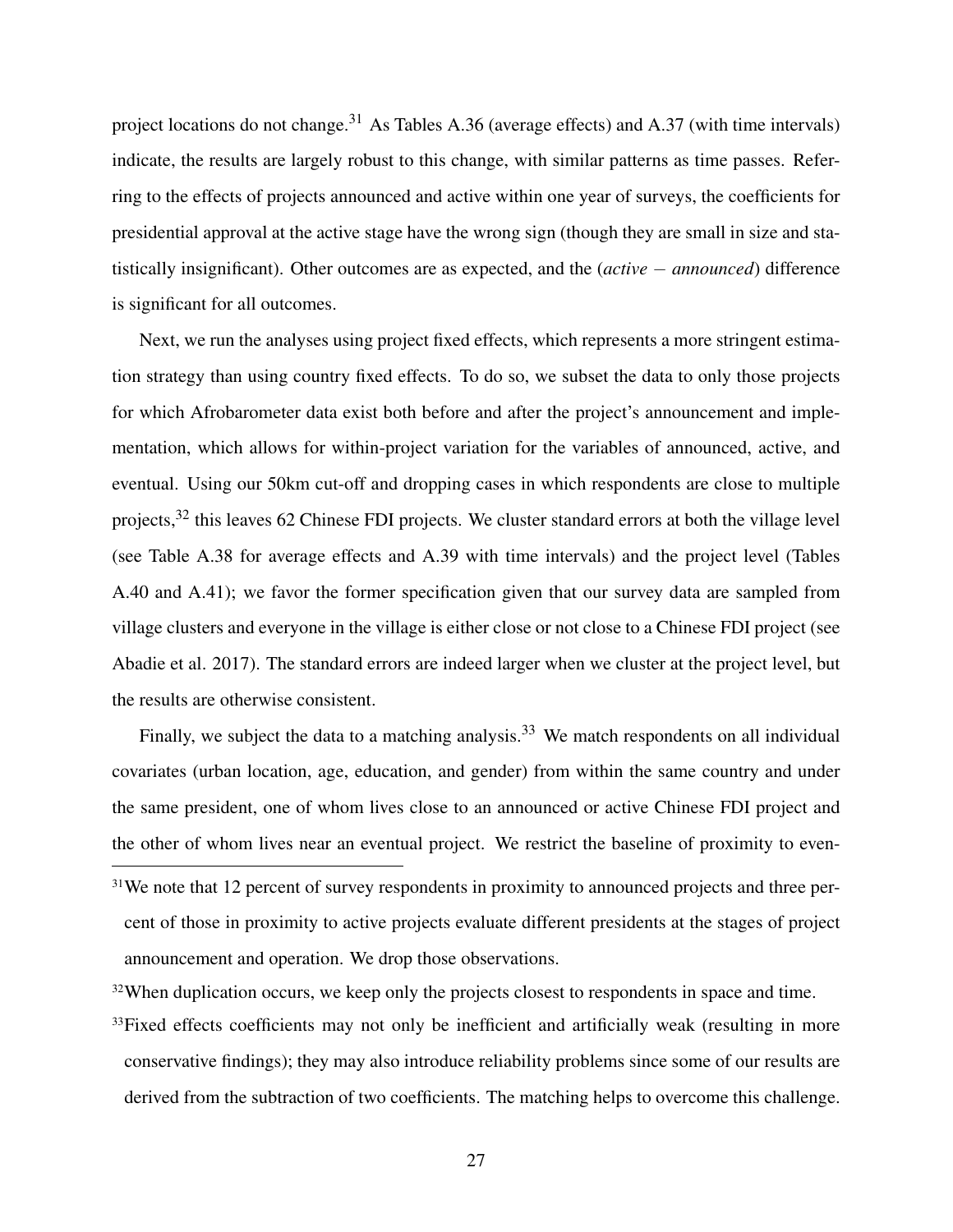tual projects to a period of three years, and we again analyze proximity to announced and active projects using windows of one, two, and  $3-5$  years.<sup>34</sup> Again, the results suggest a pattern of inflated expectations followed by political blame: respondents living near announced Chinese FDI projects have better views of the economy and greater confidence in their political leaders for the first year (see Table A.42). In proximity to active projects, those perceptions are consistently negative and statistically significant for nearly all of the models and outcomes.

## **Conclusion**

FDI from Chinese firms is increasingly contributing to China's reputation as a robust promoter of development in Africa. Given the potential appeal of that model and the tendency for political leaders to also covet FDI as a source of jobs and a signal of their own competence, leaders in Africa likely anticipate political benefits when Chinese firms invest in their communities.

This study demonstrates that leaders instead may reap a near-term political bump but eventually pay a reputational cost. We consider how Chinese FDI projects affect perceptions of the economy upon their announcement and their operation. We also consider perceptions of political leaders' effectiveness when Chinese FDI projects are announced and when they are operational. By spatially connecting georeferenced data on 223 FDI projects from Chinese firms to 179,278 Afrobarometer respondents in 21 countries over a 20-year period, we demonstrate how individuals' views of the economy and their political leaders change based on proximity to announced and active projects. First, the announcement of new Chinese FDI projects fuels positive perceptions of both present and future economic conditions. Yet when those projects become operational, perceptions of economic conditions are worse than they would have been in the absence of Chinese investment. Second, people living near announced Chinese FDI projects express more positive views of their political leaders for about one year. However, once those projects are active, perceptions of the government's capacity to manage the economy, perceptions of its ability to create jobs, and presidential approval all decline. We note that the effects are particularly strong in proximity to manufacturing and resource projects, where job opportunities for low-skilled workers are most anticipated. We

<sup>&</sup>lt;sup>34</sup>For details of coarsened exact matching, see Iacus, King, and Porro (2012).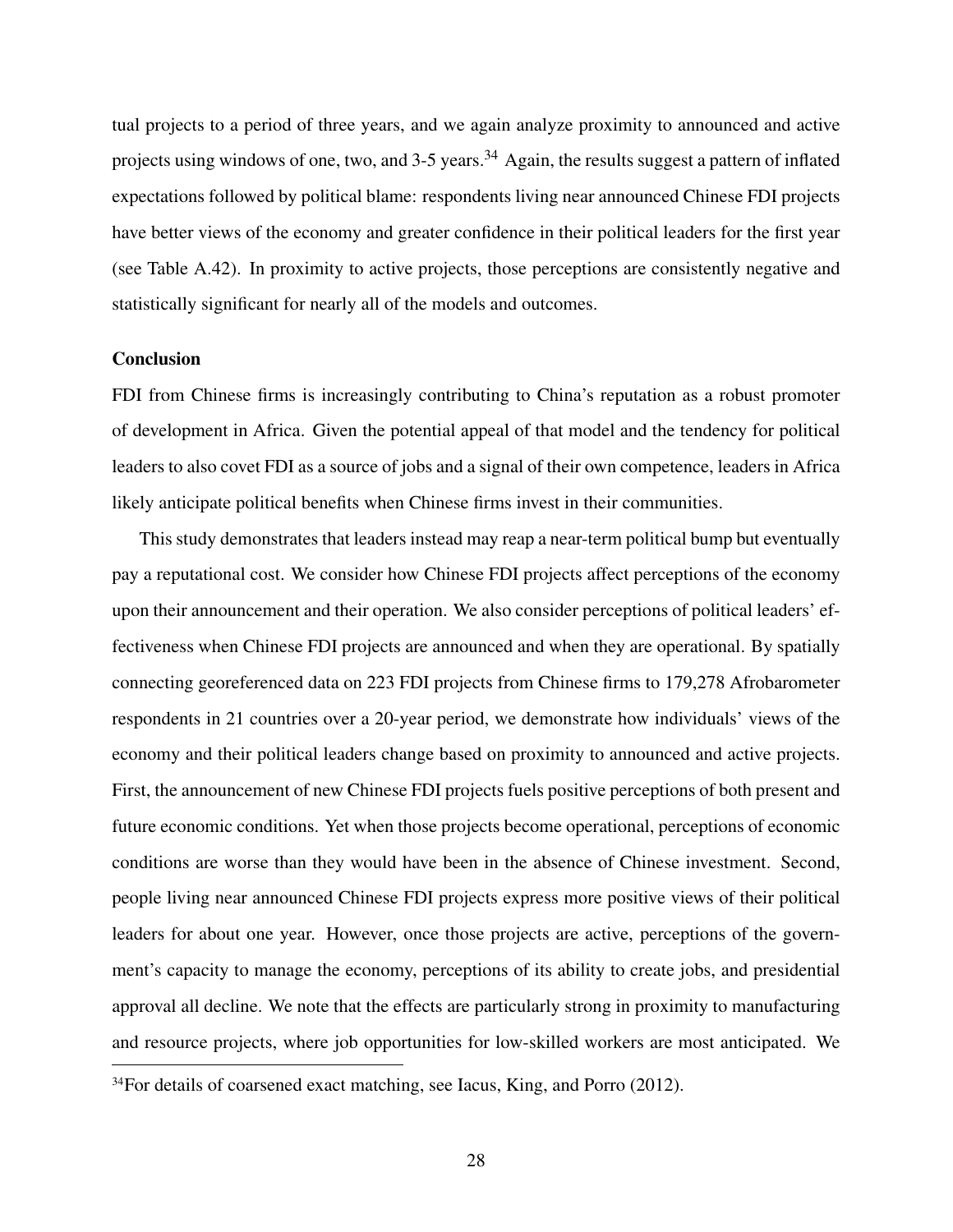also show that Chinese foreign aid does not elicit these effects. We interpret the results as evidence that respondents are disappointed by unmet expectations in proximity to FDI projects that do not exist in the context of aid, and that they assign blame to their political leaders as a result.

These findings have both theoretical and practical implications. From a theoretical standpoint, they show that Chinese FDI has different political payoffs at different stages, and that it may complicate the long-term objectives of political leaders. The findings also suggest fundamental differences in the way communities accept and react to foreign aid and FDI, which have not yet been fully articulated in the literature. Practically, they indicate that political leaders in Africa must contend with the risk of inflated expectations from Chinese FDI projects even as they may benefit from the inflows in other ways. That may mean tempering fanciful predictions of economic growth and jobs upon the announcement of new projects, or perhaps working harder to publicize local benefits that accrue once projects are operational. Alternatively, depending on their political time horizons, leaders in Africa may get exactly what they want from announced FDI projects, leaving the fallout to their successors.

Future research might build on this study in a number of ways. First, we remain agnostic about the economic benefits or costs that might accompany Chinese investments, for example in terms of household wealth or employment; using a similar empirical strategy, studies might examine those outcomes at the individual level. We also do not present rigorous tests of the mechanisms that might explain why perceptions of the economy rise with project announcements but fall with project implementation, and why active projects reflect poorly on the competence of political leaders. We note that the patterns are in keeping with a story of unmet expectations, and we speculate about the importance of jobs and development to both communities and leaders in Africa, but we leave it to future studies to systematically test the specific mechanisms behind these shifts in popular evaluations. Similarly, future studies might test explanations for why people react differently to FDI and foreign aid from China, as well as FDI and aid from other sources.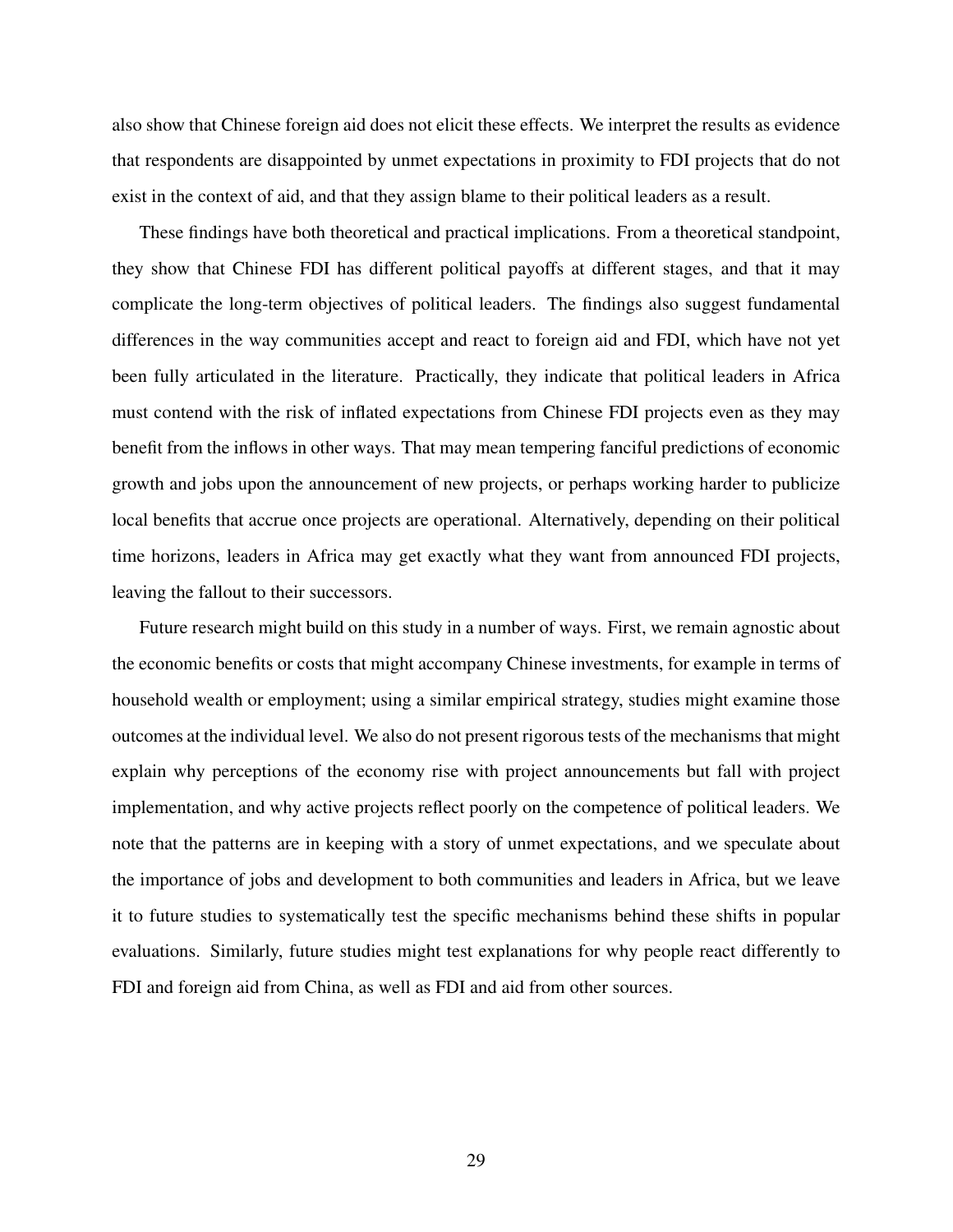## Acknowledgments

We thank Trey Billing and Samuel Brazys for helpful comments on earlier drafts of the manuscript, and Tommy Hegarty, Kainan Gao and Brian Xu for helpful research assistance. Previous versions of the manuscript were presented at the 2020 annual meeting of the International Political Economy Society (IPES) and the Comparative Politics Workshop in the Department of Government and Politics, University of Maryland.

## References

- Abadie, Alberto, Susan Athey, Guido W. Imbens, and Jeffrey Wooldridge. 2017. "When should you adjust standard errors for clustering?" *National Bureau of Economic Research* No. w24003.
- Acharyya, Joysri. 2009. "FDI, Growth and the Environment: Evidence from India on CO2 Emission During the Last Two Decades." *Journal of Economic Development* 34(1): 43-58.
- Afrobarometer. 2020. Data, All countries, Rounds 1-7, 1999-2001, 2002-2004, 2005-2006, 2008, 2011-2013, 2014-2015, 2016-2017, available at http://www.afrobarometer.org.
- Aizenman, Joshua and Vladyslav Sushko. 2011. "Capital Flow Types, External Financing Needs, and Industrial Growth: 99 Countries, 1991-2007." NBER Working Paper No. 17228. Cambridge, MA: NBER. DOI: 10.3386/w17228.
- Alesina, Alberto and David Dollar. 2000. "Who Gives Foreign Aid to Whom and Why?" *Journal of Economic Growth* 5(1): 33-63.
- Amanor, Kojo S. and Srgio Chichava. 2016. "SouthSouth Cooperation, Agribusiness, and African Agricultural Development: Brazil and China in Ghana and Mozambique." *World Development* 81: 13-23.
- Amighini, Alessia A., Roberta Rabellotti, and Marco Sanfilippo. 2013. "Do Chinese State-owned and Private Enterprises Differ in Their Internationalization Strategies?" *China Economic Review* 27: 312-325.
- Bartels, Larry M. 2008. *Unequal democracy.* Princeton, NJ: Princeton University Press.
- Bauer, Pter Tams. 2013. West African Trade: *A Study of Competition, Oligopoly and Monopoly in a Changing Economy*. Cambridge University Press.

Blair, Robert, and Philip Roessler. 2021. "The Effects of Chinese Aid on State Legitimacy in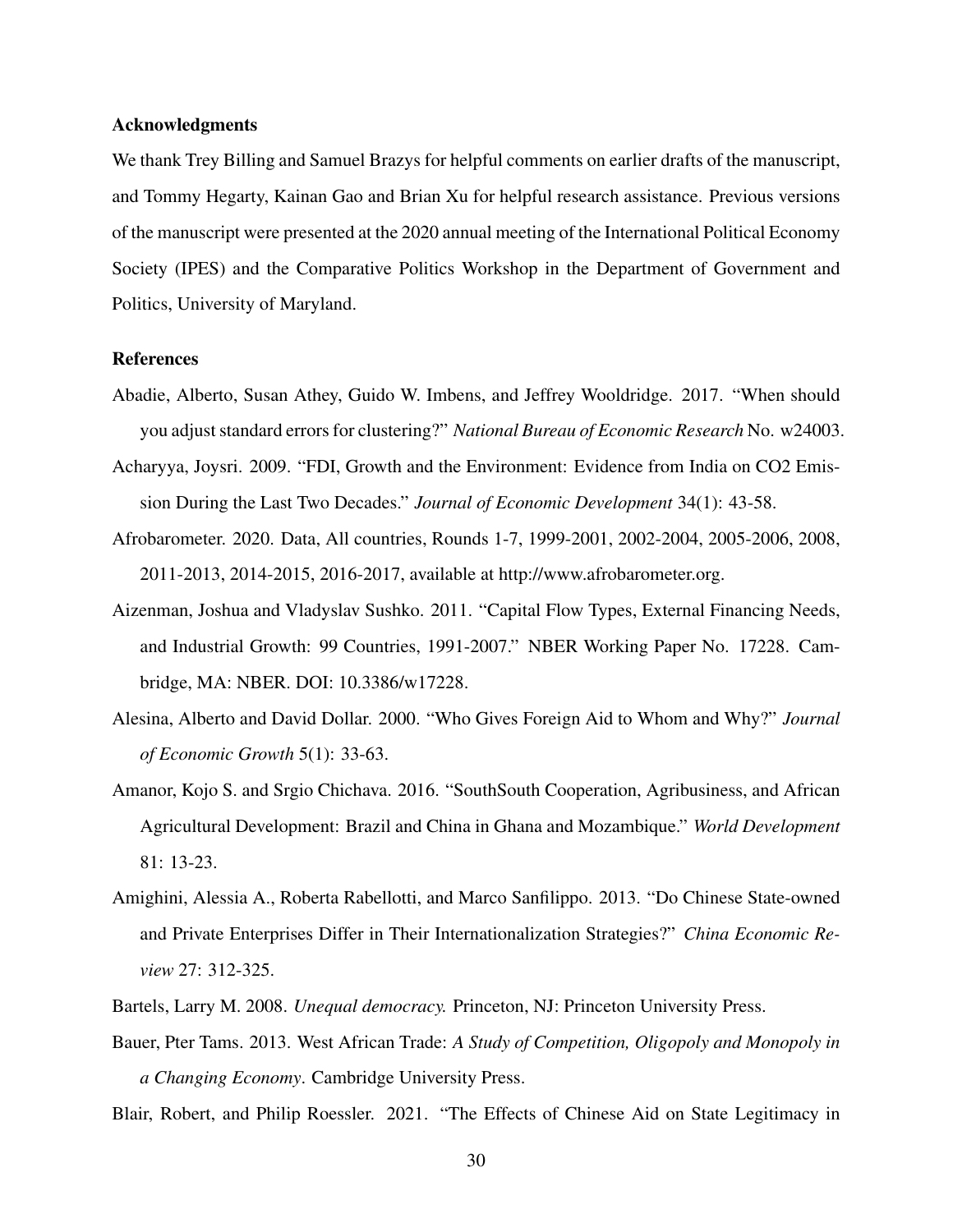Africa: Cross-National and Sub-National Evidence from Surveys, Survey Experiments, and Behavioral Games." World Politics (forthcoming)

- Bleck, Jaimie and Nicolas Van de Walle. 2013. "Valence Issues in African Elections: Navigating Uncertainty and the Weight of the Past." *Comparative Political Studies* 46(11): 1394-1421.
- Bluhm, Richard, Axel Dreher, Andreas Fuchs, Bradley Parks, Austin Strange, and Michael J. Tierney. 2018. "Connective Financing: Chinese Infrastructure Projects and the Diffusion of Economic Activity in Developing Countries", AidData Working Paper N. 64, Williamsburg, VA: AidData.
- Brutigam, Deborah. 2011. *The Dragon's Gift: The Real Story of China in Africa*. Oxford: Oxford University Press.
- Brech, Viktor and Niklas Potrafke. 2014. "Donor ideology and types of foreign aid." *Journal of Comparative Economics* 42,1: 61-75.
- Briggs, Ryan C. 2017. "Does foreign aid target the poorest?." *International Organization* 17: 187-206.
- Briggs, Ryan C. 2019. "Receiving foreign aid can reduce support for incumbent presidents." *Political Research Quarterly* 72,3: 610-622.
- Bunte, Jonas B., Harsh Desai, Kanio Gbala, Bradley Parks, and Daniel Miller Runfola. 2018. "Natural Resource Sector FDI, Government Policy, and Economic Growth: Quasi-experimental Evidence from Liberia." *World Development* 107: 151-162.
- China-Africa Research Initiative. 2020. "Data: Chinese Investment in Africa." Johns Hopkins SAIS China-Africa Research Initiative. Online at http://www.sais-cari.org/chinese-investmentin-africa.
- Christensen, Darin. 2019. "Concession Stands: How Mining Investments Incite Protest in Africa." *International Organization* 73(1): 65-101.
- Dietrich, Simone, Minhaj Mahmud, and Matthew S. Winters. 2018. "Foreign Aid, Foreign Policy, and Domestic Government Legitimacy: Experimental Evidence from Bangladesh." *The Journal of Politics* 80(1): 133-148.
- Dreher, A., Fuchs, A., Hodler, R., Parks, B. C., Raschky, P. A., and Tierney, M.J. 2019. "African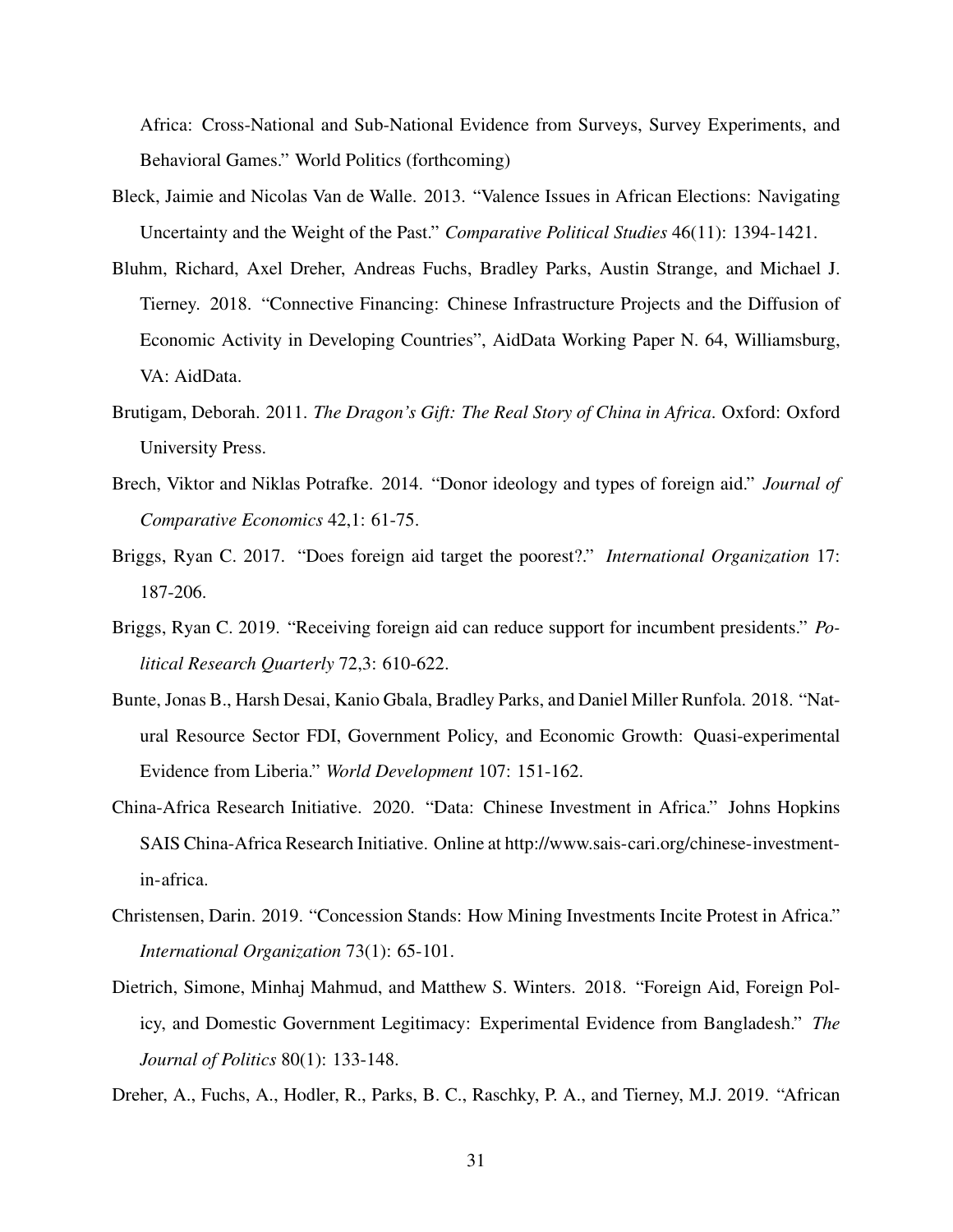Leaders and the Geography of China's Foreign Assistance." *Journal of Development Economics*, 140: 44-71.

- Farole, Thomas and Deborah Winkler. 2014. *Making Foreign Direct Investment Work for Sub-Saharan Africa: Local Spillovers and Competitiveness in Global Value Chains*. Washington: The World Bank.
- Gehring, Kai S., Melvin H.L. Wong, and Lennart C. Kaplan. 2018. "Aid and Conflict at the Subnational Level Evidence from World Bank and Chinese Development Projects in Africa". Discussion Paper Series No. 657, November 2018, University of Heidelberg.
- Hanusch, Marek. 2012. "African Perspectives on ChinaAfrica: Modelling Popular Perceptions and Their Economic and Political Peterminants." *Oxford Development Studies* 40(4): 492-516.
- Hjort, Jonas and Jonas Poulsen. 2019. "The Arrival of Fast Internet and Employment in Africa." *American Economic Review* 109(3): 1032-79.
- Iacus, Stefano M., Gary King, and Giuseppe Porro. 2012. "Causal Inference Without Balance Checking: Coarsened Exact Matching." *Political Analysis* 20(1): 1-24.
- Isaksson, Ann-Sofie and Andreas Kotsadam. 2018a. "Chinese Aid and Local Corruption." *Journal of Public Economics* 159: 146-159.
- Isaksson, Ann-Sofie and Andreas Kotsadam. 2018b. "Racing to the Bottom? Chinese Development Projects and Trade Union Involvement in Africa." *World Development* 106: 284-298.
- Janeba, Eckhard. 2002. "Attracting FDI in a Politically Risky World." *International Economic Review* 43(4): 1127-1155.
- Javorcik, Beata Smarzynska, and Mariana Spatareanu. 2005. "Disentangling FDI spillover effects: what do firm perceptions tell us?." In *Does foreign direct investment promote development?*: 45-72.
- Jensen, Nathan M., Glen Biglaiser, Quan Li, Edmund Malesky, Pablo M. Pinto, Santiago M. Pinto, and Joseph L. Staats. 2012. *Politics and Foreign Direct Investment*. Ann Arbor: University of Michigan Press. DOI: 10.1111/ajps.12499
- Jensen, Nathan M. and Edmund J. Malesky. 2018. *Incentives to Pander: How Politicians Use Corporate Welfare for Political Gain*. New York, NY: Cambridge University Press.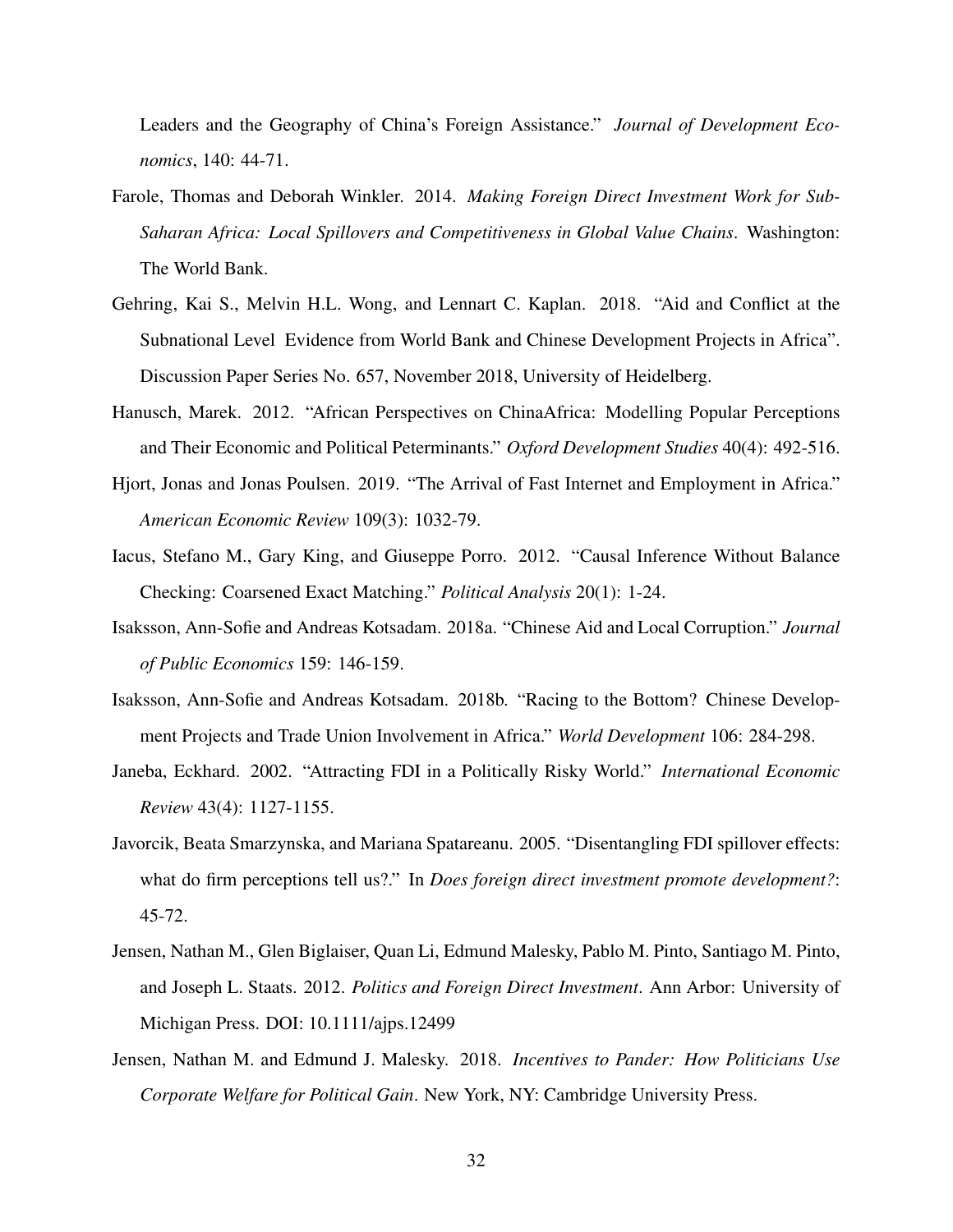- Jensen, Nathan M., Edmund Malesky, Mariana Medina, Ugur Ozdemir. 2014. "Pass the Bucks: Credit, Blame and the Global Competition for Investment." *International Studies Quarterly* 58 (3): 433-447.
- Knutsen, Tora and Andreas Kotsadam. 2020. "The Political Economy of Aid Allocation: Aid and Incumbency at the Local Level in Sub Saharan Africa." *World Development* 127: 104729.
- Knutsen, Carl Henrik, Andreas Kotsadam, Eivind Hammersmark Olsen, and Tore Wig. 2017. "Mining and Local Corruption in Africa." *American Journal of Political Science* 61(2): 320- 334.
- Kosack, Stephen and Jennifer Tobin. 2006. "Funding Self-sustaining Development: The Role of Aid, FDI and Government in Economic Success." *International Organization* 60, no. 1: 205-243.
- Kotsadam, Andreas and Anja Tolonen. 2016. "African Mining, Gender, and Local Employment." *World Development* 83: 325-339.
- Lee, Ching Kwan. 2017. *The Specter of Global China: Politics, Labor, and Foreign Investment in Africa*. Chicago: University of Chicago Press.
- Lewis, Peter and Howard Stein. 1997. "Shifting Fortunes: The Political Economy of Financial Liberalization in Nigeria." *World Development* 25(1): 5-22.
- Li, Quan and Adam Resnick. 2003. "Reversal of Fortunes: Democratic Institutions and Foreign Direct Investment Inflows to Developing Countries." *International Organization* 57(1): 175- 211.
- Lupu, Noam and Rachel Beatty Riedl. 2013. "Political Parties and Uncertainty in Developing Democracies." *Comparative Political Studies* 46(11): 1339-1365.
- Mbaye, Ahmadou Aly, and Fatou Gueye. 2018. *Labor Markets and Jobs in West Africa.* African Development Bank Group.
- McGuinness, Seamus, Konstantinos Pouliakas, and Paul Redmond. 2018. "Skills Mismatch: Concepts, Measurement and Policy Approaches." *Journal of Economic Surveys* 32(4): 985-1015.
- Mughan, Anthony, and Dean Lacy. 2002. "Economic performance, job insecurity and electoral choice". *British Journal of Political Science* 32(3): 513-533.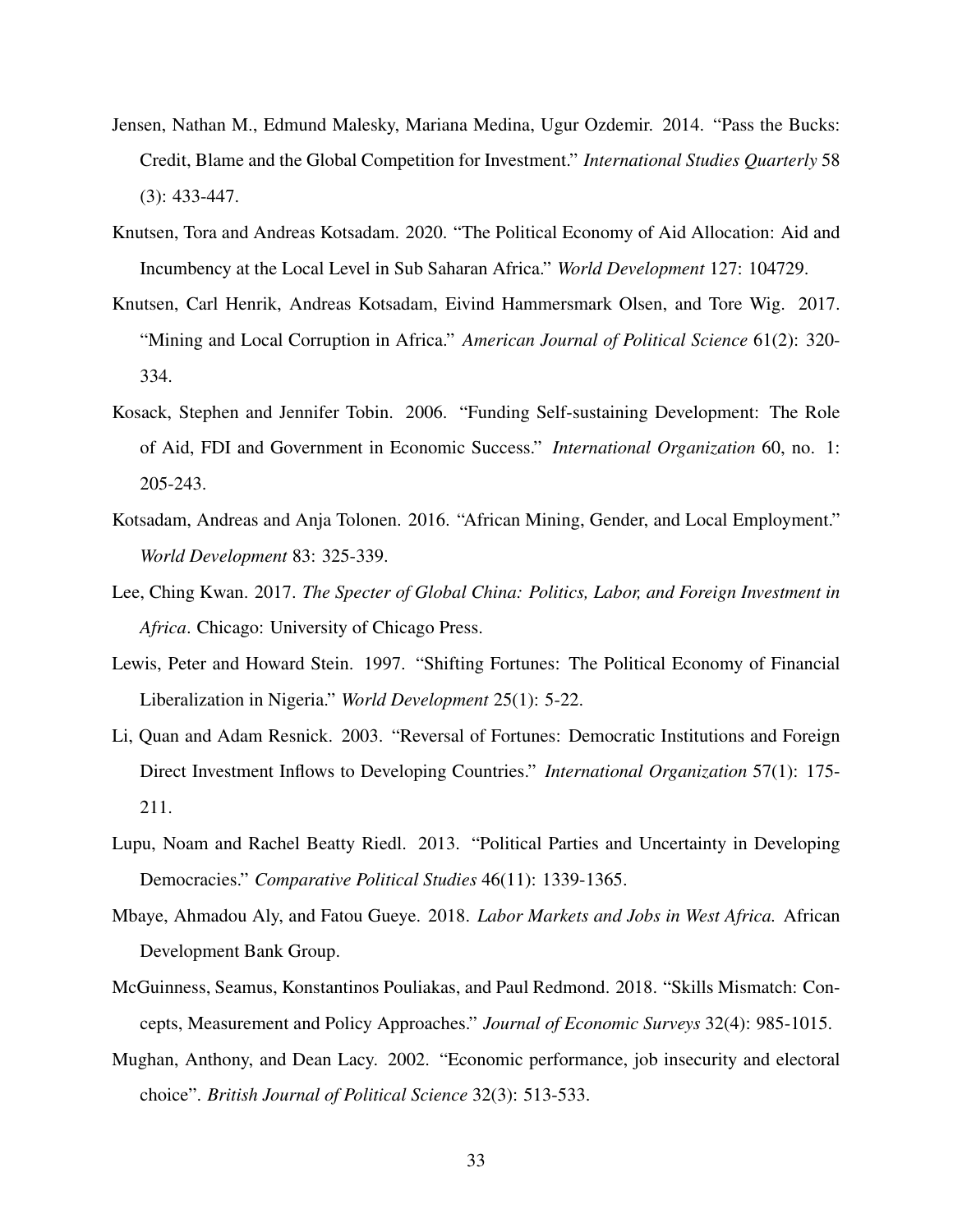- Nwaogu, Uwaoma G. and Michael J. Ryan. 2015. "FDI, Foreign Aid, Remittance and Economic Growth in Developing Countries." *Review of Development Economics* 19(1): 100-115.
- Owen, Erica S. 2015. "The Political Power of Organized Labor and the Politics of Foreign Direct Investment in Developed Democracies." *Comparative Political Studies* 48: 1746-1780.
- Owen, Erica S. 2019. "Foreign Direct Investment and Elections: The Impact of Greenfield FDI on Incumbent Party Reelection in Brazil." *Comparative Political Studies* 52(4): 613-645.
- Pandya, Sonal S. 2014. *Trading Spaces: Foreign Direct Investment Regulation, 1970-2000*. New York, NY: Cambridge University Press.
- Pandya, Sonal S. 2016. "Political Economy of Foreign Direct Investment: Globalized Production in the Twenty-First Century." *Annual Review of Political Science* 19: 455-75.
- Pinto, Pablo M. 2013. *Partisan Investment in the Global Economy: Why the Left Loves Foreign Direct Investment and FDI Loves the Left*. New York, NY: Cambridge University Press.
- Pinto, Pablo M. and Santiago M. Pinto. 2008. "The Politics of Investment Partisanship and the Sectoral Allocation of Foreign Direct Investment." *Economics & Politics* 20(2): 216-254.
- Pinto, Pablo M. and Boliang Zhu. 2016. "Fortune or Evil? The Effect of Inward Foreign Direct Investment on Corruption." *International Studies Quarterly* 60(4): 693-705.
- Sautman, Barry and Hairong Yan. 2009. "African Perspectives on ChinaAfrica Links." *The China Quarterly* 199: 728-759.
- Scheve, Kenneth and Matthew J. Slaughter. 2006. "Economic Insecurity and the Globalization of Production." In *Globalization and Self-Determination*, pp. 113-136. Routledge.
- Shi, Weiyi and Boliang Zhu. 2019. "Greasing the Wheels of Commerce? Corruption and Foreign Investment." *Journal of Politics* 81(4): 1311-1327
- Simmons, Joel W., Allen Hicken, Ken Kollman, and Irfan Nooruddin. 2016. "Party System Structure and Its Consequences for Foreign Direct Investment." *Party Politics* 24(2): 1-13.
- Strandow, Daniel, Michael Findley, Daniel Nielson, and Josh Powell. 2011. *The UCDP and AidData codebook on georeferencing aid: Version 1.1*. Department of Peace and Conflict Research, Uppsala University.
- Tingley, Dustin, Christopher Xu, Adam Chilton, and Helen V. Milner. 2015. "The Political Econ-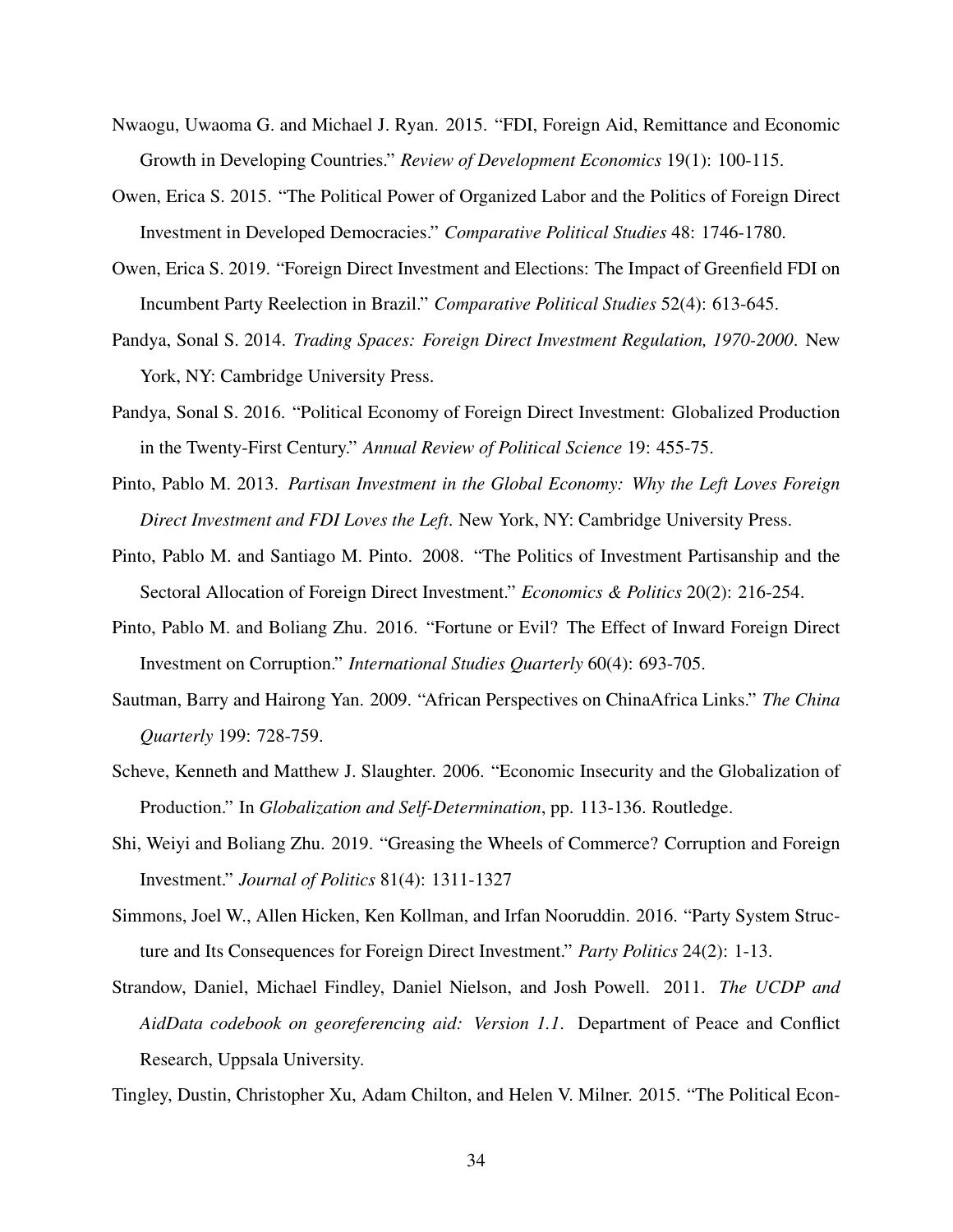omy of Inward FDI: Opposition to Chinese Mergers and Acquisitions." *The Chinese Journal of International Politics* 8(1): 27-57.

- Waldkirch, Andreas, Peter Nunnenkamp, and Jose Eduardo Alatorre Bremont. 2009. "Employment Effects of FDI in Mexico's Non-maquiladora Manufacturing." *Journal of Development Studies* 45(7): 1165-1183.
- Wegenast, Tim, Mario Krauser, Georg Strver, and Juliane Giesen. 2019. "At Africa's Expense? Disaggregating the Employment Effects of Chinese Mining Operations in Sub-Saharan Africa." *World Development* 118: 39-51.
- Wellhausen, Rachel L. 2015. *The Shield of Nationality: When Governments Break Contracts with Foreign Firms*. New York, NY: Cambridge University Press.
- Were, Anzetse. 2018. "Debt trap? Chinese Loans and Africa's Development Options." South African Institute of International Affairs, Policy Insight Paper No. 66.
- Zeng, Douglas Zhihua. 2015. *Global Experiences with Special Economic Zones: Focus on China and Africa*. The World Bank.

## Biographic Statements

Xiaonan Wang (dawn901221@gmail.com) is Ph.D. student in government and politics at the University of Maryland, College Park, MD, 20742; Margaret M. Pearson (mpearson@umd.edu) is professor of government and politics at the University of Maryland, College Park, MD, 20742; John F. McCauley (mccauley@umd.edu) is associate professor of government and politics at the University of Maryland, College Park, MD 20742.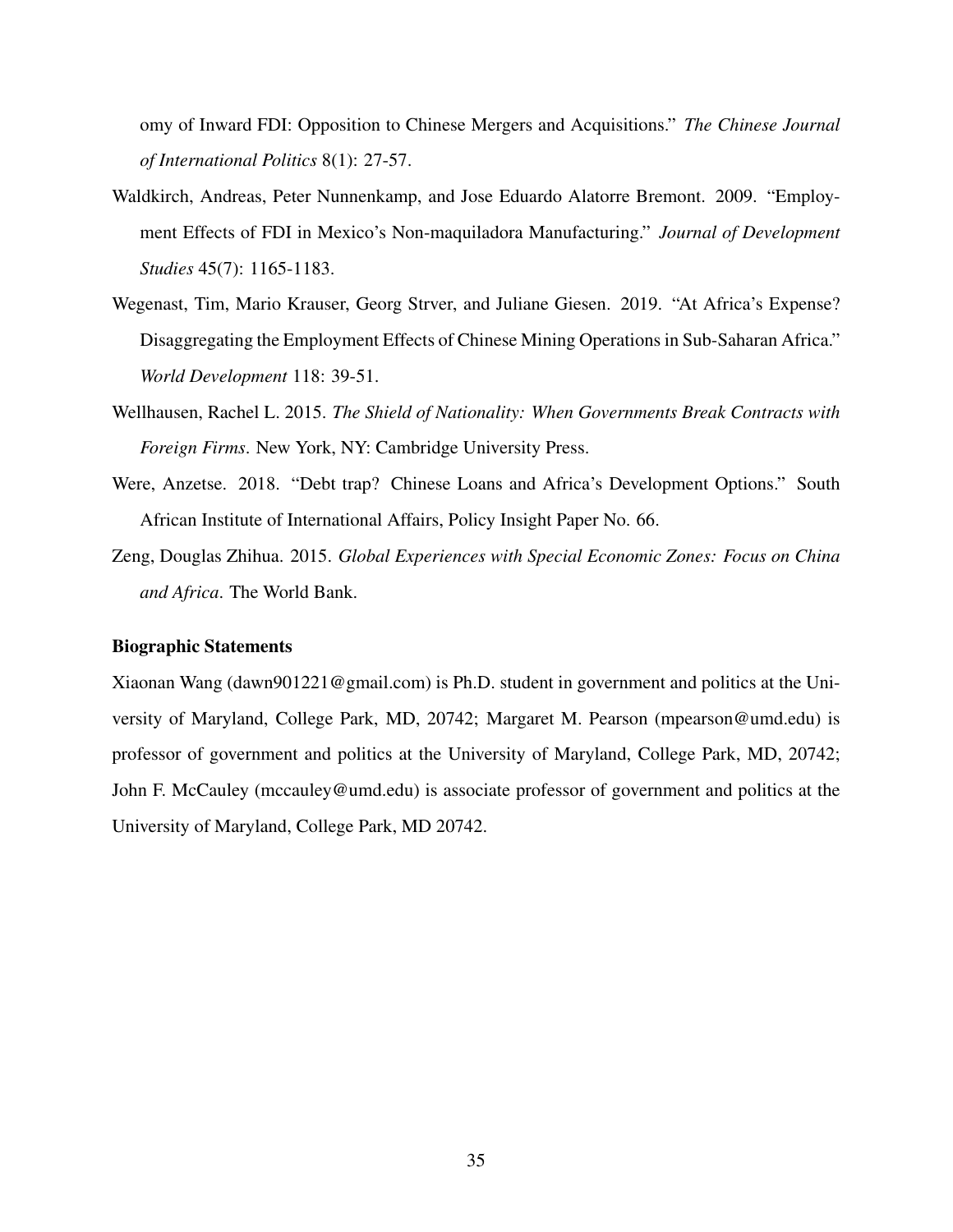# Appendix

# **Contents**

| 1                |     | <b>Sectors of ODA-type Chinese Aid Projects in Africa</b>       | 1                |
|------------------|-----|-----------------------------------------------------------------|------------------|
| $\boldsymbol{2}$ |     | <b>Descriptive Information</b>                                  | $\boldsymbol{2}$ |
|                  | 2.1 |                                                                 | $\overline{2}$   |
|                  | 2.2 | Precisely and Imprecisely Geocoded Chinese FDI Projects         | 3                |
|                  | 2.3 | Construction of Dataset and Definition of Variables             | 5                |
|                  | 2.4 |                                                                 | 7                |
| 3                |     | <b>Effects by Time After Announced or Active</b>                | 10               |
| 4                |     | <b>Mechanisms and Additional Observable Implications</b>        | 11               |
|                  | 4.1 |                                                                 | 11               |
|                  | 4.2 | Comparing Respondents Below and Above the Age Cut-offs          | 16               |
| 5                |     | <b>Comparing with Chinese Foreign Aid</b>                       | 20               |
|                  | 5.1 | Descriptive Information for Chinese FDI and Aid in 11 Countries | 20               |
|                  | 5.2 |                                                                 | 22               |
| 6                |     | <b>Robustness Checks</b>                                        | 26               |
|                  | 6.1 |                                                                 | 26               |
|                  | 6.2 |                                                                 | 28               |
|                  | 6.3 | Narrower Time Windows: Eventual within Five or Three Years      | 30               |
|                  | 6.4 |                                                                 | 34               |
|                  | 6.5 |                                                                 | 36               |
|                  | 6.6 |                                                                 | 39               |
|                  | 6.7 |                                                                 | 43               |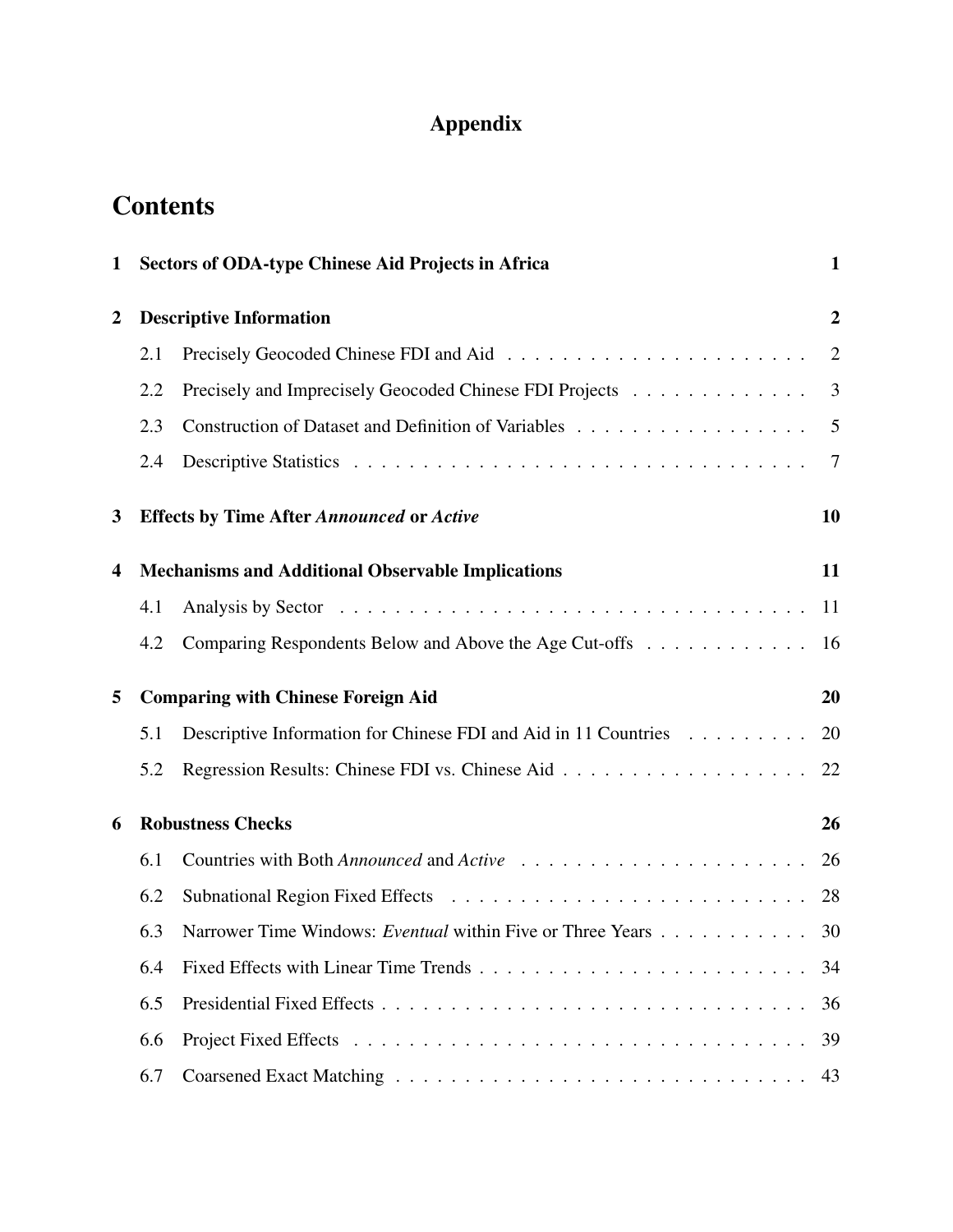# 1 Sectors of ODA-type Chinese Aid Projects in Africa

| Sector                                                                        | Number of Aid Projects |
|-------------------------------------------------------------------------------|------------------------|
| <b>Action Relating to Debt</b>                                                | 69                     |
| Agriculture, Forestry and Fishing                                             | 130                    |
| <b>Banking and Financial Services</b>                                         | $\overline{4}$         |
| <b>Business and Other Services</b>                                            | 2                      |
| Communications                                                                | 132                    |
| Developmental Food Aid/Food Security Assistance                               | 25                     |
| Education                                                                     | 223                    |
| <b>Emergency Response</b>                                                     | 115                    |
| <b>Energy Generation and Supply</b>                                           | 49                     |
| <b>General Budget Support</b>                                                 | 3                      |
| Government and Civil Society                                                  | 254                    |
| Health                                                                        | 287                    |
| Industry, Mining, Construction                                                | 27                     |
| Population Policies / Programmes and Reproductive Health                      | 17                     |
| Support to Non-governmental Organizations (NGOs) and Government Organizations | 4                      |
| Trade and Tourism                                                             | 12                     |
| <b>Transport and Storage</b>                                                  | 180                    |
| Water Supply and Sanitation                                                   | 96                     |
| Women in Development                                                          | 9                      |
| Other Multisector                                                             | 70                     |
| Other Social infrastructure and services                                      | 91                     |
| Unallocated / Unspecified                                                     | 247                    |

Table A.1: Sectors of ODA-type Aid Projects from China in Africa

*Note*: Data is for 2046 ODA-type Chinese aid projects in Africa, from AidData dataset version 1.1.1.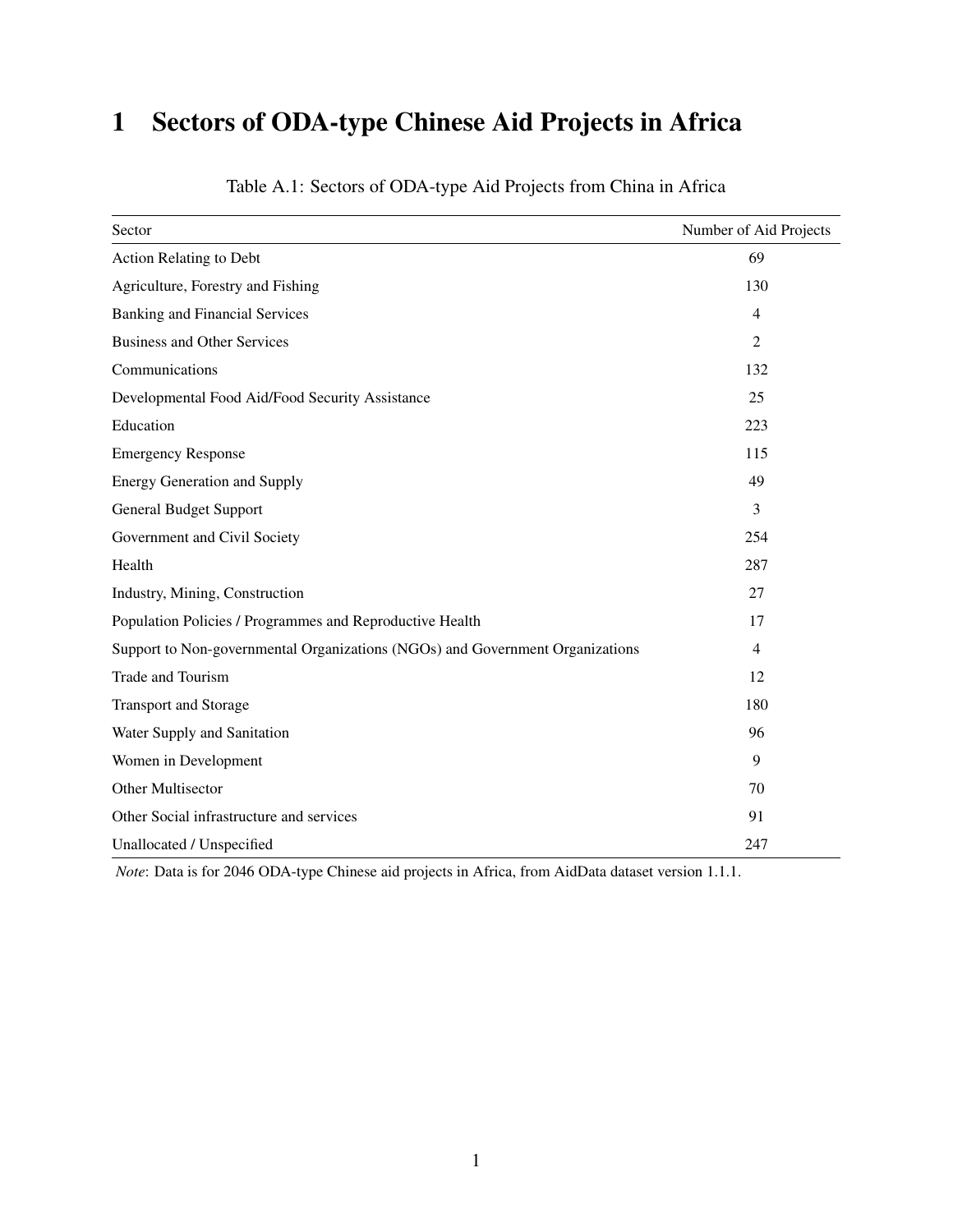#### **Descriptive Information**  $\overline{2}$

#### $2.1$ **Precisely Geocoded Chinese FDI and Aid**



Note: We plot 223 precisely geocoded Chinese FDI projects and 227 precisely geocoded Chinese aid projects together with the surveyed areas from Afrobarometer rounds 1through 7. Not all countries with Chinese FDI or aid are surveyed by Afrobarometer. We restrict our analyses to countries with both projects and survey data.

Figure A.1: Locations of Chinese FDI & Aid within Afrobarometer Surveyed Areas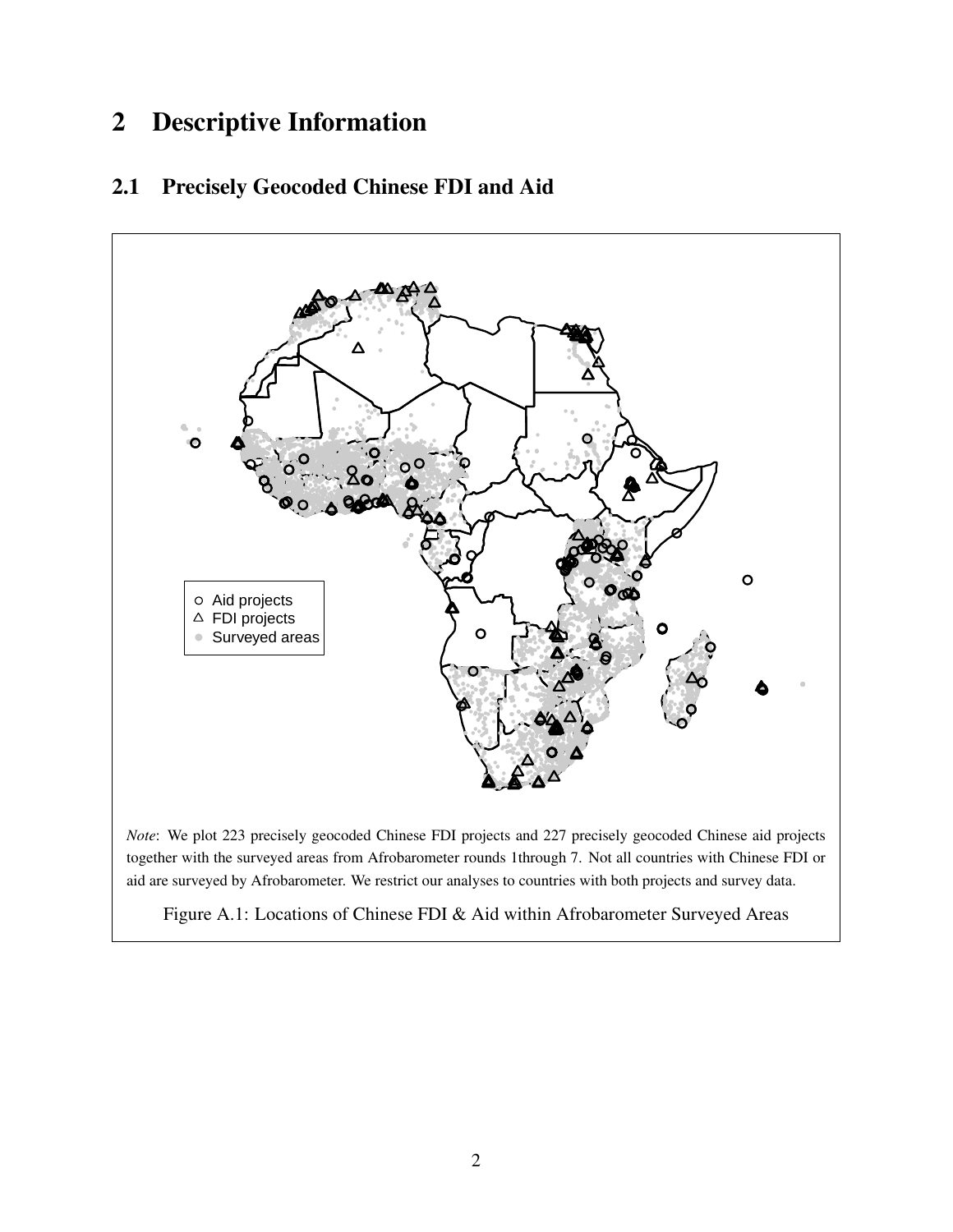## 2.2 Precisely and Imprecisely Geocoded Chinese FDI Projects

| Country       | Precise location | Imprecise location |
|---------------|------------------|--------------------|
| Algeria       | 10               | 13                 |
| Botswana      | $\mathbf{1}$     | $\overline{0}$     |
| Cameroon      | 3                | 3                  |
| Cote d'Ivoire | $\mathbf{1}$     | $\overline{3}$     |
| Egypt         | 35               | 19                 |
| Ghana         | 10               | $\overline{7}$     |
| Kenya         | 22               | $\tau$             |
| Madagascar    | $\mathbf{1}$     | $\mathbf{1}$       |
| Malawi        | $\overline{2}$   | $\mathbf{1}$       |
| Mauritius     | $\mathbf{1}$     | $\mathbf{1}$       |
| Morocco       | 10               | 8                  |
| Mozambique    | $\mathbf{1}$     | $\overline{7}$     |
| Namibia       | $\mathbf{1}$     | $\mathbf{1}$       |
| Nigeria       | 11               | 19                 |
| Senegal       | $\overline{2}$   | $\overline{3}$     |
| South Africa  | 63               | 22                 |
| Tanzania      | $\mathbf{1}$     | $\overline{7}$     |
| Tunisia       | $\overline{2}$   | $\overline{7}$     |
| Uganda        | $\overline{4}$   | 3                  |
| Zambia        | 13               | 6                  |
| Zimbabwe      | 6                | $8\,$              |

Table A.2: Number of Precisely and Imprecisely Geocoded Projects by Country

*Note*: While some countries contain relatively fewer precisely geocoded projects, it is not the case that the precisely geocoded projects are found only in a small number of countries.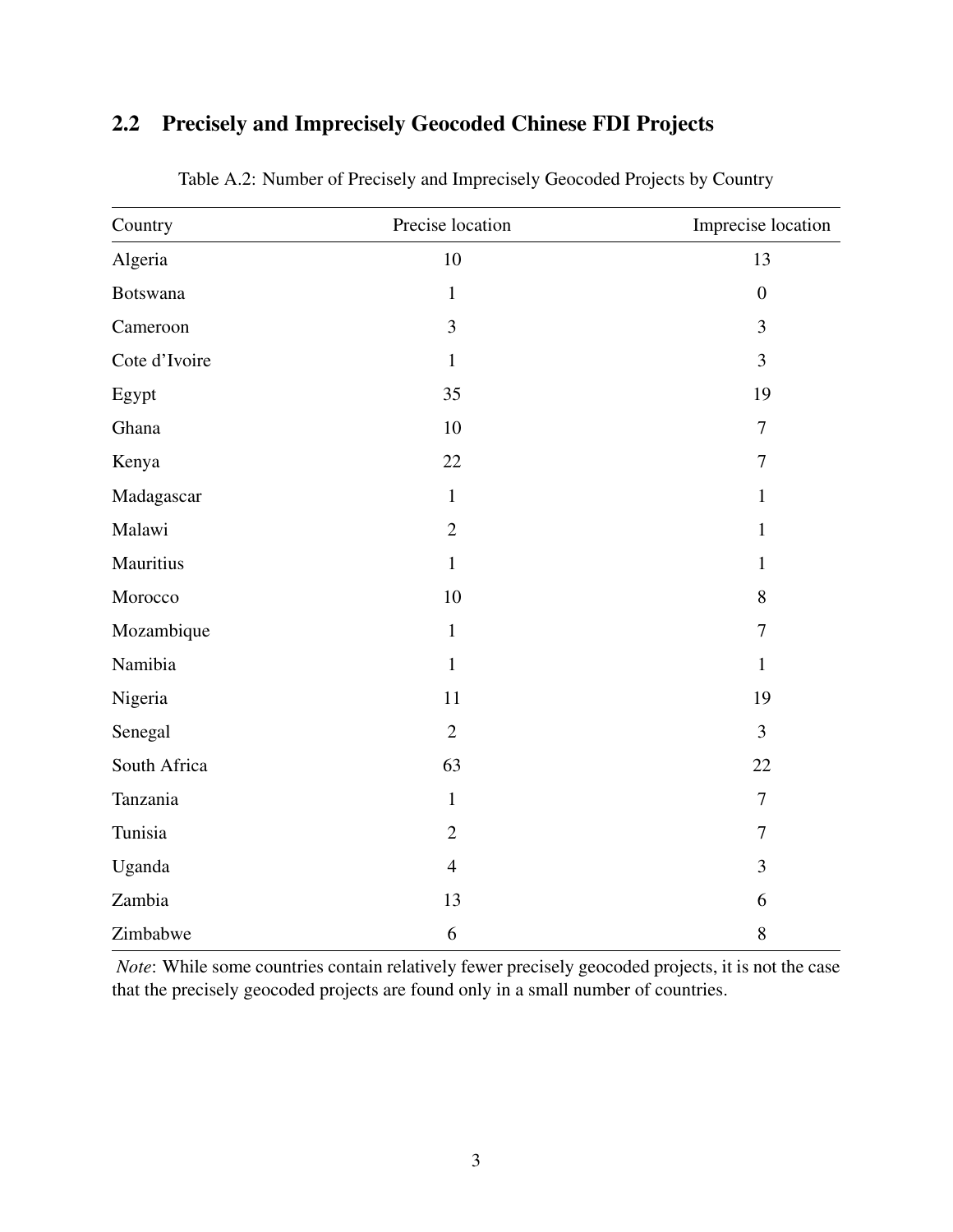|                                                  | Precise location | Imprecise location |
|--------------------------------------------------|------------------|--------------------|
| Sector: manufacturing $(\%)$                     | 39.50            | 51.37              |
| Sector: resources $(\%)$                         | 14.00            | 17.12              |
| Sector: service $(\%)$                           | 46.50            | 31.51              |
| Ownership: private $(\%)$                        | 54.50            | 41.78              |
| Ownership: state-owned $(\%)$                    | 45.50            | 58.22              |
| Amount of investment (US\$m): [0.02, 7.52)       | 35.83            | 16.67              |
| Amount of investment (US\$m): [7.52, 25.40)      | 27.81            | 22.22              |
| Amount of investment (US\$m): [25.40, 102.09)    | 20.86            | 31.25              |
| Amount of investment (US\$m): [102.09, 20000.00) | 15.51            | 29.86              |
| Year coded in the dataset: $2003-2006$ (%)       | 7.50             | 8.22               |
| Year coded in the dataset: $2007-2010$ (%)       | 13.50            | 15.07              |
| Year coded in the dataset: $2011-2014$ (%)       | 29.50            | 27.40              |
| Year coded in the dataset: $2015-2018$ (%)       | 49.50            | 49.32              |

#### Table A.3: Characteristics of Precisely and Imprecisely Geocoded Projects

*Note*: Data on sector type is provided in the fDi Markets dataset. We code projects as state-owned if the company is controlled by the national or sub-national governments in China; we otherwise code them as privately owned. Data on year is the documented year in the fDi Markets. Precisely geocoded projects are similar in terms of year documented in fDi Markets. Precisely geocoded projects are more likely to be found in the service sector, less likely in manufacturing, more likely to come from private firms, and with smaller amount of investment. Nevertheless, it is not the case that precisely geocoded projects only come from a particular type. A related source of potential measurement error is that some respondents may live close to imprecisely geolocated projects but in our analyses may be coded as not close to any. Because, as we demonstrate in the main findings, the effects of announced and active projects work in opposite directions, and because we are unable to determine whether imprecisely geolocated projects are inactive, announced, or active at the time of surveys, it is unclear how this source of measurement error might affect the results, if at all. We thus follow the convention of studies using data from AidData on Chinese foreign aid to Africa in handling projects without precise location information.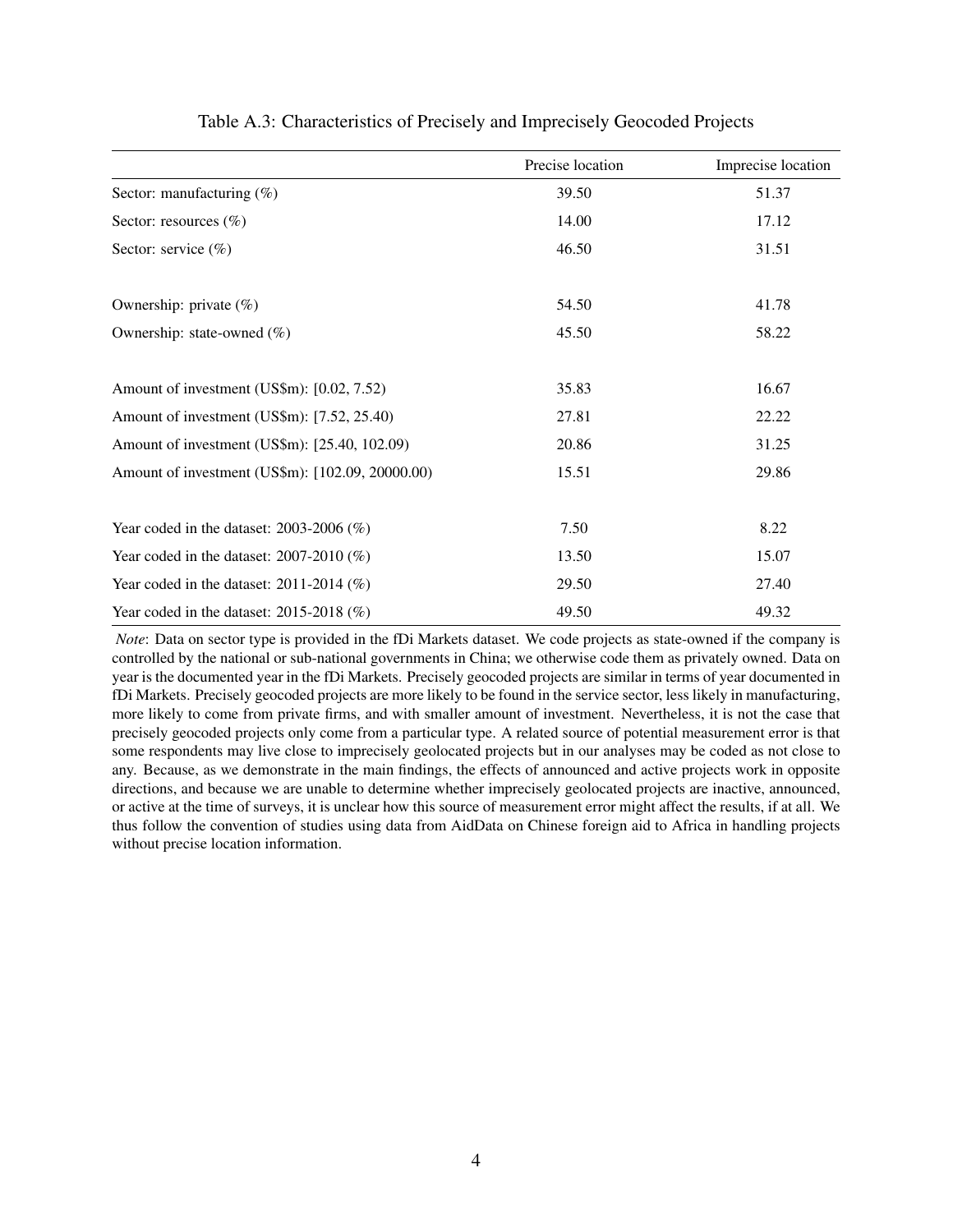#### 2.3 Construction of Dataset and Definition of Variables

Table A.4: Details on the Construction of the Dataset and Coding of Variables

*Construction of the Dataset*

• The respondents' relationship to Chinese FDI is determined jointly by geographic proximity and the stage of the project at the time of the interview.

• The geographic distance between respondents and Chinese FDI is calculated using the coordinates provided in the Afrobarometer and the coordinates we geocoded for Chinese FDI, following the AidData procedure.

• The time of interview for each respondent is documented in the Afrobarometer.

• For each project, we find the year of announcement and operation from news sources. If we are unable to find any news report indicating that the announcement of the project came prior to the year documented in the fDi Markets database, we use the year in the database as the year of announcement. For a subset of cases that are already operational, the year of announcement is treated as the same as the year of operation, so the announcement stage for those projects is not used in the analysis. The dataset includes 92 such cases, 59 of which are in the service sector, where projects are often operational rather quickly.

• Among the 223 projects, we are unable to find the year of operation for 33 projects. Of those 33 projects, 21 were announced in 2016, 2017, or 2018, so they are less likely to have been operational by the final round of survey data. Furthermore, the survey data ends in 2018, so any projects announced in that year would be categorized as eventual in any case. For these 33 projects, we use the code 9999, so that no respondent could be coded as near an active project when in fact the project is eventual or announced.

• We identified cases for which multiple locations exist as well as project descriptions that include multiple discrete projects, which added an additional 18 projects to the dataset. We dropped the 23 investments that are extensions of existing projects. Restricting the sample to countries where we have both FDI and survey data, we are left with 200 projects.

*Coding of Variables*

• Announced FDI 50km: There is at least one announced but no operational Chinese FDI project within 50 kilometers.

• Active FDI 50km: There is at least one operational Chinese FDI project within 50 kilometers.

• Eventual FDI 50km: There is at least one eventual Chinese FDI project, meaning a project will eventually be announced at the location but has not been at the time of survey, within 50 kilometers.

• Perceptions of current economic conditions: The question is asked in Rounds 2 to 7 of the Afrobarometer as "In general, how would you describe: The present economic conditions of this country?" The variable is coded as "Very bad", "Fairly bad", "Neither good nor bad", "Fairly good", or "Very good". In the analyses, the variable is used both in its five-point scale and as a dichotomous variable coded 1 for "Fairly good" or "Very good" and 0 otherwise.

• Perceptions of economic conditions in one year: The question is asked in Rounds 1 to 7 of the Afrobarometer as "Looking ahead, do you expect economic conditions in this country to be better or worse in twelve months' time?" The variable is coded as "Much worse", "Worse", "Same", "Better", or "Much better". In the analyses, the variable is used both in its five-point scale and as a dichotomous variable coded 1 for "Better" or "Much better" and 0 otherwise.

• Satisfaction with how the government manages the economy: The question is asked in Rounds 2 to 7 of the Afrobarometer as "How well or badly would you say the current government is handling managing the economy?" The variable is coded as "Very badly", "Fairly badly", "Fairly well", or "Very well". In the analyses, the variable is used both in its four-point scale and as a dichotomous variable coded 1 for "Fairly well" or "Very well" and 0 otherwise.

• Satisfaction with how the government handles creating jobs: The question is asked in Rounds 1 to 7 of the Afrobarometer as "How well or badly would you say the current government is handling creating jobs?" The variable is coded as "Very badly", "Fairly badly", "Fairly well", or "Very well". In the analyses, the variable is used both in its four-point scale and as a dichotomous variable coded 1 for "Fairly well" or "Very well" and 0 otherwise.

• Presidential approval: The question is asked in Rounds 1 to 7 of the Afrobarometer as "Do you approve or disapprove of the way the following people have performed their jobs over the past twelve months, or haven't you heard enough about them to say: President [NAME OF PRESIDENT]?" The variable is coded as "Strongly disapprove", "Disapprove", "Approve", or "Strong approve". In the analyses, the variable is used both in its four-point scale and as a dichotomous variable coded 1 for "Approve" or "Strongly approve" and 0 otherwise.

• Urban: Respondents are coded as living in "Urban", "Semi-urban", or "Rural" areas, as determined by the survey enumerator. It is used as a categorical variable.

• Age: The age of the respondents, recorded as a continuous variable.

• Gender: The variable is coded as "Female" and "Male", as determined by the survey enumerator. It is recorded as a categorical variable.

• Education: The variable is recoded on a five-point scale from the original coding of Afrobarometer. "No formal school" (No formal schooling, informal school only), "Primary school" (Some primary schooling, primary school completed, primary only), "Secondary school" (Secondary school completed/high school, Secondary school / high school completed, Some secondary school/high school, Some secondary school / high school, Secondary), "Post-secondary school" (University completed, Post-secondary qualifications, not university, Some university, Some university, college, University, college completed, Post-secondary, Post-secondary qualifications other than university), "Post-graduate" (Post-graduate)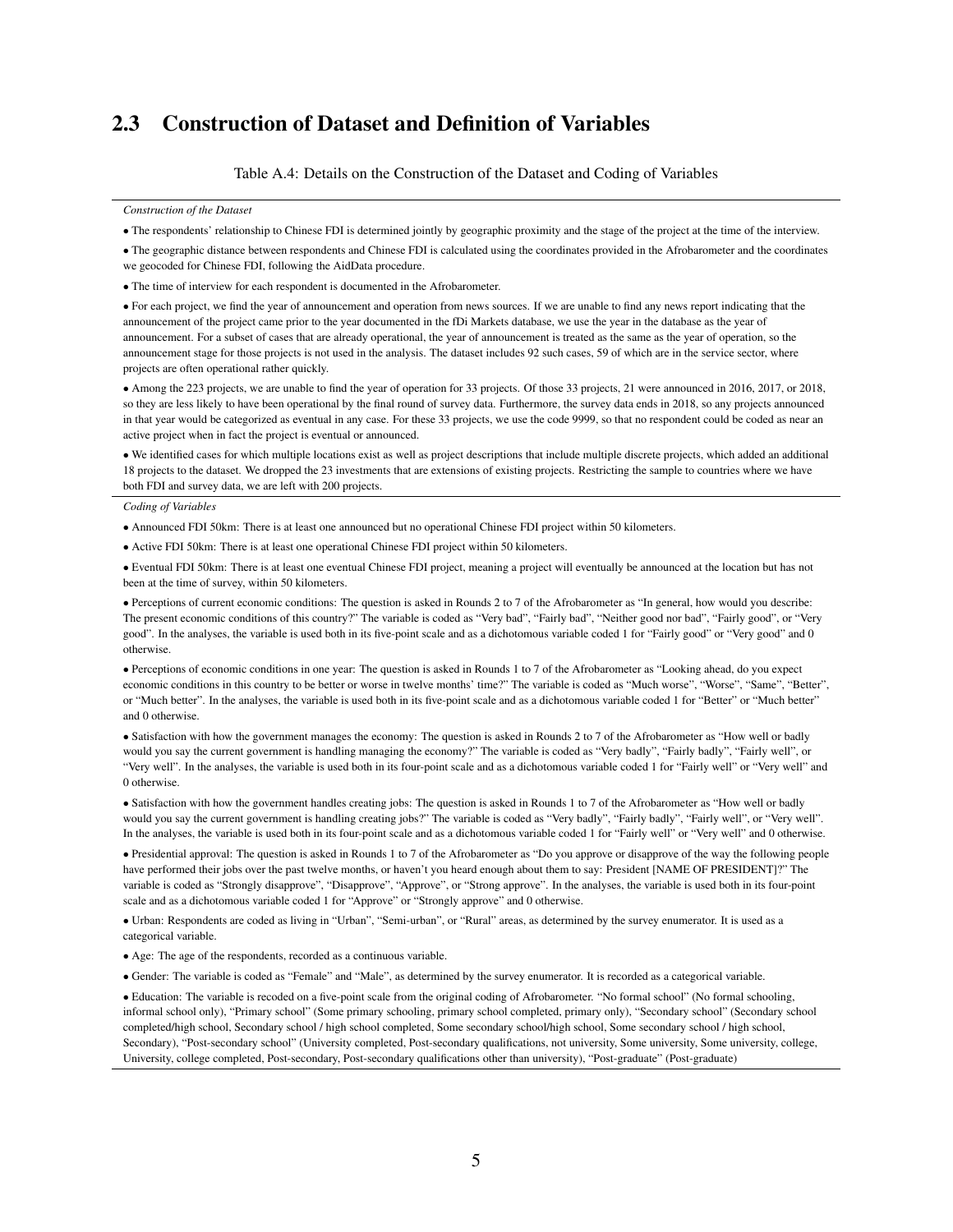| Code           | Precision                                                                                                                                                                                                                                                                                                                  |
|----------------|----------------------------------------------------------------------------------------------------------------------------------------------------------------------------------------------------------------------------------------------------------------------------------------------------------------------------|
| 1              | The coordinates correspond to an exact location, such as a populated place or a physical structure such as<br>a school or health center. This code may also be used for locations that join other locations to create a line<br>such as a road, power transmission line or railroad.                                       |
| 2              | The location is mentioned in the source as being "near", in the "area" of, or up to 25 km away from an exact<br>location. The coordinates refer to that adjacent location.                                                                                                                                                 |
| 3              | The location is, or is analogous to, a second-order administrative division (ADM2), such as a district,<br>municipality or commune.                                                                                                                                                                                        |
| $\overline{4}$ | The location is, or is analogous to, a first-order administrative division (ADM1), such as a province, state<br>or governorate.                                                                                                                                                                                            |
| 5              | The location can only be related to estimated coordinates (e.g. between populated places; along rivers,<br>roads and borders; or more than 25 km away from a specific location). Also uses large topographical<br>features (greater than ADM1) such as National Parks which span across several administrative boundaries. |
| 6              | The location can only be related to an independent political entity, but is expected to be disbursed locally.<br>This includes financing that is intended for country-wide projects as well as larger areas that cannot be<br>geo-referenced at a more precise level.                                                      |
| 7              | The location is unclear. The country coordinates are entered to reflect that subnational information is<br>unavailable.                                                                                                                                                                                                    |
| 8              | The location can only be related to an independent political entity, but the central government will be the<br>only direct beneficiary (e.g. capacity building, budget support, technical assistance).                                                                                                                     |
| 9              | The location of the project can be related to an industrial zone with an exact location.                                                                                                                                                                                                                                   |

#### Table A.5: Precision Coding Scheme for FDI Projects

*Note*: This coding scheme is adapted from the AidData coding scheme, available at http://docs.Aiddata.org/ad4/files/ geocoding-methodology-updated-2017-06.pdf. The only difference is that we add a precision code for location within a precisely located industrial zone.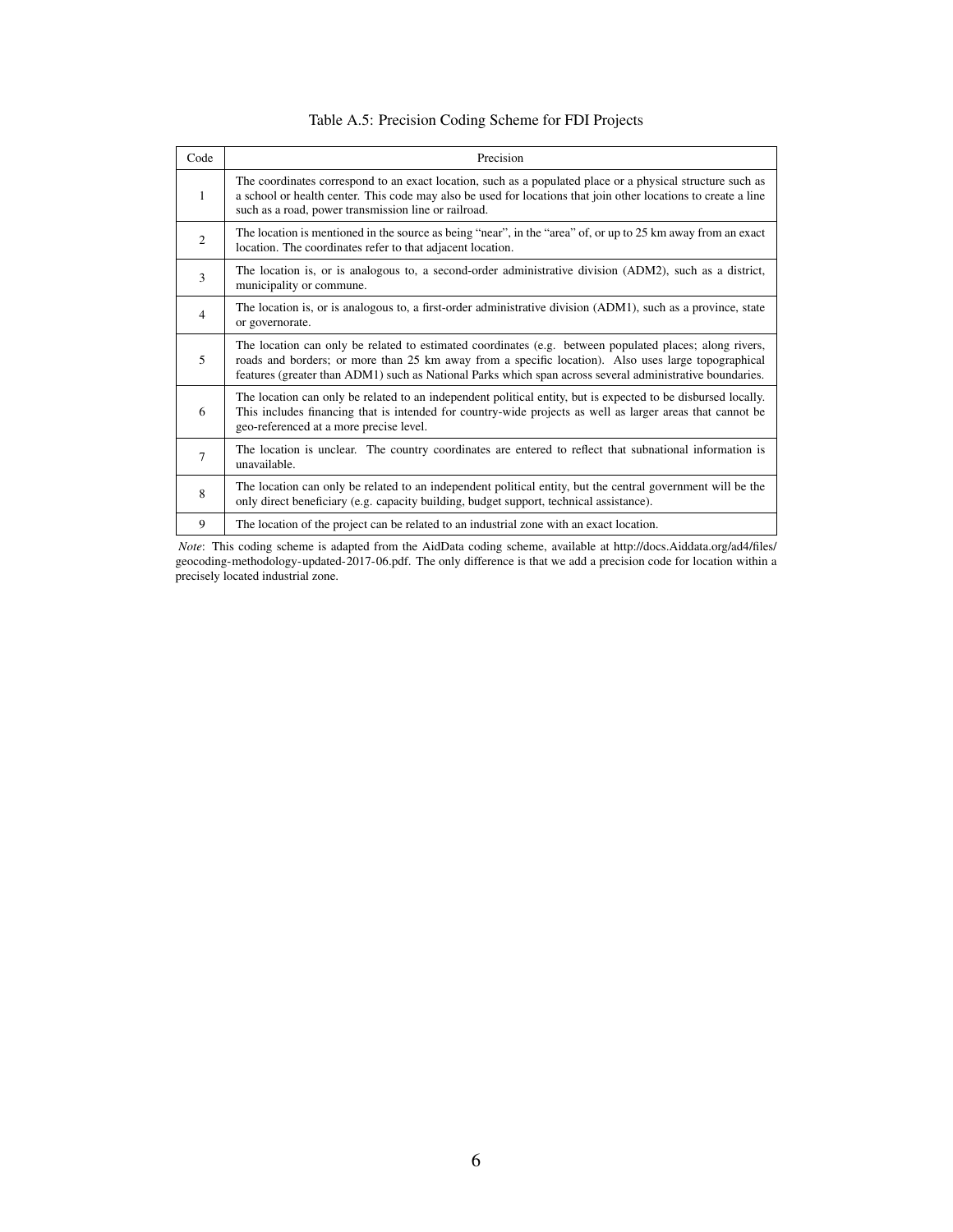## 2.4 Descriptive Statistics

| Country       | Active           | Announced        | Eventual       |
|---------------|------------------|------------------|----------------|
| Algeria       | $\overline{0}$   | 188              | 659            |
| Botswana      | 1087             | $\overline{0}$   | 1514           |
| Cameroon      | 706              | $\overline{0}$   | 312            |
| Cote d'Ivoire | 48               | $\boldsymbol{0}$ | 807            |
| Egypt         | 704              | 30               | 317            |
| Ghana         | 1564             | 224              | 1220           |
| Kenya         | 1345             | 24               | 744            |
| Madagascar    | 552              | 168              | 168            |
| Malawi        | $\boldsymbol{0}$ | $\boldsymbol{0}$ | 2127           |
| Mauritius     | 1080             | $\boldsymbol{0}$ | 2144           |
| Morocco       | 746              | 112              | 373            |
| Mozambique    | 296              | $\overline{0}$   | 1041           |
| Namibia       | 32               | 8                | $\overline{0}$ |
| Nigeria       | 1166             | 47               | 1967           |
| Senegal       | 320              | 104              | 1992           |
| South Africa  | 3330             | 368              | 3436           |
| Tanzania      | 296              | $\boldsymbol{0}$ | 913            |
| Tunisia       | 447              | $\overline{0}$   | 906            |
| Uganda        | 1240             | 392              | 921            |
| Zambia        | 1346             | 383              | 664            |
| Zimbabwe      | 1088             | $\boldsymbol{0}$ | 1874           |

Table A.6: Number of Respondents Close to Chinese FDI by Country: 50km Cut-off

*Note*: In the analyses, we drop Malawi (no observation for *active* and *announced*) and Namibia (no observation for *eventual*). This leaves us with 19 countries.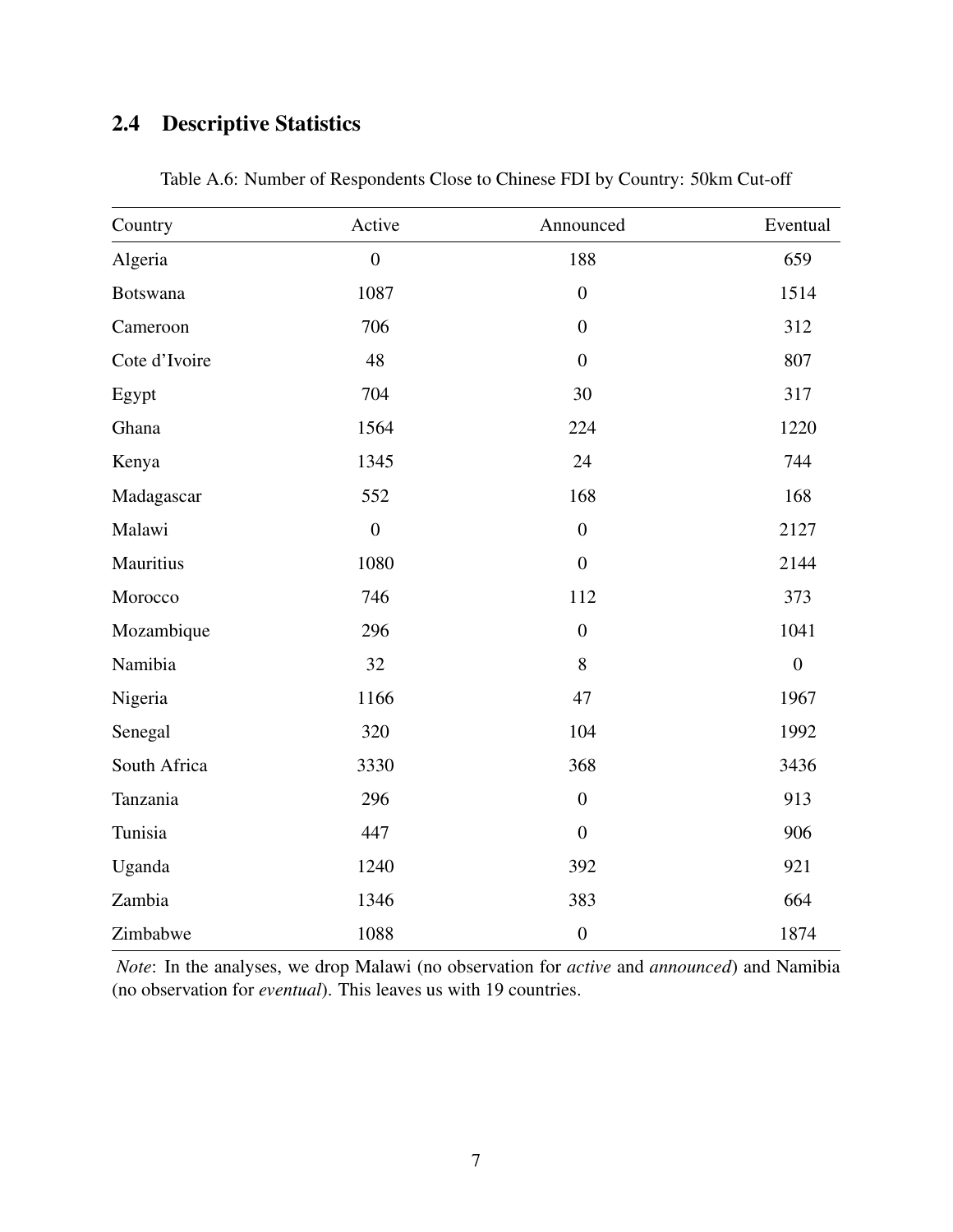| Covariates                   | Announced | Active |       |       | Eventual Not close Announced - Eventual | Active - Eventual |
|------------------------------|-----------|--------|-------|-------|-----------------------------------------|-------------------|
|                              | (1)       | (2)    | (3)   | (4)   | (5)                                     | (6)               |
| Living in urban areas $(\%)$ | 75.71     | 76.11  | 72.60 | 31.41 | 3.11                                    | 3.51              |
| No formal school $(\%)$      | 7.33      | 6.06   | 9.78  | 16.99 | $-2.45$                                 | $-3.72$           |
| Primary school $(\%)$        | 24.36     | 19.79  | 24.18 | 35.35 | 0.18                                    | $-4.39$           |
| Secondary school $(\%)$      | 47.15     | 49.32  | 46.35 | 35.85 | 0.79                                    | 2.96              |
| Post-secondary school $(\%)$ | 19.69     | 23.02  | 18.51 | 11.35 | 1.18                                    | 4.51              |
| Post-graduate $(\%)$         | 1.48      | 1.81   | 1.17  | 0.47  | 0.31                                    | 0.65              |
| Age                          | 35.61     | 36.62  | 36.46 | 36.60 | $-0.84$                                 | 0.16              |
| Female $(\% )$               | 50.37     | 50.07  | 49.97 | 50.09 | 0.40                                    | 0.11              |

Table A.7: Balance of Covariates Among *Announced*, *Active*, and *Eventual* to Chinese FDI

*Note*: Comparisons are from the 19 countries used in the regression analyses. Across the covariates living in urban areas, education level, age, and gender, the substantive differences of *announced* vs. *eventual* and *active* vs. *eventual* are small, while the differences with *not close* are quite large.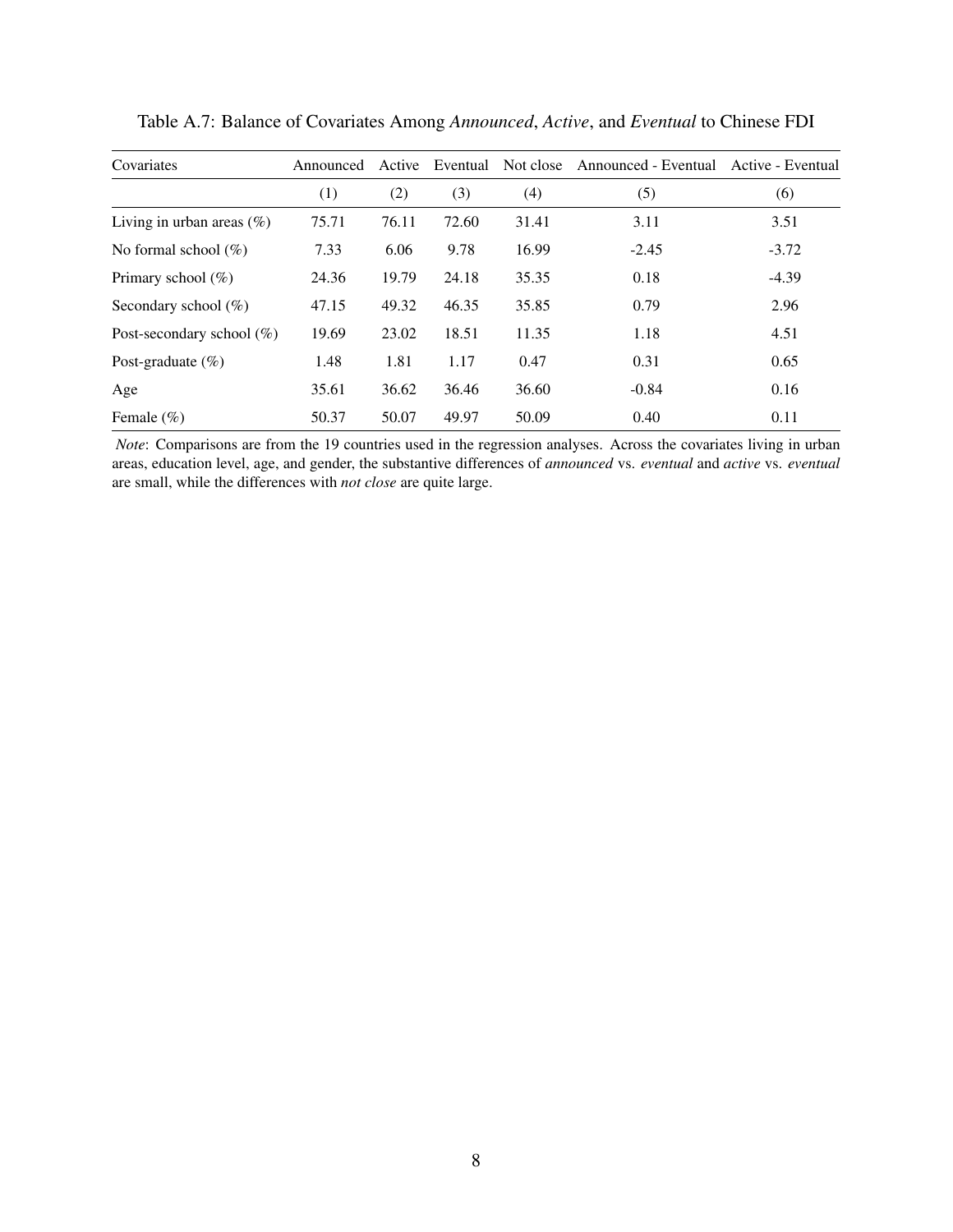| Statistic                                       | N      | Mean   | St. Dev. | Min          | Pctl(25)         | Pctl(75)     | Max          |
|-------------------------------------------------|--------|--------|----------|--------------|------------------|--------------|--------------|
| Announced 50km                                  | 41,373 | 0.049  | 0.217    | $\mathbf{0}$ | $\mathbf{0}$     | $\mathbf{0}$ | 1            |
| Active 50km                                     | 41,373 | 0.420  | 0.494    | $\mathbf{0}$ | $\boldsymbol{0}$ | 1            | $\mathbf{1}$ |
| Eventual 50km                                   | 41,373 | 0.531  | 0.499    | $\mathbf{0}$ | $\mathbf{0}$     | 1            | $\mathbf{1}$ |
| Distance to announced projects                  | 2,040  | 23.869 | 15.694   | 1.269        | 8.501            | 37.709       | 49.990       |
| Distance to active projects                     | 17,361 | 17.033 | 13.298   | 0.127        | 6.259            | 25.223       | 49.883       |
| Distance to eventual projects                   | 21,972 | 16.777 | 14.051   | 0.104        | 5.816            | 26.956       | 49.993       |
| Years after announced                           | 2,040  | 2.437  | 1.491    | $\mathbf{1}$ | $\mathbf{1}$     | 3            | 13           |
| Years after active                              | 17,361 | 2.507  | 2.163    | -1           | 1                | 3            | 11           |
| Years to eventual                               | 21,972 | 4.748  | 4.223    | $\mathbf{0}$ | 2                | 7            | 17           |
| Current economic conditions: dummy              | 37,014 | 0.295  | 0.456    | 0.000        | 0.000            | 1.000        | 1.000        |
| Current economic conditions: ordinal            | 37,014 | 1.534  | 1.237    | 0.000        | 0.000            | 3.000        | 4.000        |
| Economic conditions in one year: dummy          | 37,368 | 0.518  | 0.500    | 0.000        | 0.000            | 1.000        | 1.000        |
| Economic conditions in one year: ordinal        | 37,368 | 2.228  | 1.251    | 0.000        | 1.000            | 3.000        | 4.000        |
| How government manages economy: dummy           | 35,980 | 0.425  | 0.494    | 0.000        | 0.000            | 1.000        | 1.000        |
| How government manages economy:ordinal          | 35,980 | 1.201  | 0.916    | 0.000        | 0.000            | 2.000        | 3.000        |
| How government creates jobs: dummy              | 40,472 | 0.250  | 0.433    | 0.000        | 0.000            | 1.000        | 1.000        |
| How government creates jobs: ordinal            | 40,472 | 0.857  | 0.856    | 0.000        | 0.000            | 2.000        | 3.000        |
| Presidential approval: dummy                    | 36,994 | 0.596  | 0.491    | 0.000        | 0.000            | 1.000        | 1.000        |
| Presidential approval: ordinal                  | 36,994 | 1.609  | 0.971    | 0.000        | 1.000            | 2.000        | 3.000        |
| Urban (rural=0, semi-urban=1, urban=2)          | 41,318 | 1.498  | 0.859    | 0.000        | 1.000            | 2.000        | 2.000        |
| Age                                             | 41,169 | 36.485 | 14.305   | 18.000       | 25.000           | 45.000       | 100.000      |
| Gender (female=1)                               | 41,345 | 0.500  | 0.500    | 0.000        | 0.000            | 1.000        | 1.000        |
| Education (no formal school=0, post-graduate=4) | 41,242 | 1.848  | 0.887    | 0.000        | 1.000            | 2.000        | 4.000        |

Table A.8: Summary Statistics for Main Variables

*Note*: Descriptive statistics are based on the 19 countries used in the analyses.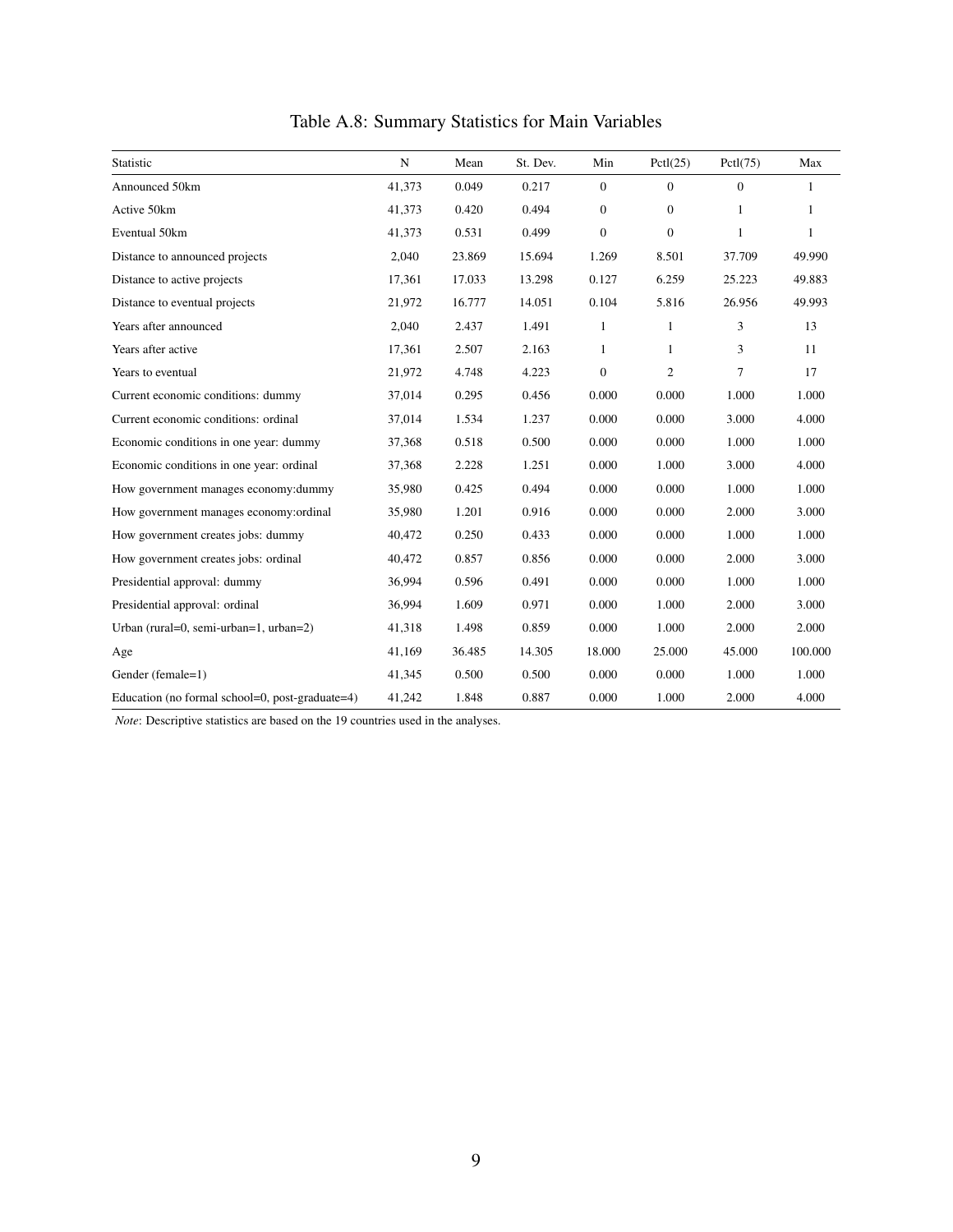# 3 Effects by Time After *Announced* or *Active*

|                                     |            |            | Current economic conditions Future economic conditions Managing economy |            |            |            | Creating jobs |                                  | Presidential approval |            |
|-------------------------------------|------------|------------|-------------------------------------------------------------------------|------------|------------|------------|---------------|----------------------------------|-----------------------|------------|
|                                     | Dummy      | Ordinal    | Dummy                                                                   | Ordinal    | Dummy      | Ordinal    |               | Dummy Ordinal Dummy              |                       | Ordinal    |
|                                     | (1)        | (2)        | (3)                                                                     | (4)        | (5)        | (6)        | (7)           | (8)                              | (9)                   | (10)       |
| Announced: first year               | 0.103      | 0.329      | 0.095                                                                   | 0.243      | 0.055      | 0.147      | 0.027         | 0.086                            | 0.103                 | 0.188      |
|                                     | (3.692)    | (3.961)    | (3.769)                                                                 | (3.507)    | (2.127)    | (2.829)    | (0.979)       | (1.456)                          | (2.895)               | (2.539)    |
| Announced: second year              | 0.085      | 0.217      | $-0.018$                                                                | 0.103      | $-0.023$   | $-0.020$   | $-0.024$      | $-0.078$                         | $-0.054$              | $-0.110$   |
|                                     | (3.201)    | (2.936)    | $(-0.726)$                                                              | (1.663)    | $(-0.800)$ | $(-0.387)$ |               | $(-1.038)$ $(-1.669)$ $(-1.972)$ |                       | $(-1.710)$ |
| Announced: $\geq$ third year        | $-0.037$   | $-0.141$   | $-0.019$                                                                | $-0.136$   | $-0.113$   | $-0.223$   | $-0.077$      | $-0.147$                         | 0.017                 | 0.011      |
|                                     | $(-1.555)$ | $(-1.972)$ | $(-0.558)$                                                              | $(-1.285)$ | $(-3.546)$ | $(-3.866)$ |               | $(-3.498)$ $(-2.653)$ $(0.437)$  |                       | (0.145)    |
| Active: first year                  | $-0.021$   | $-0.083$   | $-0.047$                                                                | $-0.083$   | $-0.068$   | $-0.111$   | $-0.025$      | $-0.055$                         | $-0.053$              | $-0.116$   |
|                                     | $(-1.882)$ | $(-2.635)$ | $(-3.603)$                                                              | $(-2.503)$ | $(-5.294)$ | $(-4.387)$ |               | $(-2.476)$ $(-2.552)$ $(-3.821)$ |                       | $(-4.030)$ |
| Active: second year                 | $-0.016$   | $-0.047$   | $-0.071$                                                                | $-0.141$   | $-0.065$   | $-0.112$   | $-0.051$      | $-0.096$                         | $-0.074$              | $-0.131$   |
|                                     | $(-0.999)$ | $(-0.949)$ | $(-3.819)$                                                              | $(-2.682)$ | $(-3.587)$ | $(-3.015)$ |               | $(-4.252)$ $(-3.533)$ $(-3.695)$ |                       | $(-3.033)$ |
| Active: $\geq$ third year           | $-0.021$   | $-0.152$   | $-0.089$                                                                | $-0.205$   | $-0.092$   | $-0.161$   | $-0.042$      | $-0.094$                         | $-0.004$              | $-0.006$   |
|                                     | $(-1.441)$ | $(-3.475)$ | $(-5.537)$                                                              | $(-4.791)$ | $(-5.555)$ | $(-4.870)$ |               | $(-3.221)$ $(-3.400)$ $(-0.212)$ |                       | $(-0.157)$ |
| Active-Announced: first year        | $-0.124$   | $-0.412$   | $-0.142$                                                                | $-0.326$   | $-0.123$   | $-0.258$   | $-0.051$      | $-0.142$                         | $-0.156$              | $-0.304$   |
| F test: Active=Announced            | 19.227     | 23.993     | 30.964                                                                  | 21.519     | 21.704     | 23.378     | 3.433         | 5.533                            | 18.422                | 16.058     |
| p value                             | 0.000      | 0.000      | 0.000                                                                   | 0.000      | 0.000      | 0.000      | 0.064         | 0.019                            | 0.000                 | 0.000      |
| Active-Announced: second year       | $-0.101$   | $-0.264$   | $-0.052$                                                                | $-0.244$   | $-0.042$   | $-0.092$   | $-0.027$      | $-0.018$                         | $-0.020$              | $-0.022$   |
| F test: Active=Announced            | 11.244     | 9.361      | 3.161                                                                   | 10.141     | 1.711      | 2.207      | 1.213         | 0.121                            | 0.367                 | 0.086      |
| p value                             | 0.001      | 0.002      | 0.075                                                                   | 0.001      | 0.191      | 0.137      | 0.271         | 0.728                            | 0.544                 | 0.770      |
| Active-Announced: $\geq$ third year | 0.016      | $-0.011$   | $-0.070$                                                                | $-0.069$   | 0.022      | 0.062      | 0.035         | 0.053                            | $-0.021$              | $-0.017$   |
| F test: Active=Announced            | 0.377      | 0.022      | 3.901                                                                   | 0.401      | 0.438      | 1.081      | 2.401         | 0.881                            | 0.268                 | 0.046      |
| p value                             | 0.539      | 0.883      | 0.048                                                                   | 0.527      | 0.508      | 0.298      | 0.121         | 0.348                            | 0.604                 | 0.831      |
| Mean of dependent variable          | 0.299      | 1.545      | 0.521                                                                   | 2.236      | 0.430      | 1.214      | 0.253         | 0.865                            | 0.602                 | 1.620      |
| Individual controls                 | Yes        | Yes        | Yes                                                                     | Yes        | Yes        | Yes        | Yes           | Yes                              | Yes                   | Yes        |
| Country fixed effects               | Yes        | Yes        | Yes                                                                     | Yes        | Yes        | Yes        | Yes           | Yes                              | Yes                   | Yes        |
| Survey round fixed effects          | Yes        | Yes        | Yes                                                                     | Yes        | Yes        | Yes        | Yes           | Yes                              | Yes                   | Yes        |
| Number of observations              | 34913      | 34913      | 35384                                                                   | 35384      | 33917      | 33917      | 38257         | 38257                            | 34877                 | 34877      |
| Number of countries                 | 19         | 19         | 19                                                                      | 19         | 19         | 19         | 19            | 19                               | 19                    | 19         |
| Number of villages                  | 4071       | 4071       | 4071                                                                    | 4071       | 4071       | 4071       | 4071          | 4071                             | 4071                  | 4071       |
| Survey rounds                       | $1 - 7$    | $1 - 7$    | $1 - 7$                                                                 | $1 - 7$    | $1 - 7$    | $1 - 7$    | $1 - 7$       | $1 - 7$                          | $1 - 7$               | $1 - 7$    |
| Adjusted R squared                  | 0.039      | 0.081      | 0.090                                                                   | 0.092      | 0.068      | 0.083      | 0.039         | 0.068                            | 0.079                 | 0.088      |

#### Table A.9: Effects by Time: *Announced* and *Active* After 1, 2, and 3-5 Years

*Note*: Respondents living close to announced or active projects for over five years are dropped. We include six dummy variables indicating announced within one year (n=555), announced in the second year (n=724), announced in the third year or above (n=691), active within one year (n=8721), active in the second year (n=2830), and active in the third year or above (n=4003). All models control for individual characteristics including living in an urban area, age, age squared, gender and education. T statistics are reported in parentheses with standard errors clustered at the village level.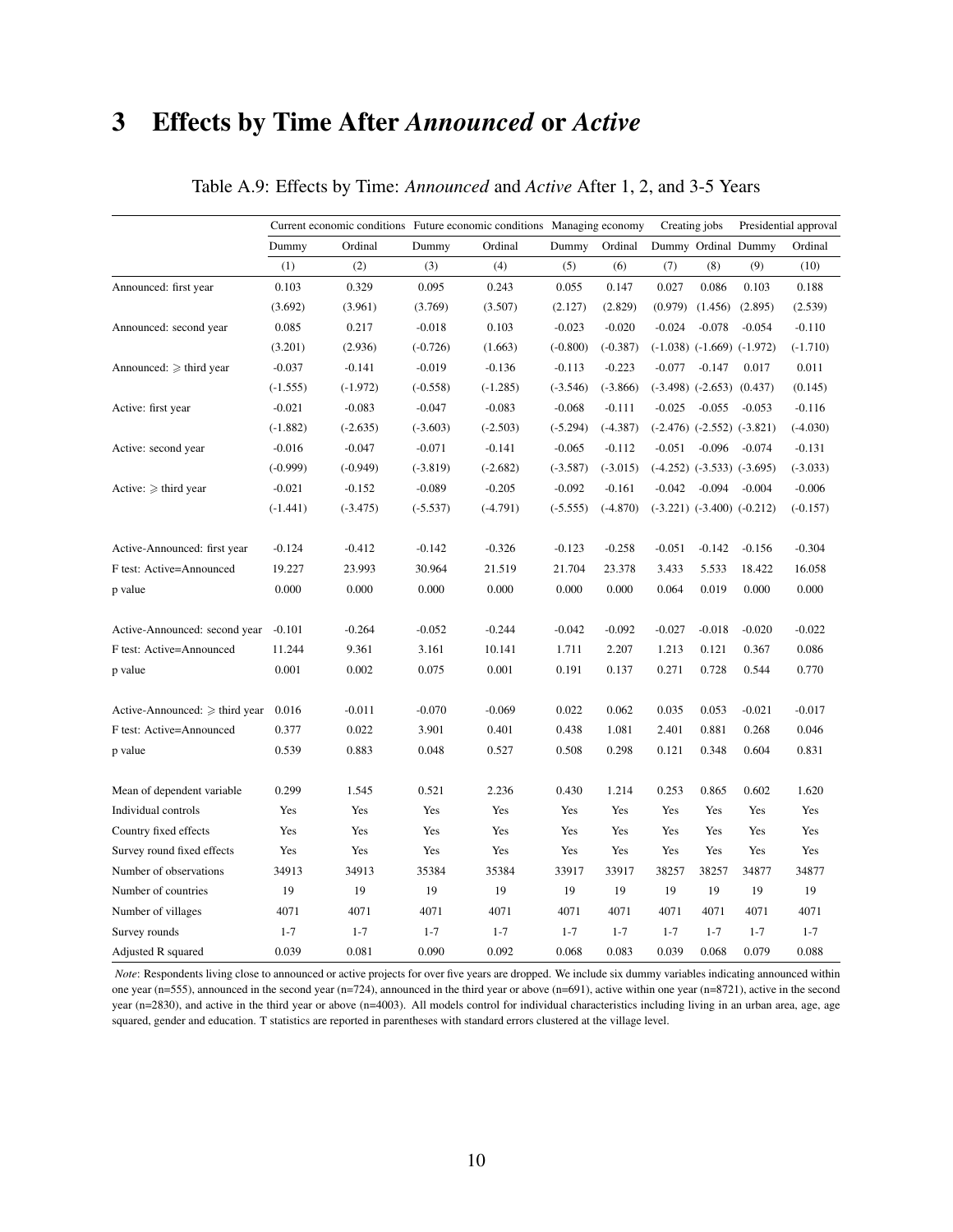# 4 Mechanisms and Additional Observable Implications

## 4.1 Analysis by Sector

| Sector type    | Sectors in fDi Markets                                                                                                                                                                                                                                                                                                                                                               |
|----------------|--------------------------------------------------------------------------------------------------------------------------------------------------------------------------------------------------------------------------------------------------------------------------------------------------------------------------------------------------------------------------------------|
| Manufacturing  | "Beverages", "Paper, printing & packaging", "Building materials", "Industrial equipment", "Consumer"<br>electronics", "Non-automotive transport OEM", "Automotive OEM", "Ceramics & glass", "Chemi-<br>cals", "Medical devices", "Engines & turbines", "Automotive components", "Food & tobacco", "Electronic<br>components", "Textiles", "Consumer products" and "Pharmaceuticals". |
| Resource       | "Coal, oil & gas", "Metals", "Renewable energy"                                                                                                                                                                                                                                                                                                                                      |
| <b>Service</b> | "Communications", "Aerospace", "Real estate", "Healthcare", "Financial service", "Business services",<br>"Transportation", "Software & IT services"                                                                                                                                                                                                                                  |

Table A.10: Coding of Sector Types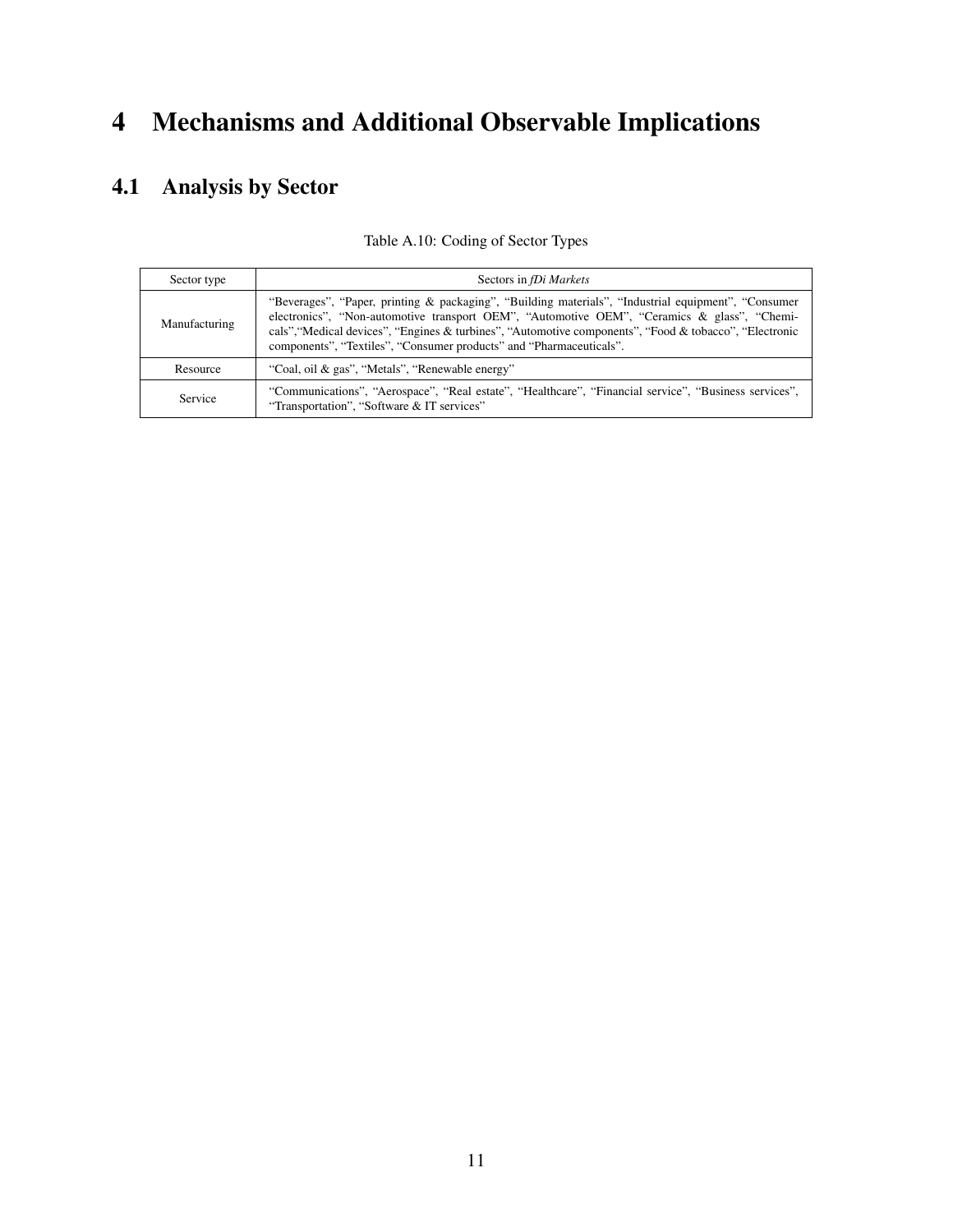|                            | Current economic conditions |            | Future economic conditions |            | Managing economy |            | Creating jobs |                                  | Presidential approval |            |
|----------------------------|-----------------------------|------------|----------------------------|------------|------------------|------------|---------------|----------------------------------|-----------------------|------------|
|                            | Dummy                       | Ordinal    | Dummy                      | Ordinal    | Dummy            | Ordinal    |               | Dummy Ordinal Dummy              |                       | Ordinal    |
|                            | (1)                         | (2)        | (3)                        | (4)        | (5)              | (6)        | (7)           | (8)                              | (9)                   | (10)       |
| Announced                  | 0.073                       | 0.187      | 0.041                      | 0.112      | $-0.005$         | $-0.018$   | $-0.004$      | $-0.009$                         | 0.033                 | 0.051      |
|                            | (4.078)                     | (3.473)    | (1.900)                    | (1.681)    | $(-0.271)$       | $(-0.462)$ | $(-0.271)$    | $(-0.264)$                       | (1.615)               | (1.182)    |
| Active                     | $-0.041$                    | $-0.145$   | $-0.052$                   | $-0.128$   | $-0.080$         | $-0.154$   | $-0.026$      | $-0.067$                         | $-0.066$              | $-0.153$   |
|                            | $(-2.986)$                  | $(-3.553)$ | $(-3.365)$                 | $(-3.109)$ | $(-5.027)$       | $(-4.684)$ |               | $(-2.141)$ $(-2.507)$ $(-3.374)$ |                       | $(-3.767)$ |
| Active-Announced           | $-0.114$                    | $-0.332$   | $-0.093$                   | $-0.241$   | $-0.075$         | $-0.136$   | $-0.022$      | $-0.057$                         | $-0.099$              | $-0.204$   |
| F test: Active=Announced   | 37.956                      | 34.710     | 20.153                     | 15.106     | 14.689           | 12.272     | 1.946         | 2.566                            | 20.740                | 19.132     |
| p value                    | 0.000                       | 0.000      | 0.000                      | 0.000      | 0.000            | 0.000      | 0.163         | 0.109                            | 0.000                 | 0.000      |
| Mean of dependent variable | 0.267                       | 1.400      | 0.544                      | 2.279      | 0.403            | 1.156      | 0.230         | 0.805                            | 0.578                 | 1.582      |
| Individual controls        | Yes                         | Yes        | Yes                        | Yes        | Yes              | Yes        | Yes           | Yes                              | Yes                   | Yes        |
| Country fixed effects      | Yes                         | Yes        | Yes                        | Yes        | Yes              | Yes        | Yes           | Yes                              | Yes                   | Yes        |
| Survey round fixed effects | Yes                         | Yes        | Yes                        | Yes        | Yes              | Yes        | Yes           | Yes                              | Yes                   | Yes        |
| Number of observations     | 21303                       | 21303      | 21922                      | 21922      | 20812            | 20812      | 23720         | 23720                            | 21389                 | 21389      |
| Number of countries        | 12                          | 12         | 12                         | 12         | 12               | 12         | 12            | 12                               | 12                    | 12         |
| Number of villages         | 2952                        | 2952       | 2952                       | 2952       | 2952             | 2952       | 2952          | 2952                             | 2952                  | 2952       |
| Survey rounds              | $1 - 7$                     | $1 - 7$    | $1 - 7$                    | $1 - 7$    | $1 - 7$          | $1 - 7$    | $1 - 7$       | $1 - 7$                          | $1 - 7$               | $1 - 7$    |
| Adjusted R squared         | 0.038                       | 0.064      | 0.068                      | 0.082      | 0.063            | 0.076      | 0.029         | 0.044                            | 0.075                 | 0.086      |

Table A.11: Main Results: Respondents Living Close to Manufacturing or Resources Projects

*Note*: All models control for individual characteristics including living in an urban area, age, age squared, gender and education. T statistics are reported in parentheses with standard errors clustered at the village level.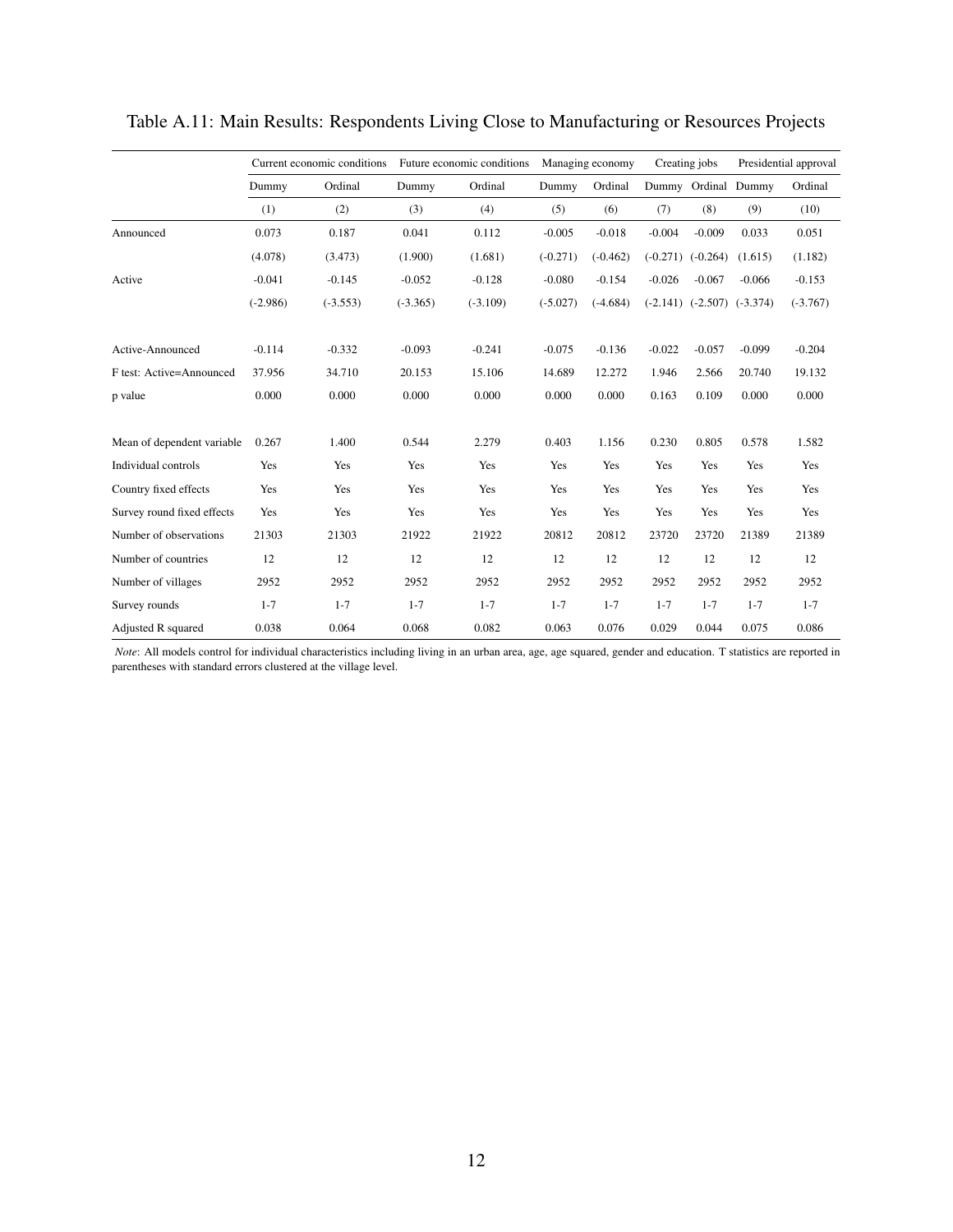|                                     |            | Current economic conditions Future economic conditions Managing economy |            |            |            |            |          | Creating jobs                    |          | Presidential approval |
|-------------------------------------|------------|-------------------------------------------------------------------------|------------|------------|------------|------------|----------|----------------------------------|----------|-----------------------|
|                                     | Dummy      | Ordinal                                                                 | Dummy      | Ordinal    | Dummy      | Ordinal    |          | Dummy Ordinal Dummy              |          | Ordinal               |
|                                     | (1)        | (2)                                                                     | (3)        | (4)        | (5)        | (6)        | (7)      | (8)                              | (9)      | (10)                  |
| Announced: first year               | 0.117      | 0.362                                                                   | 0.140      | 0.358      | 0.061      | 0.144      | 0.075    | 0.172                            | 0.069    | 0.132                 |
|                                     | (3.681)    | (3.839)                                                                 | (4.368)    | (4.168)    | (2.091)    | (2.404)    | (2.548)  | (2.595)                          | (1.898)  | (1.661)               |
| Announced: second year              | 0.114      | 0.247                                                                   | $-0.018$   | 0.065      | $-0.005$   | $-0.020$   | $-0.033$ | $-0.096$                         | $-0.021$ | $-0.033$              |
|                                     | (3.853)    | (2.927)                                                                 | $(-0.596)$ | (0.931)    | $(-0.174)$ | $(-0.336)$ |          | $(-1.255)$ $(-1.737)$ $(-0.744)$ |          | $(-0.521)$            |
| Announced: $\geq$ third year        | $-0.015$   | $-0.065$                                                                | 0.005      | $-0.075$   | $-0.085$   | $-0.180$   | $-0.045$ | $-0.088$                         | 0.008    | $-0.025$              |
|                                     | $(-0.615)$ | $(-0.854)$                                                              | (0.121)    | $(-0.580)$ | $(-2.541)$ | $(-2.904)$ |          | $(-2.043)$ $(-1.541)$ $(0.243)$  |          | $(-0.360)$            |
| Active: first year                  | $-0.026$   | $-0.074$                                                                | $-0.006$   | 0.000      | $-0.052$   | $-0.096$   | 0.006    | $-0.013$                         | $-0.079$ | $-0.214$              |
|                                     | $(-1.721)$ | $(-1.624)$                                                              | $(-0.329)$ | (0.004)    | $(-2.788)$ | $(-2.564)$ |          | $(0.424)$ $(-0.414)$ $(-3.682)$  |          | $(-4.816)$            |
| Active: second year                 | $-0.062$   | $-0.188$                                                                | $-0.107$   | $-0.298$   | $-0.112$   | $-0.192$   | $-0.046$ | $-0.080$                         | $-0.082$ | $-0.164$              |
|                                     | $(-2.887)$ | $(-2.935)$                                                              | $(-4.544)$ | $(-4.596)$ | $(-4.725)$ | $(-3.971)$ |          | $(-2.807)$ $(-2.196)$ $(-2.959)$ |          | $(-2.774)$            |
| Active: $\geq$ third year           | $-0.016$   | $-0.108$                                                                | $-0.043$   | $-0.090$   | $-0.070$   | $-0.134$   | $-0.017$ | $-0.044$                         | 0.007    | 0.001                 |
|                                     | $(-0.885)$ | $(-1.940)$                                                              | $(-2.127)$ | $(-1.603)$ | $(-3.316)$ | $(-3.101)$ |          | $(-1.038)$ $(-1.248)$ $(0.314)$  |          | (0.025)               |
|                                     |            |                                                                         |            |            |            |            |          |                                  |          |                       |
| Active-Announced: first year        | $-0.143$   | $-0.436$                                                                | $-0.146$   | $-0.358$   | $-0.113$   | $-0.241$   | $-0.069$ | $-0.185$                         | $-0.149$ | $-0.346$              |
| F test: Active=Announced            | 19.623     | 20.432                                                                  | 20.700     | 17.313     | 14.472     | 15.434     | 5.266    | 7.555                            | 16.220   | 18.538                |
| p value                             | 0.000      | 0.000                                                                   | 0.000      | 0.000      | 0.000      | 0.000      | 0.022    | 0.006                            | 0.000    | 0.000                 |
|                                     |            |                                                                         |            |            |            |            |          |                                  |          |                       |
| Active-Announced: second year       | $-0.176$   | $-0.435$                                                                | $-0.090$   | $-0.363$   | $-0.106$   | $-0.172$   | $-0.013$ | 0.016                            | $-0.061$ | $-0.131$              |
| F test: Active=Announced            | 25.257     | 18.371                                                                  | 6.636      | 16.358     | 8.801      | 5.834      | 0.232    | 0.068                            | 2.917    | 2.652                 |
| p value                             | 0.000      | 0.000                                                                   | 0.010      | 0.000      | 0.003      | 0.016      | 0.630    | 0.795                            | 0.088    | 0.103                 |
| Active-Announced: $\geq$ third year | $-0.001$   | $-0.043$                                                                | $-0.048$   | $-0.015$   | 0.015      | 0.046      | 0.028    | 0.044                            | $-0.001$ | 0.026                 |
| F test: Active=Announced            | 0.001      | 0.266                                                                   | 1.399      | 0.013      | 0.197      | 0.521      | 1.423    | 0.575                            | 0.001    | 0.126                 |
| p value                             | 0.975      | 0.606                                                                   | 0.237      | 0.909      | 0.657      | 0.470      | 0.233    | 0.448                            | 0.982    | 0.723                 |
|                                     |            |                                                                         |            |            |            |            |          |                                  |          |                       |
| Mean of dependent variable          | 0.272      | 1.421                                                                   | 0.552      | 2.298      | 0.414      | 1.181      | 0.236    | 0.819                            | 0.589    | 1.603                 |
| Individual controls                 | Yes        | Yes                                                                     | Yes        | Yes        | Yes        | Yes        | Yes      | Yes                              | Yes      | Yes                   |
| Country fixed effects               | Yes        | Yes                                                                     | Yes        | Yes        | Yes        | Yes        | Yes      | Yes                              | Yes      | Yes                   |
| Survey round fixed effects          | Yes        | Yes                                                                     | Yes        | Yes        | Yes        | Yes        | Yes      | Yes                              | Yes      | Yes                   |
| Number of observations              | 19947      | 19947                                                                   | 20743      | 20743      | 19466      | 19466      | 22367    | 22367                            | 20061    | 20061                 |
| Number of countries                 | 12         | 12                                                                      | 12         | 12         | 12         | 12         | 12       | 12                               | 12       | 12                    |
| Number of villages                  | 2695       | 2695                                                                    | 2695       | 2695       | 2695       | 2695       | 2695     | 2695                             | 2695     | 2695                  |
| Survey rounds                       | $1 - 7$    | $1 - 7$                                                                 | $1 - 7$    | $1 - 7$    | $1 - 7$    | $1 - 7$    | $1 - 7$  | $1 - 7$                          | $1 - 7$  | $1 - 7$               |
| Adjusted R squared                  | 0.038      | 0.066                                                                   | 0.068      | 0.081      | 0.061      | 0.072      | 0.030    | 0.045                            | 0.078    | 0.089                 |

Table A.12: Effects by Time: Respondents Living Close to Manufacturing or Resources Projects

*Note*: Respondents living close to announced or active projects for over five years are dropped. We include six dummy variables indicating announced within one year (n=508), announced in the second year (n=588), announced in the third year or above (n=683), active within one year (n=4999), active in the second year (n=1983), and active in the third year or above (n=2730). All models control for individual characteristics including living in an urban area, age, age squared, gender and education. T statistics are reported in parentheses with standard errors clustered at the village level.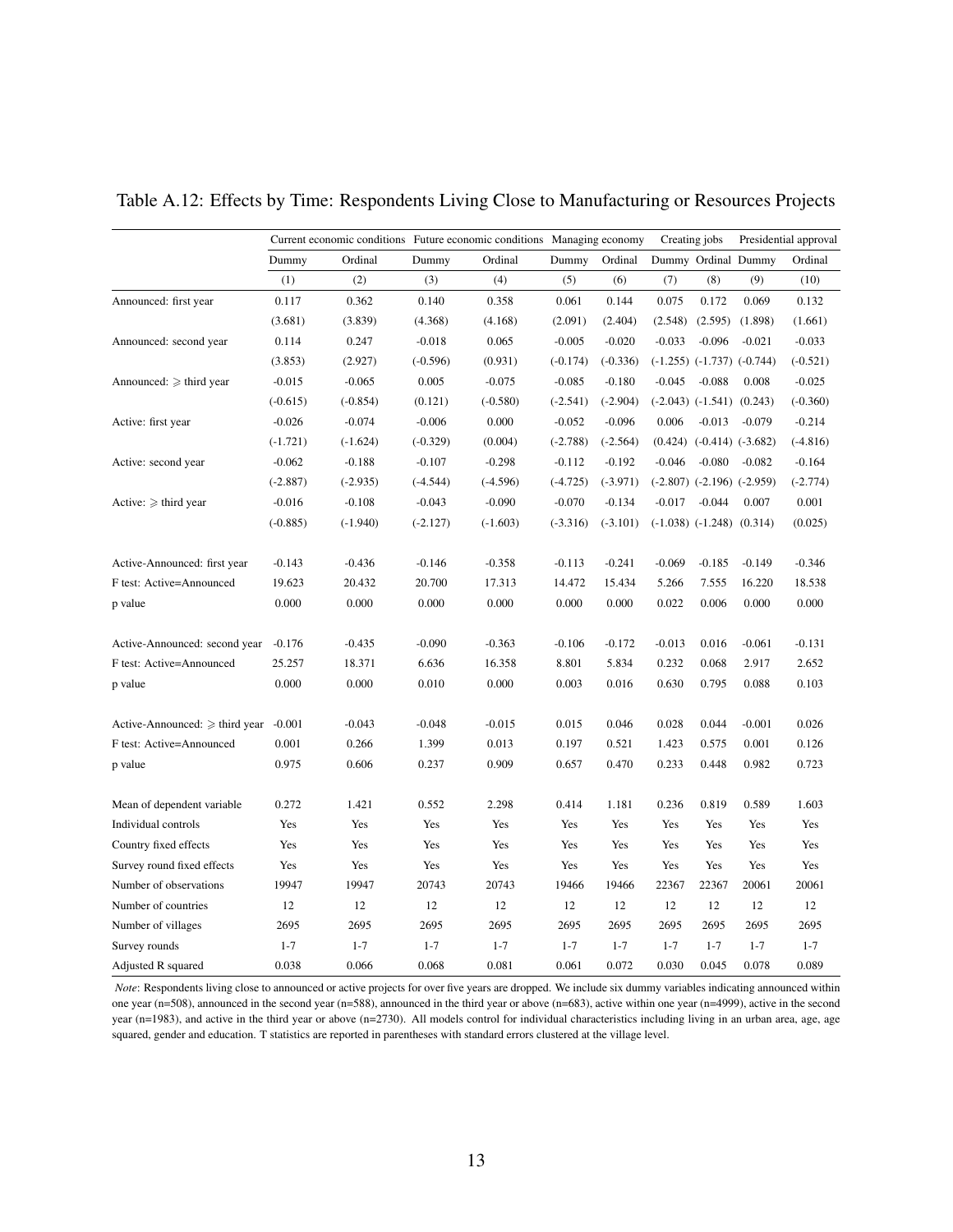|                            | Current economic conditions |            |            | Future economic conditions |            | Managing economy | Creating jobs |                       |            | Presidential approval |
|----------------------------|-----------------------------|------------|------------|----------------------------|------------|------------------|---------------|-----------------------|------------|-----------------------|
|                            | Dummy                       | Ordinal    | Dummy      | Ordinal                    | Dummy      | Ordinal          |               | Dummy Ordinal Dummy   |            | Ordinal               |
|                            | (1)                         | (2)        | (3)        | (4)                        | (5)        | (6)              | (7)           | (8)                   | (9)        | (10)                  |
| Announced                  | $-0.179$                    | $-0.482$   | $-0.187$   | $-0.399$                   | $-0.278$   | $-0.399$         | $-0.153$      | $-0.344$              | $-0.174$   | $-0.499$              |
|                            | $(-3.774)$                  | $(-3.926)$ | $(-4.014)$ | $(-3.131)$                 | $(-4.960)$ | $(-4.304)$       | $(-3.478)$    | $(-4.068)$            | $(-2.677)$ | $(-3.879)$            |
| Active                     | 0.024                       | 0.054      | $-0.021$   | 0.055                      | $-0.011$   | 0.007            | $-0.033$      | $-0.046$              | 0.028      | 0.093                 |
|                            | (1.551)                     | (1.261)    | $(-1.181)$ | (1.253)                    | $(-0.595)$ | (0.211)          |               | $(-2.307)$ $(-1.466)$ | (1.433)    | (2.357)               |
| Active-Announced           | 0.203                       | 0.536      | 0.166      | 0.455                      | 0.267      | 0.406            | 0.120         | 0.298                 | 0.202      | 0.593                 |
| F test: Active=Announced   | 16.334                      | 17.123     | 11.184     | 11.507                     | 20.745     | 17.327           | 6.918         | 11.333                | 8.925      | 19.822                |
| p value                    | 0.000                       | 0.000      | 0.001      | 0.001                      | 0.000      | 0.000            | 0.009         | 0.001                 | 0.003      | 0.000                 |
| Mean of dependent variable | 0.334                       | 1.717      | 0.478      | 2.152                      | 0.453      | 1.263            | 0.280         | 0.934                 | 0.618      | 1.640                 |
| Individual controls        | Yes                         | Yes        | Yes        | Yes                        | Yes        | Yes              | Yes           | Yes                   | Yes        | Yes                   |
| Country fixed effects      | Yes                         | Yes        | Yes        | Yes                        | Yes        | Yes              | Yes           | Yes                   | Yes        | Yes                   |
| Survey round fixed effects | Yes                         | Yes        | Yes        | Yes                        | Yes        | Yes              | Yes           | Yes                   | Yes        | Yes                   |
| Number of observations     | 15046                       | 15046      | 14726      | 14726                      | 14515      | 14515            | 15976         | 15976                 | 14885      | 14885                 |
| Number of countries        | 14                          | 14         | 14         | 14                         | 14         | 14               | 14            | 14                    | 14         | 14                    |
| Number of villages         | 1425                        | 1425       | 1425       | 1425                       | 1425       | 1425             | 1425          | 1425                  | 1425       | 1425                  |
| Survey rounds              | $1 - 7$                     | $1 - 7$    | $1 - 7$    | $1 - 7$                    | $1 - 7$    | $1 - 7$          | $1 - 7$       | $1 - 7$               | $1 - 7$    | $1 - 7$               |
| Adjusted R squared         | 0.054                       | 0.104      | 0.142      | 0.156                      | 0.097      | 0.118            | 0.057         | 0.105                 | 0.100      | 0.112                 |

Table A.13: Main Results: Respondents Living Close to Service Projects Only

*Note*: All models control for individual characteristics including living in an urban area, age, age squared, gender and education. T statistics are reported in parentheses with standard errors clustered at the village level.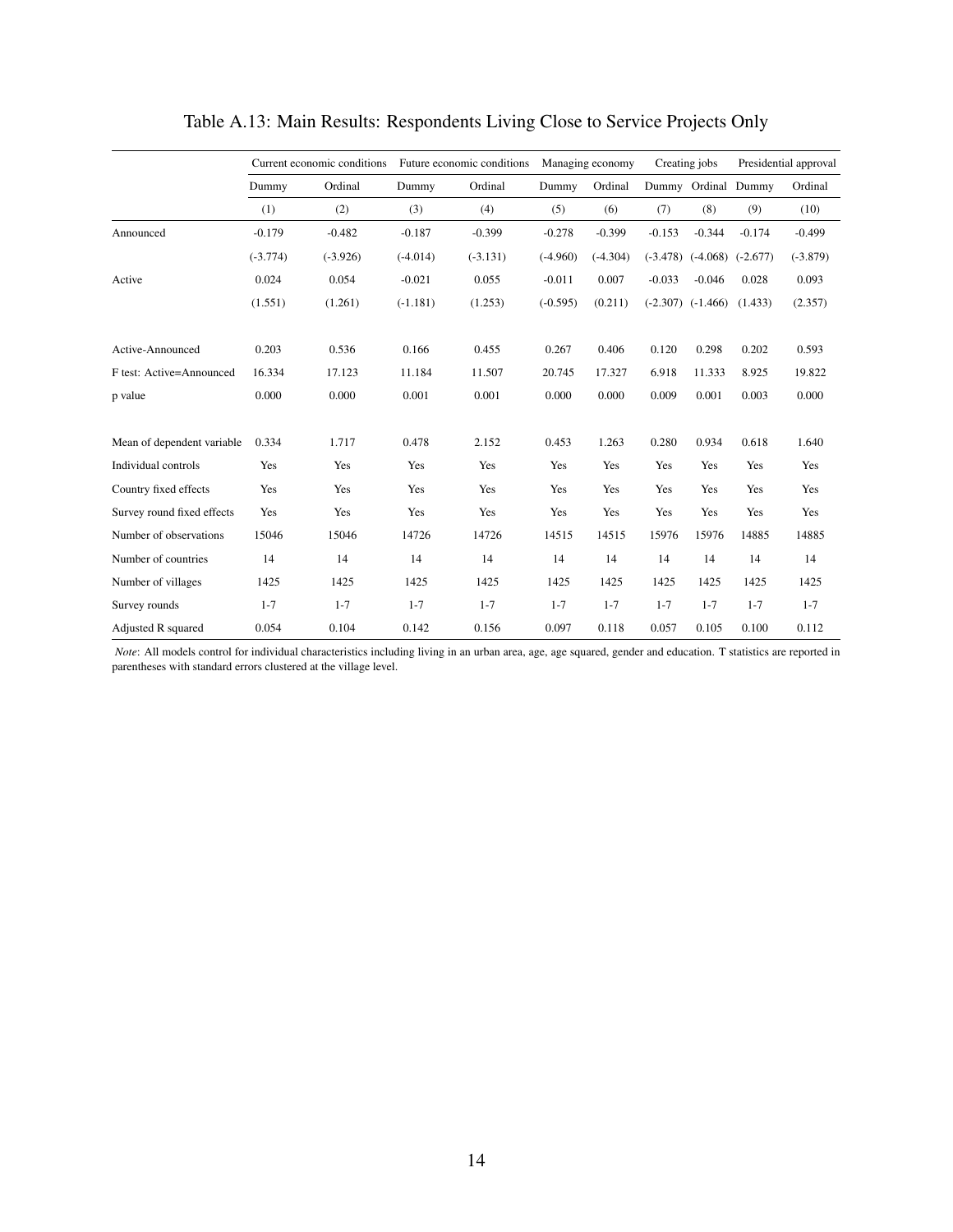|                               | Current economic conditions Future economic conditions Managing economy |            |            |            |            |            | Creating jobs |                                  |          | Presidential approval |
|-------------------------------|-------------------------------------------------------------------------|------------|------------|------------|------------|------------|---------------|----------------------------------|----------|-----------------------|
|                               | Dummy                                                                   | Ordinal    | Dummy      | Ordinal    | Dummy      | Ordinal    |               | Dummy Ordinal Dummy              |          | Ordinal               |
|                               | (1)                                                                     | (2)        | (3)        | (4)        | (5)        | (6)        | (7)           | (8)                              | (9)      | (10)                  |
| Announced: first year         | $-0.186$                                                                | $-0.698$   | $-0.258$   | $-0.833$   | $-0.278$   | $-0.469$   | $-0.229$      | $-0.531$                         | 0.246    | 0.221                 |
|                               | $(-1.941)$                                                              | $(-2.558)$ | $(-3.372)$ | $(-3.693)$ | $(-2.755)$ | $(-2.523)$ |               | $(-3.427)$ $(-3.500)$ $(3.233)$  |          | (1.678)               |
| Announced: second year        | $-0.162$                                                                | $-0.370$   | $-0.150$   | $-0.213$   | $-0.269$   | $-0.353$   | $-0.118$      | $-0.250$                         | $-0.335$ | $-0.780$              |
|                               | $(-2.961)$                                                              | $(-2.871)$ | $(-2.658)$ | $(-1.563)$ | $(-3.968)$ | $(-3.343)$ |               | $(-2.162)$ $(-2.587)$ $(-5.964)$ |          | $(-5.902)$            |
| Active: first year            | $-0.014$                                                                | $-0.047$   | $-0.041$   | $-0.023$   | $-0.049$   | $-0.055$   | $-0.046$      | $-0.070$                         | 0.018    | 0.083                 |
|                               | $(-0.865)$                                                              | $(-1.070)$ | $(-2.250)$ | $(-0.500)$ | $(-2.434)$ | $(-1.411)$ |               | $(-2.798)$ $(-1.942)$            | (0.874)  | (1.868)               |
| Active: second year           | 0.107                                                                   | 0.345      | 0.089      | 0.363      | 0.110      | 0.215      | $-0.005$      | 0.003                            | 0.020    | 0.076                 |
|                               | (4.623)                                                                 | (5.122)    | (2.998)    | (4.738)    | (3.759)    | (3.979)    |               | $(-0.241)$ $(0.071)$             | (0.663)  | (1.227)               |
| Active: $\geq$ third year     | 0.010                                                                   | $-0.009$   | $-0.065$   | $-0.094$   | $-0.011$   | 0.009      | $-0.041$      | $-0.077$                         | 0.049    | 0.106                 |
|                               | (0.370)                                                                 | $(-0.126)$ | $(-2.301)$ | $(-1.476)$ | $(-0.414)$ | (0.170)    |               | $(-1.601)$ $(-1.451)$ $(1.348)$  |          | (1.489)               |
| Active-Announced: first year  | 0.172                                                                   | 0.650      | 0.216      | 0.811      | 0.229      | 0.414      | 0.183         | 0.460                            | $-0.228$ | $-0.138$              |
| F test: Active=Announced      | 3.023                                                                   | 5.430      | 7.510      | 12.226     | 5.042      | 4.898      | 7.382         | 9.103                            | 8.251    | 1.016                 |
| p value                       | 0.082                                                                   | 0.020      | 0.006      | 0.000      | 0.025      | 0.027      | 0.007         | 0.003                            | 0.004    | 0.313                 |
| Active-Announced: second year | 0.270                                                                   | 0.715      | 0.239      | 0.576      | 0.379      | 0.568      | 0.113         | 0.253                            | 0.355    | 0.856                 |
| F test: Active=Announced      | 20.534                                                                  | 24.071     | 14.024     | 13.531     | 26.052     | 22.537     | 3.823         | 5.695                            | 30.790   | 34.346                |
| p value                       | 0.000                                                                   | 0.000      | 0.000      | 0.000      | 0.000      | 0.000      | 0.051         | 0.017                            | 0.000    | 0.000                 |
| Mean of dependent variable    | 0.334                                                                   | 1.710      | 0.473      | 2.143      | 0.449      | 1.257      | 0.279         | 0.933                            | 0.616    | 1.637                 |
| Individual controls           | Yes                                                                     | Yes        | Yes        | Yes        | Yes        | Yes        | Yes           | Yes                              | Yes      | Yes                   |
| Country fixed effects         | Yes                                                                     | Yes        | Yes        | Yes        | Yes        | Yes        | Yes           | Yes                              | Yes      | Yes                   |
| Survey round fixed effects    | Yes                                                                     | Yes        | Yes        | Yes        | Yes        | Yes        | Yes           | Yes                              | Yes      | Yes                   |
| Number of observations        | 14578                                                                   | 14578      | 14278      | 14278      | 14065      | 14065      | 15503         | 15503                            | 14436    | 14436                 |
| Number of countries           | 14                                                                      | 14         | 14         | 14         | 14         | 14         | 14            | 14                               | 14       | 14                    |
| Number of villages            | 1381                                                                    | 1381       | 1381       | 1381       | 1381       | 1381       | 1381          | 1381                             | 1381     | 1381                  |
| Survey rounds                 | $1 - 7$                                                                 | $1 - 7$    | $1 - 7$    | $1 - 7$    | $1 - 7$    | $1 - 7$    | $1 - 7$       | $1 - 7$                          | $1 - 7$  | $1 - 7$               |
| Adjusted R squared            | 0.058                                                                   | 0.110      | 0.146      | 0.162      | 0.103      | 0.125      | 0.059         | 0.108                            | 0.105    | 0.118                 |

#### Table A.14: Effects by Time: Respondents Living Close to Service Projects Only

*Note*: Respondents living close to announced or active projects for over five years are dropped. We include six dummy variables indicating announced within one year (n=47), announced in the second year (n=136), active within one year (n=3392), active in the second year (n=847), and active in the third year or above (n=1217). There are no observations for announced in the third year or above. All models control for individual characteristics including living in an urban area, age, age squared, gender and education. T statistics are reported in parentheses with standard errors clustered at the village level.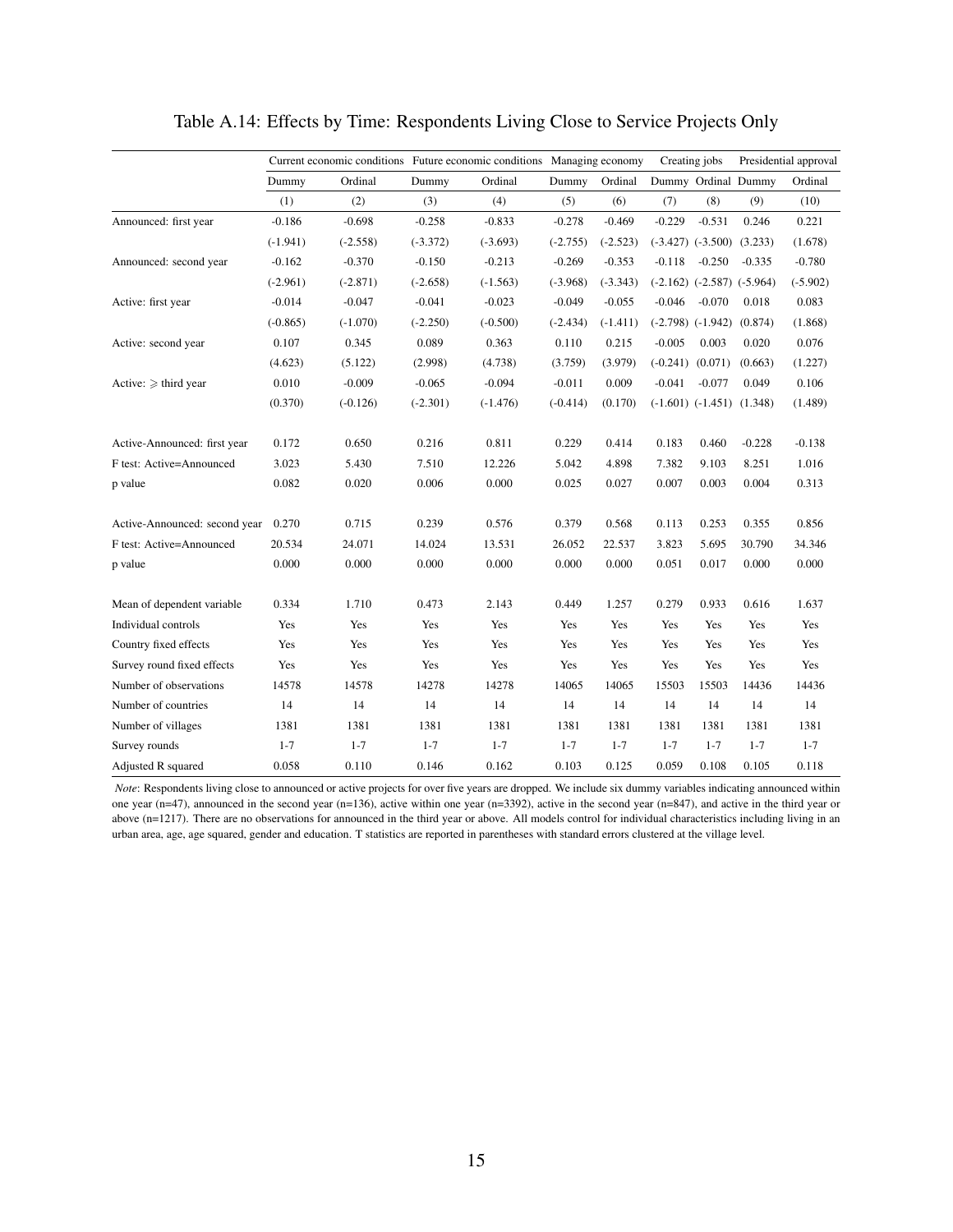## 4.2 Comparing Respondents Below and Above the Age Cut-offs

|                            |            |                 | Age: 34-46 |                | Age: above 46 |                 |            |                |  |  |
|----------------------------|------------|-----------------|------------|----------------|---------------|-----------------|------------|----------------|--|--|
|                            |            | Current economy |            | Future economy |               | Current economy |            | Future economy |  |  |
|                            | Dummy      | Ordinal         | Dummy      | Ordinal        | Dummy         | Ordinal         | Dummy      | Ordinal        |  |  |
|                            | (1)        | (2)             | (3)        | (4)            | (5)           | (6)             | (7)        | (8)            |  |  |
| Announced                  | 0.050      | 0.169           | 0.032      | 0.181          | 0.039         | 0.096           | 0.048      | 0.124          |  |  |
|                            | (1.781)    | (2.216)         | (1.134)    | (2.878)        | (1.570)       | (1.291)         | (1.710)    | (1.761)        |  |  |
| Active                     | $-0.023$   | $-0.101$        | $-0.083$   | $-0.156$       | $-0.001$      | $-0.050$        | $-0.061$   | $-0.122$       |  |  |
|                            | $(-1.458)$ | $(-2.223)$      | $(-4.737)$ | $(-3.431)$     | $(-0.077)$    | $(-1.061)$      | $(-3.236)$ | $(-2.491)$     |  |  |
| Active-Announced           | $-0.073$   | $-0.270$        | $-0.115$   | $-0.337$       | $-0.040$      | $-0.146$        | $-0.110$   | $-0.246$       |  |  |
| F test: Active=Announced   | 6.497      | 11.642          | 16.189     | 26.197         | 2.678         | 3.892           | 14.629     | 11.591         |  |  |
| p value                    | 0.011      | 0.001           | 0.000      | 0.000          | 0.102         | 0.049           | 0.000      | 0.001          |  |  |
| Mean of dependent variable | 0.276      | 1.473           | 0.489      | 2.153          | 0.289         | 1.509           | 0.473      | 2.127          |  |  |
| Individual controls        | Yes        | Yes             | Yes        | Yes            | Yes           | Yes             | Yes        | Yes            |  |  |
| Country fixed effects      | Yes        | Yes             | Yes        | Yes            | Yes           | Yes             | Yes        | Yes            |  |  |
| Survey round fixed effects | Yes        | Yes             | Yes        | Yes            | Yes           | Yes             | Yes        | Yes            |  |  |
| Number of observations     | 8974       | 8974            | 9106       | 9106           | 9067          | 9067            | 8769       | 8769           |  |  |
| Number of countries        | 19         | 19              | 19         | 19             | 19            | 19              | 19         | 19             |  |  |
| Number of villages         | 3538       | 3538            | 3538       | 3538           | 3318          | 3318            | 3318       | 3318           |  |  |
| Survey rounds              | $1 - 7$    | $1 - 7$         | $1 - 7$    | $1 - 7$        | $1 - 7$       | $1 - 7$         | $1 - 7$    | $1 - 7$        |  |  |
| Adjusted R squared         | 0.038      | 0.080           | 0.090      | 0.096          | 0.061         | 0.106           | 0.111      | 0.099          |  |  |

Table A.15: Perceptions of Economic Conditions: Younger and Older Age Groups

*Note*: All models control for individual characteristics including living in an urban area, age, age squared, gender and education. T statistics are reported in parentheses with standard errors clustered at the village level.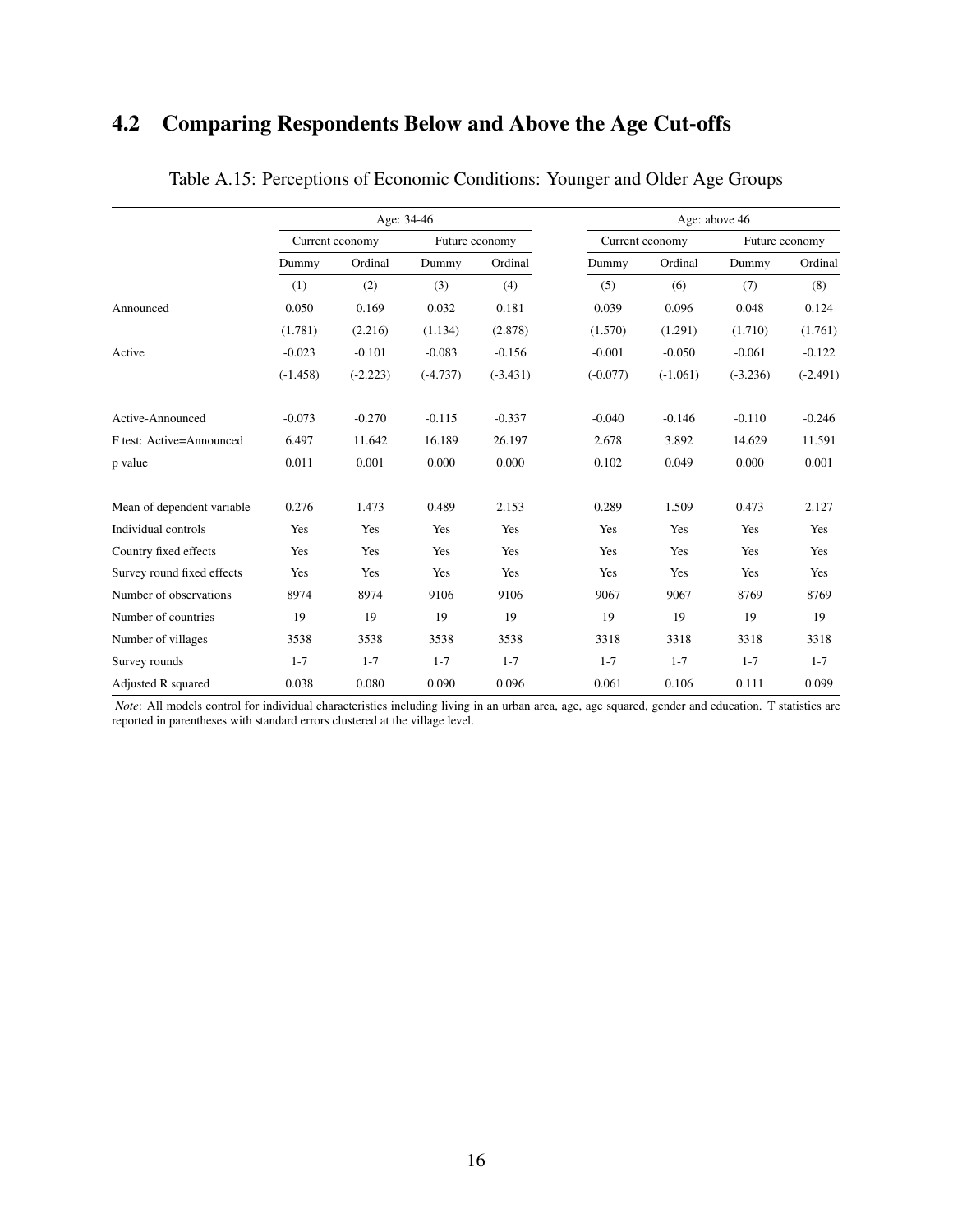|                                     |            |                 | Age: 34-46 |                | Age: above 46 |                 |            |                |  |  |
|-------------------------------------|------------|-----------------|------------|----------------|---------------|-----------------|------------|----------------|--|--|
|                                     |            | Current economy |            | Future economy |               | Current economy |            | Future economy |  |  |
|                                     | Dummy      | Ordinal         | Dummy      | Ordinal        | Dummy         | Ordinal         | Dummy      | Ordinal        |  |  |
|                                     | (1)        | (2)             | (3)        | (4)            | (5)           | (6)             | (7)        | (8)            |  |  |
| Announced: first year               | 0.142      | 0.503           | 0.133      | 0.331          | 0.104         | 0.303           | 0.072      | 0.206          |  |  |
|                                     | (2.694)    | (3.741)         | (2.726)    | (3.072)        | (2.668)       | (2.504)         | (1.625)    | (1.817)        |  |  |
| Announced: second year              | $-0.017$   | $-0.054$        | $-0.046$   | 0.117          | 0.045         | 0.056           | $-0.032$   | $-0.049$       |  |  |
|                                     | $(-0.359)$ | $(-0.444)$      | $(-0.990)$ | (1.089)        | (1.046)       | (0.509)         | $(-0.636)$ | $(-0.422)$     |  |  |
| Announced: $\geq$ third year        | 0.044      | 0.076           | $-0.015$   | $-0.003$       | $-0.082$      | $-0.269$        | 0.054      | 0.054          |  |  |
|                                     | (0.974)    | (0.586)         | $(-0.321)$ | $(-0.033)$     | $(-2.238)$    | $(-2.262)$      | (1.128)    | (0.450)        |  |  |
| Active: first year                  | $-0.030$   | $-0.107$        | $-0.073$   | $-0.133$       | $-0.016$      | $-0.072$        | $-0.053$   | $-0.133$       |  |  |
|                                     | $(-1.620)$ | $(-2.126)$      | $(-3.652)$ | $(-2.573)$     | $(-0.885)$    | $(-1.416)$      | $(-2.507)$ | $(-2.437)$     |  |  |
| Active: second year                 | $-0.006$   | 0.012           | $-0.072$   | $-0.114$       | 0.020         | $-0.002$        | $-0.082$   | $-0.152$       |  |  |
|                                     | $(-0.270)$ | (0.165)         | $(-2.609)$ | $(-1.496)$     | (0.773)       | $(-0.024)$      | $(-2.747)$ | $(-1.801)$     |  |  |
| Active: $\geq$ third year           | $-0.029$   | $-0.198$        | $-0.135$   | $-0.321$       | $-0.030$      | $-0.139$        | $-0.088$   | $-0.162$       |  |  |
|                                     | $(-1.246)$ | $(-3.000)$      | $(-5.141)$ | $(-4.803)$     | $(-1.264)$    | $(-2.039)$      | $(-3.054)$ | $(-2.243)$     |  |  |
| Active-Announced: first year        | $-0.171$   | $-0.610$        | $-0.206$   | $-0.464$       | $-0.120$      | $-0.375$        | $-0.125$   | $-0.339$       |  |  |
| F test: Active=Announced            | 10.161     | 19.864          | 16.984     | 17.417         | 9.190         | 9.287           | 7.336      | 8.259          |  |  |
| p value                             | 0.001      | 0.000           | 0.000      | 0.000          | 0.002         | 0.002           | 0.007      | 0.004          |  |  |
| Active-Announced: second year       | 0.010      | 0.066           | $-0.025$   | $-0.231$       | $-0.026$      | $-0.058$        | $-0.050$   | $-0.103$       |  |  |
| F test: Active=Announced            | 0.042      | 0.229           | 0.239      | 3.370          | 0.292         | 0.202           | 0.808      | 0.569          |  |  |
| p value                             | 0.838      | 0.632           | 0.625      | 0.066          | 0.589         | 0.653           | 0.369      | 0.451          |  |  |
| Active-Announced: $\geq$ third year | $-0.073$   | $-0.275$        | $-0.119$   | $-0.317$       | 0.052         | 0.131           | $-0.141$   | $-0.217$       |  |  |
| F test: Active=Announced            | 2.412      | 4.051           | 5.425      | 7.508          | 1.865         | 1.137           | 7.678      | 2.849          |  |  |
| p value                             | 0.120      | 0.044           | 0.020      | 0.006          | 0.172         | 0.286           | 0.006      | 0.091          |  |  |
| Mean of dependent variable          | 0.281      | 1.488           | 0.492      | 2.164          | 0.295         | 1.528           | 0.476      | 2.140          |  |  |
| Individual controls                 | Yes        | Yes             | Yes        | Yes            | Yes           | Yes             | Yes        | Yes            |  |  |
| Country fixed effects               | Yes        | Yes             | Yes        | Yes            | Yes           | Yes             | Yes        | Yes            |  |  |
| Survey round fixed effects          | Yes        | Yes             | Yes        | Yes            | Yes           | Yes             | Yes        | Yes            |  |  |
| Number of observations              | 8515       | 8515            | 8693       | 8693           | 8656          | 8656            | 8409       | 8409           |  |  |
| Number of countries                 | 19         | 19              | 19         | 19             | 19            | 19              | 19         | 19             |  |  |
| Number of villages                  | 3353       | 3353            | 3353       | 3353           | 3140          | 3140            | 3140       | 3140           |  |  |
| Survey rounds                       | $1 - 7$    | $1 - 7$         | $1 - 7$    | $1 - 7$        | $1 - 7$       | $1 - 7$         | $1 - 7$    | $1 - 7$        |  |  |
| Adjusted R squared                  | 0.038      | 0.081           | 0.091      | 0.096          | 0.061         | 0.108           | 0.112      | 0.098          |  |  |

Table A.16: Perceptions of Economic Conditions by Time: Younger and Older Age Groups

*Note*: Respondents living close to announced or active projects for over five years are dropped. We include six dummy variables indicating announced within one year (n=115 for age between 34 to 46; n=153 for age above 46), announced in the second year (n=155 for age between 34 to 46; n=141 for age above 46), announced in the third year or above (n=184 for age between 34 to 46; n=165 for age above 46), active within one year  $(n=2224$  for age between 34 to 46;  $n=2278$  for age above 46), active in the second year  $(n=727$  for age between 34 to 46;  $n=165$  for age above 46), and active in the third year or above (n=848 for age between 34 to 46; n=879 for age above 46). All models control for individual characteristics including living in an urban area, age, age squared, gender and education. T statistics are reported in parentheses with standard errors clustered at the village level.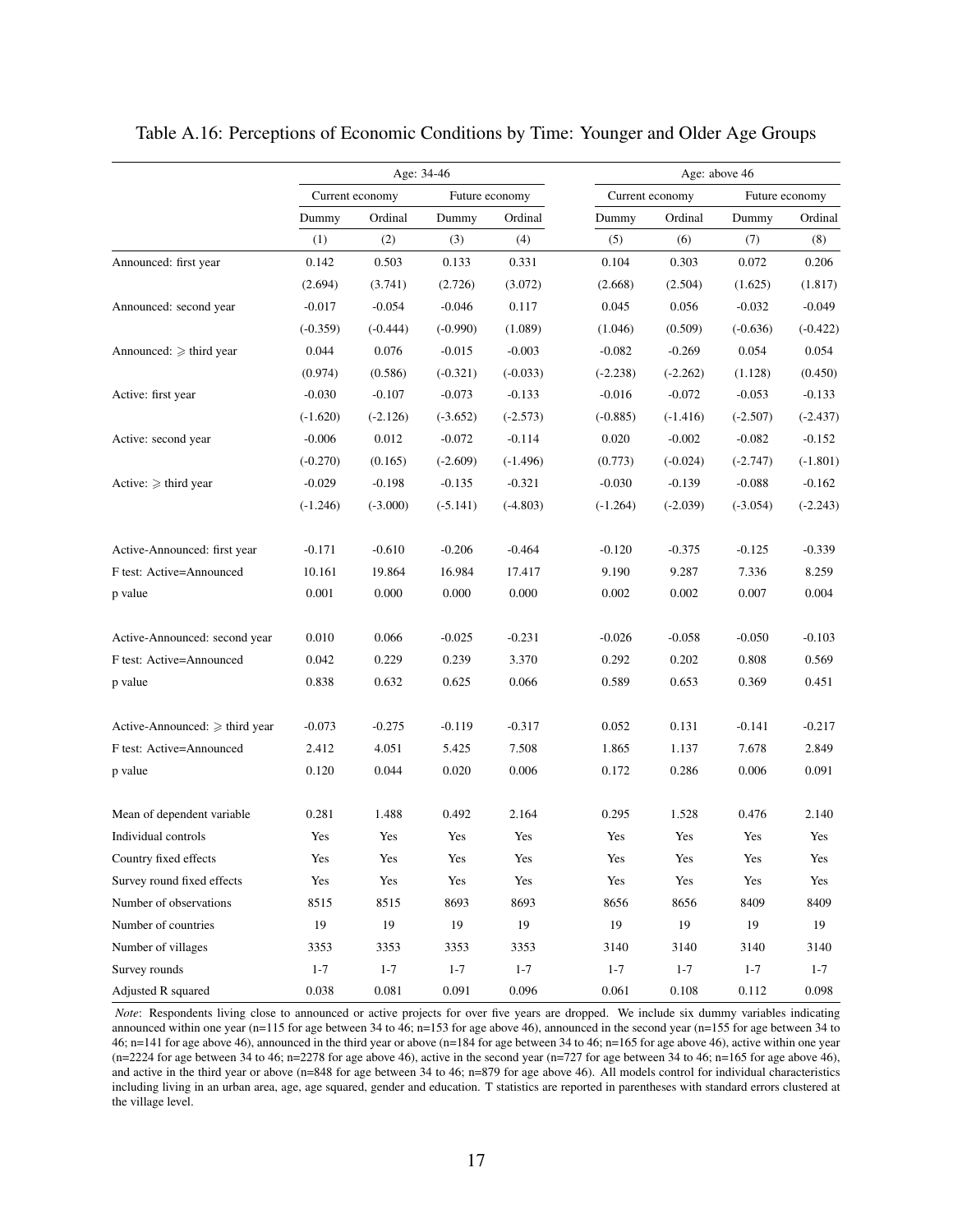|                            |            |                  |               | Age: 34-46                      |                                  |                       | Age: above 46 |                  |          |                                  |          |                       |  |
|----------------------------|------------|------------------|---------------|---------------------------------|----------------------------------|-----------------------|---------------|------------------|----------|----------------------------------|----------|-----------------------|--|
|                            |            | Managing economy | Creating jobs |                                 |                                  | Presidential approval |               | Managing economy |          | Creating jobs                    |          | Presidential approval |  |
|                            | Dummy      | Ordinal          |               |                                 | Dummy Ordinal Dummy              | Ordinal               | Dummy         | Ordinal          |          | Dummy Ordinal Dummy              |          | Ordinal               |  |
|                            | (1)        | (2)              | (3)           | (4)                             | (5)                              | (6)                   | (7)           | (8)              | (9)      | (10)                             | (11)     | (12)                  |  |
| Announced                  | 0.010      | 0.035            | $-0.025$      | $-0.026$                        | 0.072                            | 0.073                 | $-0.038$      | $-0.081$         | $-0.032$ | $-0.072$                         | 0.005    | 0.006                 |  |
|                            | (0.329)    | (0.623)          |               | $(-1.097)$ $(-0.525)$ $(2.203)$ |                                  | (1.156)               | $(-1.218)$    | $(-1.359)$       |          | $(-1.318)$ $(-1.432)$            | (0.148)  | (0.083)               |  |
| Active                     | $-0.075$   | $-0.134$         | $-0.046$      | $-0.102$                        | $-0.048$                         | $-0.099$              | $-0.071$      | $-0.124$         | $-0.011$ | $-0.012$                         | $-0.085$ | $-0.161$              |  |
|                            | $(-4.151)$ | $(-3.805)$       |               |                                 | $(-3.374)$ $(-3.463)$ $(-2.395)$ | $(-2.507)$            | $(-3.790)$    | $(-3.395)$       |          | $(-0.713)$ $(-0.385)$ $(-4.155)$ |          | $(-3.823)$            |  |
| Active-Announced           | $-0.085$   | $-0.168$         | $-0.022$      | $-0.076$                        | $-0.119$                         | $-0.172$              | $-0.033$      | $-0.043$         | 0.021    | 0.060                            | $-0.090$ | $-0.167$              |  |
| F test: Active=Announced   | 7.620      | 8.759            | 0.884         | 2.368                           | 13.574                           | 7.386                 | 1.151         | 0.516            | 0.804    | 1.486                            | 7.349    | 5.549                 |  |
| p value                    | 0.006      | 0.003            | 0.347         | 0.124                           | 0.000                            | 0.007                 | 0.283         | 0.472            | 0.370    | 0.223                            | 0.007    | 0.018                 |  |
| Mean of dependent variable | 0.414      | 1.187            | 0.240         | 0.842                           | 0.582                            | 1.585                 | 0.432         | 1.218            | 0.248    | 0.863                            | 0.612    | 1.652                 |  |
| Individual controls        | Yes        | Yes              | Yes           | Yes                             | Yes                              | Yes                   | Yes           | Yes              | Yes      | Yes                              | Yes      | Yes                   |  |
| Country fixed effects      | Yes        | Yes              | Yes           | Yes                             | Yes                              | Yes                   | Yes           | Yes              | Yes      | Yes                              | Yes      | Yes                   |  |
| Survey round fixed effects | Yes        | Yes              | Yes           | Yes                             | Yes                              | Yes                   | Yes           | Yes              | Yes      | Yes                              | Yes      | Yes                   |  |
| Number of observations     | 8749       | 8749             | 9846          | 9846                            | 8991                             | 8991                  | 8678          | 8678             | 9640     | 9640                             | 8784     | 8784                  |  |
| Number of countries        | 19         | 19               | 19            | 19                              | 19                               | 19                    | 19            | 19               | 19       | 19                               | 19       | 19                    |  |
| Number of villages         | 3538       | 3538             | 3538          | 3538                            | 3538                             | 3538                  | 3318          | 3318             | 3318     | 3318                             | 3318     | 3318                  |  |
| Survey rounds              | $1 - 7$    | $1 - 7$          | $1 - 7$       | $1 - 7$                         | $1 - 7$                          | $1 - 7$               | $1 - 7$       | $1 - 7$          | $1 - 7$  | $1 - 7$                          | $1 - 7$  | $1 - 7$               |  |
| Adjusted R squared         | 0.061      | 0.079            | 0.038         | 0.071                           | 0.079                            | 0.088                 | 0.072         | 0.086            | 0.051    | 0.089                            | 0.081    | 0.094                 |  |

Table A.17: Perceptions of Political Competence: Younger and Older Age Groups

*Note*: All models control for individual characteristics including living in an urban area, age, age squared, gender and education. T statistics are reported in parentheses with standard errors clustered at the village level.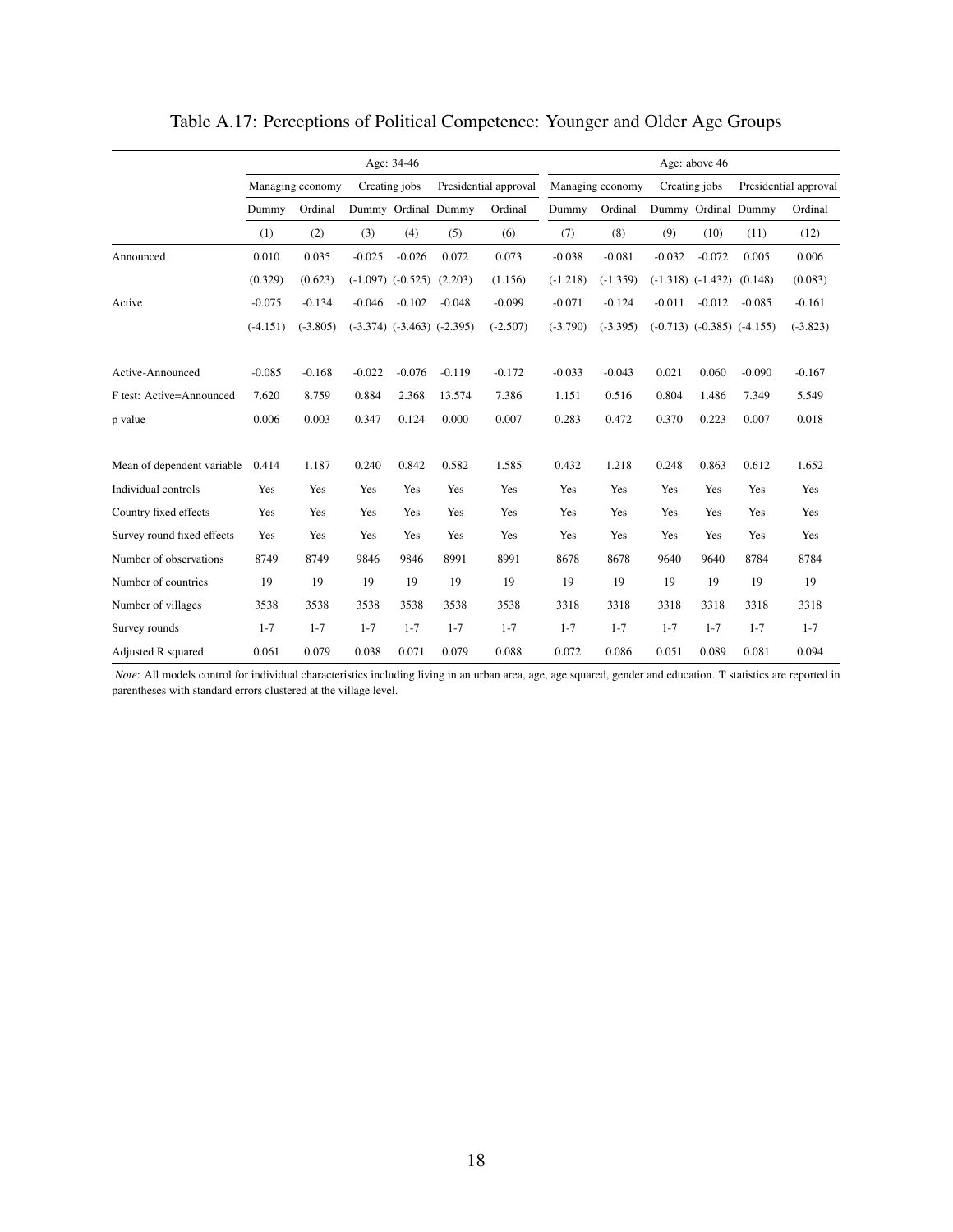|                                     |            |                  |          | Age: 34-46                      |                                  |                                        | Age: 46 above |            |          |                  |                                  |                       |
|-------------------------------------|------------|------------------|----------|---------------------------------|----------------------------------|----------------------------------------|---------------|------------|----------|------------------|----------------------------------|-----------------------|
|                                     |            | Managing economy |          | Creating jobs                   |                                  | Presidential approval Managing economy |               |            |          | Creating jobs    |                                  | Presidential approval |
|                                     | Dummy      | Ordinal          |          |                                 | Dummy Ordinal Dummy              | Ordinal                                | Dummy         | Ordinal    |          |                  | Dummy Ordinal Dummy              | Ordinal               |
|                                     | (1)        | (2)              | (3)      | (4)                             | (5)                              | (6)                                    | (7)           | (8)        | (9)      | (10)             | (11)                             | (12)                  |
| Announced: first year               | 0.155      | 0.302            | 0.079    | 0.243                           | 0.176                            | 0.320                                  | 0.064         | 0.195      | 0.010    | 0.038            | 0.060                            | 0.136                 |
|                                     | (3.429)    | (3.721)          |          | $(1.702)$ $(2.667)$ $(3.710)$   |                                  | (3.274)                                | (1.396)       | (2.190)    | (0.227)  |                  | $(0.402)$ $(1.178)$              | (1.408)               |
| Announced: second year              | $-0.034$   | $-0.026$         | $-0.093$ | $-0.230$                        | $-0.022$                         | $-0.129$                               | $-0.075$      | $-0.221$   | $-0.039$ | $-0.142$         | -0.068                           | $-0.155$              |
|                                     | $(-0.641)$ | $(-0.276)$       |          |                                 | $(-2.346)$ $(-3.322)$ $(-0.504)$ | $(-1.298)$                             | $(-1.405)$    | $(-2.205)$ |          |                  | $(-0.857)$ $(-1.694)$ $(-1.224)$ | $(-1.149)$            |
| Announced: $\geq$ third year        | $-0.132$   | $-0.258$         | $-0.065$ | -0.094                          | 0.021                            | $-0.035$                               | $-0.167$      | $-0.341$   | $-0.093$ |                  | $-0.191 - 0.061$                 | $-0.120$              |
|                                     | $(-2.774)$ | $(-2.944)$       |          | $(-1.880)$ $(-1.034)$ $(0.310)$ |                                  | $(-0.281)$                             | $(-3.443)$    | $(-3.913)$ |          |                  | $(-2.795)$ $(-2.537)$ $(-1.198)$ | $(-1.095)$            |
| Active: first year                  | $-0.084$   | $-0.151$         | $-0.040$ | $-0.092 -0.051$                 |                                  | $-0.123$                               | $-0.089$      | $-0.147$   | $-0.012$ | $-0.012 - 0.102$ |                                  | $-0.210$              |
|                                     | $(-4.162)$ | $(-3.875)$       |          |                                 | $(-2.459)$ $(-2.679)$ $(-2.301)$ | $(-2.814)$                             | $(-4.193)$    | $(-3.607)$ |          |                  | $(-0.718)$ $(-0.340)$ $(-4.495)$ | $(-4.575)$            |
| Active: second year                 | $-0.057$   | $-0.087$         |          | $-0.057 -0.108 -0.047$          |                                  | $-0.063$                               | $-0.046$      | $-0.092$   | $-0.009$ |                  | $-0.020 -0.115$                  | $-0.203$              |
|                                     | $(-2.050)$ | $(-1.595)$       |          |                                 | $(-2.945)$ $(-2.467)$ $(-1.630)$ | $(-1.029)$                             | $(-1.610)$    | $(-1.571)$ |          |                  | $(-0.418)$ $(-0.402)$ $(-3.655)$ | $(-3.002)$            |
| Active: $\geq$ third year           | $-0.112$   | $-0.183$         |          | $-0.026$ $-0.062$ $-0.025$      |                                  | $-0.047$                               | $-0.078$      | $-0.131$   | $-0.017$ |                  | $-0.015 - 0.028$                 | $-0.066$              |
|                                     | $(-4.414)$ | $(-3.726)$       |          |                                 | $(-1.189)$ $(-1.422)$ $(-0.864)$ | $(-0.843)$                             | $(-2.804)$    | $(-2.484)$ |          |                  | $(-0.733)$ $(-0.321)$ $(-0.976)$ | $(-1.110)$            |
|                                     |            |                  |          |                                 |                                  |                                        |               |            |          |                  |                                  |                       |
| Active-Announced: first year        | $-0.239$   | $-0.453$         | $-0.119$ | $-0.334$                        | $-0.227$                         | $-0.444$                               | $-0.153$      | $-0.342$   | $-0.022$ | $-0.050$         | $-0.162$                         | $-0.347$              |
| F test: Active=Announced            | 26.683     | 29.412           | 6.288    | 12.955                          | 21.247                           | 19.194                                 | 10.696        | 14.140     | 0.250    | 0.273            | 9.273                            | 11.817                |
| p value                             | 0.000      | 0.000            | 0.012    | 0.000                           | 0.000                            | 0.000                                  | 0.001         | 0.000      | 0.617    | 0.602            | 0.002                            | 0.001                 |
|                                     |            |                  |          |                                 |                                  |                                        |               |            |          |                  |                                  |                       |
| Active-Announced: second year       | $-0.023$   | $-0.062$         | 0.035    | 0.122                           | $-0.025$                         | 0.066                                  | 0.028         | 0.130      | 0.029    | 0.123            | $-0.047$                         | $-0.048$              |
| F test: Active=Announced            | 0.150      | 0.341            | 0.730    | 2.545                           | 0.265                            | 0.356                                  | 0.240         | 1.350      | 0.371    | 1.782            | 0.582                            | 0.105                 |
| p value                             | 0.699      | 0.560            | 0.393    | 0.111                           | 0.607                            | 0.550                                  | 0.624         | 0.245      | 0.542    | 0.182            | 0.445                            | 0.746                 |
|                                     |            |                  |          |                                 |                                  |                                        |               |            |          |                  |                                  |                       |
| Active-Announced: $\geq$ third year | 0.019      | 0.075            | 0.038    | 0.031                           | $-0.046$                         | $-0.013$                               | 0.089         | 0.211      | 0.076    | 0.176            | 0.032                            | 0.054                 |
| F test: Active=Announced            | 0.156      | 0.685            | 1.087    | 0.114                           | 0.437                            | 0.010                                  | 3.152         | 5.383      | 4.958    | 5.251            | 0.365                            | 0.231                 |
| p value                             | 0.693      | 0.408            | 0.297    | 0.736                           | 0.509                            | 0.920                                  | 0.076         | 0.020      | 0.026    | 0.022            | 0.546                            | 0.631                 |
|                                     |            |                  |          |                                 |                                  |                                        |               |            |          |                  |                                  |                       |
| Mean of dependent variable.         | 0.419      | 1.200            | 0.244    | 0.853                           | 0.589                            | 1.598                                  | 0.438         | 1.229      | 0.252    | 0.872            | 0.619                            | 1.665                 |
| Individual controls                 | Yes        | Yes              | Yes      | Yes                             | Yes                              | Yes                                    | Yes           | Yes        | Yes      | Yes              | Yes                              | Yes                   |
| Country fixed effects               | Yes        | Yes              | Yes      | Yes                             | Yes                              | Yes                                    | Yes           | Yes        | Yes      | Yes              | Yes                              | Yes                   |
| Survey round fixed effects          | Yes        | Yes              | Yes      | Yes                             | Yes                              | Yes                                    | Yes           | Yes        | Yes      | Yes              | Yes                              | Yes                   |
| Number of observations              | 8295       | 8295             | 9386     | 9386                            | 8539                             | 8539                                   | 8276          | 8276       | 9224     | 9224             | 8379                             | 8379                  |
| Number of countries                 | 19         | 19               | 19       | 19                              | 19                               | 19                                     | 19            | 19         | 19       | 19               | 19                               | 19                    |
| Number of villages                  | 3353       | 3353             | 3353     | 3353                            | 3353                             | 3353                                   | 3140          | 3140       | 3140     | 3140             | 3140                             | 3140                  |
| Survey rounds                       | $1 - 7$    | $1 - 7$          | $1 - 7$  | $1 - 7$                         | $1 - 7$                          | $1 - 7$                                | $1 - 7$       | $1 - 7$    | $1 - 7$  | $1 - 7$          | $1 - 7$                          | $1 - 7$               |
| Adjusted R squared                  | 0.064      | 0.081            | 0.038    | 0.074                           | 0.081                            | 0.090                                  | 0.068         | 0.085      | 0.052    | 0.090            | 0.081                            | 0.095                 |

Table A.18: Perceptions of Political Competence by Time: Younger and Older Age Groups

*Note*: Respondents living close to announced or active projects for over five years are dropped. We include six dummy variables indicating announced within one year (n=115 for age between 34 to 46; n=153 for age above 46), announced in the second year (n=155 for age between 34 to 46; n=141 for age above 46), announced in the third year or above (n=184 for age between 34 to 46; n=165 for age above 46), active within one year (n=2224 for age between 34 to 46; n=2278 for age above 46), active in the second year (n=727 for age between 34 to 46; n=165 for age above 46), and active in the third year or above (n=848 for age between 34 to 46; n=879 for age above 46). All models control for individual characteristics including living in an urban area, age, age squared, gender and education. T statistics are reported in parentheses with standard errors clustered at the village level.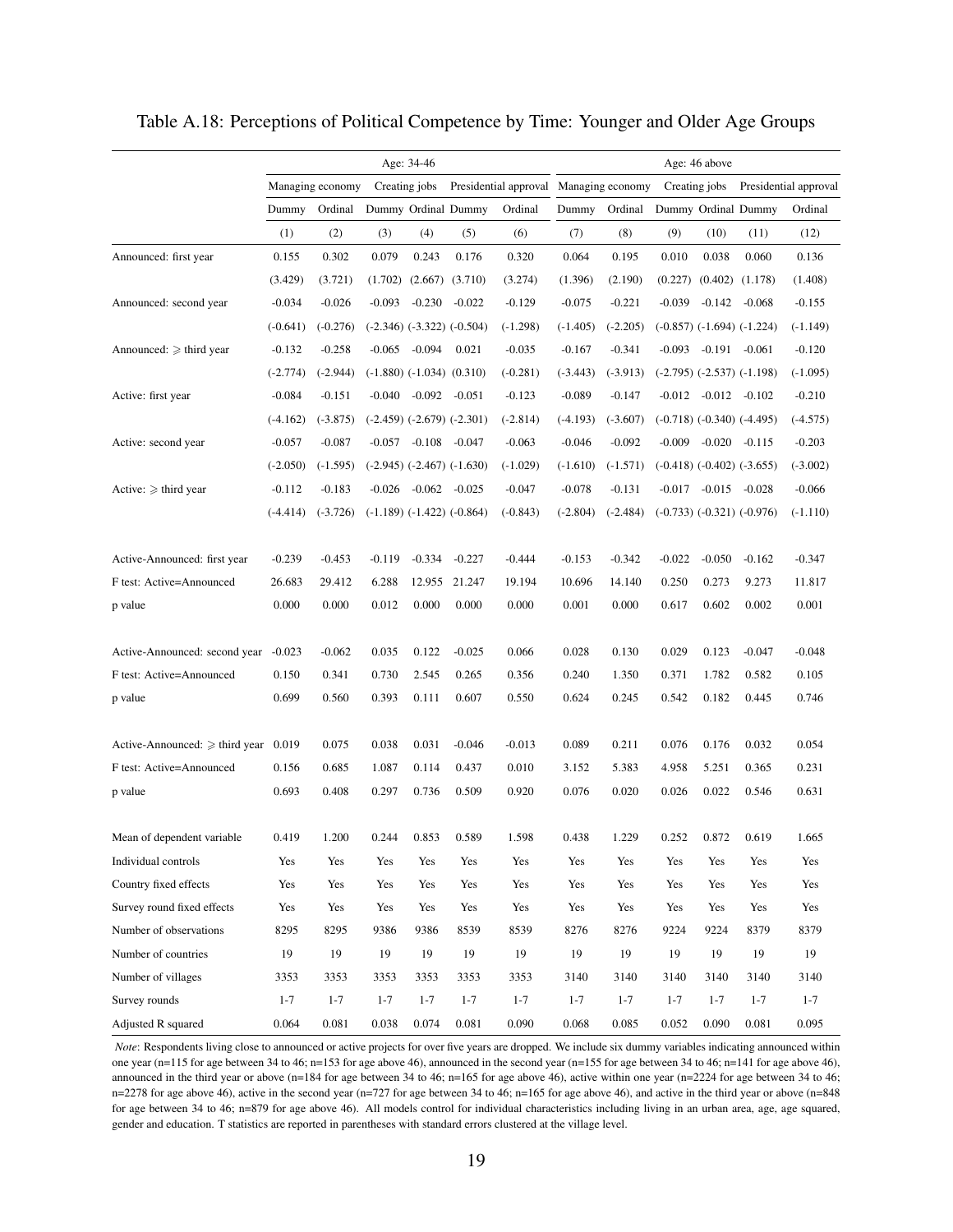# 5 Comparing with Chinese Foreign Aid

## 5.1 Descriptive Information for Chinese FDI and Aid in 11 Countries

|                 |        | Chinese FDI      |          |        | Chinese Aid      |          |  |  |  |  |
|-----------------|--------|------------------|----------|--------|------------------|----------|--|--|--|--|
| Country         | Active | Announced        | Eventual | Active | Announced        | Eventual |  |  |  |  |
| <b>Botswana</b> | 1087   | $\overline{0}$   | 1514     | 1399   | $\overline{0}$   | 1015     |  |  |  |  |
| Ghana           | 1564   | 224              | 1220     | 3056   | 358              | 1362     |  |  |  |  |
| Kenya           | 1345   | 24               | 744      | 3318   | 72               | 1348     |  |  |  |  |
| Madagascar      | 552    | 168              | 168      | 288    | $\boldsymbol{0}$ | 180      |  |  |  |  |
| Mozambique      | 296    | $\boldsymbol{0}$ | 1041     | 1080   | 8                | 309      |  |  |  |  |
| Nigeria         | 1166   | 47               | 1967     | 1365   | $\overline{0}$   | 2732     |  |  |  |  |
| Senegal         | 320    | 104              | 1992     | 1384   | $\boldsymbol{0}$ | 741      |  |  |  |  |
| South Africa    | 3330   | 368              | 3436     | 791    | $\overline{0}$   | 608      |  |  |  |  |
| Tanzania        | 296    | $\overline{0}$   | 913      | 1807   | 156              | 292      |  |  |  |  |
| Uganda          | 1240   | 392              | 921      | 4906   | 158              | 1072     |  |  |  |  |
| Zimbabwe        | 1088   | $\overline{0}$   | 1874     | 1936   | $\overline{0}$   | 335      |  |  |  |  |

Table A.19: Number of Respondents Close to Chinese FDI and Aid by Country: 50km Cut-off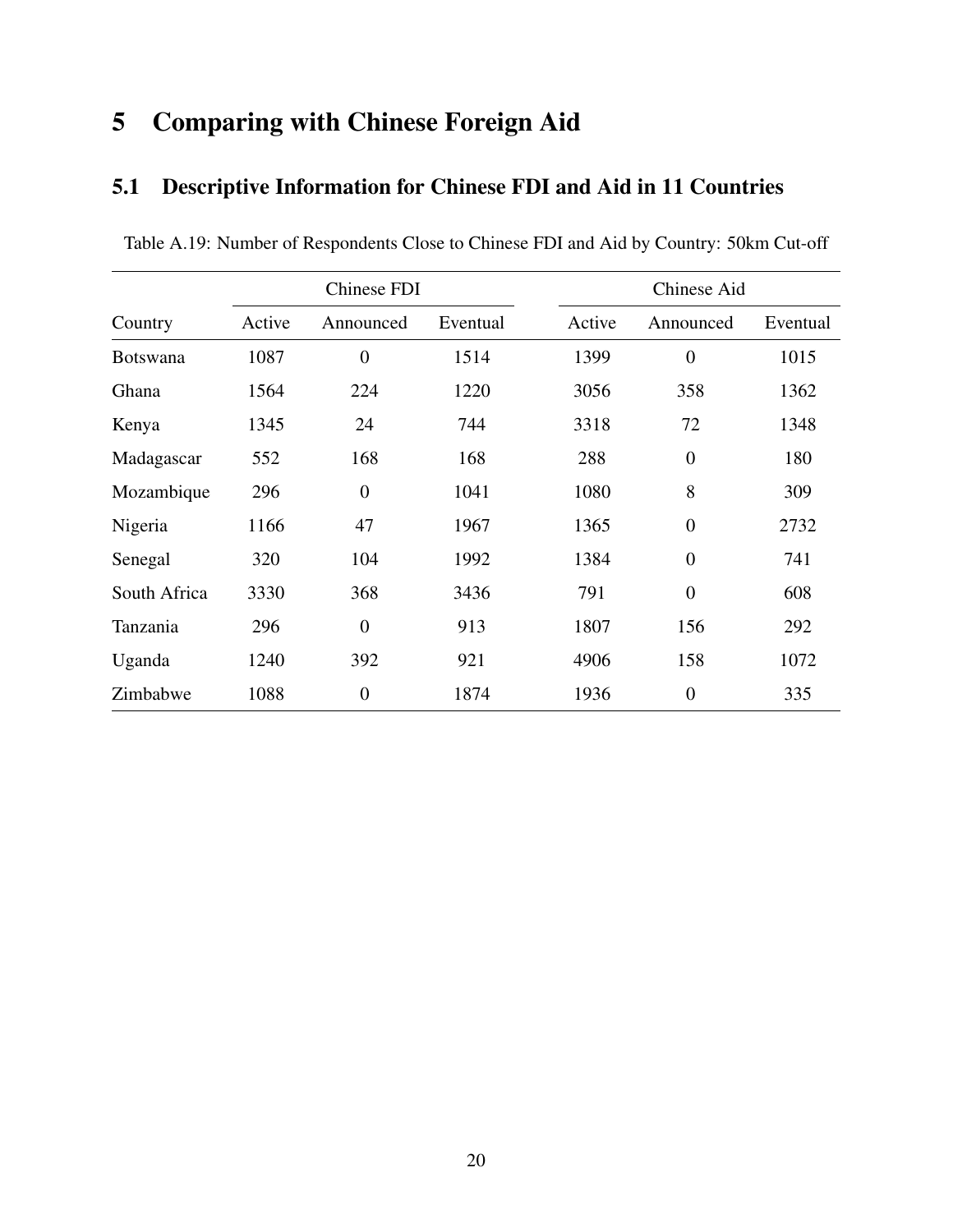|                              |           |       | Close to Chinese FDI |           | Close to Chinese Aid |           |       |       |                           |  |
|------------------------------|-----------|-------|----------------------|-----------|----------------------|-----------|-------|-------|---------------------------|--|
| Covariates                   | Announced |       | Active Eventual      | Not close |                      | Announced |       |       | Active Eventual Not close |  |
|                              | (1)       | (2)   | (3)                  | (4)       |                      | (5)       | (6)   | (7)   | (8)                       |  |
| Living in urban areas $(\%)$ | 71.14     | 77.82 | 75.30                | 29.73     |                      | 52.93     | 62.40 | 57.68 | 33.56                     |  |
| No formal school $(\%)$      | 6.51      | 5.05  | 10.10                | 17.24     |                      | 14.95     | 8.05  | 14.11 | 16.75                     |  |
| Primary school $(\%)$        | 23.98     | 18.38 | 23.24                | 35.91     |                      | 39.12     | 29.37 | 27.19 | 33.77                     |  |
| Secondary school $(\%)$      | 48.34     | 51.99 | 48.21                | 36.04     |                      | 35.51     | 43.13 | 40.58 | 38.18                     |  |
| Post-secondary school $(\%)$ | 19.67     | 23.04 | 17.73                | 10.49     |                      | 10.01     | 18.53 | 17.55 | 10.89                     |  |
| Post-graduate $(\%)$         | 1.51      | 1.54  | 0.72                 | 0.32      |                      | 0.40      | 0.92  | 0.56  | 0.41                      |  |
| Age                          | 35.98     | 36.16 | 35.42                | 36.55     |                      | 37.65     | 35.31 | 34.37 | 36.80                     |  |
| Female $(\% )$               | 50.26     | 50.08 | 50.00                | 50.11     |                      | 50.93     | 50.08 | 50.04 | 50.10                     |  |

Table A.20: Balance of Covariates: Chinese FDI and Aid Projects in 11 countries

*Note*: The comparisons are from the 11 countries that contain both Chinese FDI and aid projects. For Chinese FDI, across the covariates of living in urban areas, education level, age, and gender, the substantive differences of *announced* vs. *eventual* and *active* vs. *eventual* are small, while the differences with not close are quite large. The balance of covariates on education level for Chinese aid is not as good as for Chinese FDI. This is likely driven by the fact that the aid data are from 2003 to 2012, so the *announced* and *eventual* are all from respondents surveyed before 2012. We rely on the regression analyses to adjust for the differences in education levels.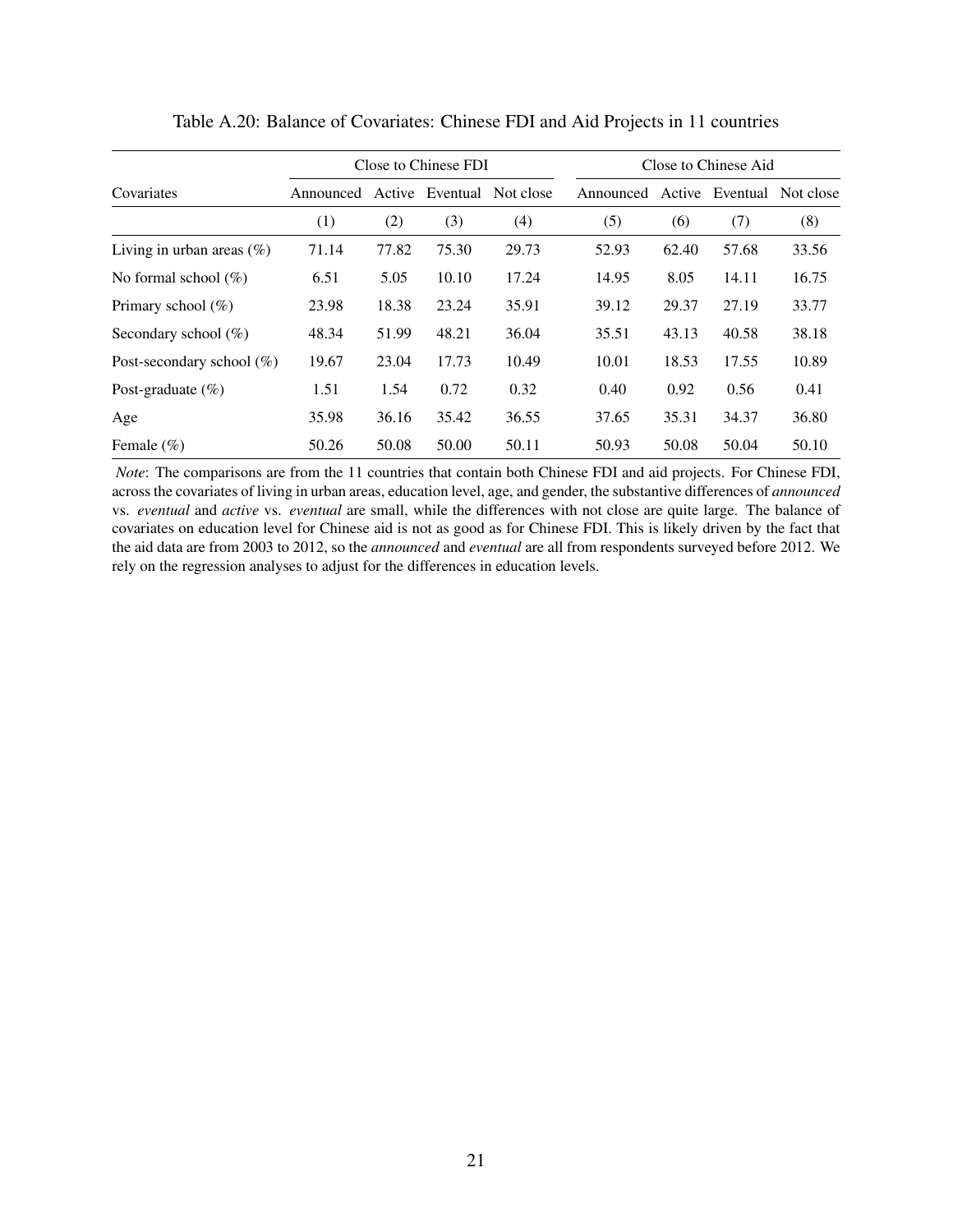## 5.2 Regression Results: Chinese FDI vs. Chinese Aid

|                            |            |                 | Close to Chinese FDI |                | Close to Chinese Aid |                 |         |                |  |  |  |
|----------------------------|------------|-----------------|----------------------|----------------|----------------------|-----------------|---------|----------------|--|--|--|
|                            |            | Current economy |                      | Future economy |                      | Current economy |         | Future economy |  |  |  |
|                            | Dummy      | Ordinal         | Dummy                | Ordinal        | Dummy                | Ordinal         | Dummy   | Ordinal        |  |  |  |
|                            | (1)        | (2)             | (3)                  | (4)            | (5)                  | (6)             | (7)     | (8)            |  |  |  |
| Announced                  | 0.108      | 0.335           | 0.063                | 0.248          | $-0.060$             | $-0.106$        | 0.029   | 0.045          |  |  |  |
|                            | (5.809)    | (6.197)         | (3.267)              | (5.028)        | $(-2.409)$           | $(-1.514)$      | (0.986) | (0.633)        |  |  |  |
| Active                     | $-0.024$   | $-0.105$        | $-0.057$             | $-0.111$       | 0.030                | 0.107           | 0.117   | 0.334          |  |  |  |
|                            | $(-1.892)$ | $(-2.897)$      | $(-4.248)$           | $(-3.075)$     | (1.887)              | (2.562)         | (7.168) | (6.865)        |  |  |  |
| Active-Announced           | $-0.132$   | $-0.440$        | $-0.120$             | $-0.359$       | 0.090                | 0.213           | 0.089   | 0.289          |  |  |  |
| F test: Active=Announced   | 47.926     | 60.420          | 39.552               | 52.613         | 14.736               | 9.775           | 9.229   | 16.494         |  |  |  |
| p value                    | 0.000      | 0.000           | 0.000                | 0.000          | 0.000                | 0.002           | 0.002   | 0.000          |  |  |  |
| Mean of dependent variable | 0.276      | 1.479           | 0.541                | 2.268          | 0.282                | 1.462           | 0.559   | 2.296          |  |  |  |
| Individual controls        | Yes        | Yes             | Yes                  | Yes            | Yes                  | Yes             | Yes     | Yes            |  |  |  |
| Country fixed effects      | Yes        | Yes             | Yes                  | Yes            | Yes                  | Yes             | Yes     | Yes            |  |  |  |
| Survey round fixed effects | Yes        | Yes             | Yes                  | Yes            | Yes                  | Yes             | Yes     | Yes            |  |  |  |
| Number of observations     | 25307      | 25307           | 26262                | 26262          | 27631                | 27631           | 27984   | 27984          |  |  |  |
| Number of countries        | 11         | 11              | 11                   | 11             | 11                   | 11              | 11      | 11             |  |  |  |
| Number of villages         | 3300       | 3300            | 3300                 | 3300           | 3383                 | 3383            | 3383    | 3383           |  |  |  |
| Survey rounds              | $1 - 7$    | $1 - 7$         | $1 - 7$              | $1 - 7$        | $1 - 7$              | $1 - 7$         | $1 - 7$ | $1 - 7$        |  |  |  |
| Adjusted R squared         | 0.026      | 0.057           | 0.082                | 0.099          | 0.029                | 0.064           | 0.085   | 0.110          |  |  |  |

#### Table A.21: Perceptions of Economic Conditions: Chinese FDI vs. Chinese Aid

*Note*: All models control for individual characteristics including living in an urban area, age, age squared, gender and education. T statistics are reported in parentheses with standard errors clustered at the township and village level.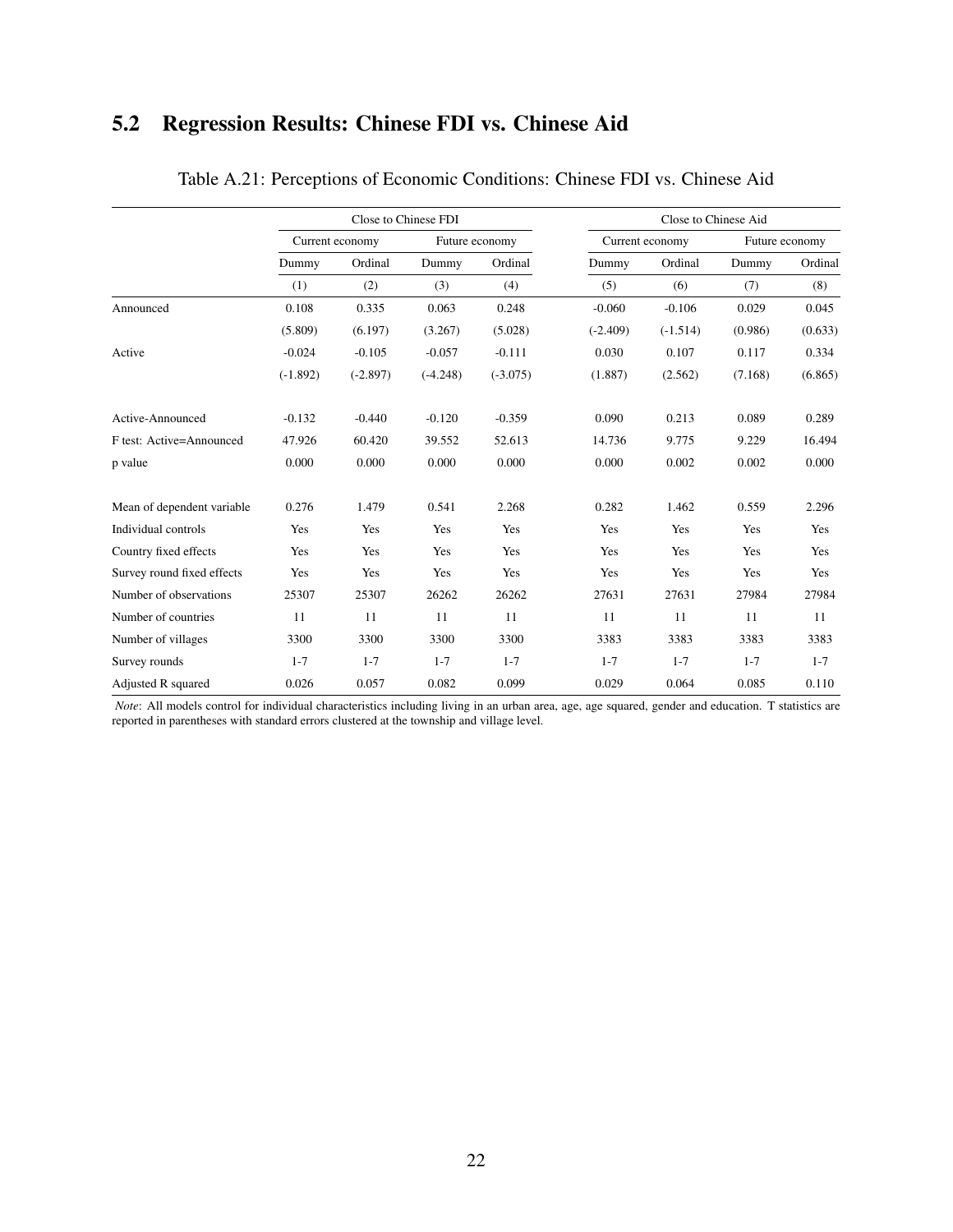|                                   |            |                 | Close to Chinese FDI |                |            | Close to Chinese Aid |         |                |  |  |
|-----------------------------------|------------|-----------------|----------------------|----------------|------------|----------------------|---------|----------------|--|--|
|                                   |            | Current economy |                      | Future economy |            | Current economy      |         | Future economy |  |  |
|                                   | Dummy      | Ordinal         | Dummy                | Ordinal        | Dummy      | Ordinal              | Dummy   | Ordinal        |  |  |
|                                   | (1)        | (2)             | (3)                  | (4)            | (5)        | (6)                  | (7)     | (8)            |  |  |
| Announced: first year             | 0.112      | 0.358           | 0.096                | 0.285          | $-0.027$   | $-0.052$             | 0.008   | $-0.034$       |  |  |
|                                   | (3.504)    | (3.795)         | (3.338)              | (3.576)        | $(-0.791)$ | $(-0.535)$           | (0.225) | $(-0.390)$     |  |  |
| Announced: second year            | 0.122      | 0.340           | $-0.003$             | 0.173          | $-0.078$   | $-0.049$             | 0.115   | 0.245          |  |  |
|                                   | (4.170)    | (4.097)         | $(-0.112)$           | (2.437)        | $(-2.508)$ | $(-0.503)$           | (2.671) | (2.160)        |  |  |
| Announced: $\geqslant$ third year | 0.038      | 0.110           | 0.070                | 0.157          | 0.019      | 0.029                | 0.084   | 0.564          |  |  |
|                                   | (1.289)    | (1.341)         | (1.793)              | (1.781)        | (0.157)    | (0.078)              | (0.361) | (1.656)        |  |  |
| Active: first year                | $-0.024$   | $-0.078$        | $-0.033$             | $-0.048$       | 0.013      | 0.036                | 0.099   | 0.271          |  |  |
|                                   | $(-1.773)$ | $(-1.934)$      | $(-1.989)$           | $(-1.099)$     | (0.777)    | (0.748)              | (5.449) | (4.888)        |  |  |
| Active: second year               | $-0.016$   | $-0.039$        | $-0.057$             | $-0.101$       | 0.044      | 0.154                | 0.136   | 0.393          |  |  |
|                                   | $(-0.909)$ | $(-0.720)$      | $(-2.819)$           | $(-1.744)$     | (2.112)    | (3.038)              | (6.709) | (6.530)        |  |  |
| Active: $\geqslant$ third year    | $-0.047$   | $-0.268$        | $-0.118$             | $-0.305$       | 0.079      | 0.252                | 0.181   | 0.521          |  |  |
|                                   | $(-2.791)$ | $(-5.233)$      | $(-6.496)$           | $(-6.137)$     | (4.361)    | (4.817)              | (8.828) | (8.736)        |  |  |
| Active-Announced: first year      | $-0.136$   | $-0.436$        | $-0.129$             | $-0.333$       | 0.040      | 0.088                | 0.091   | 0.305          |  |  |
| F test: Active=Announced          | 17.213     | 19.819          | 18.346               | 16.057         | 1.389      | 0.833                | 6.053   | 11.917         |  |  |
| p value                           | 0.000      | 0.000           | 0.000                | 0.000          | 0.239      | 0.361                | 0.014   | 0.001          |  |  |
| Active-Announced: second year     | $-0.138$   | $-0.379$        | $-0.054$             | $-0.274$       | 0.122      | 0.203                | 0.021   | 0.148          |  |  |
| F test: Active=Announced          | 17.537     | 15.739          | 2.700                | 10.495         | 12.468     | 3.900                | 0.225   | 1.521          |  |  |
| p value                           | 0.000      | 0.000           | 0.100                | 0.001          | 0.000      | 0.048                | 0.635   | 0.217          |  |  |
| Active-Announced: ≥ third year    | $-0.086$   | $-0.378$        | $-0.188$             | $-0.462$       | 0.060      | 0.223                | 0.097   | $-0.044$       |  |  |
| F test: Active=Announced          | 8.216      | 19.956          | 22.972               | 27.216         | 0.239      | 0.350                | 0.174   | 0.016          |  |  |
| p value                           | 0.004      | 0.000           | 0.000                | 0.000          | 0.625      | 0.554                | 0.676   | 0.898          |  |  |
| Mean of dependent variable        | 0.279      | 1.489           | 0.545                | 2.279          | 0.271      | 1.422                | 0.556   | 2.287          |  |  |
| Individual controls               | Yes        | Yes             | Yes                  | Yes            | Yes        | Yes                  | Yes     | Yes            |  |  |
| Country fixed effects             | Yes        | Yes             | Yes                  | Yes            | Yes        | Yes                  | Yes     | Yes            |  |  |
| Survey round fixed effects        | Yes        | Yes             | Yes                  | Yes            | Yes        | Yes                  | Yes     | Yes            |  |  |
| Number of observations            | 23690      | 23690           | 24807                | 24807          | 21741      | 21741                | 22658   | 22658          |  |  |
| Number of countries               | 11         | 11              | $11\,$               | 11             | 11         | 11                   | 11      | 11             |  |  |
| Number of villages                | 3039       | 3039            | 3039                 | 3039           | 2777       | 2777                 | 2777    | 2777           |  |  |
| Survey rounds                     | $1 - 7$    | $1 - 7$         | $1 - 7$              | $1 - 7$        | $1 - 7$    | $1 - 7$              | $1 - 7$ | $1 - 7$        |  |  |
| Adjusted R squared                | 0.024      | 0.056           | 0.083                | 0.100          | 0.036      | 0.073                | 0.090   | 0.119          |  |  |

Table A.22: Perceptions of Economic Conditions by Time: Chinese FDI vs. Chinese Aid

*Note*: Respondents living close to announced or active projects for over five years are dropped. We include six dummy variables indicating announced within one year (n=451 for FDI; n=488 for aid), announced in the second year (n=568 for FDI; n=216 for aid), announced in the third year or above (n=284 for FDI; n=24 for aid), active within one year (n=5600 for FDI; n=4628 for aid), active in the second year (n=2432 for FDI; n=3356 for aid), and active in the third year or above (n=2621 for FDI; n=7311 for aid). All models control for individual characteristics including living in an urban area, age, age squared, gender and education. T statistics are reported in parentheses with standard errors clustered at the village level.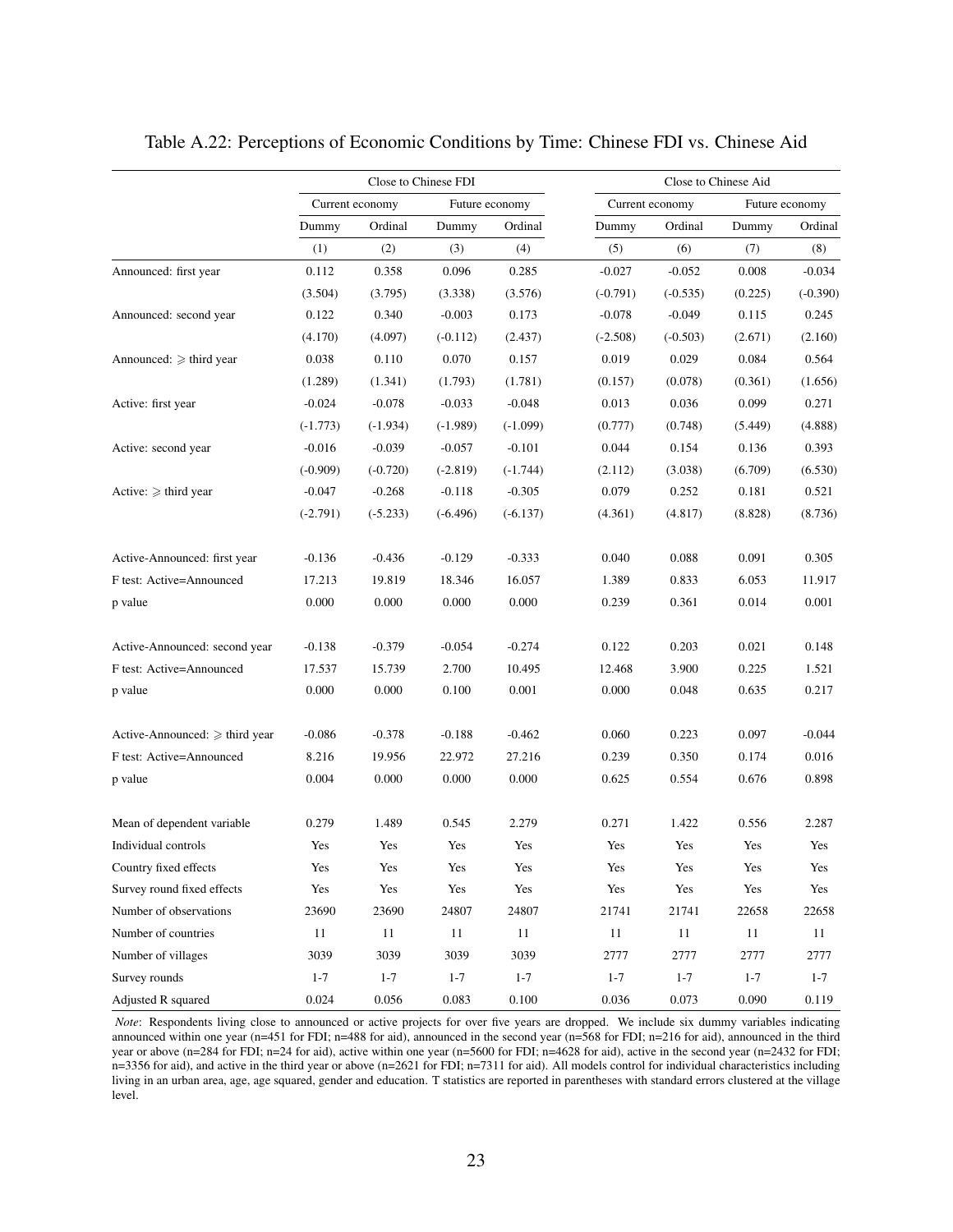|                            |            |                  | Close to Chinese FDI |          |                                  |                       | Close to Chinese Aid |                  |         |                      |                     |                       |  |
|----------------------------|------------|------------------|----------------------|----------|----------------------------------|-----------------------|----------------------|------------------|---------|----------------------|---------------------|-----------------------|--|
|                            |            | Managing economy | Creating jobs        |          |                                  | Presidential approval |                      | Managing economy |         | Creating jobs        |                     | Presidential approval |  |
|                            | Dummy      | Ordinal          |                      |          | Dummy Ordinal Dummy              | Ordinal               | Dummy                | Ordinal          |         |                      | Dummy Ordinal Dummy | Ordinal               |  |
|                            | (1)        | (2)              | (3)                  | (4)      | (5)                              | (6)                   | (7)                  | (8)              | (9)     | (10)                 | (11)                | (12)                  |  |
| Announced                  | 0.013      | 0.036            | 0.009                | 0.013    | 0.065                            | 0.140                 | 0.083                | 0.161            | 0.000   | 0.030                | 0.126               | 0.220                 |  |
|                            | (0.644)    | (0.967)          | (0.484)              | (0.328)  | (3.052)                          | (3.170)               | (2.571)              | (2.460)          |         | $(-0.018)$ $(0.524)$ | (4.775)             | (3.732)               |  |
| Active                     | $-0.063$   | $-0.123$         | $-0.038$             | $-0.098$ | $-0.035$                         | $-0.069$              | 0.071                | 0.103            | 0.019   | 0.050                | 0.036               | 0.088                 |  |
|                            | $(-4.645)$ | $(-4.383)$       |                      |          | $(-3.627)$ $(-4.179)$ $(-2.284)$ | $(-2.099)$            | (4.039)              | (2.996)          | (1.359) | (1.668)              | (2.418)             | (2.674)               |  |
| Active-Announced           | $-0.076$   | $-0.159$         | $-0.047$             | $-0.111$ | $-0.101$                         | $-0.209$              | $-0.011$             | $-0.059$         | 0.020   | 0.020                | $-0.090$            | $-0.132$              |  |
| F test: Active=Announced   | 14.021     | 16.442           | 6.668                | 8.000    | 21.703                           | 21.723                | 0.123                | 0.795            | 0.659   | 0.139                | 12.075              | 5.375                 |  |
| p value                    | 0.000      | 0.000            | 0.010                | 0.005    | 0.000                            | 0.000                 | 0.726                | 0.373            | 0.417   | 0.709                | 0.001               | 0.020                 |  |
| Mean of dependent variable | 0.440      | 1.223            | 0.248                | 0.845    | 0.607                            | 1.641                 | 0.450                | 1.238            | 0.287   | 0.929                | 0.669               | 1.778                 |  |
| Individual controls        | Yes        | Yes              | Yes                  | Yes      | Yes                              | Yes                   | Yes                  | Yes              | Yes     | Yes                  | Yes                 | Yes                   |  |
| Country fixed effects      | Yes        | Yes              | Yes                  | Yes      | Yes                              | Yes                   | Yes                  | Yes              | Yes     | Yes                  | Yes                 | Yes                   |  |
| Survey round fixed effects | Yes        | Yes              | Yes                  | Yes      | Yes                              | Yes                   | Yes                  | Yes              | Yes     | Yes                  | Yes                 | Yes                   |  |
| Number of observations     | 24737      | 24737            | 28420                | 28420    | 26116                            | 26116                 | 27089                | 27089            | 30839   | 30839                | 28720               | 28720                 |  |
| Number of countries        | 11         | 11               | 11                   | 11       | 11                               | 11                    | 11                   | 11               | 11      | 11                   | 11                  | 11                    |  |
| Number of villages         | 3300       | 3300             | 3300                 | 3300     | 3300                             | 3300                  | 3383                 | 3383             | 3383    | 3383                 | 3383                | 3383                  |  |
| Survey rounds              | $1 - 7$    | $1 - 7$          | $1 - 7$              | $1 - 7$  | $1 - 7$                          | $1 - 7$               | $1 - 7$              | $1 - 7$          | $1 - 7$ | $1 - 7$              | $1 - 7$             | $1 - 7$               |  |
| Adjusted R squared         | 0.080      | 0.094            | 0.041                | 0.059    | 0.091                            | 0.099                 | 0.095                | 0.107            | 0.041   | 0.055                | 0.099               | 0.110                 |  |

Table A.23: Perceptions of Political Competence: Chinese FDI vs. Chinese Aid

*Note*: All models control for individual characteristics including living in an urban area, age, age squared, gender and education. T statistics are reported in parentheses with standard errors clustered at the village level.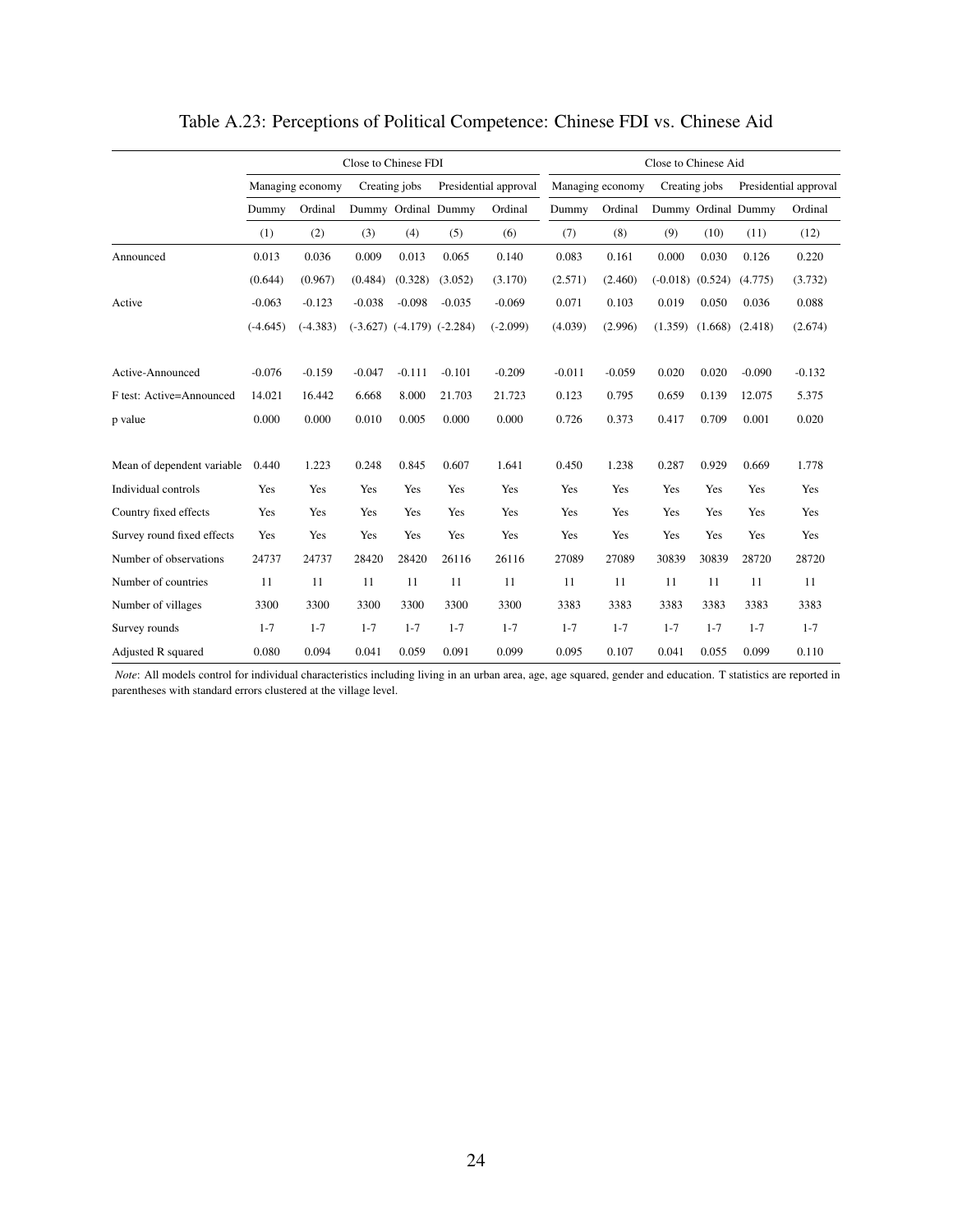|                                     |            |                  | Close to Chinese FDI |                                  |                                  |                                        | Close to Chinese Aid |          |                     |                                 |                                |                       |
|-------------------------------------|------------|------------------|----------------------|----------------------------------|----------------------------------|----------------------------------------|----------------------|----------|---------------------|---------------------------------|--------------------------------|-----------------------|
|                                     |            | Managing economy |                      | Creating jobs                    |                                  | Presidential approval Managing economy |                      |          |                     | Creating jobs                   |                                | Presidential approval |
|                                     | Dummy      | Ordinal          |                      |                                  | Dummy Ordinal Dummy              | Ordinal                                | Dummy                | Ordinal  | Dummy Ordinal Dummy |                                 |                                | Ordinal               |
|                                     | (1)        | (2)              | (3)                  | (4)                              | (5)                              | (6)                                    | (7)                  | (8)      | (9)                 | (10)                            | (11)                           | (12)                  |
| Announced: first year               | 0.042      | 0.112            | 0.042                | 0.099                            | 0.142                            | 0.268                                  | 0.142                | 0.282    | 0.013               | 0.068                           | 0.120                          | 0.205                 |
|                                     | (1.375)    | (1.862)          |                      | $(1.379)$ $(1.471)$ $(4.378)$    |                                  | (3.887)                                | (3.300)              | (2.992)  | (0.400)             | (0.889)                         | (3.813)                        | (2.797)               |
| Announced: second year              | 0.014      | 0.039            | $-0.019$             | $-0.069$                         | $-0.005$                         | 0.024                                  | 0.076                | 0.138    | 0.055               | 0.065                           | 0.245                          | 0.444                 |
|                                     | (0.446)    | (0.654)          |                      | $(-0.745)$ $(-1.254)$ $(-0.189)$ |                                  | (0.380)                                | (1.873)              | (1.720)  | (1.366)             |                                 | $(0.787)$ $(6.018)$            | (5.318)               |
| Announced: $\geq$ third year        | $-0.109$   | $-0.230$         |                      | $-0.053$ $-0.127$ $-0.058$       |                                  | $-0.089$                               | 0.259                | 0.392    | $-0.077$            | $-0.026$                        | 0.152                          | 0.344                 |
|                                     | $(-2.872)$ | $(-3.910)$       |                      |                                  | $(-1.556)$ $(-2.237)$ $(-1.500)$ | $(-1.296)$                             | (1.485)              | (1.302)  |                     | $(-2.080)$ $(-0.199)$ $(1.025)$ |                                | (0.858)               |
| Active: first year                  | $-0.050$   | $-0.088$         | $-0.019$             | $-0.064$ $-0.023$                |                                  | $-0.059$                               | 0.021                | 0.039    | $-0.002$            | 0.009                           | 0.018                          | 0.034                 |
|                                     | $(-3.223)$ | $(-2.790)$       |                      |                                  | $(-1.481)$ $(-2.215)$ $(-1.348)$ | $(-1.661)$                             | (1.108)              | (1.011)  |                     | $(-0.119)$ $(0.277)$ $(1.004)$  |                                | (0.876)               |
| Active: second year                 | $-0.061$   | $-0.111$         | $-0.058$             | $-0.109 - 0.076$                 |                                  | $-0.126$                               | 0.153                | 0.233    | 0.059               | 0.121                           | 0.125                          | 0.306                 |
|                                     | $(-3.069)$ | $(-2.685)$       |                      |                                  | $(-4.362)$ $(-3.537)$ $(-3.466)$ | $(-2.643)$                             | (7.603)              | (6.042)  | (3.333)             | $(3.296)$ $(7.575)$             |                                | (8.291)               |
| Active: $\geq$ third year           | $-0.121$   | $-0.241$         |                      | $-0.043$ $-0.134$ $-0.019$       |                                  | $-0.054$                               | 0.112                | 0.142    | 0.024               | 0.043                           | $-0.019$                       | $-0.013$              |
|                                     | $(-6.341)$ | $(-6.263)$       |                      |                                  | $(-2.882)$ $(-4.181)$ $(-0.878)$ | $(-1.221)$                             | (5.451)              | (3.420)  |                     |                                 | $(1.385)$ $(1.158)$ $(-1.009)$ | $(-0.325)$            |
|                                     |            |                  |                      |                                  |                                  |                                        |                      |          |                     |                                 |                                |                       |
| Active-Announced: first year        | $-0.092$   | $-0.200$         | $-0.061$             | $-0.163$                         | $-0.165$                         | $-0.327$                               | $-0.121$             | $-0.243$ | $-0.015$            | $-0.060$                        | $-0.102$                       | $-0.171$              |
| F test: Active=Announced            | 8.181      | 9.697            | 3.699                | 5.424                            | 23.193                           | 20.383                                 | 7.829                | 6.600    | 0.207               | 0.620                           | 10.569                         | 5.661                 |
| p value                             | 0.004      | 0.002            | 0.054                | 0.020                            | 0.000                            | 0.000                                  | 0.005                | 0.010    | 0.649               | 0.431                           | 0.001                          | 0.017                 |
|                                     |            |                  |                      |                                  |                                  |                                        |                      |          |                     |                                 |                                |                       |
| Active-Announced: second year       | $-0.075$   | $-0.149$         | $-0.039$             | $-0.040$                         | $-0.071$                         | $-0.150$                               | 0.077                | 0.095    | 0.004               | 0.056                           | $-0.120$                       | $-0.138$              |
| F test: Active=Announced            | 4.589      | 4.630            | 2.065                | 0.462                            | 4.794                            | 4.068                                  | 3.129                | 1.255    | 0.010               | 0.443                           | 8.612                          | 2.580                 |
| p value                             | 0.032      | 0.031            | 0.151                | 0.497                            | 0.029                            | 0.044                                  | 0.077                | 0.263    | 0.921               | 0.505                           | 0.003                          | 0.108                 |
|                                     |            |                  |                      |                                  |                                  |                                        |                      |          |                     |                                 |                                |                       |
| Active-Announced: $\geq$ third year | $-0.012$   | $-0.011$         | 0.010                | $-0.006$                         | 0.039                            | 0.035                                  | $-0.148$             | $-0.251$ | 0.102               | 0.068                           | $-0.170$                       | $-0.358$              |
| F test: Active=Announced            | 0.099      | 0.034            | 0.093                | 0.013                            | 0.990                            | 0.258                                  | 0.714                | 0.692    | 7.683               | 0.287                           | 1.332                          | 0.794                 |
| p value                             | 0.752      | 0.853            | 0.761                | 0.909                            | 0.320                            | 0.612                                  | 0.398                | 0.406    | 0.006               | 0.592                           | 0.248                          | 0.373                 |
|                                     |            |                  |                      |                                  |                                  |                                        |                      |          |                     |                                 |                                |                       |
| Mean of dependent variable.         | 0.448      | 1.239            | 0.252                | 0.854                            | 0.615                            | 1.656                                  | 0.440                | 1.219    | 0.283               | 0.921                           | 0.661                          | 1.762                 |
| Individual controls                 | Yes        | Yes              | Yes                  | Yes                              | Yes                              | Yes                                    | Yes                  | Yes      | Yes                 | Yes                             | Yes                            | Yes                   |
| Country fixed effects               | Yes        | Yes              | Yes                  | Yes                              | Yes                              | Yes                                    | Yes                  | Yes      | Yes                 | Yes                             | Yes                            | Yes                   |
| Survey round fixed effects          | Yes        | Yes              | Yes                  | Yes                              | Yes                              | Yes                                    | Yes                  | Yes      | Yes                 | Yes                             | Yes                            | Yes                   |
| Number of observations              | 23144      | 23144            | 26805                | 26805                            | 24547                            | 24547                                  | 21308                | 21308    | 25054               | 25054                           | 22981                          | 22981                 |
| Number of countries                 | 11         | 11               | 11                   | 11                               | 11                               | 11                                     | 11                   | 11       | 11                  | 11                              | 11                             | 11                    |
| Number of villages                  | 3039       | 3039             | 3039                 | 3039                             | 3039                             | 3039                                   | 2777                 | 2777     | 2777                | 2777                            | 2777                           | 2777                  |
| Survey rounds                       | $1 - 7$    | $1 - 7$          | $1 - 7$              | $1 - 7$                          | $1 - 7$                          | $1 - 7$                                | $1 - 7$              | $1 - 7$  | $1 - 7$             | $1 - 7$                         | $1 - 7$                        | $1 - 7$               |
| Adjusted R squared                  | 0.079      | 0.093            | 0.041                | 0.060                            | 0.095                            | 0.101                                  | 0.106                | 0.119    | 0.046               | 0.065                           | 0.109                          | 0.124                 |

Table A.24: Perceptions of Political Competence by Time: Chinese FDI vs. Chinese Aid

*Note*: Respondents living close to announced or active projects for over five years are dropped. We include six dummy variables indicating announced within one year (n=451 for FDI; n=488 for aid), announced in the second year (n=568 for FDI; n=216 for aid), announced in the third year or above (n=284 for FDI; n=24 for aid), active within one year (n=5600 for FDI; n=4628 for aid), active in the second year (n=2432 for FDI; n=3356 for aid), and active in the third year or above (n=2621 for FDI; n=7311 for aid). All models control for individual characteristics including living in an urban area, age, age squared, gender and education. T statistics are reported in parentheses with standard errors clustered at the village level.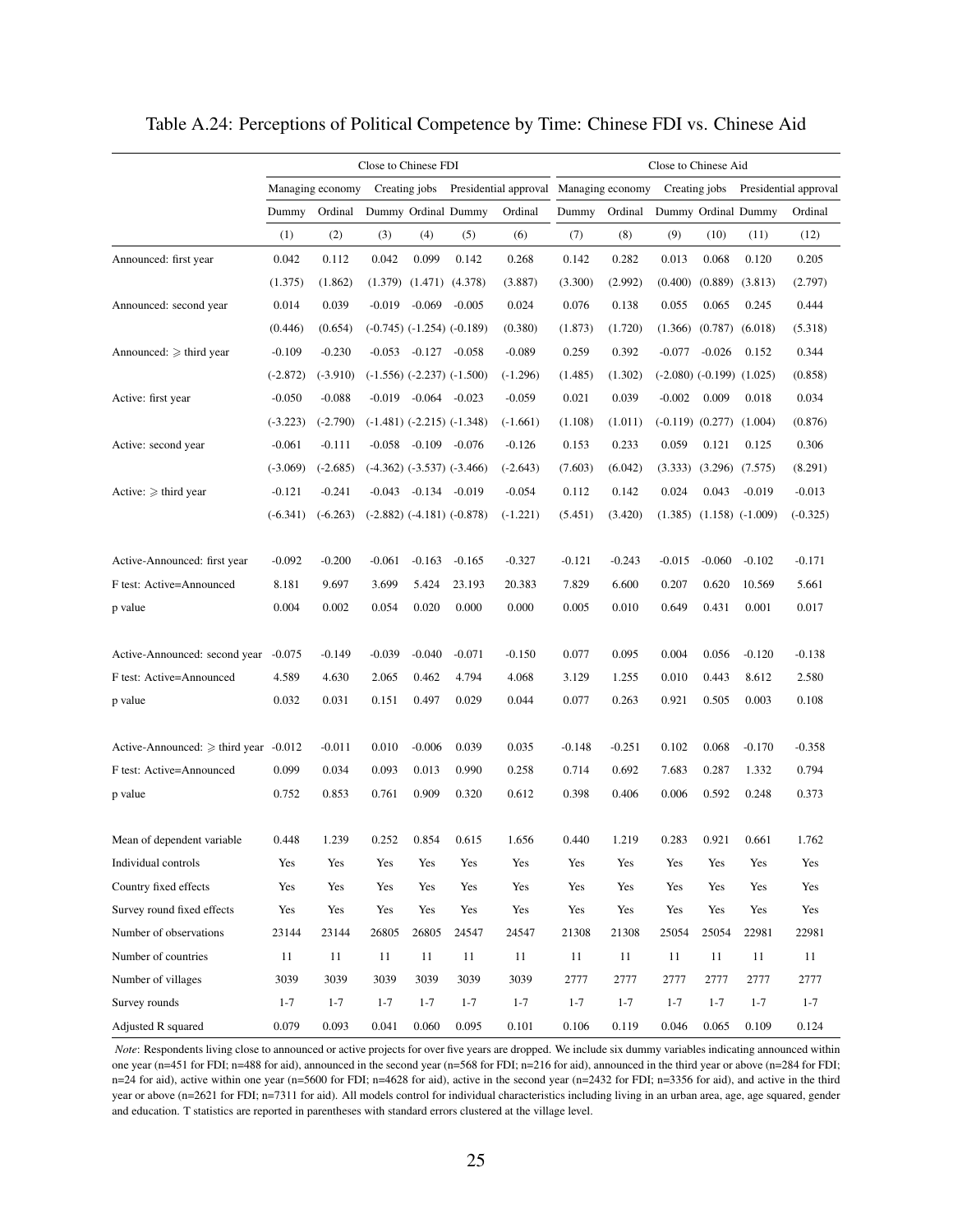# 6 Robustness Checks

### 6.1 Countries with Both *Announced* and *Active*

|                            |            | Current economic conditions |            | Future economic conditions |            | Managing economy |            | Creating jobs                    |          | Presidential approval |
|----------------------------|------------|-----------------------------|------------|----------------------------|------------|------------------|------------|----------------------------------|----------|-----------------------|
|                            | Dummy      | Ordinal                     | Dummy      | Ordinal                    | Dummy      | Ordinal          |            | Dummy Ordinal Dummy              |          | Ordinal               |
|                            | (1)        | (2)                         | (3)        | (4)                        | (5)        | (6)              | (7)        | (8)                              | (9)      | (10)                  |
| Announced                  | 0.073      | 0.199                       | 0.057      | 0.142                      | 0.019      | 0.032            | $-0.001$   | 0.004                            | 0.057    | 0.101                 |
|                            | (4.185)    | (3.766)                     | (2.644)    | (2.135)                    | (0.980)    | (0.868)          | $(-0.097)$ | (0.119)                          | (2.876)  | (2.493)               |
| Active                     | $-0.026$   | $-0.115$                    | $-0.035$   | $-0.087$                   | $-0.058$   | $-0.123$         | $-0.022$   | $-0.052$                         | $-0.051$ | $-0.110$              |
|                            | $(-1.927)$ | $(-2.915)$                  | $(-2.497)$ | $(-2.337)$                 | $(-3.866)$ | $(-4.027)$       |            | $(-1.984)$ $(-2.113)$ $(-2.863)$ |          | $(-3.011)$            |
| Active-Announced           | $-0.099$   | $-0.313$                    | $-0.092$   | $-0.229$                   | $-0.077$   | $-0.155$         | $-0.021$   | $-0.056$                         | $-0.107$ | $-0.211$              |
| F test: Active=Announced   | 30.745     | 33.669                      | 20.873     | 14.174                     | 17.383     | 17.930           | 1.969      | 2.769                            | 26.857   | 23.264                |
| p value                    | 0.000      | 0.000                       | 0.000      | 0.000                      | 0.000      | 0.000            | 0.161      | 0.096                            | 0.000    | 0.000                 |
| Mean of dependent variable | 0.286      | 1.459                       | 0.545      | 2.294                      | 0.405      | 1.160            | 0.235      | 0.817                            | 0.575    | 1.572                 |
| Individual controls        | Yes        | Yes                         | Yes        | Yes                        | Yes        | Yes              | Yes        | Yes                              | Yes      | Yes                   |
| Country fixed effects      | Yes        | Yes                         | Yes        | Yes                        | Yes        | Yes              | Yes        | Yes                              | Yes      | Yes                   |
| Survey round fixed effects | Yes        | Yes                         | Yes        | Yes                        | Yes        | Yes              | Yes        | Yes                              | Yes      | Yes                   |
| Number of observations     | 22653      | 22653                       | 23317      | 23317                      | 22149      | 22149            | 25255      | 25255                            | 23079    | 23079                 |
| Number of countries        | 10         | 10                          | 10         | 10                         | 10         | 10               | 10         | 10                               | 10       | 10                    |
| Number of villages         | 3051       | 3051                        | 3051       | 3051                       | 3051       | 3051             | 3051       | 3051                             | 3051     | 3051                  |
| Survey rounds              | $1 - 7$    | $1 - 7$                     | $1 - 7$    | $1 - 7$                    | $1 - 7$    | $1 - 7$          | $1 - 7$    | $1 - 7$                          | $1 - 7$  | $1 - 7$               |
| Adjusted R squared         | 0.033      | 0.058                       | 0.069      | 0.083                      | 0.060      | 0.071            | 0.033      | 0.047                            | 0.067    | 0.078                 |

Table A.25: Main Results: Countries with Observations on Both *Announced* and *Active*

*Note*: All models control for individual characteristics including living in an urban area, age, age squared, gender and education. T statistics are reported in parentheses with standard errors clustered at the village level.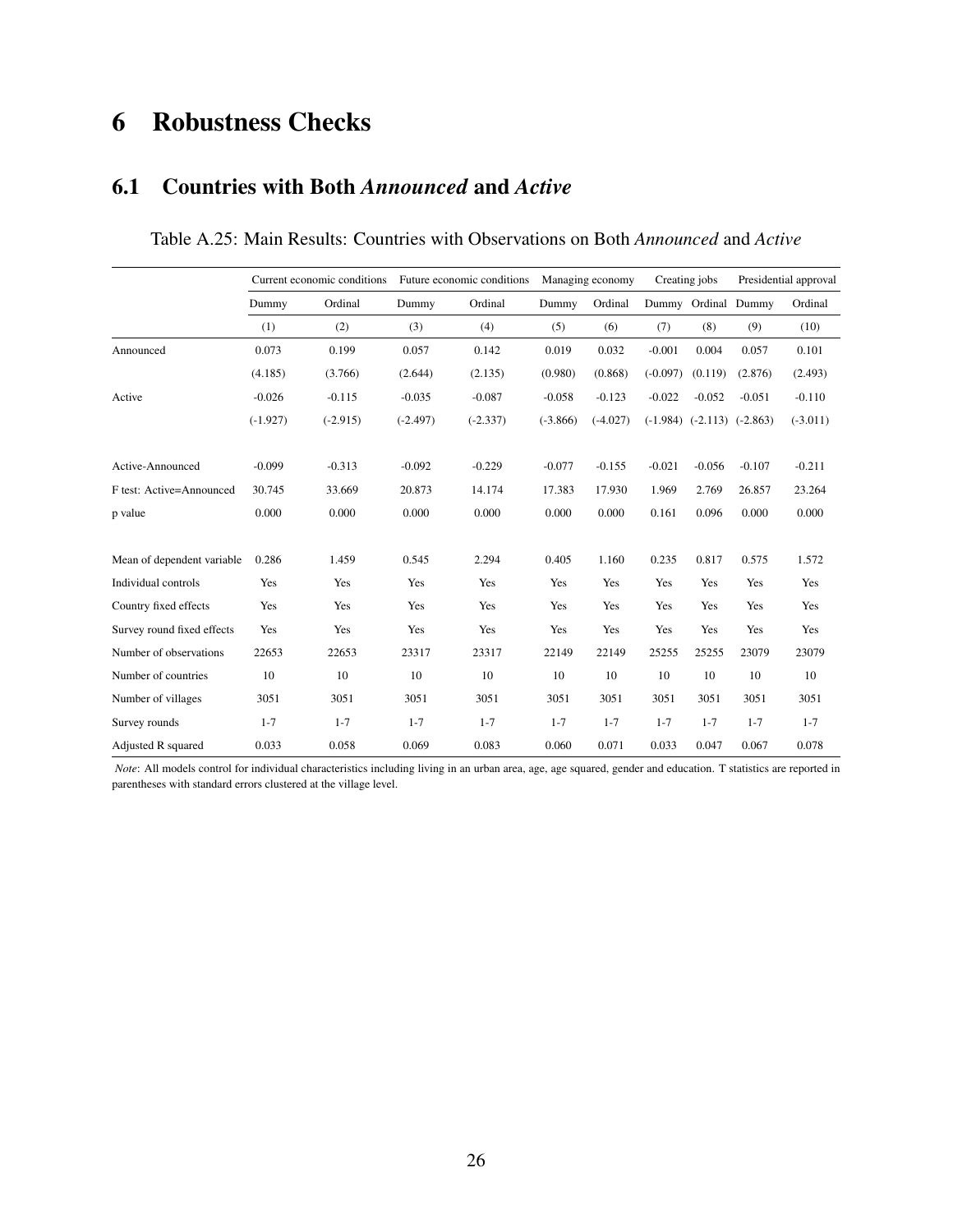|                                     | Current economic conditions Future economic conditions Managing economy |            |            |            |            |            |          | Creating jobs                    |                      | Presidential approval |
|-------------------------------------|-------------------------------------------------------------------------|------------|------------|------------|------------|------------|----------|----------------------------------|----------------------|-----------------------|
|                                     | Dummy                                                                   | Ordinal    | Dummy      | Ordinal    | Dummy      | Ordinal    |          | Dummy Ordinal Dummy              |                      | Ordinal               |
|                                     | (1)                                                                     | (2)        | (3)        | (4)        | (5)        | (6)        | (7)      | (8)                              | (9)                  | (10)                  |
| Announced: first year               | 0.104                                                                   | 0.321      | 0.134      | 0.324      | 0.075      | 0.170      | 0.039    | 0.111                            | 0.098                | 0.172                 |
|                                     | (3.562)                                                                 | (3.658)    | (4.965)    | (4.350)    | (2.831)    | (3.202)    | (1.426)  | (1.834)                          | (2.690)              | (2.268)               |
| Announced: second year              | 0.113                                                                   | 0.248      | $-0.006$   | 0.095      | 0.003      | $-0.003$   | $-0.019$ | $-0.071$                         | $-0.008$             | 0.002                 |
|                                     | (3.758)                                                                 | (2.957)    | $(-0.215)$ | (1.354)    | (0.097)    | $(-0.058)$ |          | $(-0.753)$ $(-1.289)$ $(-0.304)$ |                      | (0.034)               |
| Announced: $\geq$ third year        | $-0.011$                                                                | $-0.032$   | 0.027      | $-0.027$   | $-0.051$   | $-0.109$   | $-0.038$ | $-0.067$                         | 0.030                | 0.035                 |
|                                     | $(-0.443)$                                                              | $(-0.404)$ | (0.635)    | $(-0.193)$ | $(-1.534)$ | $(-1.814)$ |          | $(-1.806)$ $(-1.252)$ $(0.936)$  |                      | (0.578)               |
| Active: first year                  | $-0.003$                                                                | $-0.028$   | 0.016      | 0.046      | $-0.024$   | $-0.054$   | 0.012    | 0.015                            | $-0.056$             | $-0.142$              |
|                                     | $(-0.206)$                                                              | $(-0.642)$ | (0.971)    | (1.037)    | $(-1.395)$ | $(-1.573)$ | (0.942)  |                                  | $(0.508)$ $(-2.887)$ | $(-3.522)$            |
| Active: second year                 | $-0.072$                                                                | $-0.232$   | $-0.101$   | $-0.279$   | $-0.105$   | $-0.197$   | $-0.056$ | $-0.106$                         | $-0.096$             | $-0.198$              |
|                                     | $(-3.453)$                                                              | $(-3.801)$ | $(-4.612)$ | $(-4.655)$ | $(-4.665)$ | $(-4.300)$ |          | $(-3.564)$ $(-3.021)$ $(-3.708)$ |                      | $(-3.550)$            |
| Active: $\geq$ third year           | $-0.006$                                                                | $-0.082$   | $-0.042$   | $-0.083$   | $-0.059$   | $-0.117$   | $-0.016$ | $-0.040$                         | 0.015                | 0.035                 |
|                                     | $(-0.358)$                                                              | $(-1.611)$ | $(-2.281)$ | $(-1.679)$ | $(-2.991)$ | $(-2.981)$ |          | $(-1.077)$ $(-1.243)$ $(0.676)$  |                      | (0.773)               |
|                                     |                                                                         |            |            |            |            |            |          |                                  |                      |                       |
| Active-Announced: first year        | $-0.108$                                                                | $-0.348$   | $-0.117$   | $-0.277$   | $-0.099$   | $-0.224$   | $-0.027$ | $-0.096$                         | $-0.155$             | $-0.314$              |
| F test: Active=Announced            | 13.013                                                                  | 15.325     | 18.725     | 13.390     | 13.684     | 16.941     | 0.910    | 2.432                            | 17.028               | 16.020                |
| p value                             | 0.000                                                                   | 0.000      | 0.000      | 0.000      | 0.000      | 0.000      | 0.340    | 0.119                            | 0.000                | 0.000                 |
| Active-Announced: second year       | $-0.185$                                                                | $-0.480$   | $-0.095$   | $-0.374$   | $-0.108$   | $-0.194$   | $-0.036$ | $-0.035$                         | $-0.087$             | $-0.200$              |
| F test: Active=Announced            | 28.276                                                                  | 23.324     | 7.747      | 18.819     | 9.325      | 7.555      | 1.770    | 0.341                            | 6.382                | 6.404                 |
| p value                             | 0.000                                                                   | 0.000      | 0.005      | 0.000      | 0.002      | 0.006      | 0.183    | 0.559                            | 0.012                | 0.011                 |
| Active-Announced: $\geq$ third year | 0.005                                                                   | $-0.051$   | $-0.069$   | $-0.056$   | $-0.008$   | $-0.009$   | 0.022    | 0.027                            | $-0.015$             | 0.000                 |
| F test: Active=Announced            | 0.034                                                                   | 0.380      | 2.540      | 0.159      | 0.056      | 0.021      | 0.977    | 0.247                            | 0.185                | 0.000                 |
| p value                             | 0.853                                                                   | 0.538      | 0.111      | 0.690      | 0.813      | 0.885      | 0.323    | 0.619                            | 0.667                | 0.996                 |
| Mean of dependent variable          | 0.291                                                                   | 1.479      | 0.550      | 2.309      | 0.415      | 1.182      | 0.239    | 0.829                            | 0.584                | 1.589                 |
| Individual controls                 | Yes                                                                     | Yes        | Yes        | Yes        | Yes        | Yes        | Yes      | Yes                              | Yes                  | Yes                   |
| Country fixed effects               | Yes                                                                     | Yes        | Yes        | Yes        | Yes        | Yes        | Yes      | Yes                              | Yes                  | Yes                   |
| Survey round fixed effects          | Yes                                                                     | Yes        | Yes        | Yes        | Yes        | Yes        | Yes      | Yes                              | Yes                  | Yes                   |
| Number of observations              | 21180                                                                   | 21180      | 22026      | 22026      | 20686      | 20686      | 23778    | 23778                            | 21635                | 21635                 |
| Number of countries                 | 10                                                                      | 10         | 10         | 10         | 10         | 10         | 10       | 10                               | 10                   | 10                    |
| Number of villages                  | 2784                                                                    | 2784       | 2784       | 2784       | 2784       | 2784       | 2784     | 2784                             | 2784                 | 2784                  |
| Survey rounds                       | $1 - 7$                                                                 | $1 - 7$    | $1 - 7$    | $1 - 7$    | $1 - 7$    | $1 - 7$    | $1 - 7$  | $1 - 7$                          | $1 - 7$              | $1 - 7$               |
| Adjusted R squared                  | 0.033                                                                   | 0.060      | 0.070      | 0.082      | 0.061      | 0.070      | 0.034    | 0.049                            | 0.073                | 0.082                 |

Table A.26: Effects by Time: Countries with Observations on Both *Announced* and *Active*

*Note*: Respondents living close to announced or active projects for over five years are dropped. We include six dummy variables indicating announced within one year (n=555), announced in the second year (n=568), announced in the third year or above (n=659), active within one year (n=5410), active in the second year (n=2182), and active in the third year or above (n=3297). All models control for individual characteristics including living in an urban area, age, age squared, gender and education. T statistics are reported in parentheses with standard errors clustered at the village level.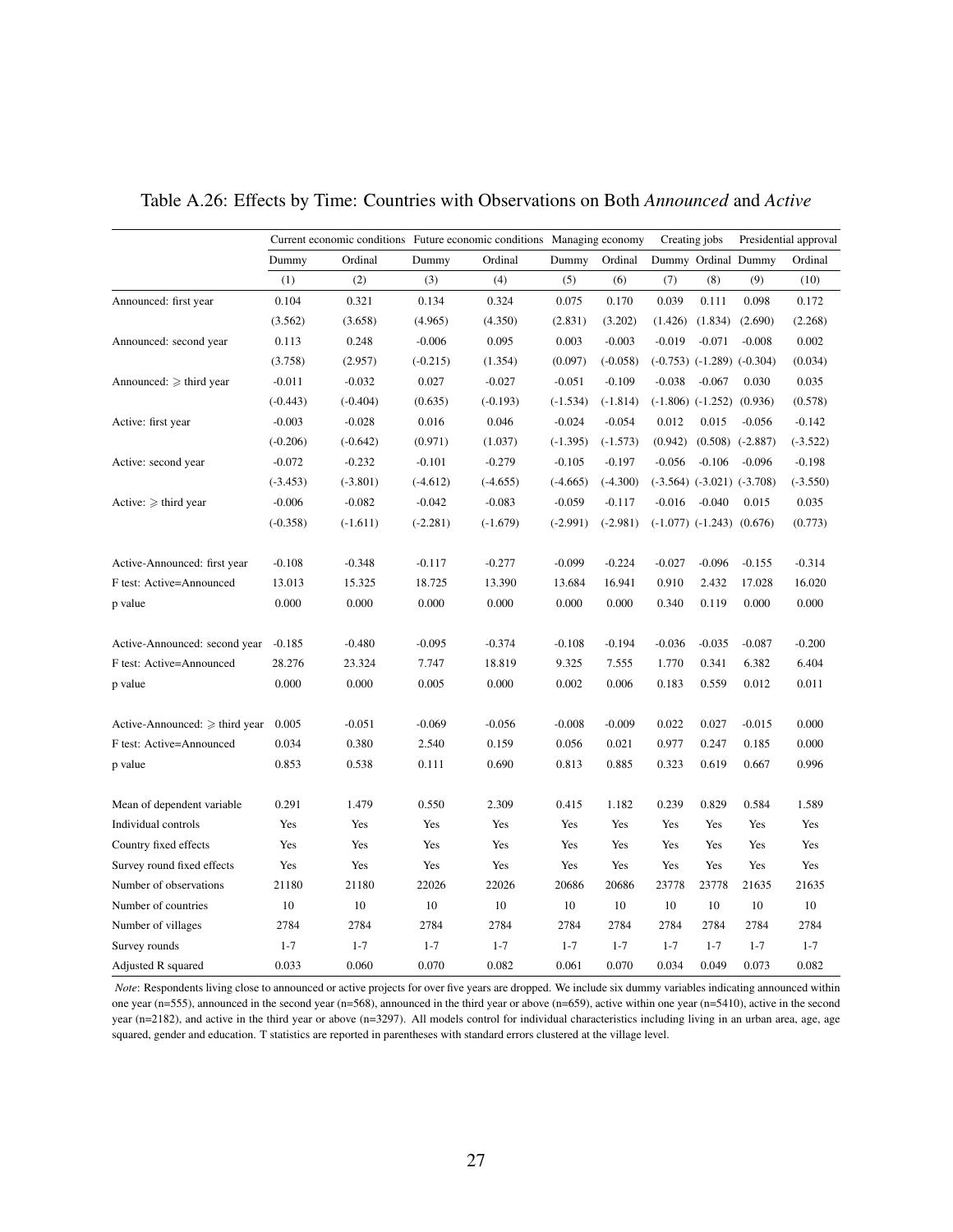# 6.2 Subnational Region Fixed Effects

|                                  |            | Current economic conditions Future economic conditions Managing economy |            |            |            |            | Creating jobs |                                  | Presidential approval |            |
|----------------------------------|------------|-------------------------------------------------------------------------|------------|------------|------------|------------|---------------|----------------------------------|-----------------------|------------|
|                                  | Dummy      | Ordinal                                                                 | Dummy      | Ordinal    | Dummy      | Ordinal    |               |                                  | Dummy Ordinal Dummy   | Ordinal    |
|                                  | (1)        | (2)                                                                     | (3)        | (4)        | (5)        | (6)        | (7)           | (8)                              | (9)                   | (10)       |
| Announced                        | 0.038      | 0.076                                                                   | 0.012      | 0.047      | $-0.021$   | $-0.037$   | $-0.038$      | $-0.055$                         | 0.035                 | 0.094      |
|                                  | (1.857)    | (1.270)                                                                 | (0.567)    | (0.804)    | $(-0.984)$ | $(-0.873)$ |               | $(-2.067)$ $(-1.284)$ $(1.402)$  |                       | (1.789)    |
| Active                           | $-0.002$   | $-0.030$                                                                | $-0.081$   | $-0.178$   | $-0.045$   | $-0.088$   | $-0.052$      | $-0.098$                         | $-0.036$              | $-0.074$   |
|                                  | $(-0.180)$ | $(-0.855)$                                                              | $(-5.197)$ | $(-4.009)$ | $(-2.954)$ | $(-2.962)$ |               | $(-4.153)$ $(-3.628)$ $(-2.325)$ |                       | $(-2.287)$ |
| Active-Announced                 | $-0.040$   | $-0.107$                                                                | $-0.093$   | $-0.225$   | $-0.024$   | $-0.051$   | $-0.015$      | $-0.043$                         | $-0.071$              | $-0.168$   |
| F test: Active=Announced         | 3.690      | 2.918                                                                   | 19.291     | 14.306     | 1.149      | 1.383      | 0.643         | 0.975                            | 7.866                 | 9.861      |
| p value                          | 0.055      | 0.088                                                                   | 0.000      | 0.000      | 0.284      | 0.240      | 0.423         | 0.324                            | 0.005                 | 0.002      |
| Mean of dependent variable       | 0.301      | 1.555                                                                   | 0.510      | 2.213      | 0.442      | 1.231      | 0.249         | 0.851                            | 0.598                 | 1.610      |
| Individual controls              | Yes        | Yes                                                                     | Yes        | Yes        | Yes        | Yes        | Yes           | Yes                              | Yes                   | Yes        |
| Subnational region fixed effects | Yes        | Yes                                                                     | Yes        | Yes        | Yes        | Yes        | Yes           | Yes                              | Yes                   | Yes        |
| Survey round fixed effects       | Yes        | Yes                                                                     | Yes        | Yes        | Yes        | Yes        | Yes           | Yes                              | Yes                   | Yes        |
| Number of observations           | 28092      | 28092                                                                   | 28556      | 28556      | 27357      | 27357      | 30717         | 30717                            | 28507                 | 28507      |
| Number of countries              | 18         | 18                                                                      | 18         | 18         | 18         | 18         | 18            | 18                               | 18                    | 18         |
| Number of subnational regions    | 74         | 74                                                                      | 74         | 74         | 74         | 74         | 74            | 74                               | 74                    | 74         |
| Number of villages               | 3359       | 3359                                                                    | 3359       | 3359       | 3359       | 3359       | 3359          | 3359                             | 3359                  | 3359       |
| Survey rounds                    | $1 - 7$    | $1 - 7$                                                                 | $1 - 7$    | $1 - 7$    | $1 - 7$    | $1 - 7$    | $1 - 7$       | $1 - 7$                          | $1 - 7$               | $1 - 7$    |
| Adjusted R squared               | 0.045      | 0.083                                                                   | 0.115      | 0.119      | 0.073      | 0.086      | 0.052         | 0.080                            | 0.095                 | 0.103      |

### Table A.27: Main Results: Subnational Region Fixed Effects

*Note*: All models control for individual characteristics including living in an urban area, age, age squared, gender and education. T statistics are reported in parentheses with standard errors clustered at the village level.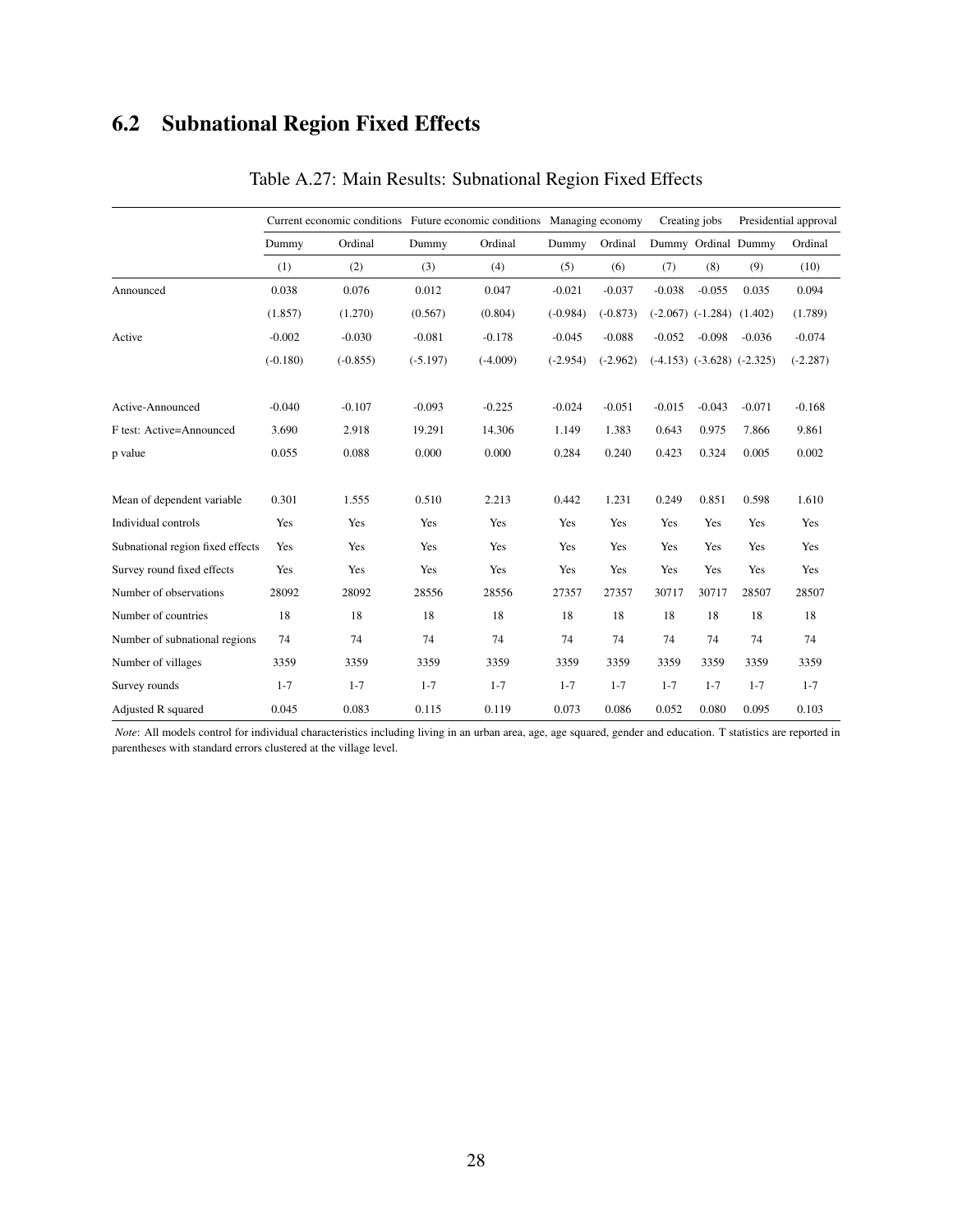|                                     | Current economic conditions Future economic conditions Managing economy |            |            |            |            |            |          | Creating jobs                    |          | Presidential approval |
|-------------------------------------|-------------------------------------------------------------------------|------------|------------|------------|------------|------------|----------|----------------------------------|----------|-----------------------|
|                                     | Dummy                                                                   | Ordinal    | Dummy      | Ordinal    | Dummy      | Ordinal    |          | Dummy Ordinal Dummy              |          | Ordinal               |
|                                     | (1)                                                                     | (2)        | (3)        | (4)        | (5)        | (6)        | (7)      | (8)                              | (9)      | (10)                  |
| Announced: first year               | 0.144                                                                   | 0.455      | 0.124      | 0.356      | 0.096      | 0.188      | 0.051    | 0.122                            | 0.138    | 0.264                 |
|                                     | (4.169)                                                                 | (4.444)    | (4.189)    | (4.519)    | (2.995)    | (2.967)    | (1.625)  | (1.789)                          | (3.711)  | (3.295)               |
| Announced: second year              | 0.031                                                                   | $-0.006$   | $-0.071$   | $-0.114$   | $-0.027$   | $-0.085$   | $-0.146$ | $-0.293$                         | $-0.013$ | 0.044                 |
|                                     | (0.714)                                                                 | $(-0.044)$ | $(-1.649)$ | $(-1.209)$ | $(-0.548)$ | $(-0.902)$ |          | $(-4.266)$ $(-4.040)$ $(-0.288)$ |          | (0.426)               |
| Announced: $\geq$ third year        | $-0.060$                                                                | $-0.254$   | $-0.051$   | $-0.180$   | $-0.154$   | $-0.262$   | $-0.087$ | $-0.130$                         | $-0.033$ | $-0.028$              |
|                                     | $(-2.417)$                                                              | $(-3.666)$ | $(-1.594)$ | $(-1.872)$ | $(-4.663)$ | $(-4.242)$ |          | $(-3.174)$ $(-1.850)$ $(-0.778)$ |          | $(-0.321)$            |
| Active: first year                  | $-0.002$                                                                | $-0.015$   | $-0.061$   | $-0.125$   | $-0.034$   | $-0.058$   | $-0.038$ | $-0.070$                         | $-0.037$ | $-0.090$              |
|                                     | $(-0.150)$                                                              | $(-0.363)$ | $(-3.636)$ | $(-2.800)$ | $(-1.915)$ | $(-1.759)$ |          | $(-2.938)$ $(-2.433)$ $(-2.160)$ |          | $(-2.601)$            |
| Active: second year                 | 0.010                                                                   | 0.038      | $-0.088$   | $-0.194$   | $-0.035$   | $-0.060$   | $-0.071$ | $-0.119$                         | $-0.066$ | $-0.106$              |
|                                     | (0.542)                                                                 | (0.718)    | $(-4.059)$ | $(-2.963)$ | $(-1.689)$ | $(-1.429)$ |          | $(-4.518)$ $(-3.540)$ $(-2.998)$ |          | $(-2.239)$            |
| Active: $\geq$ third year           | $-0.002$                                                                | $-0.073$   | $-0.103$   | $-0.264$   | $-0.051$   | $-0.109$   | $-0.053$ | $-0.110$                         | 0.016    | 0.033                 |
|                                     | $(-0.095)$                                                              | $(-1.491)$ | $(-5.238)$ | $(-4.847)$ | $(-2.573)$ | $(-2.789)$ |          | $(-3.297)$ $(-3.240)$ $(0.758)$  |          | (0.788)               |
| Active-Announced: first year        | $-0.146$                                                                | $-0.469$   | $-0.186$   | $-0.481$   | $-0.130$   | $-0.246$   | $-0.089$ | $-0.192$                         | $-0.175$ | $-0.354$              |
| F test: Active=Announced            | 17.071                                                                  | 19.835     | 35.032     | 32.052     | 15.440     | 13.996     | 7.650    | 7.557                            | 21.112   | 18.841                |
| p value                             | 0.000                                                                   | 0.000      | 0.000      | 0.000      | 0.000      | 0.000      | 0.006    | 0.006                            | 0.000    | 0.000                 |
| Active-Announced: second year       | $-0.021$                                                                | 0.044      | $-0.017$   | $-0.080$   | $-0.008$   | 0.025      | 0.076    | 0.175                            | $-0.053$ | $-0.151$              |
| F test: Active=Announced            | 0.222                                                                   | 0.105      | 0.139      | 0.558      | 0.026      | 0.065      | 4.505    | 5.326                            | 1.162    | 1.869                 |
| p value                             | 0.638                                                                   | 0.746      | 0.709      | 0.455      | 0.872      | 0.799      | 0.034    | 0.021                            | 0.281    | 0.172                 |
| Active-Announced: $\geq$ third year | 0.058                                                                   | 0.181      | $-0.052$   | $-0.085$   | 0.103      | 0.153      | 0.034    | 0.020                            | 0.049    | 0.062                 |
| F test: Active=Announced            | 4.097                                                                   | 5.287      | 2.374      | 0.727      | 8.271      | 5.238      | 1.521    | 0.083                            | 1.173    | 0.448                 |
| p value                             | 0.043                                                                   | 0.021      | 0.123      | 0.394      | 0.004      | 0.022      | 0.217    | 0.774                            | 0.279    | 0.503                 |
| Mean of dependent variable          | 0.302                                                                   | 1.560      | 0.508      | 2.208      | 0.444      | 1.239      | 0.251    | 0.856                            | 0.600    | 1.613                 |
| Individual controls                 | Yes                                                                     | Yes        | Yes        | Yes        | Yes        | Yes        | Yes      | Yes                              | Yes      | Yes                   |
| Subnational region fixed effects    | Yes                                                                     | Yes        | Yes        | Yes        | Yes        | Yes        | Yes      | Yes                              | Yes      | Yes                   |
| Survey round fixed effects          | Yes                                                                     | Yes        | Yes        | Yes        | Yes        | Yes        | Yes      | Yes                              | Yes      | Yes                   |
| Number of observations              | 26985                                                                   | 26985      | 27554      | 27554      | 26270      | 26270      | 29601    | 29601                            | 27434    | 27434                 |
| Number of countries                 | 18                                                                      | 18         | 18         | 18         | 18         | 18         | 18       | 18                               | 18       | 18                    |
| Number of subnational regions       | 74                                                                      | 74         | 74         | 74         | 74         | 74         | 74       | 74                               | 74       | 74                    |
| Number of villages                  | 3231                                                                    | 3231       | 3231       | 3231       | 3231       | 3231       | 3231     | 3231                             | 3231     | 3231                  |
| Survey rounds                       | $1 - 7$                                                                 | $1 - 7$    | $1 - 7$    | $1 - 7$    | $1 - 7$    | $1 - 7$    | $1 - 7$  | $1 - 7$                          | $1 - 7$  | $1 - 7$               |
| Adjusted R squared                  | 0.047                                                                   | 0.083      | 0.116      | 0.121      | 0.073      | 0.084      | 0.053    | 0.081                            | 0.097    | 0.104                 |

Table A.28: Effects by Time: Subnational Region Fixed Effects

*Note*: Respondents living close to announced or active projects for over five years are dropped. We include six dummy variables indicating announced within one year (n=499), announced in the second year (n=320), announced in the third year or above (n=683), active within one year (n=7259), active in the second year (n=2710), and active in the third year or above (n=3093). All models control for individual characteristics including living in an urban area, age, age squared, gender and education. T statistics are reported in parentheses with standard errors clustered at the village level.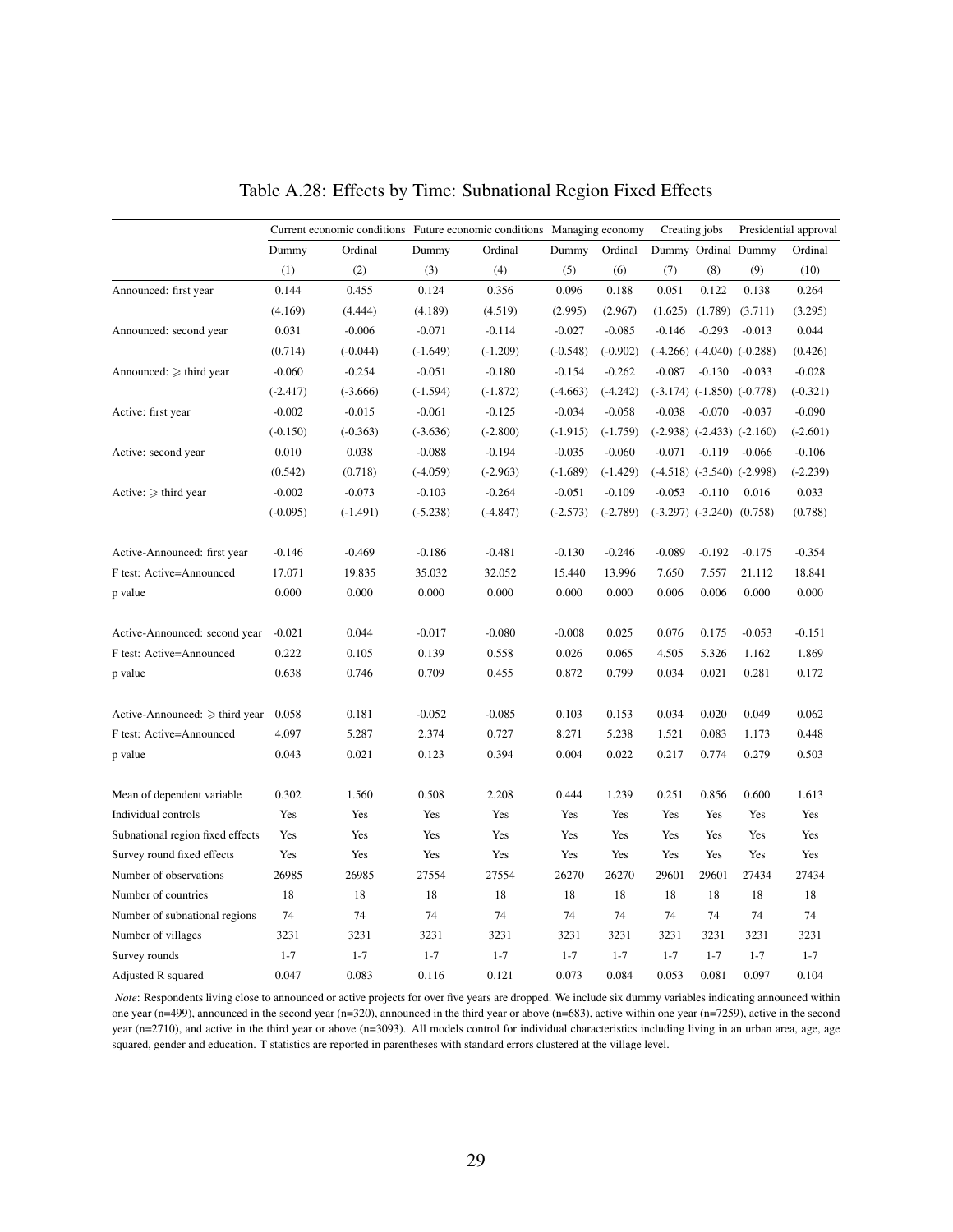### 6.3 Narrower Time Windows: *Eventual* within Five or Three Years

|                            |            | Current economic conditions |            |                   |            |                                                                                                                                                                                                                                                                                                                           |          |            |
|----------------------------|------------|-----------------------------|------------|-------------------|------------|---------------------------------------------------------------------------------------------------------------------------------------------------------------------------------------------------------------------------------------------------------------------------------------------------------------------------|----------|------------|
|                            |            | Eventual $\leq 5$           |            | Eventual $\leq 3$ |            | Eventual $\leq 5$                                                                                                                                                                                                                                                                                                         |          |            |
|                            | Dummy      | Ordinal                     | Dummy      | Ordinal           | Dummy      | Ordinal                                                                                                                                                                                                                                                                                                                   | Dummy    | Ordinal    |
|                            | (1)        | (2)                         | (3)        | (4)               | (5)        | (6)                                                                                                                                                                                                                                                                                                                       | (7)      | (8)        |
| Announced                  | 0.057      | 0.164                       | 0.060      | 0.158             | 0.003      | 0.061                                                                                                                                                                                                                                                                                                                     | $-0.013$ | 0.003      |
|                            | (3.512)    | (3.415)                     | (3.794)    | (3.353)           | (0.139)    | Future economic conditions<br>Eventual $\leq 3$<br>(1.002)<br>$(-0.610)$<br>$-0.111$<br>$-0.084$<br>$(-3.611)$<br>$(-6.478)$<br>$-0.172$<br>$-0.072$<br>8.934<br>13.164<br>0.003<br>0.000<br>2.233<br>0.525<br>Yes<br>Yes<br>Yes<br>Yes<br>Yes<br>Yes<br>30775<br>27205<br>19<br>19<br>3830<br>3501<br>$1 - 7$<br>$1 - 7$ | (0.049)  |            |
| Active                     | $-0.007$   | $-0.070$                    | $-0.009$   | $-0.069$          | $-0.061$   |                                                                                                                                                                                                                                                                                                                           |          | $-0.165$   |
|                            | $(-0.703)$ | $(-2.314)$                  | $(-0.842)$ | $(-2.185)$        | $(-5.147)$ |                                                                                                                                                                                                                                                                                                                           |          | $(-4.942)$ |
| Active-Announced           | $-0.064$   | $-0.234$                    | $-0.070$   | $-0.227$          | $-0.064$   |                                                                                                                                                                                                                                                                                                                           |          | $-0.168$   |
| F test: Active=Announced   | 14.749     | 21.598                      | 17.861     | 20.688            | 10.827     |                                                                                                                                                                                                                                                                                                                           |          | 8.398      |
| p value                    | 0.000      | 0.000                       | 0.000      | 0.000             | 0.001      |                                                                                                                                                                                                                                                                                                                           |          | 0.004      |
| Mean of dependent variable | 0.300      | 1.538                       | 0.296      | 1.524             | 0.520      |                                                                                                                                                                                                                                                                                                                           |          | 2.245      |
| Individual controls        | Yes        | Yes                         | Yes        | Yes               | Yes        |                                                                                                                                                                                                                                                                                                                           |          | Yes        |
| Country fixed effects      | Yes        | Yes                         | Yes        | Yes               | Yes        |                                                                                                                                                                                                                                                                                                                           |          | Yes        |
| Survey round fixed effects | Yes        | Yes                         | Yes        | Yes               | Yes        |                                                                                                                                                                                                                                                                                                                           |          | Yes        |
| Number of observations     | 32035      | 32035                       | 28379      | 28379             | 30775      |                                                                                                                                                                                                                                                                                                                           |          | 27205      |
| Number of countries        | 19         | 19                          | 19         | 19                | 19         |                                                                                                                                                                                                                                                                                                                           |          | 19         |
| Number of villages         | 3830       | 3830                        | 3501       | 3501              | 3830       |                                                                                                                                                                                                                                                                                                                           |          | 3501       |
| Survey rounds              | $1 - 7$    | $1 - 7$                     | $1 - 7$    | $1 - 7$           | $1 - 7$    |                                                                                                                                                                                                                                                                                                                           |          | $1 - 7$    |
| Adjusted R squared         | 0.044      | 0.088                       | 0.040      | 0.083             | 0.102      | 0.101                                                                                                                                                                                                                                                                                                                     | 0.096    | 0.098      |

Table A.29: Perceptions of Economic Conditions: *Eventual* within Five or Three Years

*Note*: All models control for individual characteristics including living in an urban area, age, age squared, gender and education. T statistics are reported in parentheses with standard errors clustered at the village level.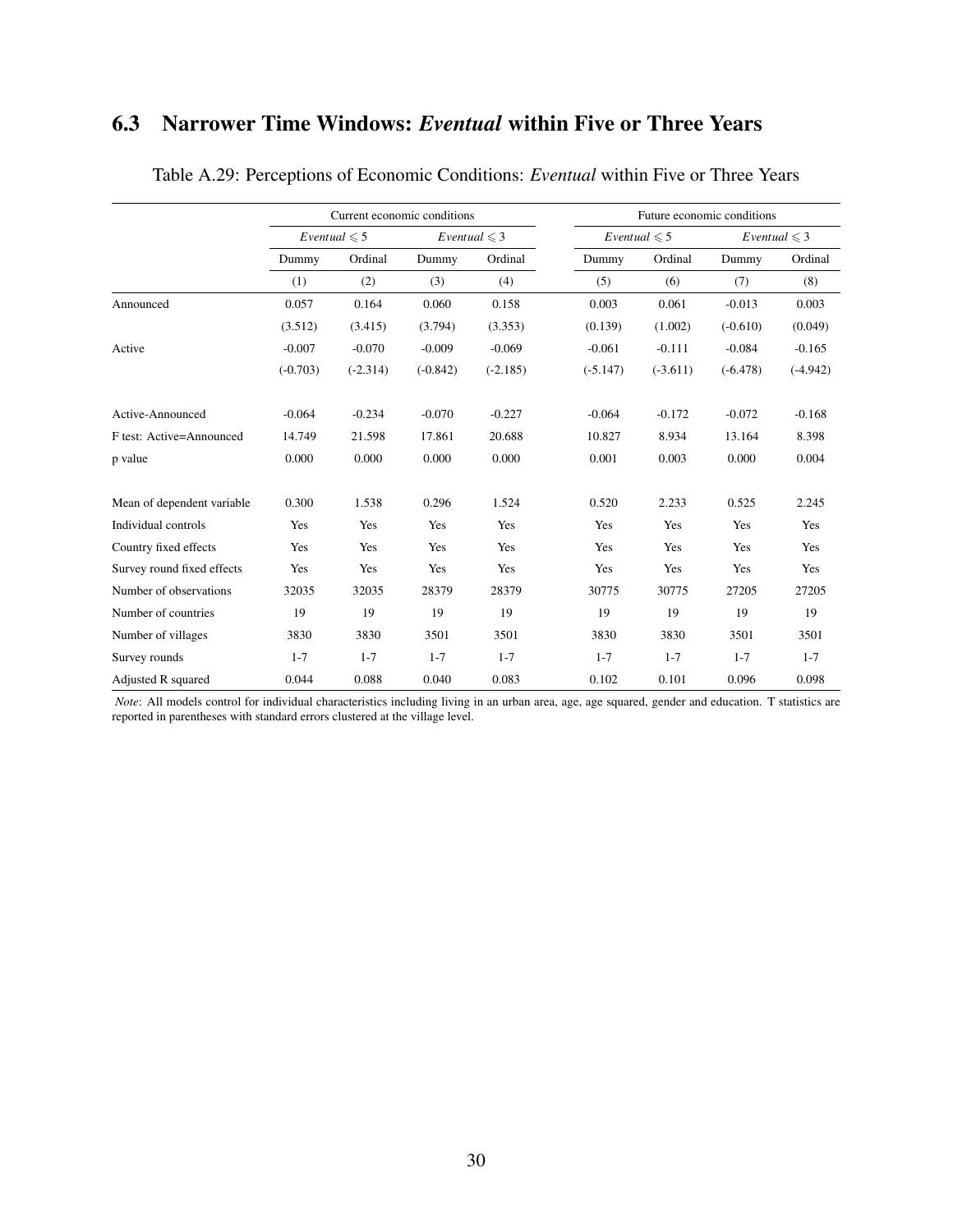|                                   |                                                                                                                                                                                                                                                                                                                                                                                                                                                                                                                                                                                                                                                                                                                                                                                                                                                                                                                                                                                                                                                                                                                                                                                                                                                                                                                                                                                                                                                                                                                                                                                                                                                                                                |            |            |         | Future economic conditions |            |            |                          |  |  |
|-----------------------------------|------------------------------------------------------------------------------------------------------------------------------------------------------------------------------------------------------------------------------------------------------------------------------------------------------------------------------------------------------------------------------------------------------------------------------------------------------------------------------------------------------------------------------------------------------------------------------------------------------------------------------------------------------------------------------------------------------------------------------------------------------------------------------------------------------------------------------------------------------------------------------------------------------------------------------------------------------------------------------------------------------------------------------------------------------------------------------------------------------------------------------------------------------------------------------------------------------------------------------------------------------------------------------------------------------------------------------------------------------------------------------------------------------------------------------------------------------------------------------------------------------------------------------------------------------------------------------------------------------------------------------------------------------------------------------------------------|------------|------------|---------|----------------------------|------------|------------|--------------------------|--|--|
|                                   |                                                                                                                                                                                                                                                                                                                                                                                                                                                                                                                                                                                                                                                                                                                                                                                                                                                                                                                                                                                                                                                                                                                                                                                                                                                                                                                                                                                                                                                                                                                                                                                                                                                                                                |            |            |         |                            |            |            | <i>Eventual</i> $\leq 3$ |  |  |
|                                   | Dummy                                                                                                                                                                                                                                                                                                                                                                                                                                                                                                                                                                                                                                                                                                                                                                                                                                                                                                                                                                                                                                                                                                                                                                                                                                                                                                                                                                                                                                                                                                                                                                                                                                                                                          | Ordinal    | Dummy      | Ordinal | Dummy                      | Ordinal    | Dummy      | Ordinal                  |  |  |
|                                   | (1)                                                                                                                                                                                                                                                                                                                                                                                                                                                                                                                                                                                                                                                                                                                                                                                                                                                                                                                                                                                                                                                                                                                                                                                                                                                                                                                                                                                                                                                                                                                                                                                                                                                                                            | (2)        | (3)        | (4)     | (5)                        | (6)        | (7)        | (8)                      |  |  |
| Announced: first year             | Current economic conditions<br>Eventual $\leq 5$<br>Eventual $\leq 5$<br><i>Eventual</i> $\leq 3$<br>0.100<br>0.317<br>0.094<br>0.290<br>0.072<br>(3.605)<br>(3.814)<br>(3.497)<br>(2.789)<br>(3.348)<br>0.093<br>0.259<br>0.097<br>0.241<br>$-0.020$<br>(3.393)<br>(3.444)<br>(3.808)<br>(3.373)<br>$(-0.716)$<br>$-0.110$<br>$-0.036$<br>$-0.157$<br>$-0.018$<br>$-0.058$<br>$(-2.127)$<br>$(-0.739)$<br>$(-1.483)$<br>$(-1.372)$<br>$(-1.446)$<br>$-0.061$<br>$-0.007$<br>$-0.007$<br>$-0.054$<br>$-0.048$<br>$(-0.673)$<br>$(-1.890)$<br>$(-0.609)$<br>$(-1.614)$<br>$(-3.559)$<br>$-0.008$<br>$-0.026$<br>$-0.017$<br>$-0.053$<br>$-0.072$<br>$(-0.521)$<br>$(-0.516)$<br>$(-1.073)$<br>$(-3.783)$<br>$(-1.053)$<br>0.002<br>$-0.090$<br>$-0.004$<br>$-0.124$<br>$-0.089$<br>$(-0.307)$<br>$(-2.769)$<br>(0.101)<br>$(-1.980)$<br>$(-5.365)$<br>$-0.378$<br>$-0.101$<br>$-0.107$<br>$-0.345$<br>$-0.120$<br>20.171<br>12.863<br>16.987<br>14.641<br>21.176<br>0.000<br>0.000<br>0.000<br>0.000<br>0.000<br>$-0.285$<br>$-0.101$<br>$-0.114$<br>$-0.294$<br>$-0.053$<br>10.931<br>10.214<br>15.020<br>11.815<br>2.858<br>0.001<br>0.001<br>0.000<br>0.001<br>0.091<br>0.033<br>0.032<br>0.020<br>0.020<br>$-0.031$<br>1.447<br>0.177<br>0.578<br>0.063<br>0.517<br>0.229<br>0.674<br>0.447<br>0.802<br>0.472<br>0.304<br>1.552<br>0.300<br>1.538<br>0.522<br>Yes<br>Yes<br>Yes<br>Yes<br>Yes<br>Yes<br>Yes<br>Yes<br>Yes<br>Yes<br>Yes<br>Yes<br>Yes<br>Yes<br>Yes<br>Yes<br>Yes<br>Yes<br>30204<br>30204<br>26548<br>26548<br>29145<br>19<br>19<br>19<br>19<br>19<br>19<br>3529<br>3529<br>3199<br>3199<br>3529<br>3529<br>$1 - 7$<br>$1 - 7$<br>$1 - 7$<br>$1 - 7$<br>$1 - 7$<br>$1 - 7$ | 0.216      | 0.047      | 0.138   |                            |            |            |                          |  |  |
|                                   |                                                                                                                                                                                                                                                                                                                                                                                                                                                                                                                                                                                                                                                                                                                                                                                                                                                                                                                                                                                                                                                                                                                                                                                                                                                                                                                                                                                                                                                                                                                                                                                                                                                                                                |            |            |         |                            | (3.057)    | (1.761)    | (1.926)                  |  |  |
| Announced: second year            |                                                                                                                                                                                                                                                                                                                                                                                                                                                                                                                                                                                                                                                                                                                                                                                                                                                                                                                                                                                                                                                                                                                                                                                                                                                                                                                                                                                                                                                                                                                                                                                                                                                                                                |            |            |         |                            | 0.146      | $-0.023$   | 0.098                    |  |  |
|                                   |                                                                                                                                                                                                                                                                                                                                                                                                                                                                                                                                                                                                                                                                                                                                                                                                                                                                                                                                                                                                                                                                                                                                                                                                                                                                                                                                                                                                                                                                                                                                                                                                                                                                                                |            |            |         |                            | (2.073)    | $(-0.840)$ | (1.442)                  |  |  |
| Announced: $\geqslant$ third year |                                                                                                                                                                                                                                                                                                                                                                                                                                                                                                                                                                                                                                                                                                                                                                                                                                                                                                                                                                                                                                                                                                                                                                                                                                                                                                                                                                                                                                                                                                                                                                                                                                                                                                |            |            |         |                            | $-0.229$   | $-0.070$   | $-0.258$                 |  |  |
|                                   |                                                                                                                                                                                                                                                                                                                                                                                                                                                                                                                                                                                                                                                                                                                                                                                                                                                                                                                                                                                                                                                                                                                                                                                                                                                                                                                                                                                                                                                                                                                                                                                                                                                                                                |            |            |         |                            | $(-1.729)$ | $(-1.588)$ | $(-1.837)$               |  |  |
| Active: first year                | $-0.079$                                                                                                                                                                                                                                                                                                                                                                                                                                                                                                                                                                                                                                                                                                                                                                                                                                                                                                                                                                                                                                                                                                                                                                                                                                                                                                                                                                                                                                                                                                                                                                                                                                                                                       | $-0.069$   | $-0.123$   |         |                            |            |            |                          |  |  |
|                                   | $(-2.283)$<br>$-0.131$<br>$(-2.448)$<br>$-0.192$<br>$(-4.429)$<br>$-0.295$<br>16.709                                                                                                                                                                                                                                                                                                                                                                                                                                                                                                                                                                                                                                                                                                                                                                                                                                                                                                                                                                                                                                                                                                                                                                                                                                                                                                                                                                                                                                                                                                                                                                                                           | $(-4.826)$ | $(-3.396)$ |         |                            |            |            |                          |  |  |
| Active: second year               |                                                                                                                                                                                                                                                                                                                                                                                                                                                                                                                                                                                                                                                                                                                                                                                                                                                                                                                                                                                                                                                                                                                                                                                                                                                                                                                                                                                                                                                                                                                                                                                                                                                                                                |            |            |         |                            |            | $-0.103$   | $-0.219$                 |  |  |
|                                   |                                                                                                                                                                                                                                                                                                                                                                                                                                                                                                                                                                                                                                                                                                                                                                                                                                                                                                                                                                                                                                                                                                                                                                                                                                                                                                                                                                                                                                                                                                                                                                                                                                                                                                |            |            |         |                            |            | $(-5.315)$ | $(-4.166)$               |  |  |
| Active: $\geq$ third year         |                                                                                                                                                                                                                                                                                                                                                                                                                                                                                                                                                                                                                                                                                                                                                                                                                                                                                                                                                                                                                                                                                                                                                                                                                                                                                                                                                                                                                                                                                                                                                                                                                                                                                                |            |            |         |                            |            | $-0.101$   | $-0.206$                 |  |  |
|                                   |                                                                                                                                                                                                                                                                                                                                                                                                                                                                                                                                                                                                                                                                                                                                                                                                                                                                                                                                                                                                                                                                                                                                                                                                                                                                                                                                                                                                                                                                                                                                                                                                                                                                                                |            |            |         |                            |            | $(-5.773)$ | $(-4.580)$               |  |  |
| Active-Announced: first year      |                                                                                                                                                                                                                                                                                                                                                                                                                                                                                                                                                                                                                                                                                                                                                                                                                                                                                                                                                                                                                                                                                                                                                                                                                                                                                                                                                                                                                                                                                                                                                                                                                                                                                                |            |            |         |                            |            | $-0.116$   | $-0.261$                 |  |  |
| F test: Active=Announced          |                                                                                                                                                                                                                                                                                                                                                                                                                                                                                                                                                                                                                                                                                                                                                                                                                                                                                                                                                                                                                                                                                                                                                                                                                                                                                                                                                                                                                                                                                                                                                                                                                                                                                                |            |            |         |                            |            | 19.335     | 13.281                   |  |  |
| p value                           |                                                                                                                                                                                                                                                                                                                                                                                                                                                                                                                                                                                                                                                                                                                                                                                                                                                                                                                                                                                                                                                                                                                                                                                                                                                                                                                                                                                                                                                                                                                                                                                                                                                                                                |            |            |         |                            | 0.000      | 0.000      | 0.000                    |  |  |
| Active-Announced: second year     |                                                                                                                                                                                                                                                                                                                                                                                                                                                                                                                                                                                                                                                                                                                                                                                                                                                                                                                                                                                                                                                                                                                                                                                                                                                                                                                                                                                                                                                                                                                                                                                                                                                                                                |            |            |         |                            | $-0.277$   | $-0.080$   | $-0.317$                 |  |  |
| F test: Active=Announced          |                                                                                                                                                                                                                                                                                                                                                                                                                                                                                                                                                                                                                                                                                                                                                                                                                                                                                                                                                                                                                                                                                                                                                                                                                                                                                                                                                                                                                                                                                                                                                                                                                                                                                                |            |            |         |                            | 10.948     | 6.724      | 15.082                   |  |  |
| p value                           |                                                                                                                                                                                                                                                                                                                                                                                                                                                                                                                                                                                                                                                                                                                                                                                                                                                                                                                                                                                                                                                                                                                                                                                                                                                                                                                                                                                                                                                                                                                                                                                                                                                                                                |            |            |         |                            | 0.001      | 0.010      | 0.000                    |  |  |
| Active-Announced: ≥ third year    |                                                                                                                                                                                                                                                                                                                                                                                                                                                                                                                                                                                                                                                                                                                                                                                                                                                                                                                                                                                                                                                                                                                                                                                                                                                                                                                                                                                                                                                                                                                                                                                                                                                                                                |            |            |         |                            | 0.037      | $-0.031$   | 0.052                    |  |  |
| F test: Active=Announced          |                                                                                                                                                                                                                                                                                                                                                                                                                                                                                                                                                                                                                                                                                                                                                                                                                                                                                                                                                                                                                                                                                                                                                                                                                                                                                                                                                                                                                                                                                                                                                                                                                                                                                                |            |            |         |                            | 0.078      | 0.493      | 0.143                    |  |  |
| p value                           |                                                                                                                                                                                                                                                                                                                                                                                                                                                                                                                                                                                                                                                                                                                                                                                                                                                                                                                                                                                                                                                                                                                                                                                                                                                                                                                                                                                                                                                                                                                                                                                                                                                                                                |            |            |         |                            | 0.780      | 0.482      | 0.706                    |  |  |
| Mean of dependent variable        |                                                                                                                                                                                                                                                                                                                                                                                                                                                                                                                                                                                                                                                                                                                                                                                                                                                                                                                                                                                                                                                                                                                                                                                                                                                                                                                                                                                                                                                                                                                                                                                                                                                                                                |            |            |         |                            | 2.242      | 0.529      | 2.256                    |  |  |
| Individual controls               |                                                                                                                                                                                                                                                                                                                                                                                                                                                                                                                                                                                                                                                                                                                                                                                                                                                                                                                                                                                                                                                                                                                                                                                                                                                                                                                                                                                                                                                                                                                                                                                                                                                                                                |            |            |         |                            |            | Yes        | Yes                      |  |  |
| Country fixed effects             |                                                                                                                                                                                                                                                                                                                                                                                                                                                                                                                                                                                                                                                                                                                                                                                                                                                                                                                                                                                                                                                                                                                                                                                                                                                                                                                                                                                                                                                                                                                                                                                                                                                                                                |            |            |         |                            |            | Yes        | Yes                      |  |  |
| Survey round fixed effects        |                                                                                                                                                                                                                                                                                                                                                                                                                                                                                                                                                                                                                                                                                                                                                                                                                                                                                                                                                                                                                                                                                                                                                                                                                                                                                                                                                                                                                                                                                                                                                                                                                                                                                                |            |            |         |                            |            | Yes        | Yes                      |  |  |
| Number of observations            |                                                                                                                                                                                                                                                                                                                                                                                                                                                                                                                                                                                                                                                                                                                                                                                                                                                                                                                                                                                                                                                                                                                                                                                                                                                                                                                                                                                                                                                                                                                                                                                                                                                                                                |            |            |         |                            | 29145      | 25575      | 25575                    |  |  |
| Number of countries               |                                                                                                                                                                                                                                                                                                                                                                                                                                                                                                                                                                                                                                                                                                                                                                                                                                                                                                                                                                                                                                                                                                                                                                                                                                                                                                                                                                                                                                                                                                                                                                                                                                                                                                |            |            |         |                            |            | 19         | 19                       |  |  |
| Number of villages                |                                                                                                                                                                                                                                                                                                                                                                                                                                                                                                                                                                                                                                                                                                                                                                                                                                                                                                                                                                                                                                                                                                                                                                                                                                                                                                                                                                                                                                                                                                                                                                                                                                                                                                |            |            |         |                            |            | 3199       | 3199                     |  |  |
| Survey rounds                     |                                                                                                                                                                                                                                                                                                                                                                                                                                                                                                                                                                                                                                                                                                                                                                                                                                                                                                                                                                                                                                                                                                                                                                                                                                                                                                                                                                                                                                                                                                                                                                                                                                                                                                |            |            |         |                            |            | $1 - 7$    | $1 - 7$                  |  |  |
| Adjusted R squared                | 0.044                                                                                                                                                                                                                                                                                                                                                                                                                                                                                                                                                                                                                                                                                                                                                                                                                                                                                                                                                                                                                                                                                                                                                                                                                                                                                                                                                                                                                                                                                                                                                                                                                                                                                          | 0.090      | 0.040      | 0.083   | 0.102                      | 0.101      | 0.095      | 0.096                    |  |  |

Table A.30: Perceptions of Economic Conditions by Time: *Eventual* within Five or Three Years

*Note*: Respondents living close to announced or active projects for over five years are dropped. We include six dummy variables indicating announced within one year (n=555), announced in the second year (n=724), announced in the third year or above (n=691), active within one year (n=8721), active in the second year (n=2830), and active in the third year or above (n=4003). All models control for individual characteristics including living in an urban area, age, age squared, gender and education. T statistics are reported in parentheses with standard errors clustered at the village level.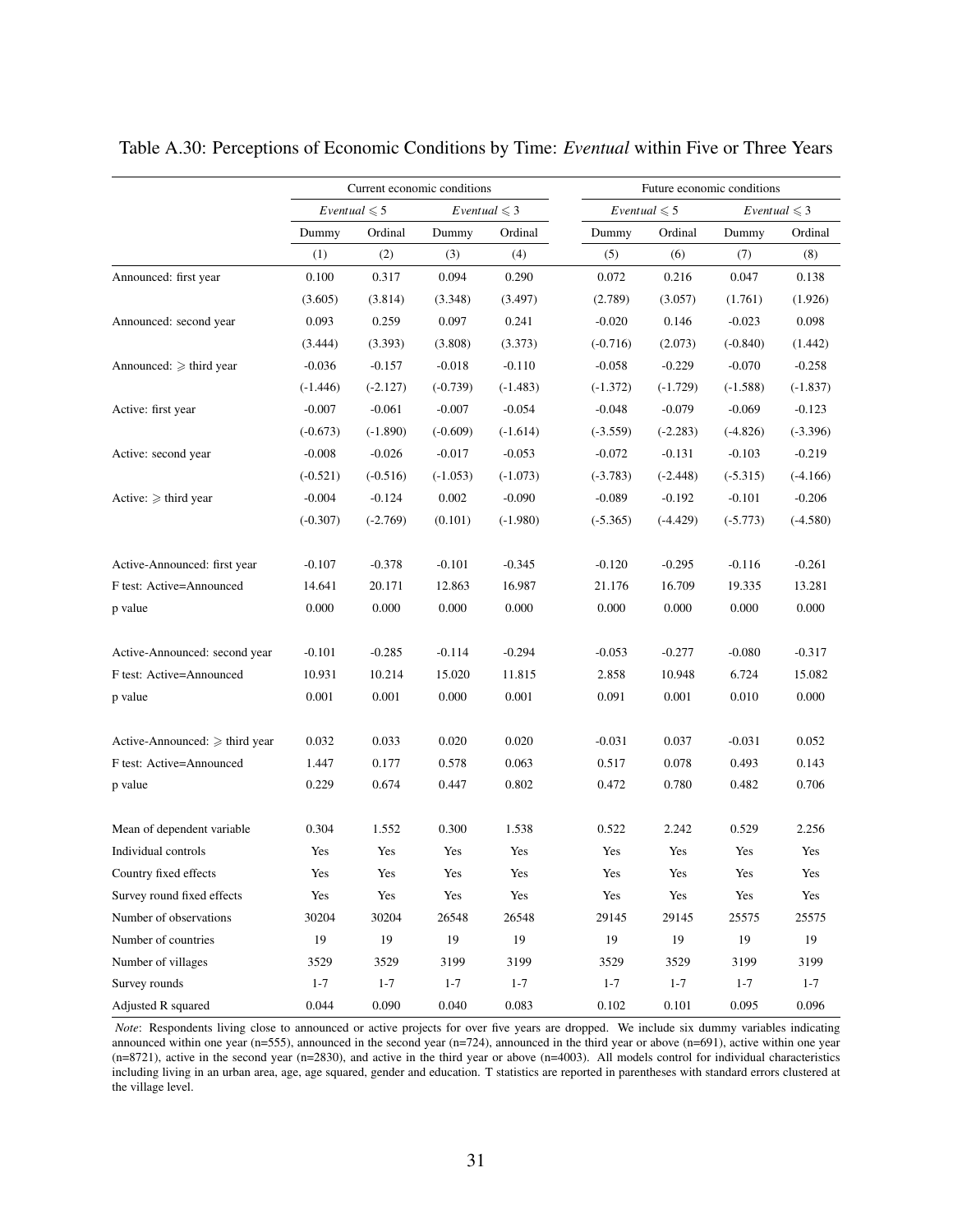|                            | Managing economy |                   |            |                   |            | Creating jobs     |            |                   |            | Presidential approval |            |                   |
|----------------------------|------------------|-------------------|------------|-------------------|------------|-------------------|------------|-------------------|------------|-----------------------|------------|-------------------|
|                            |                  | $Eventual \leq 5$ |            | Eventual $\leq 3$ |            | $Eventual \leq 5$ |            | Eventual $\leq 3$ |            | Eventual $\leq 5$     |            | Eventual $\leq 3$ |
|                            | Dummy            | Ordinal           | Dummy      | Ordinal           | Dummy      | Ordinal           | Dummy      | Ordinal           | Dummy      | Ordinal               | Dummy      | Ordinal           |
|                            | (1)              | (2)               | (3)        | (4)               | (5)        | (6)               | (7)        | (8)               | (9)        | (10)                  | (11)       | (12)              |
| Announced                  | $-0.028$         | $-0.035$          | $-0.026$   | $-0.033$          | $-0.027$   | $-0.049$          | $-0.029$   | $-0.056$          | 0.020      | 0.047                 | 0.031      | 0.072             |
|                            | $(-1.521)$       | $(-1.020)$        | $(-1.386)$ | $(-0.955)$        | $(-1.891)$ | $(-1.552)$        | $(-1.981)$ | $(-1.730)$        | (1.078)    | (1.160)               | (1.622)    | (1.815)           |
| Active                     | $-0.066$         | $-0.115$          | $-0.062$   | $-0.104$          | $-0.047$   | $-0.101$          | $-0.047$   | $-0.101$          | $-0.044$   | $-0.076$              | $-0.031$   | $-0.047$          |
|                            | $(-5.525)$       | $(-4.769)$        | $(-4.870)$ | $(-4.043)$        | $(-5.145)$ | $(-5.067)$        | $(-4.649)$ | $(-4.577)$        | $(-3.222)$ | $(-2.668)$            | $(-2.199)$ | $(-1.580)$        |
| Active-Announced           | $-0.038$         | $-0.080$          | $-0.036$   | $-0.070$          | $-0.019$   | $-0.052$          | $-0.017$   | $-0.045$          | $-0.065$   | $-0.123$              | $-0.062$   | $-0.119$          |
| F test: Active=Announced   | 4.421            | 5.233             | 4.181      | 4.089             | 1.867      | 2.695             | 1.453      | 2.103             | 10.894     | 8.624                 | 9.974      | 8.174             |
| p value                    | 0.035            | 0.022             | 0.041      | 0.043             | 0.172      | 0.101             | 0.228      | 0.147             | 0.001      | 0.003                 | 0.002      | 0.004             |
| Mean of dependent variable | 0.420            | 1.189             | 0.412      | 1.175             | 0.247      | 0.849             | 0.243      | 0.840             | 0.598      | 1.611                 | 0.591      | 1.600             |
| Individual controls        | Yes              | Yes               | Yes        | Yes               | Yes        | Yes               | Yes        | Yes               | Yes        | Yes                   | Yes        | Yes               |
| Country fixed effects      | Yes              | Yes               | Yes        | Yes               | Yes        | Yes               | Yes        | Yes               | Yes        | Yes                   | Yes        | Yes               |
| Survey round fixed effects | Yes              | Yes               | Yes        | Yes               | Yes        | Yes               | Yes        | Yes               | Yes        | Yes                   | Yes        | Yes               |
| Number of observations     | 31198            | 31198             | 27626      | 27626             | 33275      | 33275             | 29433      | 29433             | 30908      | 30908                 | 27332      | 27332             |
| Number of countries        | 19               | 19                | 19         | 19                | 19         | 19                | 19         | 19                | 19         | 19                    | 19         | 19                |
| Number of villages         | 3830             | 3830              | 3501       | 3501              | 3830       | 3830              | 3501       | 3501              | 3830       | 3830                  | 3501       | 3501              |
| Survey rounds              | $1 - 7$          | $1 - 7$           | $1 - 7$    | $1 - 7$           | $1 - 7$    | $1 - 7$           | $1 - 7$    | $1 - 7$           | $1 - 7$    | $1 - 7$               | $1 - 7$    | $1 - 7$           |
| Adjusted R squared         | 0.076            | 0.090             | 0.076      | 0.087             | 0.039      | 0.068             | 0.035      | 0.059             | 0.073      | 0.080                 | 0.077      | 0.085             |

Table A.31: Perceptions of Political Competence by Time: *Eventual* within Five or Three Years

*Note*: Respondents living close to announced or active projects for over five years are dropped. We include six dummy variables indicating announced within one year (n=555), announced in the second year (n=724), announced in the third year or above (n=691), active within one year (n=8721), active in the second year (n=2830), and active in the third year or above (n=4003). All models control for individual characteristics including living in an urban area, age, age squared, gender and education. T statistics are reported in parentheses with standard errors clustered at the village level.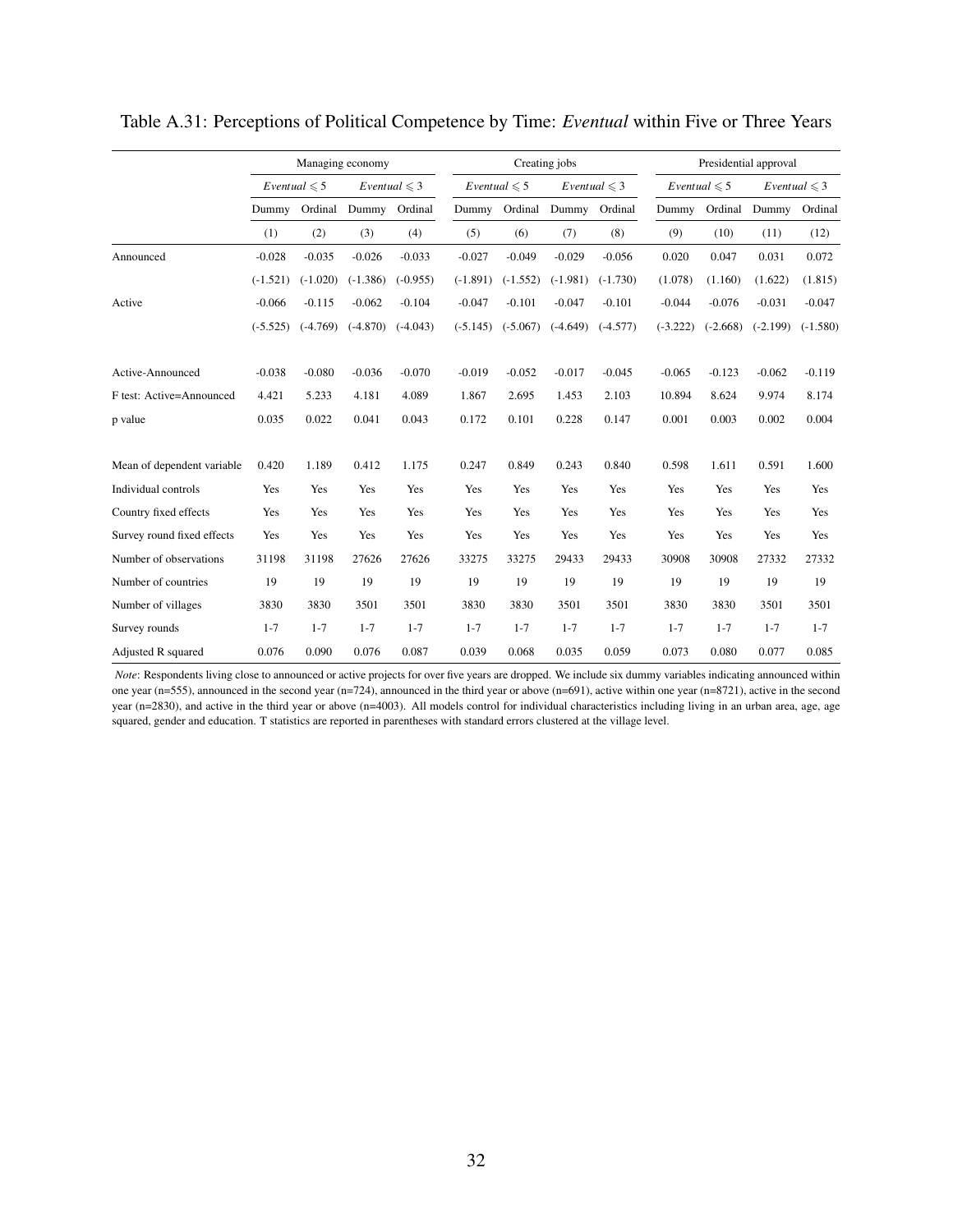|                                     | Managing economy |                          |                                             |                          |            |                          | Creating jobs                               |                          |            |                                  | Presidential approval       |                          |
|-------------------------------------|------------------|--------------------------|---------------------------------------------|--------------------------|------------|--------------------------|---------------------------------------------|--------------------------|------------|----------------------------------|-----------------------------|--------------------------|
|                                     |                  | <i>Eventual</i> $\leq 5$ |                                             | <i>Eventual</i> $\leq 3$ |            | <i>Eventual</i> $\leq 5$ |                                             | <i>Eventual</i> $\leq 3$ |            | <i>Eventual</i> $\leq 5$         |                             | <i>Eventual</i> $\leq 3$ |
|                                     | Dummy            |                          | Ordinal Dummy Ordinal                       |                          |            |                          | Dummy Ordinal Dummy Ordinal                 |                          |            |                                  | Dummy Ordinal Dummy Ordinal |                          |
|                                     | (1)              | (2)                      | (3)                                         | (4)                      | (5)        | (6)                      | (7)                                         | (8)                      | (9)        | (10)                             | (11)                        | (12)                     |
| Announced: first year               | 0.047            | 0.128                    | 0.045                                       | 0.129                    | 0.013      | 0.059                    | 0.014                                       | 0.063                    | 0.095      | 0.188                            | 0.115                       | 0.229                    |
|                                     | (1.767)          | (2.438)                  | (1.657)                                     | (2.417)                  | (0.489)    | (0.988)                  | (0.510)                                     | (1.038)                  | (2.712)    | (2.542)                          | (3.223)                     | (3.045)                  |
| Announced: second year              | $-0.035$         | $-0.042$                 | $-0.030$                                    | $-0.048$                 | $-0.018$   | $-0.073$                 | $-0.018$                                    | $-0.074$                 | $-0.054$   | $-0.070$                         | $-0.046$                    | $-0.033$                 |
|                                     |                  |                          | $(-1.190)$ $(-0.776)$ $(-1.059)$            | $(-0.912)$               |            |                          | $(-0.771)$ $(-1.571)$ $(-0.793)$            | $(-1.552)$               |            | $(-1.886)$ $(-1.052)$            | $(-1.607)$                  | $(-0.515)$               |
| Announced: $\geq$ third year        | $-0.119$         | $-0.227$                 | $-0.111$                                    | $-0.204$                 | $-0.097$   | $-0.173$                 | $-0.104$                                    | $-0.190$                 | $-0.009$   | $-0.030$                         | 0.002                       | $-0.012$                 |
|                                     | $(-3.619)$       |                          | $(-3.821)$ $(-3.390)$                       | $(-3.434)$               | $(-4.088)$ | $(-2.901)$               | $(-4.460)$                                  | $(-3.400)$               | $(-0.298)$ | $(-0.505)$                       | (0.084)                     | $(-0.209)$               |
| Active: first year                  | $-0.061$         | $-0.096$                 | $-0.053$                                    | $-0.078$                 | $-0.032$   | $-0.070$                 | $-0.028$                                    | $-0.066$                 | $-0.045$   | $-0.091$                         | $-0.027$                    | $-0.052$                 |
|                                     |                  |                          | $(-4.636)$ $(-3.639)$ $(-3.779)$            | $(-2.794)$               |            |                          | $(-3.079)$ $(-3.157)$ $(-2.571)$ $(-2.700)$ |                          |            | $(-3.078)$ $(-3.013)$ $(-1.777)$ |                             | $(-1.689)$               |
| Active: second year                 | $-0.066$         | $-0.117$                 | $-0.073$                                    | $-0.127$                 | $-0.064$   | $-0.127$                 | $-0.070$                                    | $-0.135$                 | $-0.074$   | $-0.117$                         | $-0.065$                    | $-0.093$                 |
|                                     | $(-3.552)$       |                          | $(-3.101)$ $(-3.821)$                       | $(-3.340)$               | $(-5.208)$ |                          | $(-4.595)$ $(-5.314)$ $(-4.593)$            |                          | $(-3.653)$ | $(-2.675)$                       | $(-3.197)$                  | $(-2.154)$               |
| Active: $\geq$ third year           | $-0.084$         | $-0.144$                 | $-0.067$                                    | $-0.107$                 | $-0.052$   | $-0.114$                 | $-0.045$                                    | $-0.102$                 | 0.007      | 0.029                            | 0.032                       | 0.084                    |
|                                     |                  |                          | $(-4.934)$ $(-4.189)$ $(-3.879)$ $(-3.036)$ |                          | $(-3.868)$ |                          | $(-3.957)$ $(-3.245)$ $(-3.369)$            |                          | (0.362)    | (0.720)                          | (1.616)                     | (2.056)                  |
| Active-Announced: first year        | $-0.107$         | $-0.224$                 | $-0.097$                                    | $-0.208$                 | $-0.045$   | $-0.129$                 | $-0.043$                                    | $-0.129$                 | $-0.141$   | $-0.279$                         | $-0.142$                    | $-0.282$                 |
| F test: Active=Announced            | 16.465           | 17.529                   | 13.549                                      | 15.254                   | 2.680      | 4.691                    | 2.403                                       | 4.629                    | 15.325     | 13.734                           | 15.231                      | 13.632                   |
| p value                             | 0.000            | 0.000                    | 0.000                                       | 0.000                    | 0.102      | 0.030                    | 0.121                                       | 0.031                    | 0.000      | 0.000                            | 0.000                       | 0.000                    |
| Active-Announced: second year       | $-0.031$         | $-0.075$                 | $-0.043$                                    | $-0.079$                 | $-0.047$   | $-0.054$                 | $-0.052$                                    | $-0.062$                 | $-0.020$   | $-0.047$                         | $-0.019$                    | $-0.060$                 |
| F test: Active=Announced            | 0.915            | 1.417                    | 1.836                                       | 1.661                    | 3.425      | 1.069                    | 4.422                                       | 1.416                    | 0.362      | 0.383                            | 0.333                       | 0.666                    |
| p value                             | 0.339            | 0.234                    | 0.175                                       | 0.198                    | 0.064      | 0.301                    | 0.035                                       | 0.234                    | 0.547      | 0.536                            | 0.564                       | 0.414                    |
| Active-Announced: $\geq$ third year | 0.035            | 0.083                    | 0.043                                       | 0.097                    | 0.045      | 0.059                    | 0.058                                       | 0.089                    | 0.016      | 0.059                            | 0.029                       | 0.096                    |
| F test: Active=Announced            | 1.095            | 1.905                    | 1.795                                       | 2.700                    | 3.374      | 0.955                    | 5.869                                       | 2.481                    | 0.244      | 0.855                            | 0.872                       | 2.466                    |
| p value                             | 0.295            | 0.168                    | 0.180                                       | 0.100                    | 0.066      | 0.328                    | 0.015                                       | 0.115                    | 0.621      | 0.355                            | 0.350                       | 0.116                    |
| Mean of dependent variable          | 0.426            | 1.203                    | 0.418                                       | 1.190                    | 0.251      | 0.858                    | 0.247                                       | 0.850                    | 0.605      | 1.624                            | 0.599                       | 1.615                    |
| Individual controls                 | Yes              | Yes                      | Yes                                         | Yes                      | Yes        | Yes                      | Yes                                         | Yes                      | Yes        | Yes                              | Yes                         | Yes                      |
| Country fixed effects               | Yes              | Yes                      | Yes                                         | Yes                      | Yes        | Yes                      | Yes                                         | Yes                      | Yes        | Yes                              | Yes                         | Yes                      |
| Survey round fixed effects          | Yes              | Yes                      | Yes                                         | Yes                      | Yes        | Yes                      | Yes                                         | Yes                      | Yes        | Yes                              | Yes                         | Yes                      |
| Number of observations              | 29394            | 29394                    | 25822                                       | 25822                    | 31441      | 31441                    | 27599                                       | 27599                    | 29123      | 29123                            | 25547                       | 25547                    |
| Number of countries                 | 19               | 19                       | 19                                          | 19                       | 19         | 19                       | 19                                          | 19                       | 19         | 19                               | 19                          | 19                       |
| Number of villages                  | 3529             | 3529                     | 3199                                        | 3199                     | 3529       | 3529                     | 3199                                        | 3199                     | 3529       | 3529                             | 3199                        | 3199                     |
| Survey rounds                       | $1 - 7$          | $1 - 7$                  | $1 - 7$                                     | $1 - 7$                  | $1 - 7$    | $1 - 7$                  | $1 - 7$                                     | $1 - 7$                  | $1 - 7$    | $1 - 7$                          | $1 - 7$                     | $1 - 7$                  |
| Adjusted R squared                  | 0.075            | 0.090                    | 0.076                                       | 0.087                    | 0.039      | 0.069                    | 0.036                                       | 0.061                    | 0.076      | 0.082                            | 0.082                       | 0.088                    |

Table A.32: Perceptions of Political Competence by Time: *Eventual* within Five or Three Years

*Note*: Respondents living close to announced or active projects for over five years are dropped. We include six dummy variables indicating announced within one year (n=555), announced in the second year (n=724), announced in the third year or above (n=691), active within one year (n=8721), active in the second year (n=2830), and active in the third year or above (n=4003). All models control for individual characteristics including living in an urban area, age, age squared, gender and education. T statistics are reported in parentheses with standard errors clustered at the village level.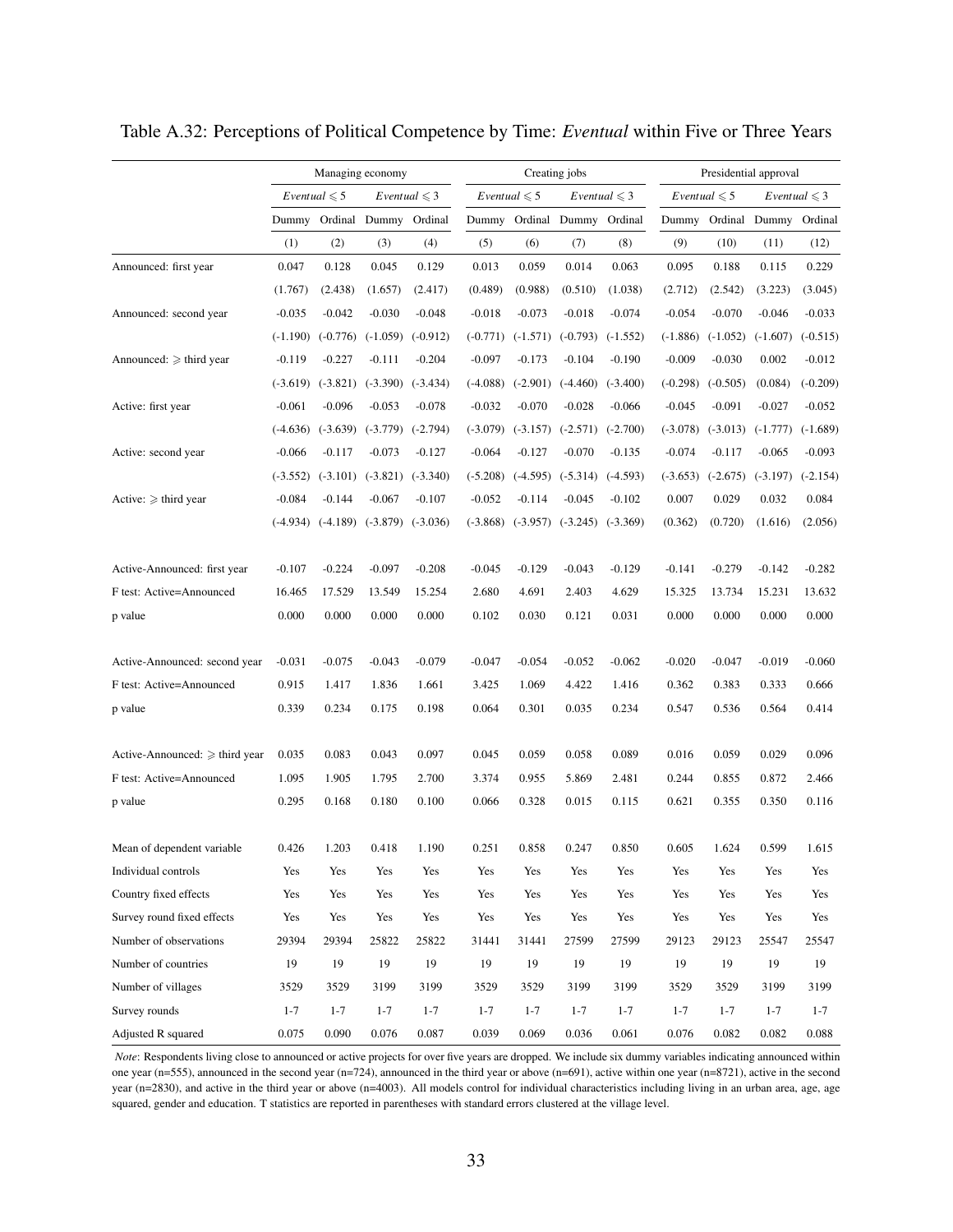### 6.4 Fixed Effects with Linear Time Trends

|                                     |          |            |            | Current economic conditions Future economic conditions Managing economy |            |            | Creating jobs |                                 | Presidential approval |          |
|-------------------------------------|----------|------------|------------|-------------------------------------------------------------------------|------------|------------|---------------|---------------------------------|-----------------------|----------|
|                                     | Dummy    | Ordinal    | Dummy      | Ordinal                                                                 | Dummy      | Ordinal    |               |                                 | Dummy Ordinal Dummy   | Ordinal  |
|                                     | (1)      | (2)        | (3)        | (4)                                                                     | (5)        | (6)        | (7)           | (8)                             | (9)                   | (10)     |
| Announced                           | 0.066    | 0.209      | 0.041      | 0.137                                                                   | 0.009      | 0.031      | $-0.005$      | $-0.003$                        | 0.059                 | 0.118    |
|                                     | (4.311)  | (4.735)    | (2.539)    | (3.303)                                                                 | (0.528)    | (0.980)    |               | $(-0.336)$ $(-0.088)$ $(2.958)$ |                       | (2.836)  |
| Active                              | 0.000    | $-0.034$   | $-0.051$   | $-0.090$                                                                | $-0.031$   | $-0.062$   | $-0.023$      | $-0.058$                        | 0.005                 | 0.004    |
|                                     | (0.039)  | $(-1.135)$ | $(-4.218)$ | $(-2.785)$                                                              | $(-2.679)$ | $(-2.620)$ |               | $(-2.553)$ $(-2.903)$ $(0.352)$ |                       | (0.128)  |
| Active-Announced                    | $-0.066$ | $-0.243$   | $-0.091$   | $-0.226$                                                                | $-0.040$   | $-0.093$   | $-0.018$      | $-0.055$                        | $-0.054$              | $-0.114$ |
| F test: Active=Announced            | 17.093   | 27.091     | 29.720     | 26.521                                                                  | 5.478      | 7.859      | 1.517         | 2.762                           | 6.985                 | 7.000    |
| p value                             | 0.000    | 0.000      | 0.000      | 0.000                                                                   | 0.019      | 0.005      | 0.218         | 0.097                           | 0.008                 | 0.008    |
| Mean of dependent variable          | 0.295    | 1.534      | 0.518      | 2.228                                                                   | 0.425      | 1.201      | 0.250         | 0.857                           | 0.596                 | 1.609    |
| Individual controls                 | Yes      | Yes        | Yes        | Yes                                                                     | Yes        | Yes        | Yes           | Yes                             | Yes                   | Yes      |
| Country fixed effects               | Yes      | Yes        | Yes        | Yes                                                                     | Yes        | Yes        | Yes           | Yes                             | Yes                   | Yes      |
| Survey round fixed effects          | Yes      | Yes        | Yes        | Yes                                                                     | Yes        | Yes        | Yes           | Yes                             | Yes                   | Yes      |
| Country specific linear time trends | Yes      | Yes        | Yes        | Yes                                                                     | Yes        | Yes        | Yes           | Yes                             | Yes                   | Yes      |
| Number of observations              | 36744    | 36744      | 37014      | 37014                                                                   | 35721      | 35721      | 40091         | 40091                           | 36662                 | 36662    |
| Number of countries                 | 19       | 19         | 19         | 19                                                                      | 19         | 19         | 19            | 19                              | 19                    | 19       |
| Number of villages                  | 4372     | 4372       | 4372       | 4372                                                                    | 4372       | 4372       | 4372          | 4372                            | 4372                  | 4372     |
| Survey rounds                       | $1 - 7$  | $1 - 7$    | $1 - 7$    | $1 - 7$                                                                 | $1 - 7$    | $1 - 7$    | $1 - 7$       | $1 - 7$                         | $1 - 7$               | $1 - 7$  |
| Adjusted R squared                  | 0.055    | 0.101      | 0.105      | 0.112                                                                   | 0.088      | 0.103      | 0.053         | 0.083                           | 0.115                 | 0.129    |

### Table A.33: Main Results: Fixed Effects with Country Specific Linear Time Trends

*Note*: All models control for individual characteristics including living in an urban area, age, age squared, gender and education. T statistics are reported in parentheses with standard errors clustered at the village level.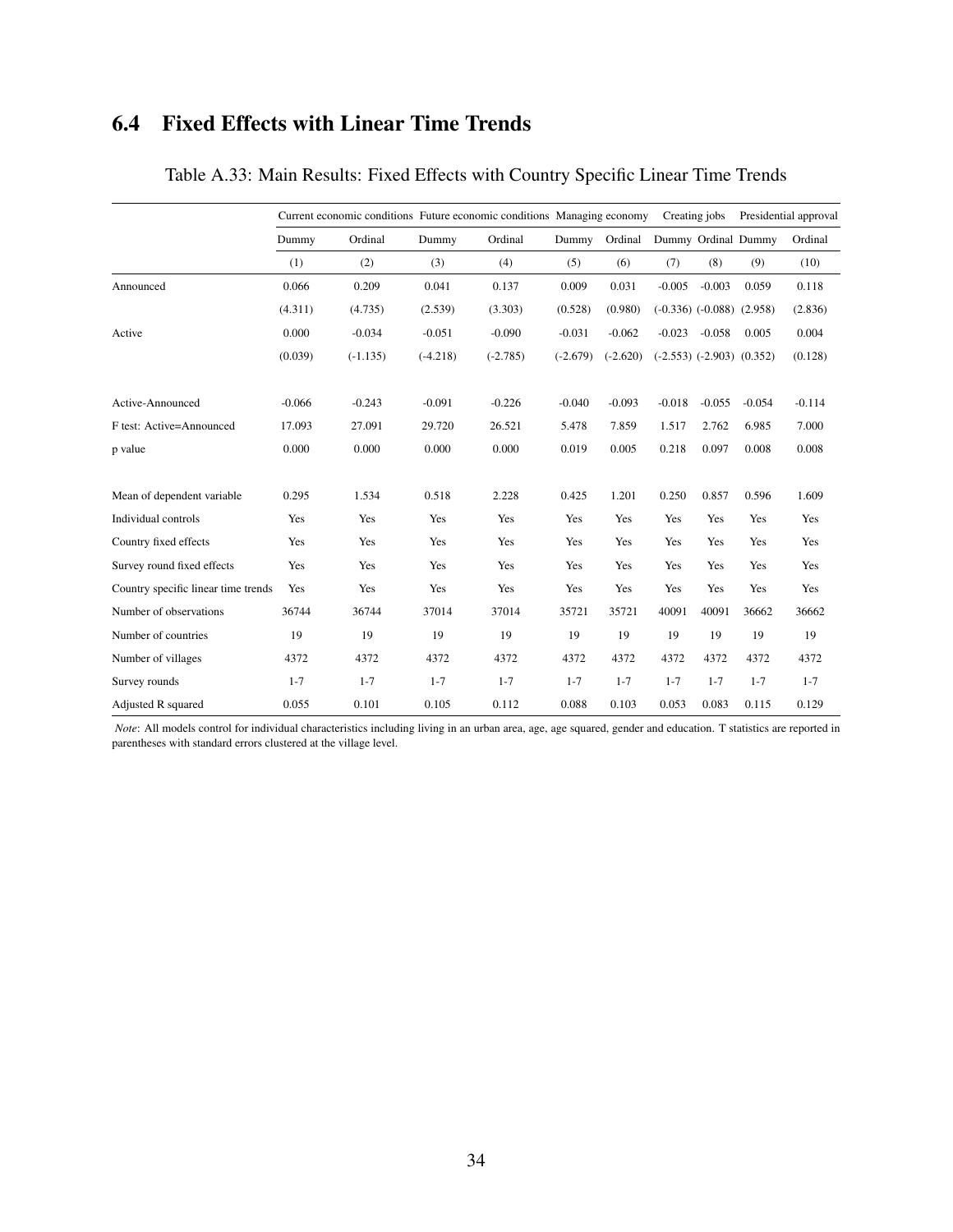|                                     | Current economic conditions Future economic conditions Managing economy |            |            |            |            |            | Creating jobs |                                 |                                  | Presidential approval |
|-------------------------------------|-------------------------------------------------------------------------|------------|------------|------------|------------|------------|---------------|---------------------------------|----------------------------------|-----------------------|
|                                     | Dummy                                                                   | Ordinal    | Dummy      | Ordinal    | Dummy      | Ordinal    |               |                                 | Dummy Ordinal Dummy              | Ordinal               |
|                                     | (1)                                                                     | (2)        | (3)        | (4)        | (5)        | (6)        | (7)           | (8)                             | (9)                              | (10)                  |
| Announced: first year               | 0.103                                                                   | 0.329      | 0.109      | 0.269      | 0.068      | 0.148      | 0.050         | 0.127                           | 0.133                            | 0.238                 |
|                                     | (3.735)                                                                 | (3.998)    | (4.363)    | (3.971)    | (2.632)    | (2.897)    | (1.834)       | (2.139)                         | (4.195)                          | (3.623)               |
| Announced: second year              | 0.074                                                                   | 0.212      | $-0.014$   | 0.104      | $-0.013$   | $-0.008$   | $-0.030$      | $-0.079$                        | $-0.019$                         | $-0.009$              |
|                                     | (2.897)                                                                 | (3.020)    | $(-0.534)$ | (1.721)    | $(-0.475)$ | $(-0.153)$ |               |                                 | $(-1.316)$ $(-1.741)$ $(-0.770)$ | $(-0.171)$            |
| Announced: $\geq$ third year        | 0.015                                                                   | 0.059      | 0.047      | 0.035      | $-0.032$   | $-0.063$   | $-0.034$      | $-0.057$                        | 0.078                            | 0.132                 |
|                                     | (0.666)                                                                 | (0.888)    | (1.627)    | (0.461)    | $(-0.990)$ | $(-1.070)$ |               | $(-1.344)$ $(-0.950)$ $(1.965)$ |                                  | (1.671)               |
| Active: first year                  | 0.014                                                                   | 0.015      | $-0.036$   | $-0.052$   | $-0.012$   | $-0.016$   | $-0.003$      | $-0.016$                        | 0.023                            | 0.024                 |
|                                     | (1.250)                                                                 | (0.473)    | $(-2.659)$ | $(-1.447)$ | $(-0.883)$ | $(-0.599)$ |               | $(-0.259)$ $(-0.698)$ $(1.581)$ |                                  | (0.775)               |
| Active: second year                 | $-0.008$                                                                | $-0.017$   | $-0.065$   | $-0.118$   | $-0.045$   | $-0.084$   | $-0.049$      | $-0.096$                        | $-0.040$                         | $-0.063$              |
|                                     | $(-0.537)$                                                              | $(-0.346)$ | $(-3.366)$ | $(-2.173)$ | $(-2.465)$ | $(-2.294)$ |               |                                 | $(-3.807)$ $(-3.323)$ $(-2.039)$ | $(-1.485)$            |
| Active: $\geq$ third year           | $-0.019$                                                                | $-0.165$   | $-0.084$   | $-0.218$   | $-0.075$   | $-0.151$   | $-0.030$      | $-0.086$                        | 0.051                            | 0.090                 |
|                                     | $(-1.263)$                                                              | $(-3.607)$ | $(-4.851)$ | $(-4.584)$ | $(-4.141)$ | $(-4.115)$ |               | $(-2.121)$ $(-2.868)$ $(2.664)$ |                                  | (2.220)               |
| Active-Announced: first year        | $-0.090$                                                                | $-0.313$   | $-0.144$   | $-0.321$   | $-0.079$   | $-0.163$   | $-0.052$      | $-0.143$                        | $-0.110$                         | $-0.215$              |
| F test: Active=Announced            | 10.032                                                                  | 13.906     | 32.299     | 21.080     | 8.963      | 9.499      | 3.605         | 5.580                           | 11.390                           | 10.151                |
| p value                             | 0.002                                                                   | 0.000      | 0.000      | 0.000      | 0.003      | 0.002      | 0.058         | 0.018                           | 0.001                            | 0.001                 |
| Active-Announced: second year       | $-0.083$                                                                | $-0.229$   | $-0.051$   | $-0.222$   | $-0.032$   | $-0.076$   | $-0.018$      | $-0.016$                        | $-0.021$                         | $-0.053$              |
| F test: Active=Announced            | 8.019                                                                   | 7.808      | 2.820      | 8.336      | 0.973      | 1.579      | 0.546         | 0.102                           | 0.491                            | 0.635                 |
| p value                             | 0.005                                                                   | 0.005      | 0.093      | 0.004      | 0.324      | 0.209      | 0.460         | 0.750                           | 0.484                            | 0.426                 |
| Active-Announced: $\geq$ third year | $-0.035$                                                                | $-0.224$   | $-0.131$   | $-0.252$   | $-0.043$   | $-0.088$   | 0.004         | $-0.030$                        | $-0.026$                         | $-0.043$              |
| F test: Active=Announced            | 1.851                                                                   | 9.360      | 17.390     | 10.067     | 1.662      | 2.000      | 0.027         | 0.234                           | 0.405                            | 0.268                 |
| p value                             | 0.174                                                                   | 0.002      | 0.000      | 0.002      | 0.197      | 0.157      | 0.871         | 0.628                           | 0.525                            | 0.605                 |
| Mean of dependent variable          | 0.299                                                                   | 1.545      | 0.521      | 2.236      | 0.430      | 1.214      | 0.253         | 0.865                           | 0.602                            | 1.620                 |
| Individual controls                 | Yes                                                                     | Yes        | Yes        | Yes        | Yes        | Yes        | Yes           | Yes                             | Yes                              | Yes                   |
| Country fixed effects               | Yes                                                                     | Yes        | Yes        | Yes        | Yes        | Yes        | Yes           | Yes                             | Yes                              | Yes                   |
| Survey round fixed effects          | Yes                                                                     | Yes        | Yes        | Yes        | Yes        | Yes        | Yes           | Yes                             | Yes                              | Yes                   |
| Country specific linear time trends | Yes                                                                     | Yes        | Yes        | Yes        | Yes        | Yes        | Yes           | Yes                             | Yes                              | Yes                   |
| Number of observations              | 34913                                                                   | 34913      | 35384      | 35384      | 33917      | 33917      | 38257         | 38257                           | 34877                            | 34877                 |
| Number of countries                 | 19                                                                      | 19         | 19         | 19         | 19         | 19         | 19            | 19                              | 19                               | 19                    |
| Number of villages                  | 4071                                                                    | 4071       | 4071       | 4071       | 4071       | 4071       | 4071          | 4071                            | 4071                             | 4071                  |
| Survey rounds                       | $1 - 7$                                                                 | $1 - 7$    | $1 - 7$    | $1 - 7$    | $1 - 7$    | $1 - 7$    | $1 - 7$       | $1 - 7$                         | $1 - 7$                          | $1 - 7$               |
| Adjusted R squared                  | 0.054                                                                   | 0.100      | 0.104      | 0.111      | 0.085      | 0.100      | 0.054         | 0.083                           | 0.113                            | 0.127                 |

Table A.34: Effects by Time: Fixed Effects with Country Specific Linear Time Trends

*Note*: Respondents living close to announced or active projects for over five years are dropped. We include six dummy variables indicating announced within one year (n=555), announced in the second year (n=724), announced in the third year or above (n=691), active within one year (n=8721), active in the second year (n=2830), and active in the third year or above (n=4003). All models control for individual characteristics including living in an urban area, age, age squared, gender and education. T statistics are reported in parentheses with standard errors clustered at the village level.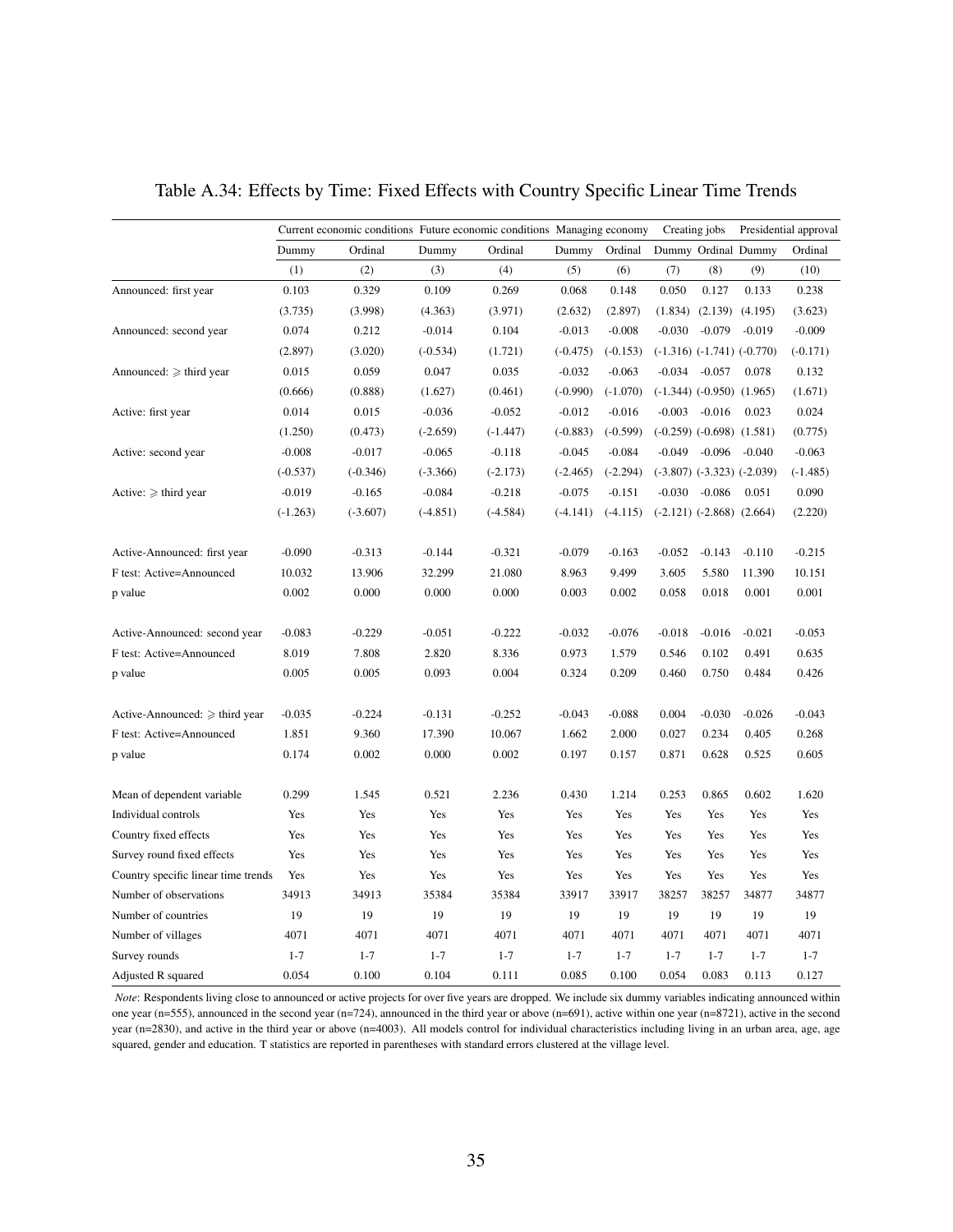## 6.5 Presidential Fixed Effects

| President                        | Active           | Announced        | Eventual |
|----------------------------------|------------------|------------------|----------|
| Algeria: Abdelaziz Bouteflika    | $\overline{0}$   | 188              | 659      |
| Cameroon: Paul Biya              | 706              | $\overline{0}$   | 312      |
| Cote d'Ivoire: Alassane Ouattara | 48               | $\mathbf{0}$     | 807      |
| Egypt: Abdel Fattah el-Sisi      | 294              | $\mathbf{0}$     | 120      |
| Egypt: Mohamed Morsi             | 410              | $\boldsymbol{0}$ | 197      |
| Ghana: John Atta Mills           | 376              | $\mathbf{0}$     | 144      |
| Ghana: John Kufour               | $\boldsymbol{0}$ | 192              | 600      |
| Kenya: Mwai Kibaki               | 584              | 16               | 688      |
| Kenya: Uhuru Kenyatta            | 761              | 8                | 56       |
| Morocco: Abdelilah Benkirane     | 394              | 48               | 349      |
| Morocco: Saadeddine Othmani      | 352              | 64               | 24       |
| Nigeria: Goodluck Jonathan       | 496              | $\Omega$         | 376      |
| Nigeria: Muhammadu Buhari        | 218              | $\Omega$         | 112      |
| Nigeria: Olusegun Obasanjo       | 236              | $\Omega$         | 1311     |
| Nigeria: Umaru Musa Yar' Adua    | 216              | $\boldsymbol{0}$ | 168      |
| Senegal: Macky Sall              | 320              | 104              | 856      |
| South Africa: Jacob Zuma         | 2418             | 192              | 372      |
| South Africa: Thabo Mbeki        | 912              | 176              | 3064     |
| Tunisia: Beji Caid Essebsi       | 447              | $\mathbf{0}$     | 456      |
| Uganda: Yoweri Museveni          | 1240             | 392              | 921      |
| Zambia: Frederick Chiluba        | $\boldsymbol{0}$ | 199              | 91       |
| Zambia: Levy Mwanawasa           | 112              | 184              | 389      |
| Zambia: Rupiah Banda             | 160              | $\boldsymbol{0}$ | 184      |
| Zimbabwe: Robert Mugabe          | 1088             | $\boldsymbol{0}$ | 1874     |

Table A.35: Number of Respondents Close to Chinese FDI by President: 50km Cut-off

*Note*: We drop the presidential terms that have no variation on *announced*, *active*, and *eventual*. This leaves us with observations from 14 countries in 24 presidential terms.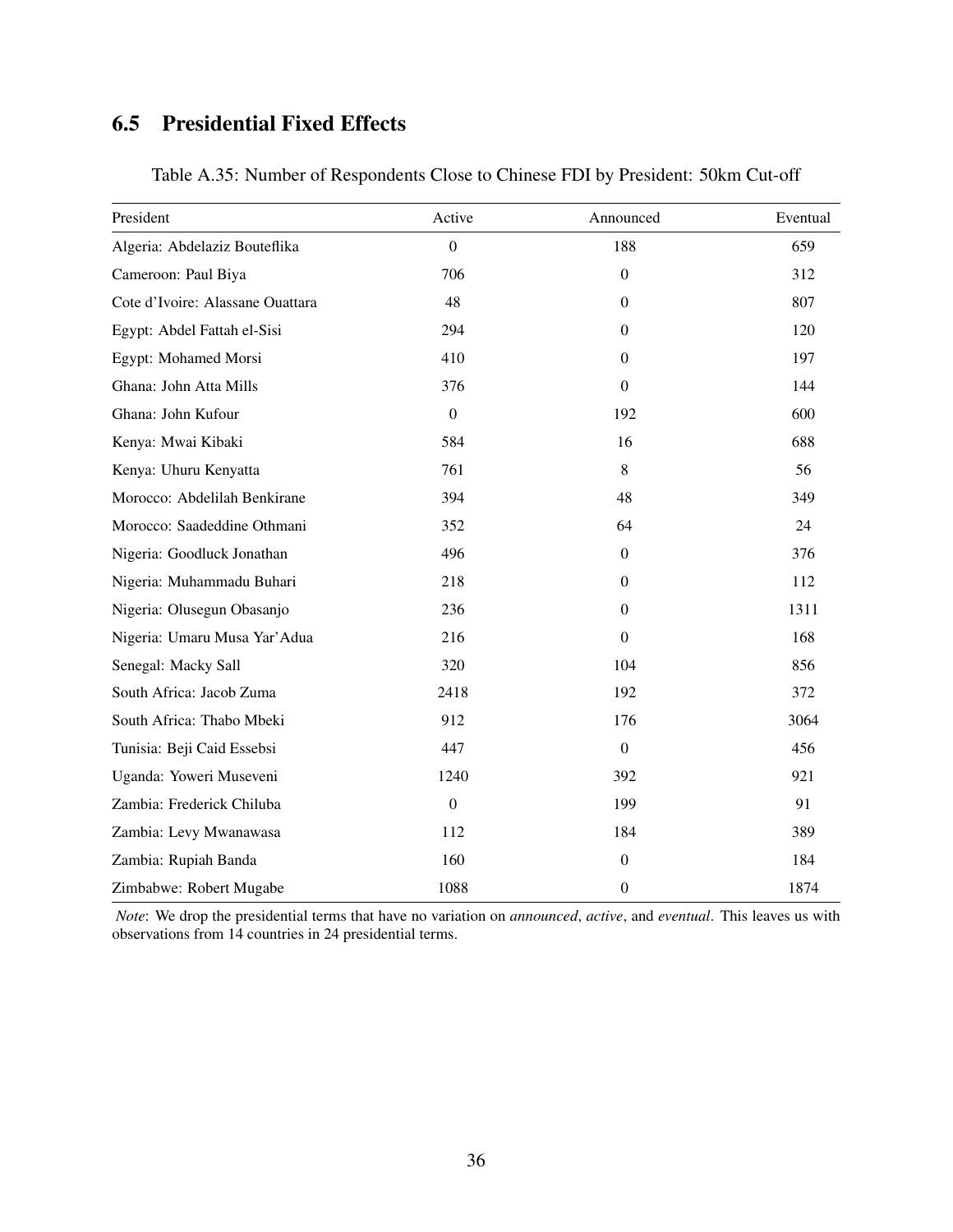|                              | Current economic conditions |            |            | Future economic conditions Managing economy |            |            |          | Creating jobs                    |          | Presidential approval |  |
|------------------------------|-----------------------------|------------|------------|---------------------------------------------|------------|------------|----------|----------------------------------|----------|-----------------------|--|
|                              | Dummy                       | Ordinal    | Dummy      | Ordinal                                     | Dummy      | Ordinal    |          | Dummy Ordinal Dummy              |          | Ordinal               |  |
|                              | (1)                         | (2)        | (3)        | (4)                                         | (5)        | (6)        | (7)      | (8)                              | (9)      | (10)                  |  |
| Announced                    | 0.069                       | 0.184      | 0.051      | 0.169                                       | $-0.015$   | $-0.019$   | $-0.011$ | $-0.040$                         | $-0.001$ | $-0.001$              |  |
|                              | (4.270)                     | (4.089)    | (2.946)    | (3.884)                                     | $(-0.836)$ | $(-0.548)$ |          | $(-0.723)$ $(-1.255)$ $(-0.030)$ |          | $(-0.034)$            |  |
| Active                       | $-0.006$                    | $-0.045$   | $-0.038$   | $-0.084$                                    | $-0.039$   | $-0.081$   | $-0.032$ | $-0.075$                         | 0.002    | 0.002                 |  |
|                              | $(-0.553)$                  | $(-1.378)$ | $(-2.829)$ | $(-2.232)$                                  | $(-3.211)$ | $(-3.240)$ |          | $(-3.272)$ $(-3.508)$            | (0.136)  | (0.078)               |  |
| Active-Announced             | $-0.075$                    | $-0.229$   | $-0.090$   | $-0.253$                                    | $-0.024$   | $-0.062$   | $-0.021$ | $-0.035$                         | 0.002    | 0.004                 |  |
| F test: Active=Announced     | 19.140                      | 22.604     | 23.470     | 28.668                                      | 1.510      | 2.906      | 1.596    | 1.095                            | 0.016    | 0.008                 |  |
| p value                      | 0.000                       | 0.000      | 0.000      | 0.000                                       | 0.219      | 0.088      | 0.207    | 0.295                            | 0.898    | 0.930                 |  |
| Mean of dependent variable   | 0.290                       | 1.456      | 0.541      | 2.256                                       | 0.391      | 1.128      | 0.221    | 0.776                            | 0.561    | 1.554                 |  |
| Individual controls          | Yes                         | Yes        | Yes        | Yes                                         | Yes        | Yes        | Yes      | Yes                              | Yes      | Yes                   |  |
| Presidential fixed effects   | Yes                         | Yes        | Yes        | Yes                                         | Yes        | Yes        | Yes      | Yes                              | Yes      | Yes                   |  |
| Survey round fixed effects   | Yes                         | Yes        | Yes        | Yes                                         | Yes        | Yes        | Yes      | Yes                              | Yes      | Yes                   |  |
| Number of observations       | 24489                       | 24489      | 25093      | 25093                                       | 23856      | 23856      | 26964    | 26964                            | 24442    | 24442                 |  |
| Number of countries          | 14                          | 14         | 14         | 14                                          | 14         | 14         | 14       | 14                               | 14       | 14                    |  |
| Number of presidential terms | 24                          | 24         | 24         | 24                                          | 24         | 24         | 24       | 24                               | 24       | 24                    |  |
| Number of villages           | 3180                        | 3180       | 3180       | 3180                                        | 3180       | 3180       | 3180     | 3180                             | 3180     | 3180                  |  |
| Survey rounds                | $1 - 7$                     | $1 - 7$    | $1 - 7$    | $1 - 7$                                     | $1 - 7$    | $1 - 7$    | $1 - 7$  | $1 - 7$                          | $1 - 7$  | $1 - 7$               |  |
| Adjusted R squared           | 0.061                       | 0.108      | 0.097      | 0.120                                       | 0.086      | 0.106      | 0.050    | 0.075                            | 0.126    | 0.143                 |  |

Table A.36: Main Results: Presidential Fixed Effects

*Note*: All models control for individual characteristics including living in an urban area, age, age squared, gender and education. T statistics are reported in parentheses with standard errors clustered at the village level.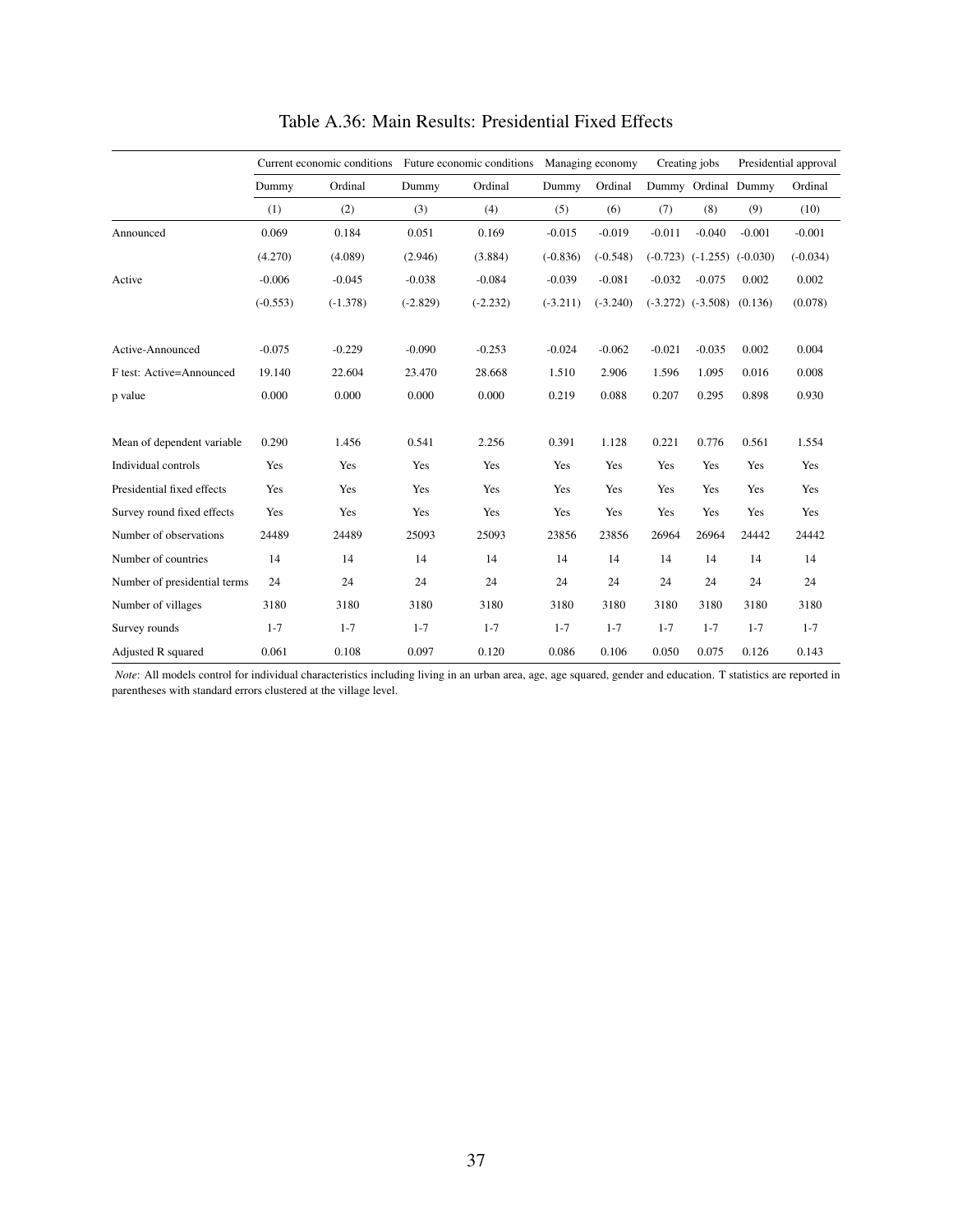|                                     | Current economic conditions Future economic conditions Managing economy |            |            |            |            |            |          | Creating jobs                    | Presidential approval |            |
|-------------------------------------|-------------------------------------------------------------------------|------------|------------|------------|------------|------------|----------|----------------------------------|-----------------------|------------|
|                                     | Dummy                                                                   | Ordinal    | Dummy      | Ordinal    | Dummy      | Ordinal    |          | Dummy Ordinal Dummy              |                       | Ordinal    |
|                                     | (1)                                                                     | (2)        | (3)        | (4)        | (5)        | (6)        | (7)      | (8)                              | (9)                   | (10)       |
| Announced: first year               | 0.151                                                                   | 0.483      | 0.158      | 0.420      | 0.104      | 0.213      | 0.046    | 0.140                            | 0.115                 | 0.227      |
|                                     | (5.252)                                                                 | (6.053)    | (6.085)    | (6.016)    | (3.973)    | (4.170)    | (1.462)  | (2.212)                          | (3.564)               | (3.164)    |
| Announced: second year              | 0.052                                                                   | 0.164      | $-0.021$   | 0.080      | $-0.042$   | $-0.052$   | $-0.030$ | $-0.089$                         | $-0.057$              | $-0.097$   |
|                                     | (2.037)                                                                 | (2.311)    | $(-0.773)$ | (1.218)    | $(-1.485)$ | $(-1.004)$ |          | $(-1.313)$ $(-1.932)$ $(-2.102)$ |                       | $(-1.553)$ |
| Announced: $\geq$ third year        | 0.001                                                                   | $-0.132$   | 0.056      | 0.053      | $-0.101$   | $-0.190$   | $-0.055$ | $-0.170$                         | $-0.030$              | $-0.099$   |
|                                     | (0.018)                                                                 | $(-1.718)$ | (1.546)    | (0.624)    | $(-2.603)$ | $(-2.586)$ |          | $(-2.019)$ $(-3.229)$ $(-0.860)$ |                       | $(-1.487)$ |
| Active: first year                  | $-0.014$                                                                | $-0.041$   | $-0.051$   | $-0.121$   | $-0.044$   | $-0.074$   | $-0.032$ | $-0.078$                         | 0.017                 | 0.031      |
|                                     | $(-1.133)$                                                              | $(-1.162)$ | $(-3.415)$ | $(-3.050)$ | $(-3.229)$ | $(-2.663)$ |          | $(-2.877)$ $(-3.249)$ $(1.040)$  |                       | (0.933)    |
| Active: second year                 | 0.032                                                                   | 0.146      | $-0.005$   | 0.072      | 0.002      | 0.020      | $-0.022$ | $-0.015$                         | $-0.001$              | 0.010      |
|                                     | (1.688)                                                                 | (2.604)    | $(-0.212)$ | (1.071)    | (0.101)    | (0.461)    |          | $(-1.479)$ $(-0.440)$ $(-0.052)$ |                       | (0.191)    |
| Active: $\geq$ third year           | $-0.036$                                                                | $-0.245$   | $-0.080$   | $-0.270$   | $-0.077$   | $-0.157$   | $-0.039$ | $-0.105$                         | $-0.006$              | $-0.027$   |
|                                     | $(-2.127)$                                                              | $(-4.895)$ | $(-3.968)$ | $(-4.826)$ | $(-4.186)$ | $(-4.229)$ |          | $(-2.440)$ $(-3.075)$ $(-0.303)$ |                       | $(-0.645)$ |
| Active-Announced: first year        | $-0.164$                                                                | $-0.524$   | $-0.209$   | $-0.541$   | $-0.148$   | $-0.287$   | $-0.078$ | $-0.217$                         | $-0.099$              | $-0.196$   |
| F test: Active=Announced            | 31.082                                                                  | 40.403     | 62.314     | 58.102     | 30.067     | 29.340     | 5.929    | 11.335                           | 8.635                 | 6.957      |
| p value                             | 0.000                                                                   | 0.000      | 0.000      | 0.000      | 0.000      | 0.000      | 0.015    | 0.001                            | 0.003                 | 0.008      |
|                                     |                                                                         |            |            |            |            |            |          |                                  |                       |            |
| Active-Announced: second year       | $-0.020$                                                                | $-0.018$   | 0.016      | $-0.008$   | 0.044      | 0.072      | 0.009    | 0.074                            | 0.056                 | 0.106      |
| F test: Active=Announced            | 0.433                                                                   | 0.043      | 0.219      | 0.009      | 1.709      | 1.220      | 0.108    | 1.815                            | 2.726                 | 1.920      |
| p value                             | 0.511                                                                   | 0.835      | 0.640      | 0.924      | 0.191      | 0.269      | 0.743    | 0.178                            | 0.099                 | 0.166      |
| Active-Announced: $\geq$ third year | $-0.036$                                                                | $-0.113$   | $-0.136$   | $-0.322$   | 0.025      | 0.033      | 0.016    | 0.065                            | 0.024                 | 0.072      |
| F test: Active=Announced            | 1.371                                                                   | 1.715      | 11.822     | 11.374     | 0.361      | 0.182      | 0.274    | 1.194                            | 0.380                 | 0.941      |
| p value                             | 0.242                                                                   | 0.190      | 0.001      | 0.001      | 0.548      | 0.670      | 0.601    | 0.274                            | 0.538                 | 0.332      |
|                                     |                                                                         |            |            |            |            |            |          |                                  |                       |            |
| Mean of dependent variable          | 0.291                                                                   | 1.464      | 0.541      | 2.256      | 0.393      | 1.136      | 0.222    | 0.781                            | 0.562                 | 1.556      |
| Individual controls                 | Yes                                                                     | Yes        | Yes        | Yes        | Yes        | Yes        | Yes      | Yes                              | Yes                   | Yes        |
| Presidential fixed effects          | Yes                                                                     | Yes        | Yes        | Yes        | Yes        | Yes        | Yes      | Yes                              | Yes                   | Yes        |
| Survey round fixed effects          | Yes                                                                     | Yes        | Yes        | Yes        | Yes        | Yes        | Yes      | Yes                              | Yes                   | Yes        |
| Number of observations              | 23521                                                                   | 23521      | 24252      | 24252      | 22897      | 22897      | 25993    | 25993                            | 23499                 | 23499      |
| Number of countries                 | 14                                                                      | 14         | 14         | 14         | 14         | 14         | 14       | 14                               | 14                    | 14         |
| Number of presidential terms        | 24                                                                      | 24         | 24         | 24         | 24         | 24         | 24       | 24                               | 24                    | 24         |
| Number of villages                  | 3076                                                                    | 3076       | 3076       | 3076       | 3076       | 3076       | 3076     | 3076                             | 3076                  | 3076       |
| Survey rounds                       | $1 - 7$                                                                 | $1 - 7$    | $1 - 7$    | $1 - 7$    | $1 - 7$    | $1 - 7$    | $1 - 7$  | $1 - 7$                          | $1 - 7$               | $1 - 7$    |
| Adjusted R squared                  | 0.061                                                                   | 0.112      | 0.098      | 0.121      | 0.090      | 0.109      | 0.050    | 0.075                            | 0.128                 | 0.145      |

Table A.37: Effects by Time: Presidential Fixed Effects

*Note*: Respondents living close to announced or active projects for over five years are dropped. We include six dummy variables indicating announced within one year (n=476), announced in the second year (n=724), announced in the third year or above (n=523), active within one year (n=5948), active in the second year (n=1886), and active in the third year or above (n=3010). All models control for individual characteristics including living in an urban area, age, age squared, gender and education. T statistics are reported in parentheses with standard errors clustered at the village level.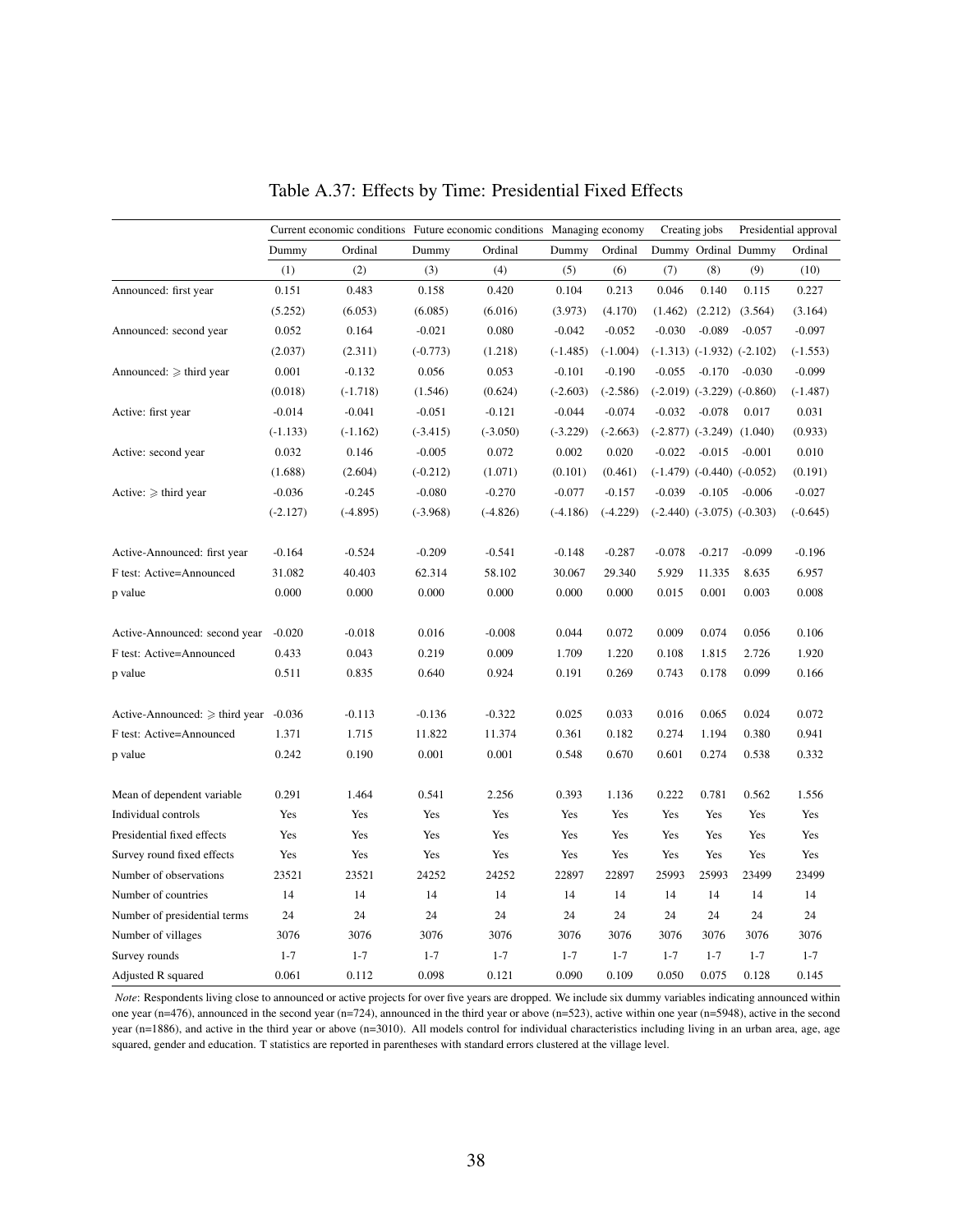## 6.6 Project Fixed Effects

|       | Table A.38: Main Results: Project Fixed Effects with Standard Errors Clustered at the Village |  |  |  |  |
|-------|-----------------------------------------------------------------------------------------------|--|--|--|--|
| Level |                                                                                               |  |  |  |  |

|                            |          | Current economic conditions |            | Future economic conditions |            | Managing economy |            | Creating jobs       |          | Presidential approval |  |
|----------------------------|----------|-----------------------------|------------|----------------------------|------------|------------------|------------|---------------------|----------|-----------------------|--|
|                            | Dummy    | Ordinal                     | Dummy      | Ordinal                    | Dummy      | Ordinal          |            | Dummy Ordinal Dummy |          | Ordinal               |  |
|                            | (1)      | (2)                         | (3)        | (4)                        | (5)        | (6)              | (7)        | (8)                 | (9)      | (10)                  |  |
| Announced                  | 0.108    | 0.293                       | 0.026      | 0.128                      | 0.018      | 0.026            | 0.016      | 0.023               | 0.018    | 0.025                 |  |
|                            | (5.617)  | (5.314)                     | (1.271)    | (2.446)                    | (0.738)    | (0.608)          | (0.894)    | (0.608)             | (0.709)  | (0.462)               |  |
| Active                     | 0.021    | 0.073                       | $-0.051$   | $-0.027$                   | $-0.029$   | $-0.023$         | $-0.023$   | $-0.029$            | 0.007    | 0.031                 |  |
|                            | (1.474)  | (1.928)                     | $(-2.602)$ | $(-0.467)$                 | $(-1.866)$ | $(-0.766)$       | $(-1.530)$ | $(-0.910)$          | (0.424)  | (0.888)               |  |
| Active-Announced           | $-0.087$ | $-0.221$                    | $-0.077$   | $-0.156$                   | $-0.046$   | $-0.048$         | $-0.039$   | $-0.052$            | $-0.011$ | 0.007                 |  |
| F test: Active=Announced   | 17.887   | 13.453                      | 9.998      | 5.021                      | 3.618      | 1.186            | 3.515      | 1.369               | 0.165    | 0.014                 |  |
| p value                    | 0.000    | 0.000                       | 0.002      | 0.025                      | 0.057      | 0.276            | 0.061      | 0.242               | 0.685    | 0.907                 |  |
| Mean of dependent variable | 0.300    | 1.567                       | 0.517      | 2.235                      | 0.443      | 1.247            | 0.256      | 0.879               | 0.606    | 1.628                 |  |
| Individual controls        | Yes      | Yes                         | Yes        | Yes                        | Yes        | Yes              | Yes        | Yes                 | Yes      | Yes                   |  |
| Project fixed effects      | Yes      | Yes                         | Yes        | Yes                        | Yes        | Yes              | Yes        | Yes                 | Yes      | Yes                   |  |
| Survey round fixed effects | Yes      | Yes                         | Yes        | Yes                        | Yes        | Yes              | Yes        | Yes                 | Yes      | Yes                   |  |
| Number of observations     | 29159    | 29159                       | 29556      | 29556                      | 28305      | 28305            | 32177      | 32177               | 29213    | 29213                 |  |
| Number of countries        | 18       | 18                          | 18         | 18                         | 18         | 18               | 18         | 18                  | 18       | 18                    |  |
| Number of project          | 62       | 62                          | 62         | 62                         | 62         | 62               | 62         | 62                  | 62       | 62                    |  |
| Number of villages         | 3526     | 3526                        | 3526       | 3526                       | 3526       | 3526             | 3526       | 3526                | 3526     | 3526                  |  |
| Survey rounds              | $1 - 7$  | $1 - 7$                     | $1 - 7$    | $1 - 7$                    | $1 - 7$    | $1 - 7$          | $1 - 7$    | $1 - 7$             | $1 - 7$  | $1 - 7$               |  |
| Adjusted R squared         | 0.058    | 0.106                       | 0.114      | 0.123                      | 0.082      | 0.103            | 0.050      | 0.086               | 0.084    | 0.097                 |  |

*Note*: For those *announced*, *active*,and *eventual* who are close to multiple announced, active, and eventual projects, we only keep the projects that are most recent in time and closest in distance. All models control for individual characteristics including living in an urban area, age, age squared, gender and education. T statistics are reported in parentheses with standard errors clustered at the village level.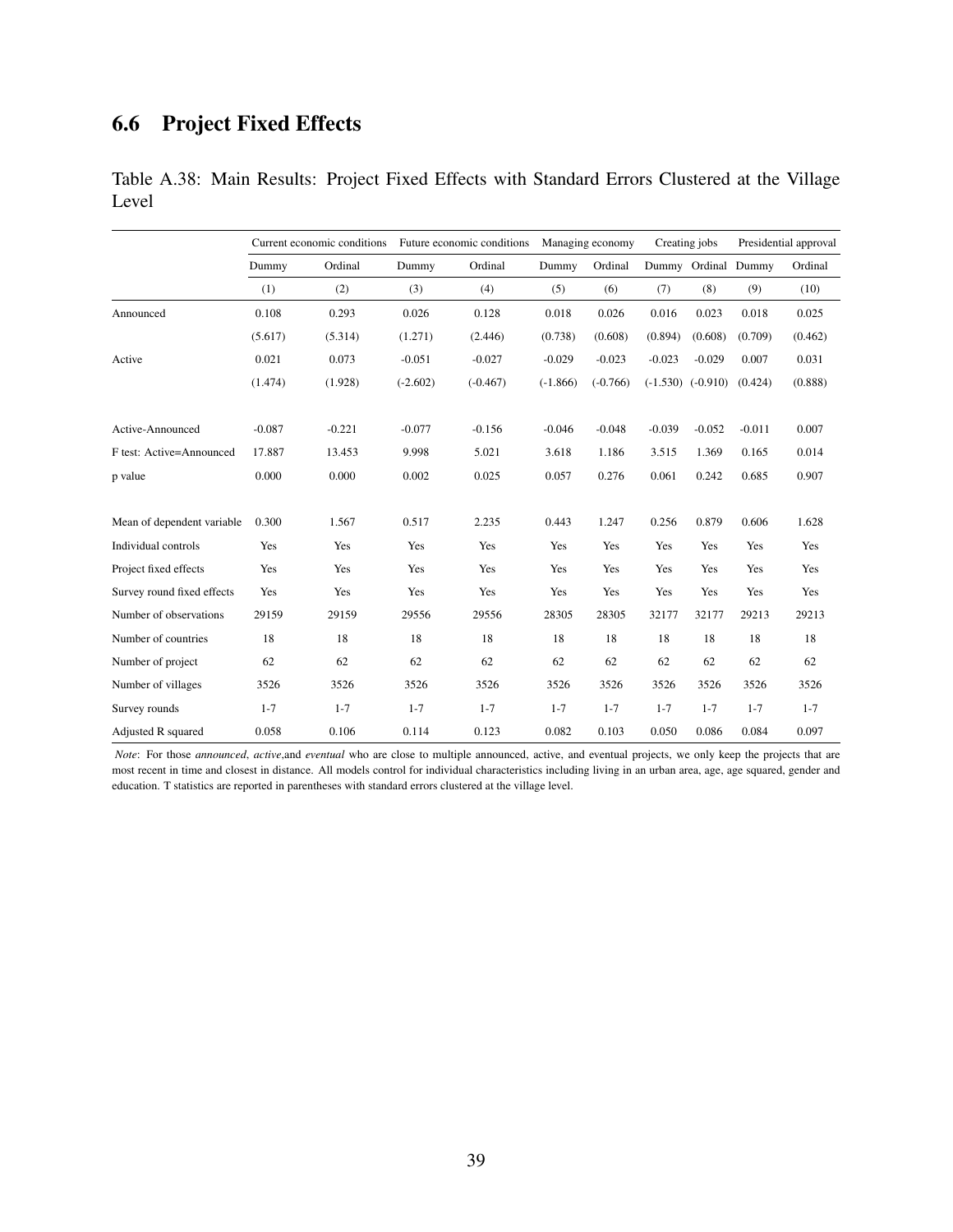Table A.39: Effects by Time: Project Fixed Effects with Standard Errors Clustered at the Village Level

|                                     | Current economic conditions Future economic conditions Managing economy |          |            |            |            |            |          | Creating jobs                   | Presidential approval            |            |
|-------------------------------------|-------------------------------------------------------------------------|----------|------------|------------|------------|------------|----------|---------------------------------|----------------------------------|------------|
|                                     | Dummy                                                                   | Ordinal  | Dummy      | Ordinal    | Dummy      | Ordinal    |          |                                 | Dummy Ordinal Dummy              | Ordinal    |
|                                     | (1)                                                                     | (2)      | (3)        | (4)        | (5)        | (6)        | (7)      | (8)                             | (9)                              | (10)       |
| Announced: first year               | 0.122                                                                   | 0.365    | 0.092      | 0.259      | 0.070      | 0.145      | 0.071    | 0.181                           | 0.109                            | 0.166      |
|                                     | (3.855)                                                                 | (4.001)  | (2.886)    | (3.023)    | (1.983)    | (2.105)    | (2.257)  | (2.636)                         | (2.665)                          | (2.019)    |
| Announced: second year              | 0.123                                                                   | 0.191    | $-0.082$   | $-0.106$   | $-0.018$   | $-0.081$   | $-0.035$ | $-0.158$                        | $-0.098$                         | $-0.166$   |
|                                     | (4.105)                                                                 | (2.346)  | $(-2.689)$ | $(-1.472)$ | $(-0.494)$ | $(-1.296)$ |          |                                 | $(-1.417)$ $(-3.228)$ $(-2.681)$ | $(-2.011)$ |
| Announced: $\geq$ third year        | 0.048                                                                   | 0.203    | 0.030      | 0.107      | $-0.088$   | $-0.155$   | $-0.020$ | $-0.002$                        | $-0.025$                         | $-0.036$   |
|                                     | (1.495)                                                                 | (2.064)  | (0.688)    | (1.059)    | $(-1.865)$ | $(-2.142)$ |          |                                 | $(-0.534)$ $(-0.030)$ $(-0.506)$ | $(-0.408)$ |
| Active: first year                  | 0.027                                                                   | 0.098    | $-0.043$   | 0.007      | $-0.029$   | $-0.007$   | $-0.030$ | $-0.036$                        | $-0.021$                         | $-0.032$   |
|                                     | (1.464)                                                                 | (2.084)  | $(-2.051)$ | (0.124)    | $(-1.651)$ | $(-0.229)$ |          |                                 | $(-1.986)$ $(-1.115)$ $(-1.109)$ | $(-0.836)$ |
| Active: second year                 | 0.017                                                                   | 0.122    | $-0.036$   | 0.013      | $-0.002$   | 0.007      | $-0.003$ | 0.013                           | 0.042                            | 0.122      |
|                                     | (0.858)                                                                 | (2.190)  | $(-1.379)$ | (0.163)    | $(-0.087)$ | (0.157)    |          | $(-0.167)$ $(0.308)$            | (1.646)                          | (2.261)    |
| Active: $\geq$ third year           | 0.042                                                                   | 0.076    | $-0.104$   | $-0.194$   | $-0.018$   | 0.013      | $-0.024$ | $-0.032$                        | 0.052                            | 0.102      |
|                                     | (1.950)                                                                 | (1.319)  | $(-3.709)$ | $(-2.233)$ | $(-0.734)$ | (0.281)    |          | $(-1.045)$ $(-0.682)$ $(1.936)$ |                                  | (1.872)    |
| Active-Announced: first year        | $-0.095$                                                                | $-0.267$ | $-0.134$   | $-0.252$   | $-0.099$   | $-0.152$   | $-0.101$ | $-0.217$                        | $-0.130$                         | $-0.197$   |
| F test: Active=Announced            | 7.861                                                                   | 7.745    | 15.005     | 7.069      | 7.267      | 4.503      | 9.303    | 8.927                           | 9.203                            | 5.353      |
| p value                             | 0.005                                                                   | 0.005    | 0.000      | 0.008      | 0.007      | 0.034      | 0.002    | 0.003                           | 0.002                            | 0.021      |
| Active-Announced: second year       | $-0.106$                                                                | $-0.070$ | 0.046      | 0.120      | 0.016      | 0.088      | 0.032    | 0.171                           | 0.140                            | 0.289      |
| F test: Active=Announced            | 10.213                                                                  | 0.550    | 1.548      | 1.465      | 0.157      | 1.477      | 1.204    | 8.153                           | 11.135                           | 9.424      |
| p value                             | 0.001                                                                   | 0.458    | 0.213      | 0.226      | 0.692      | 0.224      | 0.273    | 0.004                           | 0.001                            | 0.002      |
|                                     |                                                                         |          |            |            |            |            |          |                                 |                                  |            |
| Active-Announced: $\geq$ third year | $-0.005$                                                                | $-0.127$ | $-0.133$   | $-0.301$   | 0.070      | 0.168      | $-0.004$ | $-0.030$                        | 0.078                            | 0.138      |
| F test: Active=Announced            | 0.026                                                                   | 1.466    | 8.629      | 7.373      | 2.140      | 4.910      | 0.014    | 0.196                           | 2.159                            | 2.182      |
| p value                             | 0.871                                                                   | 0.226    | 0.003      | 0.007      | 0.143      | 0.027      | 0.907    | 0.658                           | 0.142                            | 0.140      |
| Mean of dependent variable          | 0.304                                                                   | 1.582    | 0.520      | 2.244      | 0.450      | 1.263      | 0.260    | 0.889                           | 0.614                            | 1.641      |
| Individual controls                 | Yes                                                                     | Yes      | Yes        | Yes        | Yes        | Yes        | Yes      | Yes                             | Yes                              | Yes        |
| Project fixed effects               | Yes                                                                     | Yes      | Yes        | Yes        | Yes        | Yes        | Yes      | Yes                             | Yes                              | Yes        |
| Survey round fixed effects          | Yes                                                                     | Yes      | Yes        | Yes        | Yes        | Yes        | Yes      | Yes                             | Yes                              | Yes        |
| Number of observations              | 27449                                                                   | 27449    | 28023      | 28023      | 26619      | 26619      | 30468    | 30468                           | 27551                            | 27551      |
| Number of countries                 | 18                                                                      | 18       | 18         | 18         | 18         | 18         | 18       | 18                              | 18                               | 18         |
| Number of projects                  | 62                                                                      | 62       | 62         | 62         | 62         | 62         | 62       | 62                              | 62                               | 62         |
| Number of villages                  | 3233                                                                    | 3233     | 3233       | 3233       | 3233       | 3233       | 3233     | 3233                            | 3233                             | 3233       |
| Survey rounds                       | $1 - 7$                                                                 | $1 - 7$  | $1 - 7$    | $1 - 7$    | $1 - 7$    | $1 - 7$    | $1 - 7$  | $1 - 7$                         | $1 - 7$                          | $1 - 7$    |
| Adjusted R squared                  | 0.059                                                                   | 0.108    | 0.117      | 0.125      | 0.081      | 0.102      | 0.050    | 0.089                           | 0.086                            | 0.098      |

*Note*: Respondents living close to announced or active projects for over five years are dropped. We include six dummy variables indicating announced within one year (n=551), announced in the second year (n=704), announced in the third year or above (n=292), active within one year (n=4849), active in the second year (n=2436), and active in the third year or above (n=3046). All models control for individual characteristics including living in an urban area, age, age squared, gender and education. T statistics are reported in parentheses with standard errors clustered at the village level.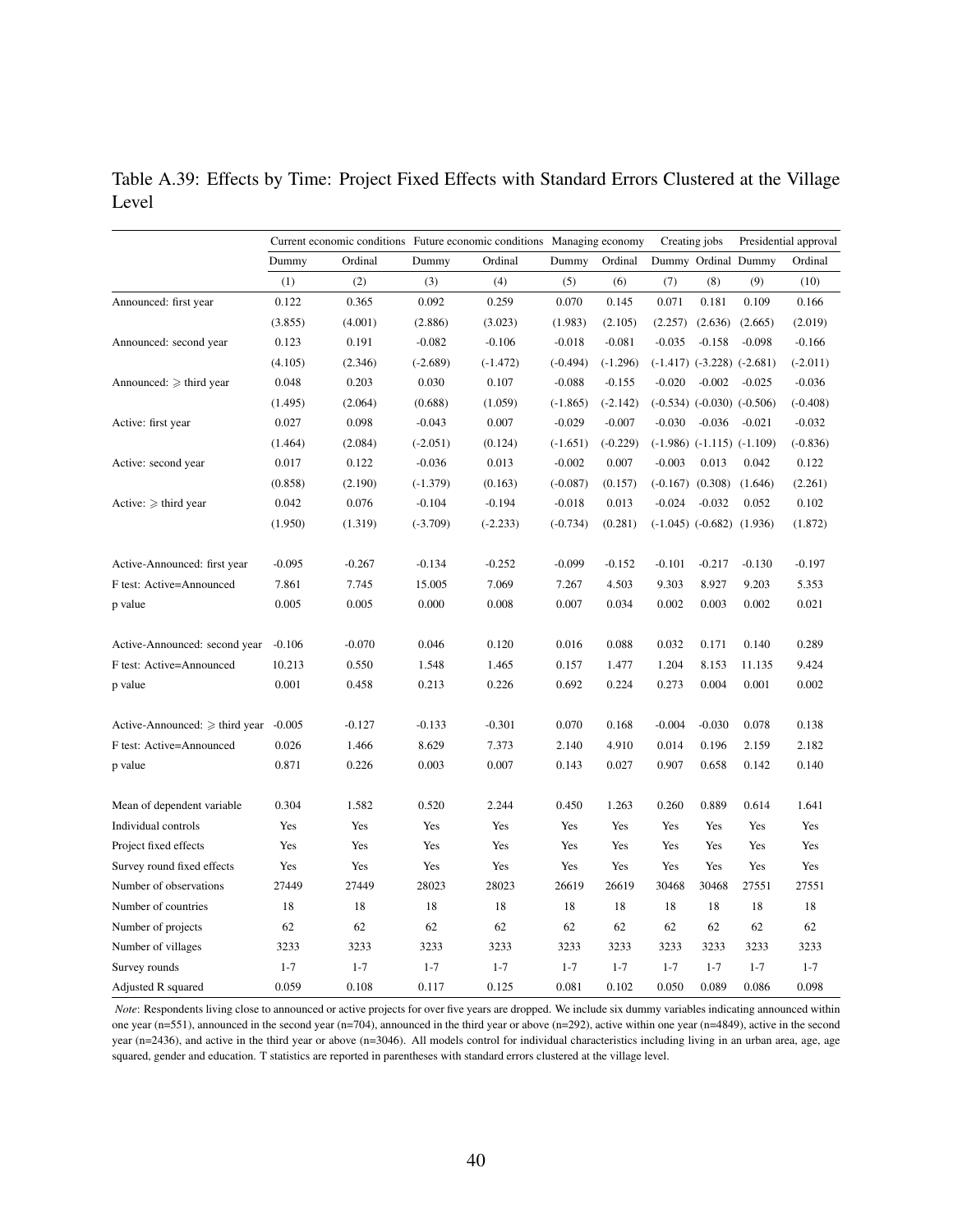|                            |          | Current economic conditions |            | Future economic conditions |            | Managing economy |            | Creating jobs       |          | Presidential approval |  |
|----------------------------|----------|-----------------------------|------------|----------------------------|------------|------------------|------------|---------------------|----------|-----------------------|--|
|                            | Dummy    | Ordinal                     | Dummy      | Ordinal                    | Dummy      | Ordinal          |            | Dummy Ordinal Dummy |          | Ordinal               |  |
|                            | (1)      | (2)                         | (3)        | (4)                        | (5)        | (6)              | (7)        | (8)                 | (9)      | (10)                  |  |
| Announced                  | 0.108    | 0.293                       | 0.026      | 0.128                      | 0.018      | 0.026            | 0.016      | 0.023               | 0.018    | 0.025                 |  |
|                            | (3.357)  | (2.035)                     | (0.505)    | (1.028)                    | (0.268)    | (0.206)          | (0.493)    | (0.258)             | (0.197)  | (0.138)               |  |
| Active                     | 0.021    | 0.073                       | $-0.051$   | $-0.027$                   | $-0.029$   | $-0.023$         | $-0.023$   | $-0.029$            | 0.007    | 0.031                 |  |
|                            | (0.594)  | (0.699)                     | $(-1.032)$ | $(-0.206)$                 | $(-0.624)$ | $(-0.260)$       | $(-0.676)$ | $(-0.383)$          | (0.139)  | (0.289)               |  |
| Active-Announced           | $-0.087$ | $-0.221$                    | $-0.077$   | $-0.156$                   | $-0.046$   | $-0.048$         | $-0.039$   | $-0.052$            | $-0.011$ | 0.007                 |  |
| F test: Active=Announced   | 3.630    | 1.583                       | 1.752      | 0.995                      | 0.345      | 0.111            | 0.987      | 0.281               | 0.011    | 0.001                 |  |
| p value                    | 0.057    | 0.208                       | 0.186      | 0.318                      | 0.557      | 0.738            | 0.320      | 0.596               | 0.917    | 0.973                 |  |
| Mean of dependent variable | 0.300    | 1.567                       | 0.517      | 2.235                      | 0.443      | 1.247            | 0.256      | 0.879               | 0.606    | 1.628                 |  |
| Individual controls        | Yes      | Yes                         | Yes        | Yes                        | Yes        | Yes              | Yes        | Yes                 | Yes      | Yes                   |  |
| Project fixed effects      | Yes      | Yes                         | Yes        | Yes                        | Yes        | Yes              | Yes        | Yes                 | Yes      | Yes                   |  |
| Survey round fixed effects | Yes      | Yes                         | Yes        | Yes                        | Yes        | Yes              | Yes        | Yes                 | Yes      | Yes                   |  |
| Number of observations     | 29159    | 29159                       | 29556      | 29556                      | 28305      | 28305            | 32177      | 32177               | 29213    | 29213                 |  |
| Number of countries        | 18       | 18                          | 18         | 18                         | 18         | 18               | 18         | 18                  | 18       | 18                    |  |
| Number of project          | 62       | 62                          | 62         | 62                         | 62         | 62               | 62         | 62                  | 62       | 62                    |  |
| Number of villages         | 3526     | 3526                        | 3526       | 3526                       | 3526       | 3526             | 3526       | 3526                | 3526     | 3526                  |  |
| Survey rounds              | $1 - 7$  | $1 - 7$                     | $1 - 7$    | $1 - 7$                    | $1 - 7$    | $1 - 7$          | $1 - 7$    | $1 - 7$             | $1 - 7$  | $1 - 7$               |  |
| Adjusted R squared         | 0.058    | 0.106                       | 0.114      | 0.123                      | 0.082      | 0.103            | 0.050      | 0.086               | 0.084    | 0.097                 |  |

Table A.40: Main Results: Project Fixed Effects with Standard Errors Clustered at the Project Level

*Note*: For those *announced*, *active*,and *eventual* who are close to multiple announced, active, and eventual projects, we only keep the projects that are most recent in time and closest in distance. All models control for individual characteristics including living in an urban area, age, age squared, gender and education. T statistics are reported in parentheses with standard errors clustered at the project level.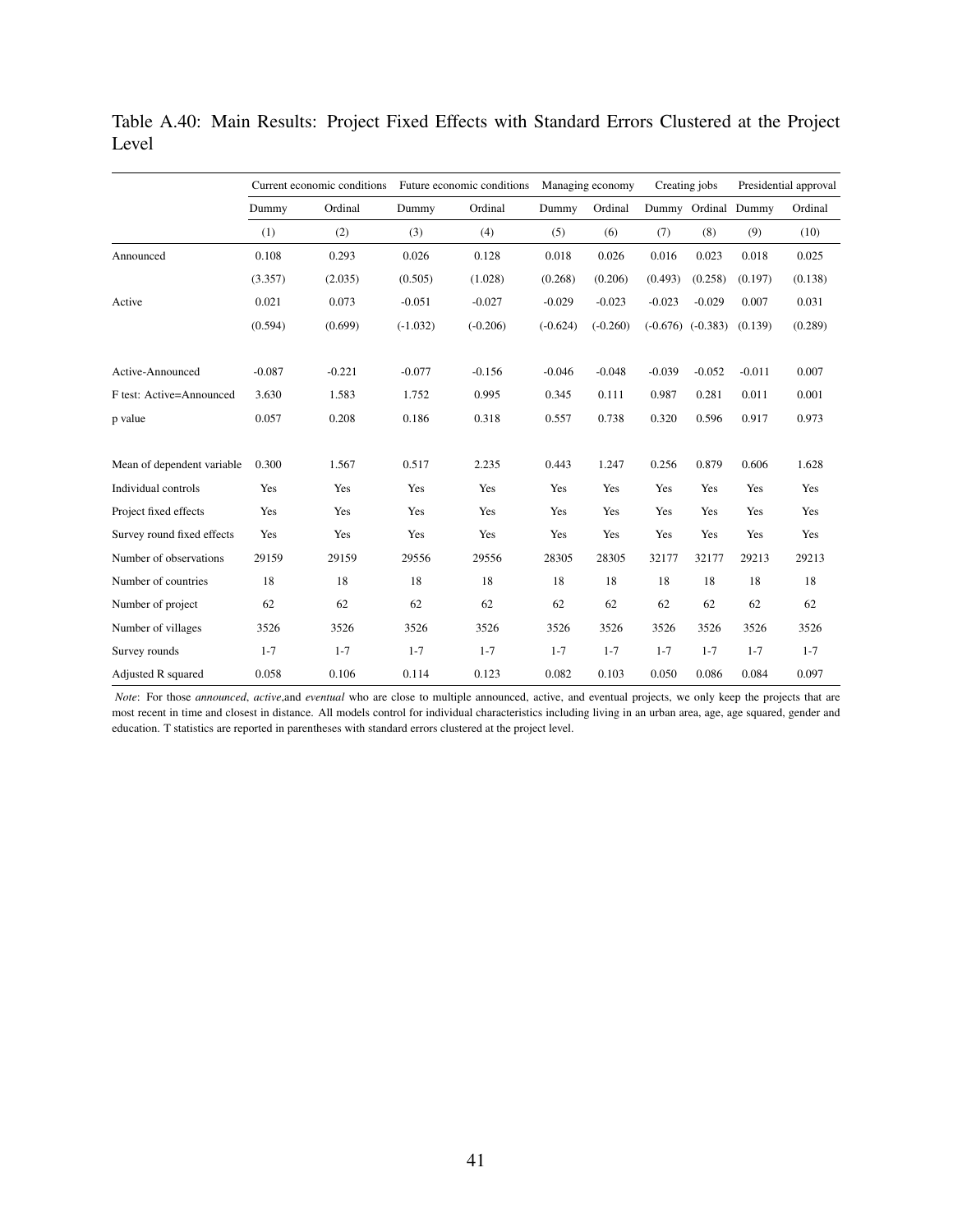Table A.41: Effects by Time: Project Fixed Effects with Standard Errors Clustered at the Project Level

|                                     | Current economic conditions Future economic conditions Managing economy |          |            |            |            |            |          | Creating jobs                    | Presidential approval |            |
|-------------------------------------|-------------------------------------------------------------------------|----------|------------|------------|------------|------------|----------|----------------------------------|-----------------------|------------|
|                                     | Dummy                                                                   | Ordinal  | Dummy      | Ordinal    | Dummy      | Ordinal    |          | Dummy Ordinal Dummy              |                       | Ordinal    |
|                                     | (1)                                                                     | (2)      | (3)        | (4)        | (5)        | (6)        | (7)      | (8)                              | (9)                   | (10)       |
| Announced: first year               | 0.122                                                                   | 0.365    | 0.092      | 0.259      | 0.070      | 0.145      | 0.071    | 0.181                            | 0.109                 | 0.166      |
|                                     | (1.979)                                                                 | (1.761)  | (1.371)    | (1.347)    | (0.706)    | (0.786)    |          | $(1.191)$ $(1.349)$              | (1.323)               | (0.965)    |
| Announced: second year              | 0.123                                                                   | 0.191    | $-0.082$   | $-0.106$   | $-0.018$   | $-0.081$   | $-0.035$ | $-0.158$                         | $-0.098$              | $-0.166$   |
|                                     | (3.213)                                                                 | (1.205)  | $(-1.979)$ | $(-0.918)$ | $(-0.287)$ | $(-0.654)$ |          | $(-1.174)$ $(-2.920)$ $(-1.035)$ |                       | $(-0.795)$ |
| Announced: $\geq$ third year        | 0.048                                                                   | 0.203    | 0.030      | 0.107      | $-0.088$   | $-0.155$   | $-0.020$ | $-0.002$                         | $-0.025$              | $-0.036$   |
|                                     | (1.078)                                                                 | (0.786)  | (0.437)    | (0.544)    | $(-0.609)$ | $(-0.647)$ |          | $(-0.678)$ $(-0.028)$ $(-0.156)$ |                       | $(-0.131)$ |
| Active: first year                  | 0.027                                                                   | 0.098    | $-0.043$   | 0.007      | $-0.029$   | $-0.007$   | $-0.030$ | $-0.036$                         | $-0.021$              | $-0.032$   |
|                                     | (0.686)                                                                 | (0.906)  | $(-0.977)$ | (0.059)    | $(-0.610)$ | $(-0.083)$ |          | $(-1.055)$ $(-0.523)$ $(-0.375)$ |                       | $(-0.293)$ |
| Active: second year                 | 0.017                                                                   | 0.122    | $-0.036$   | 0.013      | $-0.002$   | 0.007      | $-0.003$ | 0.013                            | 0.042                 | 0.122      |
|                                     | (0.293)                                                                 | (0.695)  | $(-0.453)$ | (0.057)    | $(-0.027)$ | (0.046)    |          | $(-0.060)$ $(0.109)$             | (0.558)               | (0.739)    |
| Active: $\geq$ third year           | 0.042                                                                   | 0.076    | $-0.104$   | $-0.194$   | $-0.018$   | 0.013      | $-0.024$ | $-0.032$                         | 0.052                 | 0.102      |
|                                     | (0.742)                                                                 | (0.480)  | $(-1.588)$ | $(-1.123)$ | $(-0.240)$ | (0.089)    |          | $(-0.548)$ $(-0.360)$ $(0.515)$  |                       | (0.564)    |
| Active-Announced: first year        | $-0.095$                                                                | $-0.267$ | $-0.134$   | $-0.252$   | $-0.099$   | $-0.152$   | $-0.101$ | $-0.217$                         | $-0.130$              | $-0.197$   |
| F test: Active=Announced            | 2.172                                                                   | 1.509    | 4.387      | 1.635      | 0.883      | 0.599      | 3.170    | 2.893                            | 1.841                 | 1.069      |
| p value                             | 0.141                                                                   | 0.219    | 0.036      | 0.201      | 0.348      | 0.439      | 0.075    | 0.089                            | 0.175                 | 0.301      |
| Active-Announced: second year       | $-0.106$                                                                | $-0.070$ | 0.046      | 0.120      | 0.016      | 0.088      | 0.032    | 0.171                            | 0.140                 | 0.289      |
| F test: Active=Announced            | 2.382                                                                   | 0.101    | 0.356      | 0.273      | 0.026      | 0.196      | 0.307    | 2.072                            | 1.484                 | 1.318      |
| p value                             | 0.123                                                                   | 0.751    | 0.551      | 0.602      | 0.871      | 0.658      | 0.580    | 0.150                            | 0.223                 | 0.251      |
| Active-Announced: $\geq$ third year | $-0.005$                                                                | $-0.127$ | $-0.133$   | $-0.301$   | 0.070      | 0.168      | $-0.004$ | $-0.030$                         | 0.078                 | 0.138      |
| F test: Active=Announced            | 0.008                                                                   | 0.153    | 5.485      | 3.379      | 0.177      | 0.370      | 0.020    | 0.155                            | 0.148                 | 0.165      |
| p value                             | 0.931                                                                   | 0.696    | 0.019      | 0.066      | 0.674      | 0.543      | 0.889    | 0.694                            | 0.700                 | 0.685      |
| Mean of dependent variable          | 0.304                                                                   | 1.582    | 0.520      | 2.244      | 0.450      | 1.263      | 0.260    | 0.889                            | 0.614                 | 1.641      |
| Individual controls                 | Yes                                                                     | Yes      | Yes        | Yes        | Yes        | Yes        | Yes      | Yes                              | Yes                   | Yes        |
| Project fixed effects               | Yes                                                                     | Yes      | Yes        | Yes        | Yes        | Yes        | Yes      | Yes                              | Yes                   | Yes        |
| Survey round fixed effects          | Yes                                                                     | Yes      | Yes        | Yes        | Yes        | Yes        | Yes      | Yes                              | Yes                   | Yes        |
| Number of observations              | 27449                                                                   | 27449    | 28023      | 28023      | 26619      | 26619      | 30468    | 30468                            | 27551                 | 27551      |
| Number of countries                 | 18                                                                      | 18       | 18         | 18         | 18         | 18         | 18       | 18                               | 18                    | 18         |
| Number of projects                  | 62                                                                      | 62       | 62         | 62         | 62         | 62         | 62       | 62                               | 62                    | 62         |
| Number of villages                  | 3233                                                                    | 3233     | 3233       | 3233       | 3233       | 3233       | 3233     | 3233                             | 3233                  | 3233       |
| Survey rounds                       | $1 - 7$                                                                 | $1 - 7$  | $1 - 7$    | $1 - 7$    | $1 - 7$    | $1 - 7$    | $1 - 7$  | $1 - 7$                          | $1 - 7$               | $1 - 7$    |
| Adjusted R squared                  | 0.059                                                                   | 0.108    | 0.117      | 0.125      | 0.081      | 0.102      | 0.050    | 0.089                            | 0.086                 | 0.098      |

*Note*: Respondents living close to announced or active projects for over five years are dropped. We include six dummy variables indicating announced within one year (n=551), announced in the second year (n=704), announced in the third year or above (n=292), active within one year (n=4849), active in the second year (n=2436), and active in the third year or above (n=3046). All models control for individual characteristics including living in an urban area, age, age squared, gender and education. T statistics are reported in parentheses with standard errors clustered at the project level.